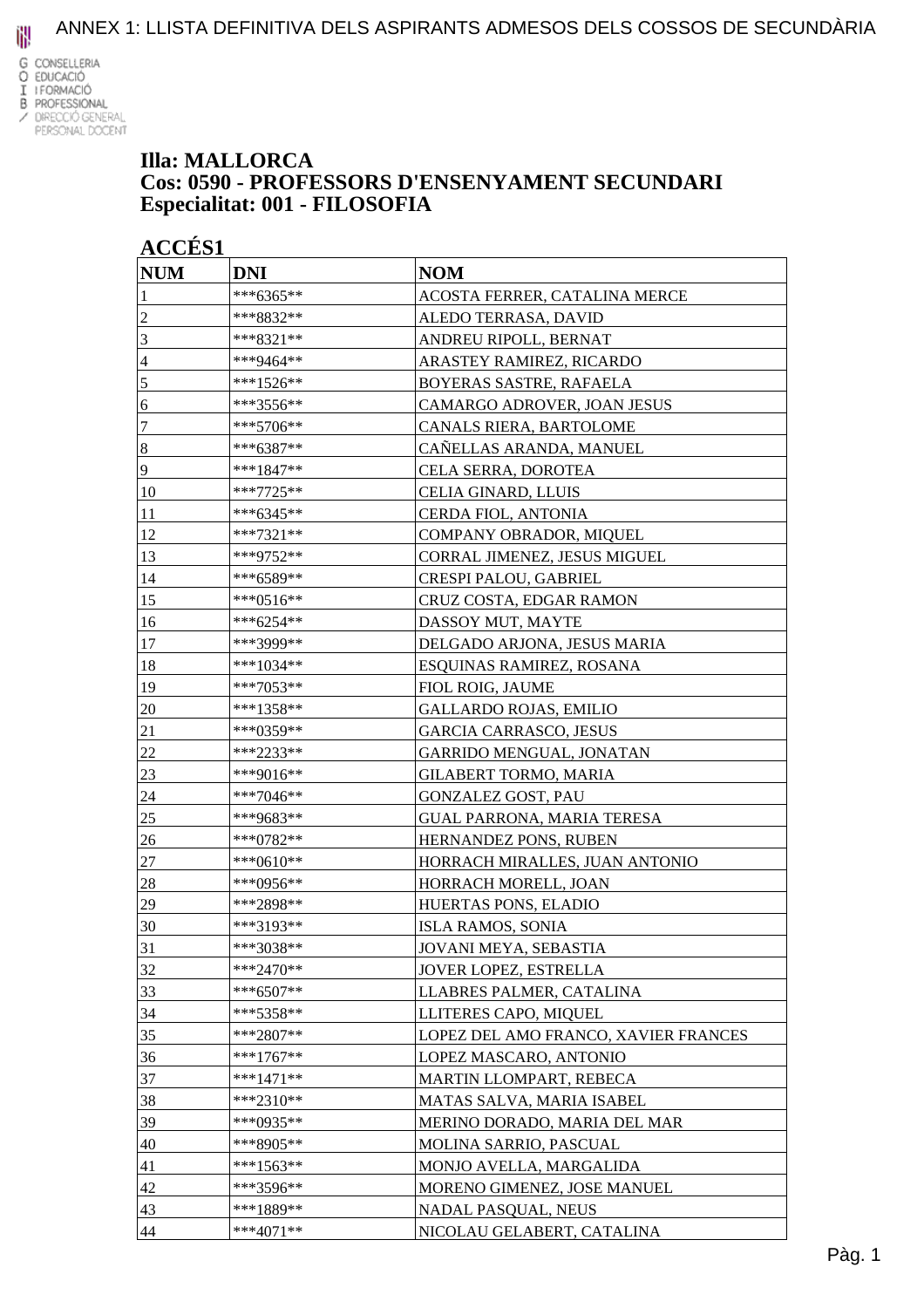| 45 | ***7812**   | ORTEGA GOMEZ, LEONARDO        |
|----|-------------|-------------------------------|
| 46 | ***0306**   | PELLICER BOSCH, GASPAR JOAN   |
| 47 | ***0279**   | PERESSINI SCHAPIRA, AINHOA    |
| 48 | ***1084**   | PORTELA MAGPANTAY, PRISCILA   |
| 49 | ***0067**   | PRADOS CARRION, ISABEL        |
| 50 | ***9082**   | PUIGROS GORNALS, MATEU        |
| 51 | ***3081**   | QUETGLAS MAROTO, ANTONI       |
| 52 | $***5423**$ | QUINTANA RUIZ, JORGE          |
| 53 | ***5968**   | RIERA FONT, MIGUEL            |
| 54 | $***1698**$ | ROMERO MUNAR, FRANCESCA       |
| 55 | ***1119**   | ROSSELLO LLOMPART, MARGARITA  |
| 56 | ***0620**   | RUSTARAZO OCHOA, JOSE ENRIQUE |
| 57 | $***2265**$ | SALOM SANTANDREU, MARTA       |
| 58 | ***4679**   | SERRA JUAN, ESPERANZA         |
| 59 | ***3614**   | SUAU VAQUER, GABRIEL          |
| 60 | $***3057**$ | VERGER MORLA, ANDRES JAIME    |
| 61 | $***1064**$ | VICENS SERANTES, ANGEL        |
| 62 | $***1137**$ | XAMBO SIMON, MIQUEL           |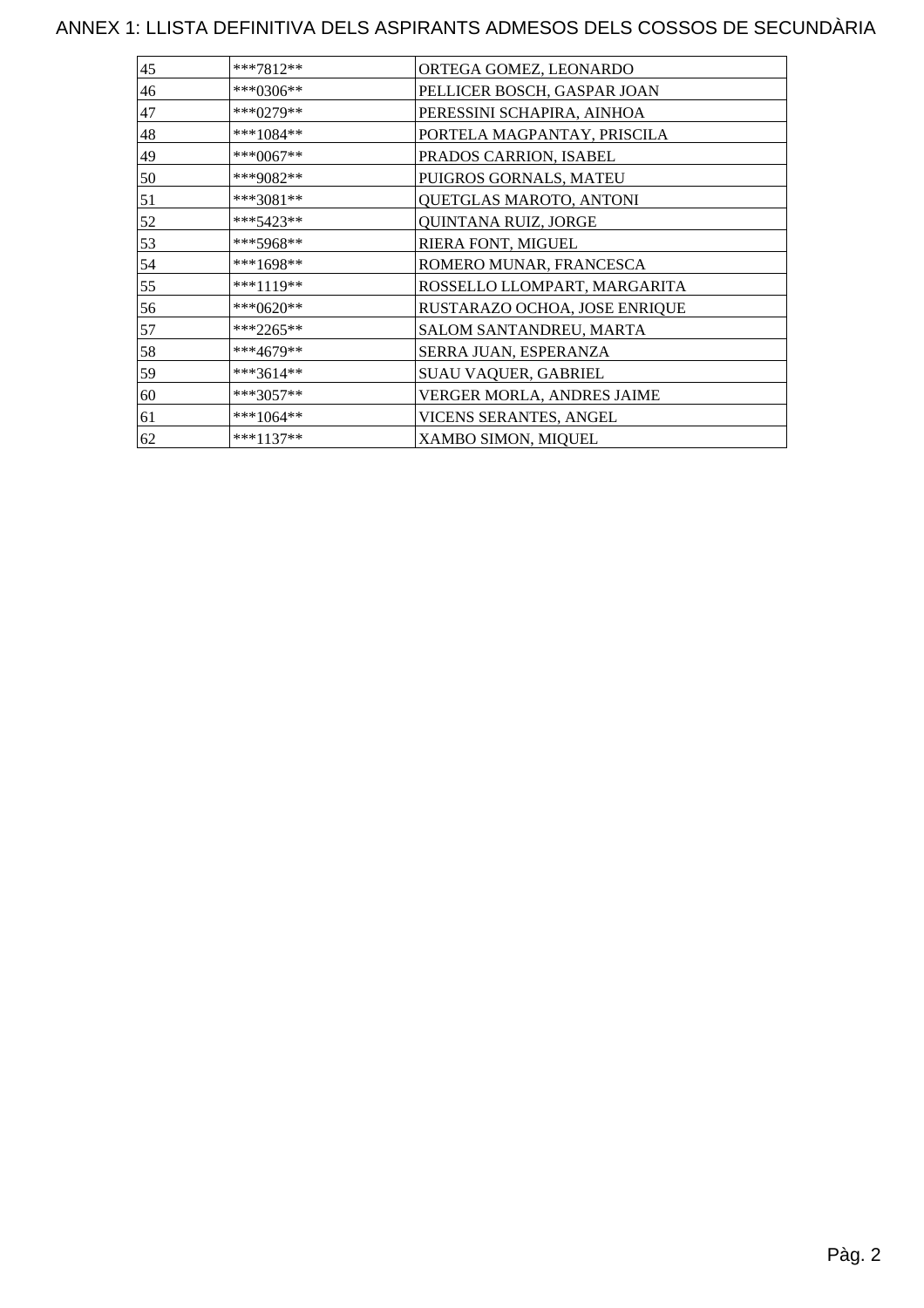# **Illa: MALLORCA Cos: 0590 - PROFESSORS D'ENSENYAMENT SECUNDARI<br>Especialitat: 001 - FILOSOFIA**

| NUM | DNI         | <b>NOM</b>                       |
|-----|-------------|----------------------------------|
|     | ***?303**   | BLANQUER GENOVART, MARIA ANTONIA |
|     | $***3618**$ | <b>VENY MIRO. ANDREU GABRIEL</b> |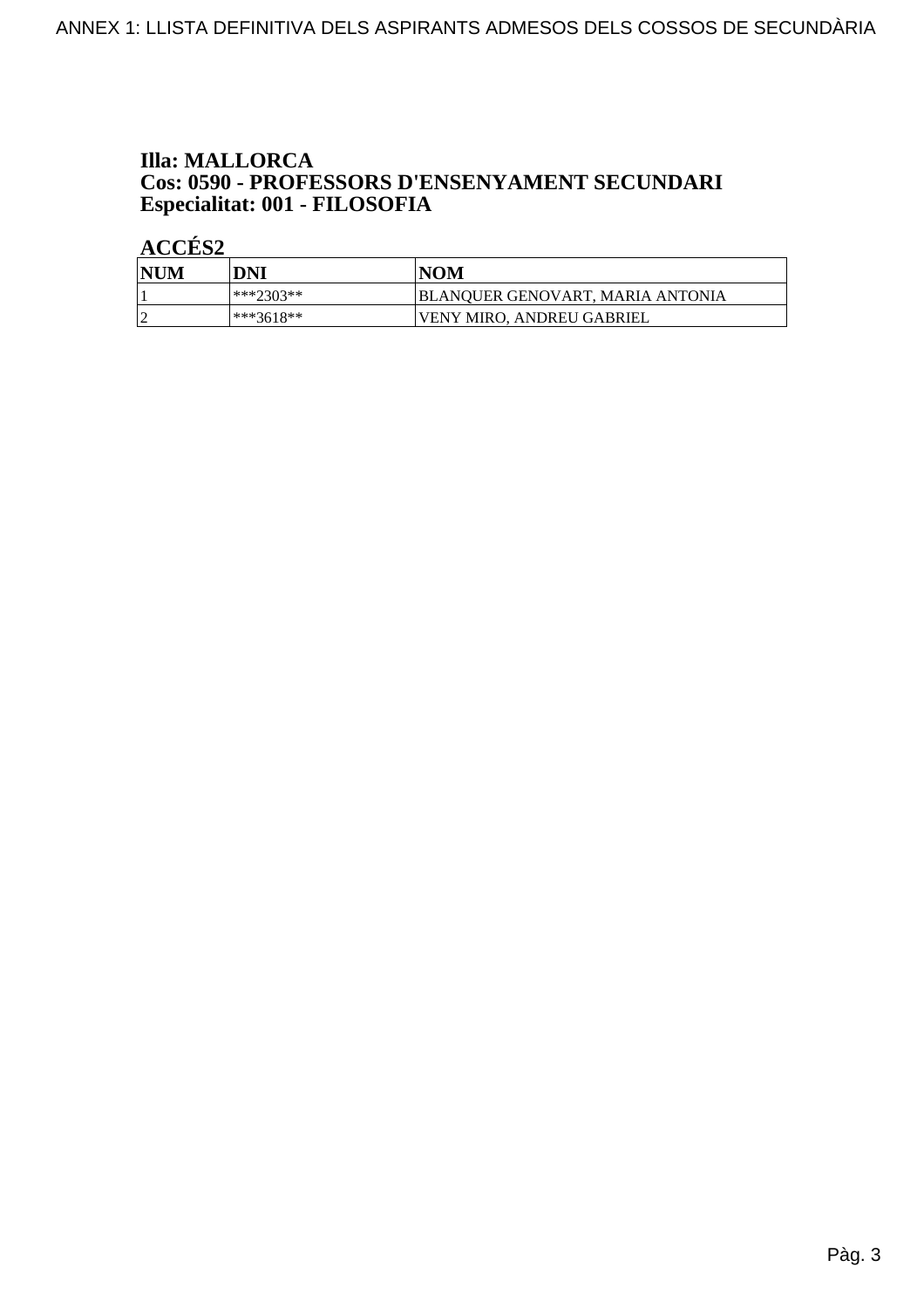#### **Illa: MENORCA** Cos: 0590 - PROFESSORS D'ENSENYAMENT SECUNDARI Especialitat: 001 - FILOSOFIA

| <b>NUM</b> | DNI         | NOM                         |
|------------|-------------|-----------------------------|
|            | $***5066**$ | BERENGUER ROMEU, NURIA      |
| ◯          | $***1019**$ | CATCHOT SANCHO, SANDRA      |
|            | ***3949**   | CLEOFE HUGUET, SERGI        |
| ا 4        | $***2617**$ | ESCUDERO CANAL, JAVIER      |
|            | ***3410**   | MINUCHIN VILAFRANCA, CARLOS |
| 16         | $***7477**$ | PEREDA GONZALEZ, CRISTINA   |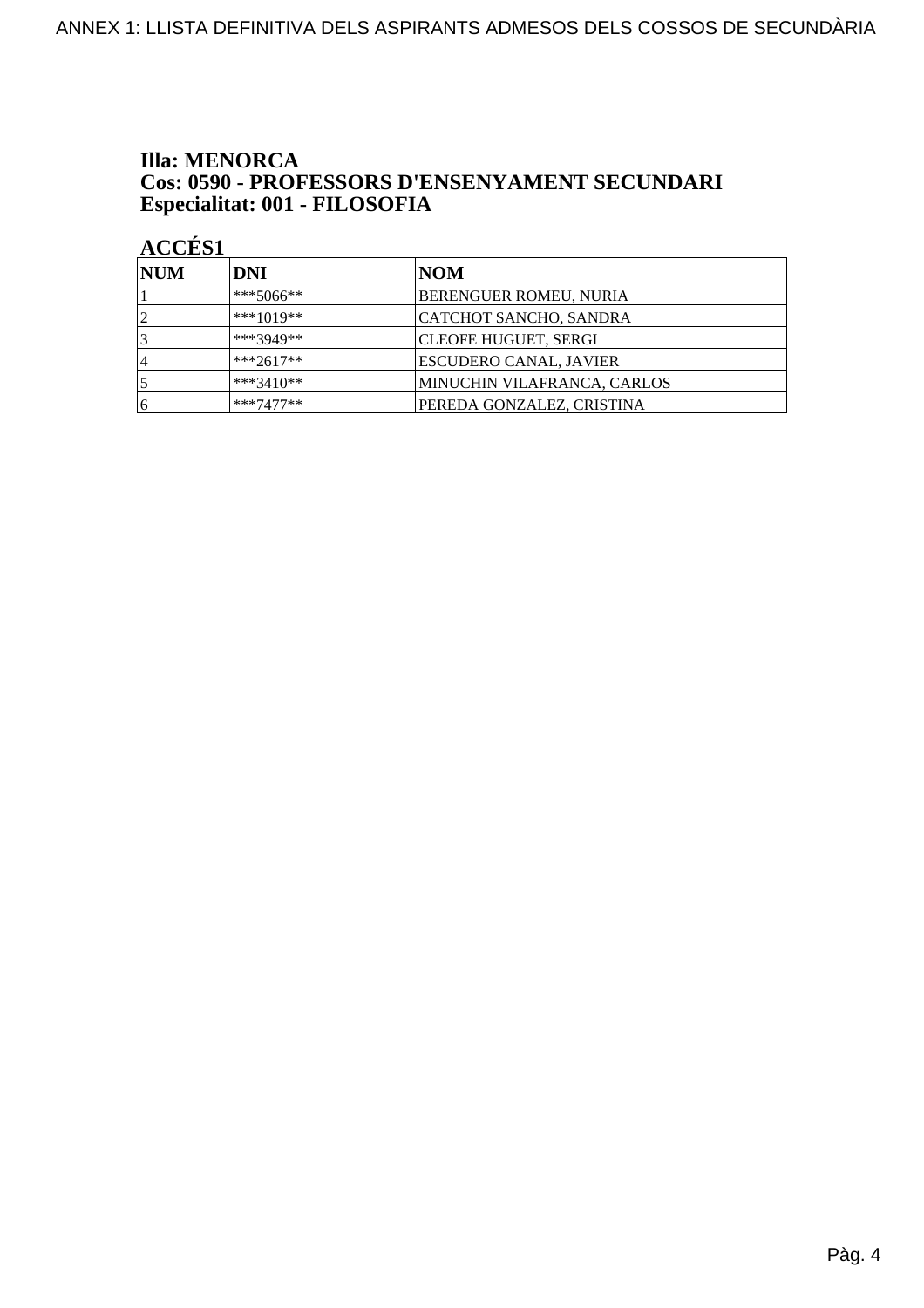# **Illa: MALLORCA Cos: 0590 - PROFESSORS D'ENSENYAMENT SECUNDARI<br>Especialitat: 003 - LLATÍ**

| <b>NUM</b>      | <b>DNI</b>   | <b>NOM</b>                      |
|-----------------|--------------|---------------------------------|
|                 | ***6922**    | CANO MENDEZ, ELISA              |
| $\overline{2}$  | $***1787**$  | CLADERA TUGORES, MARIA VICTORIA |
| $\vert 3 \vert$ | ***1204**    | <b>GARCIA ALBUJAR, LUIS</b>     |
| 14              | $***6198**$  | HERNANDEZ MOTA, PURIFICACION    |
| $\overline{5}$  | $***9477**$  | HERRERO POZA, PABLO             |
| 16              | ***9691**    | JAUME MAS, PERE ANTONI          |
| 17              | $***1777***$ | LLODRA TOSAR, GLORIA            |
| 8               | $***4205**$  | <b>MARI TORREJON, ANTONI</b>    |
| 19              | $***8556**$  | RIERA GARCIA, MARINA            |
| 10              | $***0641**$  | SANCHO SAN MARTIN, ALMUDENA     |
| 11              | ***3635**    | SASTRE PAEZ, FRANCISCA          |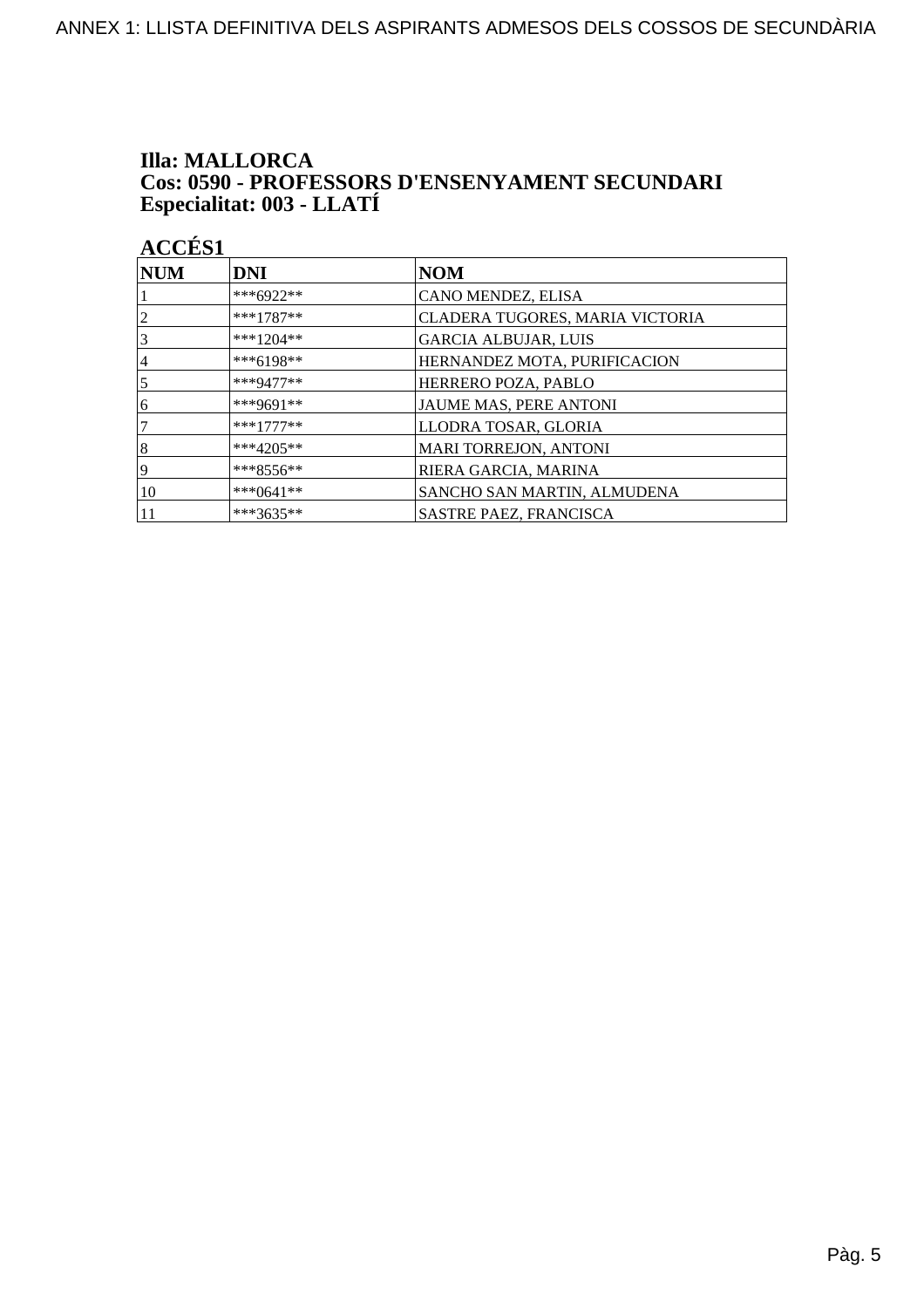# Illa: EIVISSA **Cos: 0590 - PROFESSORS D'ENSENYAMENT SECUNDARI<br>Especialitat: 003 - LLATÍ**

| <b>INUM</b> | DNI         | INOM                         |
|-------------|-------------|------------------------------|
|             | ***0897**   | FIGUEROLA MOYA, HELENA       |
| $\sqrt{ }$  | ***2711**   | <b>GIMENO PERALES, MANEL</b> |
|             | ***9156**   | <b>GOMEZ NAVARRO, AARON</b>  |
| 4           | $***5237**$ | VAZOUEZ GOMEZ. MARIA TERESA  |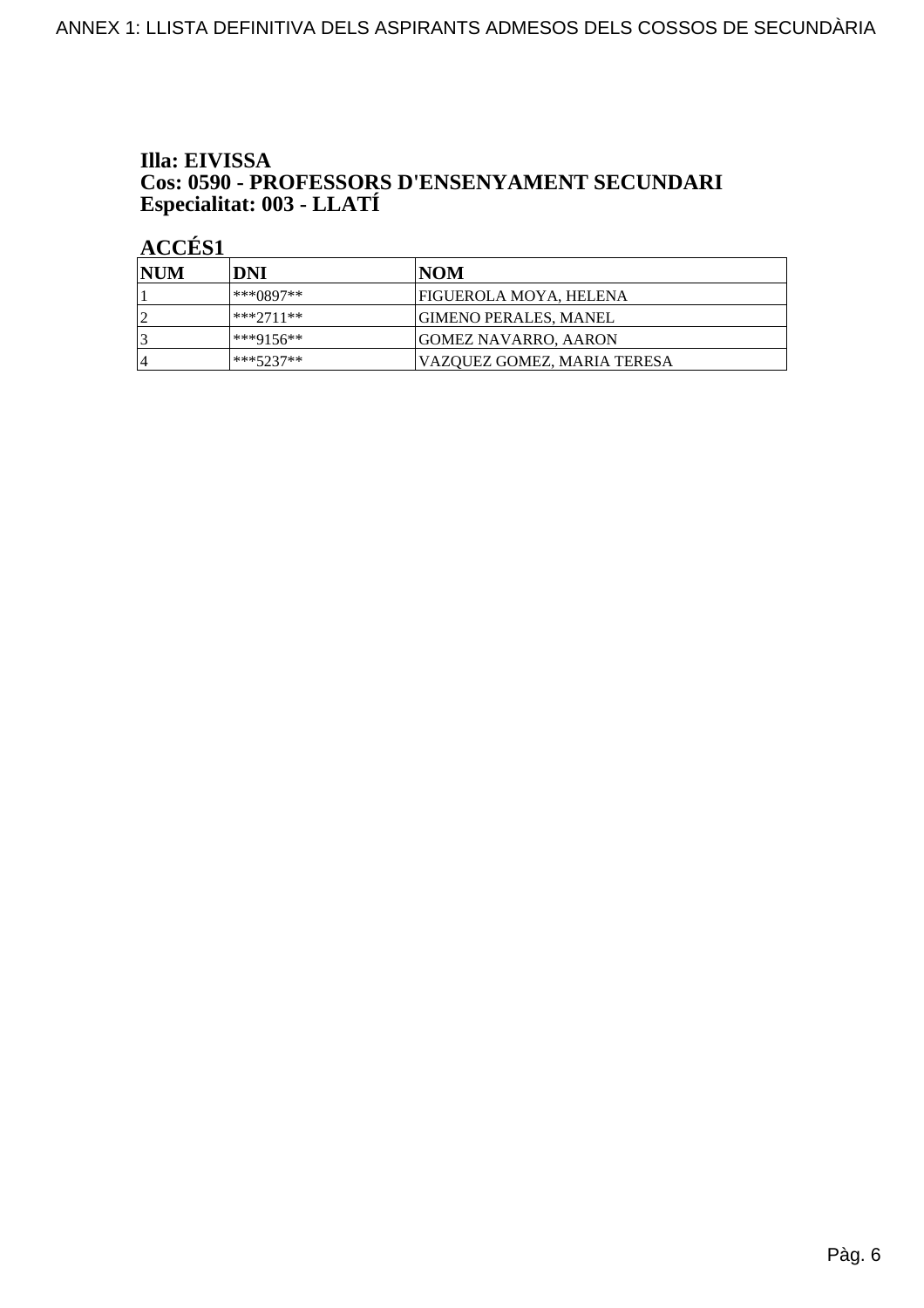#### **Illa: MALLORCA Cos: 0590 - PROFESSORS D'ENSENYAMENT SECUNDARI Especialitat: 004 - LLENGUA CASTELLANA I LITERATURA**

| <b>ACCÉS 1</b>   |             |                                   |
|------------------|-------------|-----------------------------------|
| <b>NUM</b>       | <b>DNI</b>  | <b>NOM</b>                        |
| 1                | ***7468**   | ADRIAN MANERO, IRENE              |
| $\overline{c}$   | ***0133**   | ALBURQUERQUE GAYA, MARTA          |
| 3                | ***2365**   | ALCARAZ SOLER, JUAN               |
| $\overline{4}$   | ***3158**   | ALMAZAN ESCOBAR, ESTEFANIA        |
| 5                | ***0617**   | ANGELATS LLAMBIAS, LORENA         |
| 6                | ***0910**   | AZNAR SITGES, MARIA CONCEPCI      |
| $\boldsymbol{7}$ | $***5517**$ | <b>BALAGUER SERRANO, JUAN</b>     |
| $\boldsymbol{8}$ | ***3379**   | BALLESTER TAMAYO, RAFAEL          |
| 9                | ***8564**   | BARRACHINA GONZALEZ, JESSICA      |
| 10               | ***2966**   | BASCUÑANA SORIANO, ANA            |
| 11               | ***5328**   | BERNABEU RAMON, ROSA INMACULAD    |
| 12               | ***1492**   | <b>BIBILONI FIOL, NEUS</b>        |
| 13               | ***6932**   | BIBILONI FUSTER, MARINA           |
| 14               | ***2509**   | <b>BOSCH ANTICH, GUILLERMO</b>    |
| 15               | ***8845**   | BOSCH RUIZ, MARIA VICTORIA        |
| 16               | ***7468**   | BOSSHARDT FERNANDEZ, DIANA        |
| 17               | ***2263**   | CALAFAT BOSCH, MARIA MAGDALEN     |
| 18               | ***7155**   | CALVO GARCIA, FRANCISCA           |
| 19               | ***0450**   | CAÑELLAS TORRES, MIGUEL           |
| 20               | ***4509**   | CASTELL PALLICER, MARIA           |
| 21               | ***2012**   | CERDA PEREZ, ANSELMO DAVID        |
| 22               | ***8266**   | CERNUDA CLADERA, MIGUEL ANGEL     |
| 23               | ***5396**   | <b>CLAVIJO VICENT, MARTA</b>      |
| 24               | ***6569**   | CONTRERAS CAPARROS, ANTONIA MARIA |
| 25               | ***9687**   | DIGIROLAMO, LUCIANO NICOLA        |
| 26               | ***1165**   | DUQUE COLL, LAURA                 |
| 27               | ***2590**   | EIRAS MARTIN, MARTA               |
| 28               | ***3372**   | ENSENYAT ITURBE, SANDRA           |
| 29               | ***1129**   | ESTEVE LOPEZ, ANA BELEN           |
| 30               | ***3588**   | FERNANDEZ MOLL, MARTA             |
| 31               | ***6908**   | FERNANDEZ NARANJO, LUIS           |
| 32               | ***0968**   | FERREIRA CARABAJAL, MARIA CECILIA |
| 33               | ***4029**   | FERRER ESCANERO, ESTRELLA         |
| 34               | ***3955**   | FERRER NADAL, CATALINA AGNES      |
| 35               | ***3397**   | GARCIA CANIEGO, ANA M.            |
| 36               | ***3119**   | <b>GARCIA HUMANES, NURIA</b>      |
| 37               | ***5384**   | <b>GARCIA JIMENEZ, GLORIA</b>     |
| 38               | $***2271**$ | <b>GIL BRUNO, ISABEL</b>          |
| 39               | ***6658**   | GONZALEZ CRUZ, JUAN FRANCISCO     |
| 40               | ***2333**   | GUARDIOLA SELFA, ALEJANDRO        |
| 41               | ***2179**   | JAUME GONZALEZ, ALICIA MARIA      |
| 42               | $***4027**$ | LEVAS FERRER, RAUL                |
| 43               | ***8975**   | LLITERAS LEZCANO, ALBERTO         |
| 44               | ***1970**   | LOPEZ MUÑOZ, LUISA                |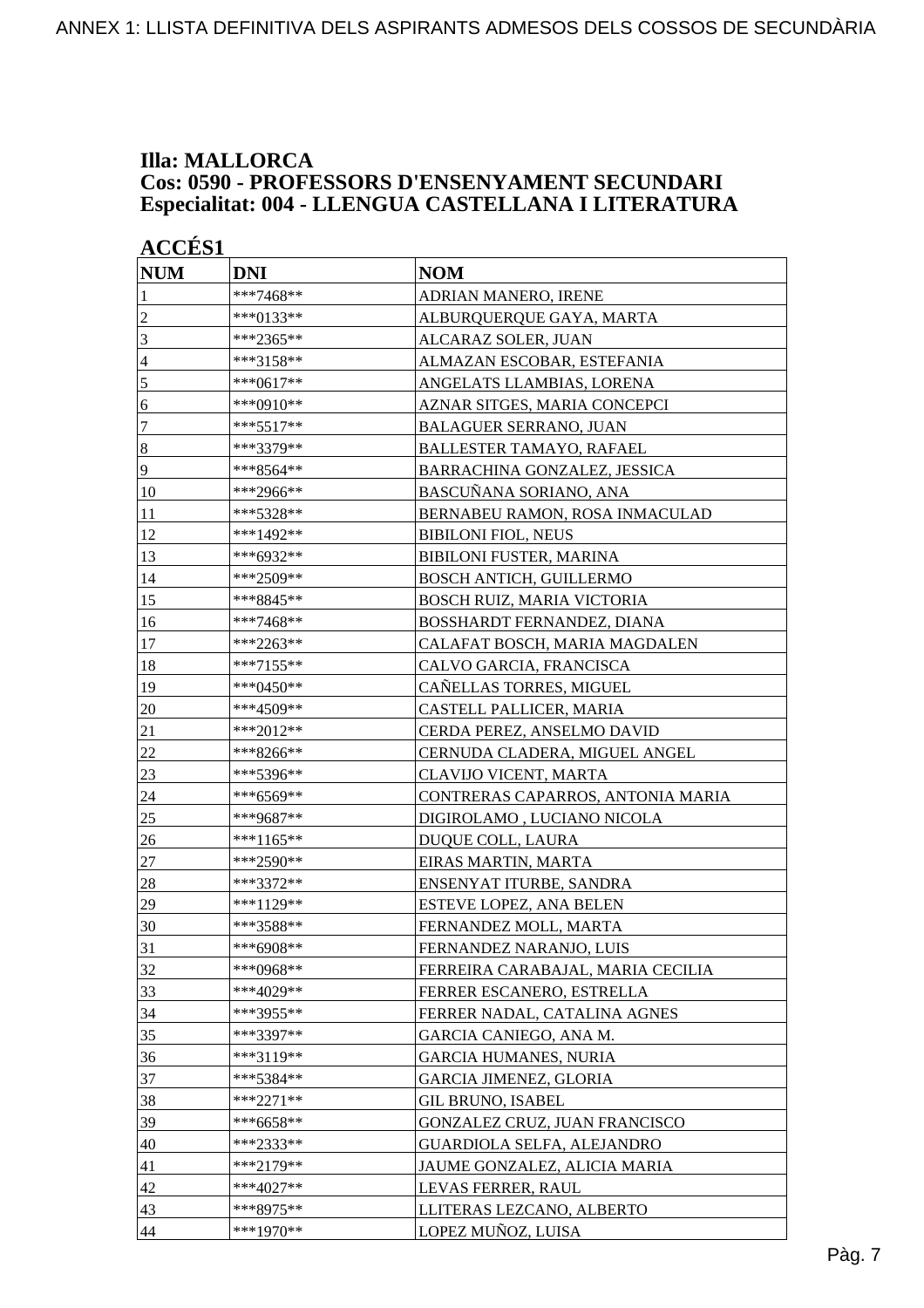| 45     | ***4964**   | LOPEZ VILCHES, SANDRA               |
|--------|-------------|-------------------------------------|
| $46\,$ | ***5836**   | LOUREIRO ARMADA, MARIA TERESA       |
| 47     | ***8719**   | LOZANO GALLEGO, ELVIRA              |
| 48     | ***8869**   | LUSTRES ALONSO, EDUARDO G.          |
| 49     | ***7411**   | <b>MARQUES BASTIDA, IRENE CELIA</b> |
| 50     | ***9891**   | <b>MARTIN MARTINEZ, ANTONI</b>      |
| 51     | ***3083**   | MARTINEZ GAYOL, AIDA                |
| 52     | ***0992**   | MARTINEZ GONZALEZ, LAURA            |
| 53     | ***9073**   | MARTINEZ MORAGUES, MARIA DOLORS     |
| 54     | ***2347**   | MARTINEZ NTIFI-BOUHADI, HANNAN      |
| 55     | ***0416**   | MASLOVSKI GOMEZ, SONIA NOEMI        |
| 56     | ***8180**   | MAVROVA , KAROLIN                   |
| 57     | ***8475**   | MEDINA ROCA, ANTONIA LAURA          |
| 58     | ***8457**   | MESQUIDA FIOL, MARIA                |
| 59     | ***5530**   | MIR RODRIGUEZ, LAURA                |
| 60     | ***2276**   | MIR TOMAS, ELIONOR                  |
| 61     | ***9303**   | MONTERROSO SOTO, SONIA              |
| 62     | ***7130**   | MORA CAPLLONCH, MARIA ANGELS        |
| 63     | ***1685**   | MORAGUES CARRILLO, TAMARA           |
| 64     | ***8836**   | MORENO GARIJO, MAGDALENA            |
| 65     | ***1579**   | MORENO TORRES, MARIA ISABEL         |
| 66     | ***8811**   | MORENO VALLES, VICENTE              |
| 67     | ***1810**   | MORIANO MORALES, MARIA DE LOS A     |
| 68     | ***3876**   | NADAL FULLANA, GABRIEL              |
| 69     | ***6021**   | NARANJO FUERTE, DIEGO               |
| 70     | ***7878**   | PEREZ MAÑEZ, CAROLINA               |
| 71     | ***8246**   | PETIT VERD, SANDRA                  |
| 72     | ***7782**   | POLONYI MARTINEZ, RODOLFO           |
| 73     | ***2150**   | PONS HORRACH, ANTONIA               |
| 74     | ***2438**   | RECHACH BOYERAS, MARIA ESPERANZ     |
| 75     | ***1961**   | RECHACH PIZA, GABRIEL               |
| 76     | ***9829**   | ROCA TORRES, EDUARDO MARIA          |
| 77     | ***5787**   | ROMERO GUEVARA, EVA MARIA           |
| 78     | $***8307**$ | ROS SANSO, CATALINA                 |
| 79     | $***3509**$ | ROSSELLO RECIO, ANA ISABEL          |
| 80     | ***1913**   | SALAS BARCELO, Mª COLOMA            |
| 81     | ***3643**   | SANCHEZ MOLINA, ELENA               |
| 82     | $***2261**$ | SASTRE TORRENS, MARIA MAGDALEN      |
| 83     | $***6077**$ | SEGARRA RUIZ, M.ª ANTONIA           |
| 84     | $***2427**$ | SEGURA ALCARRIA, MARTA              |
| 85     | ***6203**   | SEMPERE BELDA, EVA NURIA            |
| 86     | ***1933**   | SENDRA BALLESTER, REGINA            |
| 87     | $***8311**$ | SERRA CLADERA, CATERINA             |
| 88     | ***8622**   | SERVER BONNIN, MARINA               |
| 89     | ***7845**   | TERRADOS SALVADOR, IRIS             |
| 90     | ***2283**   | TOLEDO RUIZ, ROBERTO                |
| 91     | ***0752**   | TOMAS JIMENEZ, SUSANA               |
| 92     | ***6559**   | VEGA OLIVER, MARGARITA LUZ          |
| 93     | ***3652**   | VIDAL SUREDA, ISABEL                |
| 94     | ***8899**   | VIGARA GARCIA, ALVARO               |
| 95     | ***3720**   | VIVAS GARCIA, EVA                   |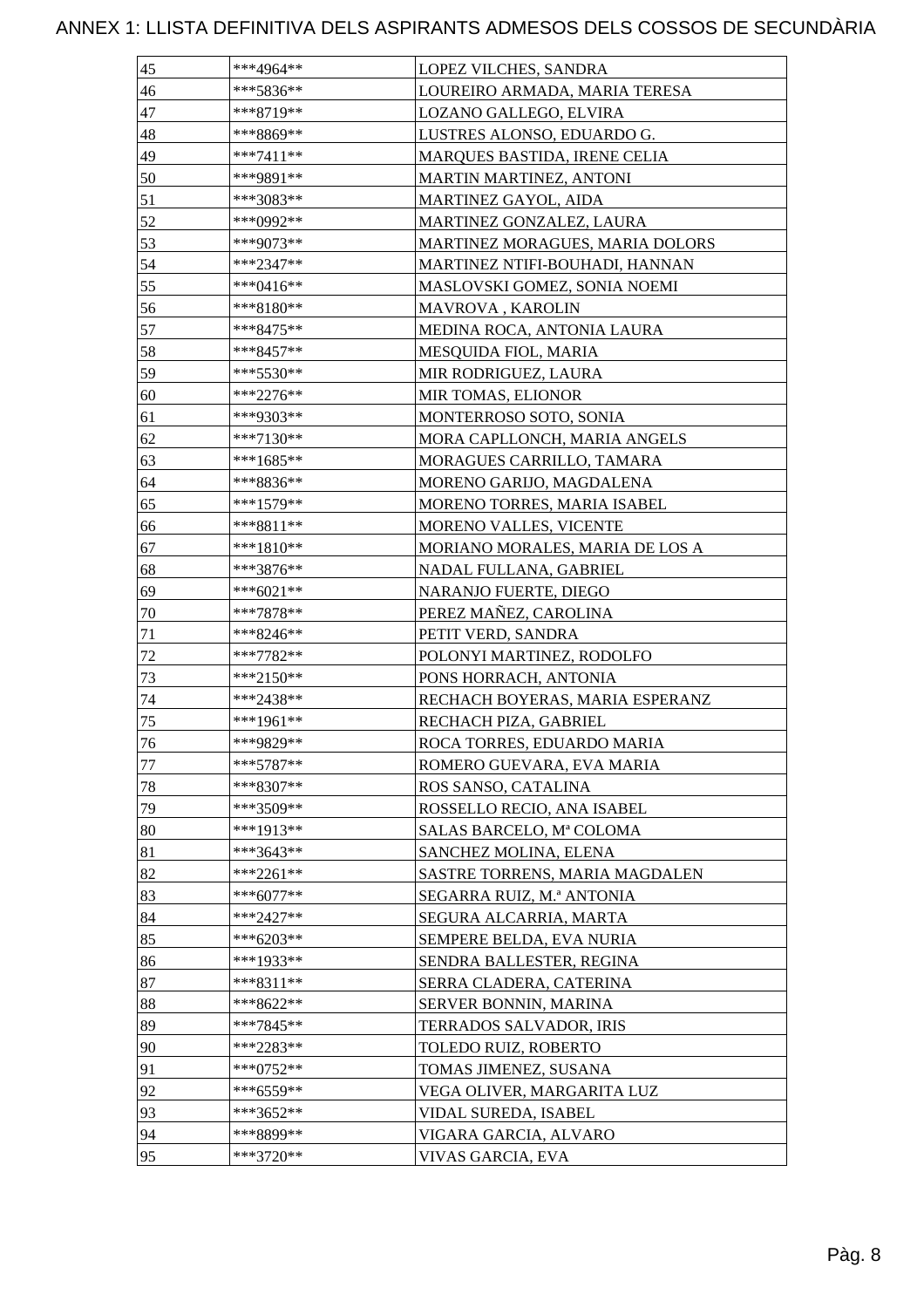# **Illa: MALLORCA Cos: 0590 - PROFESSORS D'ENSENYAMENT SECUNDARI<br>Especialitat: 004 - LLENGUA CASTELLANA I LITERATURA**

| <b>NUM</b> | DNI       | INOM                          |
|------------|-----------|-------------------------------|
|            | ***6727** | <b>CABALGANTE GUASP, JOAN</b> |
|            | ***3986** | GENOVARD QUETGLAS, LAURA      |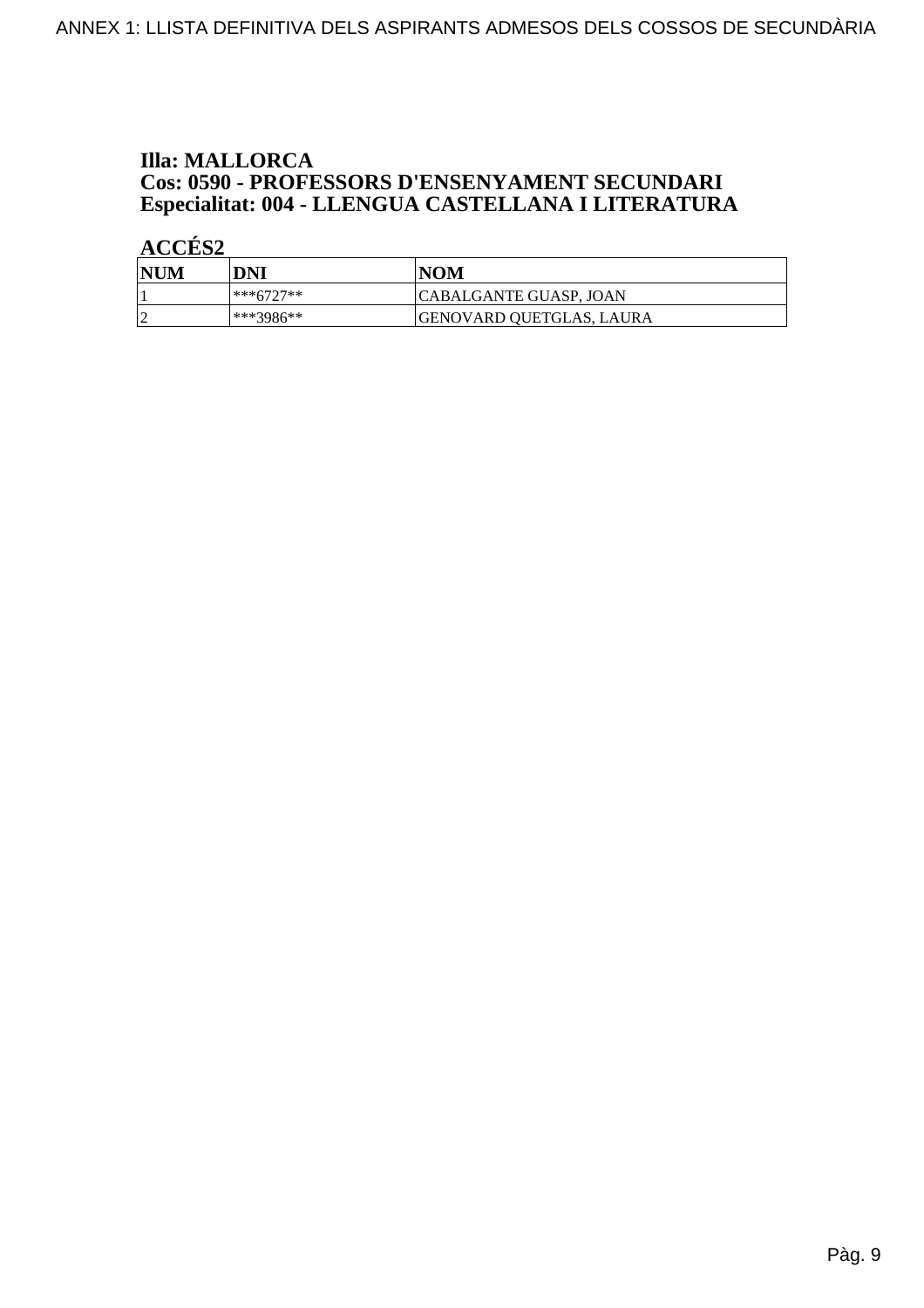# **Illa: MENORCA Cos: 0590 - PROFESSORS D'ENSENYAMENT SECUNDARI<br>Especialitat: 004 - LLENGUA CASTELLANA I LITERATURA**

| <b>INUM</b>    | DNI          | NOM                      |
|----------------|--------------|--------------------------|
|                | ***4590**    | DABEN FLORIT, MARIA      |
|                | $***5638**$  | DELGADO PAREDES, YOLANDA |
|                | $***1070**$  | PEREZ PONS, MERCE ISABEL |
| $\overline{4}$ | *** $0467**$ | PIRIS TUDURI, LORENZO    |
|                | *** $0291**$ | TUR FERRER, ENRIC        |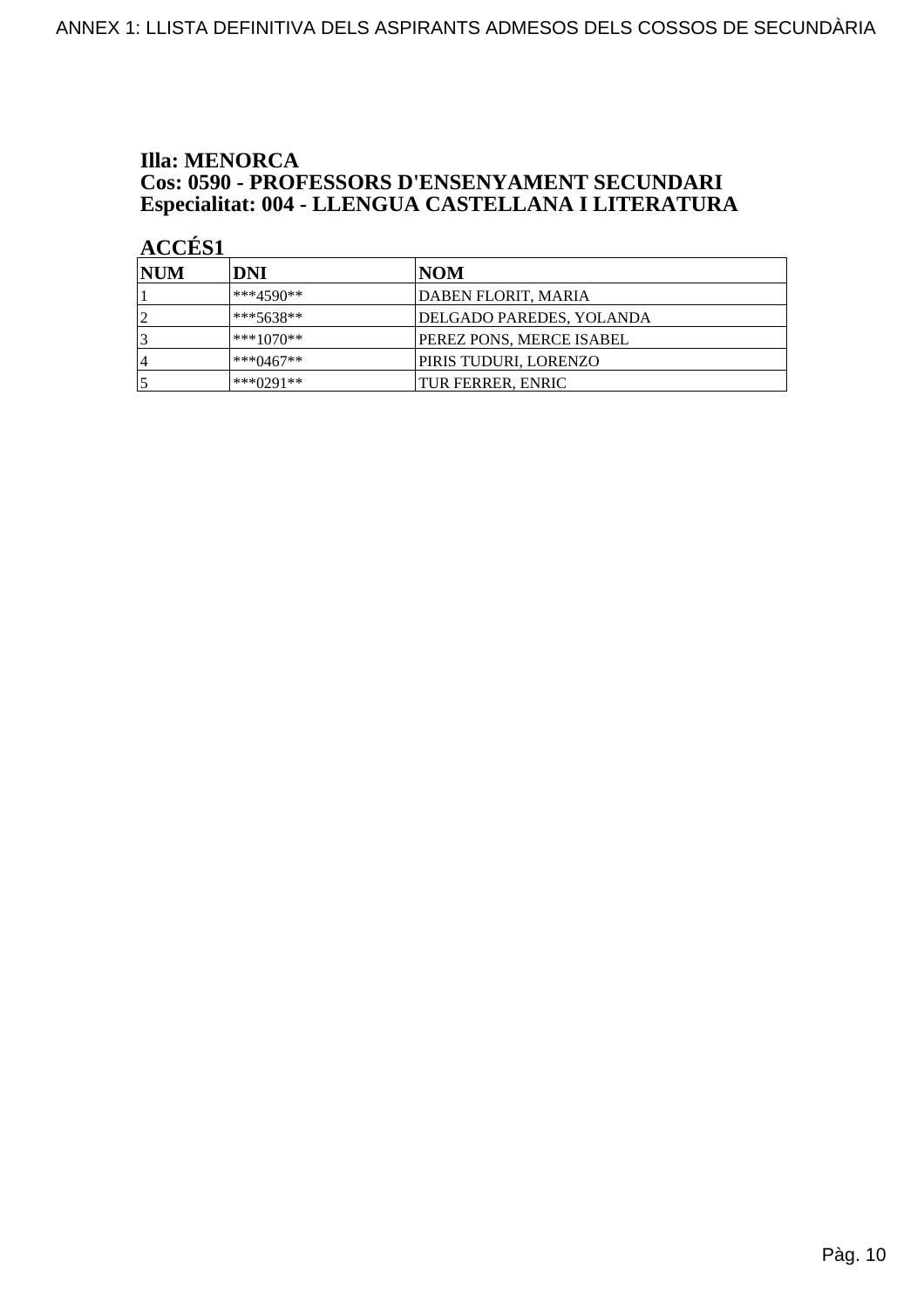#### Illa: EIVISSA **Cos: 0590 - PROFESSORS D'ENSENYAMENT SECUNDARI** Especialitat: 004 - LLENGUA CASTELLANA I LITERATURA

| <b>ACCÉS 1</b> |             |                               |
|----------------|-------------|-------------------------------|
| <b>NUM</b>     | <b>DNI</b>  | <b>NOM</b>                    |
|                | ***5302**   | ARCOS BONET, MARIA NIEVES     |
| $\overline{c}$ | $***5707**$ | <b>BETETA LOZANO, CLARA</b>   |
| 3              | ***0011**   | FRANCO SANCHEZ, DAVID         |
| 4              | ***5501**   | <b>JIMENEZ TORRES, ANDREA</b> |
| $\overline{5}$ | ***9043**   | LACRUZ NOVEJARQUE, MªCARME    |
| 6              | ***0968**   | MARI GALIANO, ALMUDENA        |
| 7              | $***3341**$ | MIÑANA POBLADOR, SARA         |
| $\vert 8$      | $***5477**$ | SANCHEZ BONET, ALBA ROCIO     |
| 19             | $***9003**$ | <b>SANCHEZ VALERO, RAQUEL</b> |
| 10             | $***5383**$ | <b>SOLANO ATIENZA, JORDI</b>  |
| 11             | ***5050**   | TEJERINA LOPEZ, SANDRA MARIA  |
| 12             | ***7936**   | TOMAS PELLICER, NURIA         |
| 13             | ***1956**   | <b>TORRES GOMEZ, PILAR</b>    |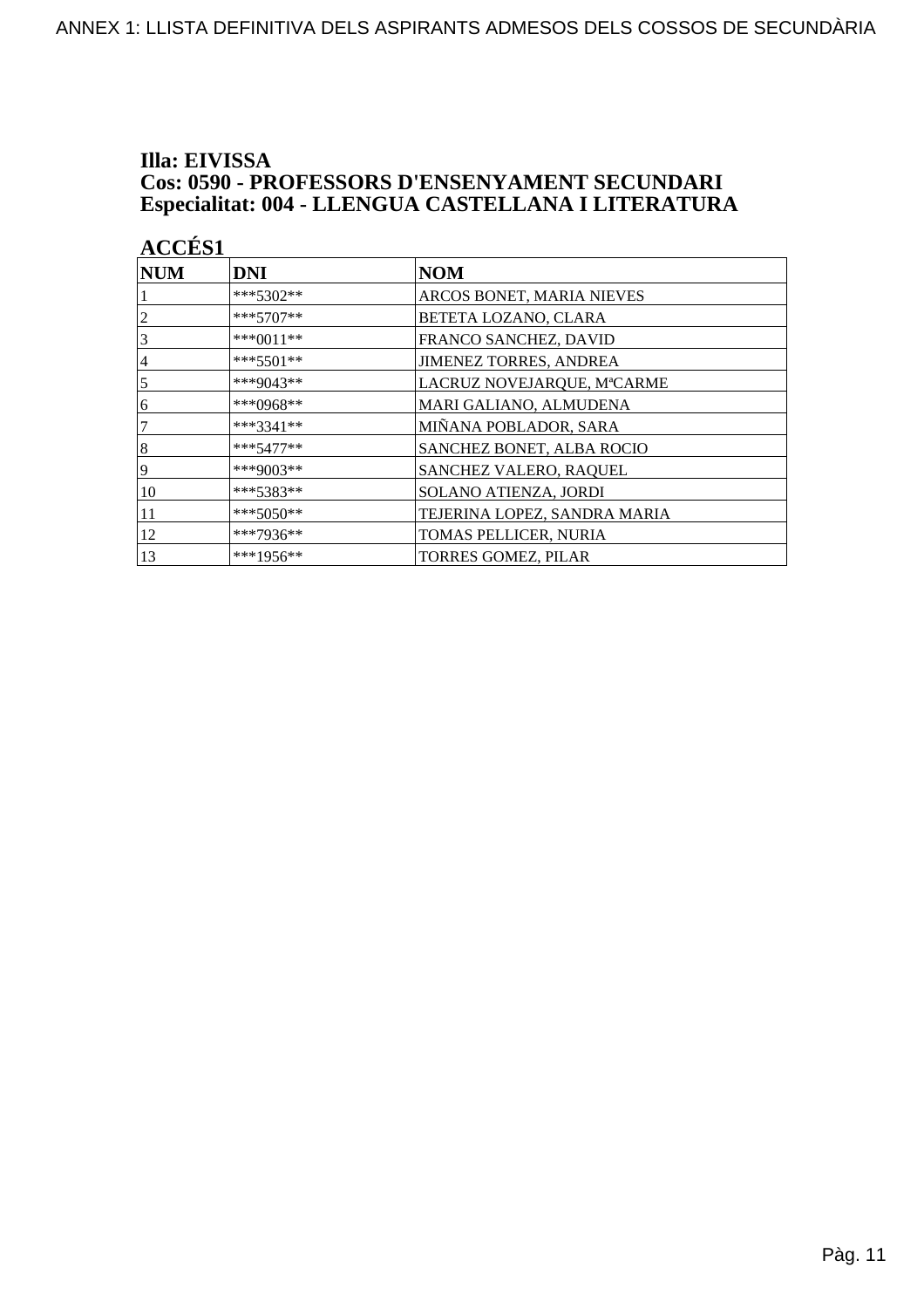#### Illa: EIVISSA **Cos: 0590 - PROFESSORS D'ENSENYAMENT SECUNDARI** Especialitat: 004 - LLENGUA CASTELLANA I LITERATURA

| <b>NUM</b> | DNI                    | <b>NOM</b>           |
|------------|------------------------|----------------------|
|            | ***/1725**<br><u>_</u> | 'ARNAU GARCIA. MARTA |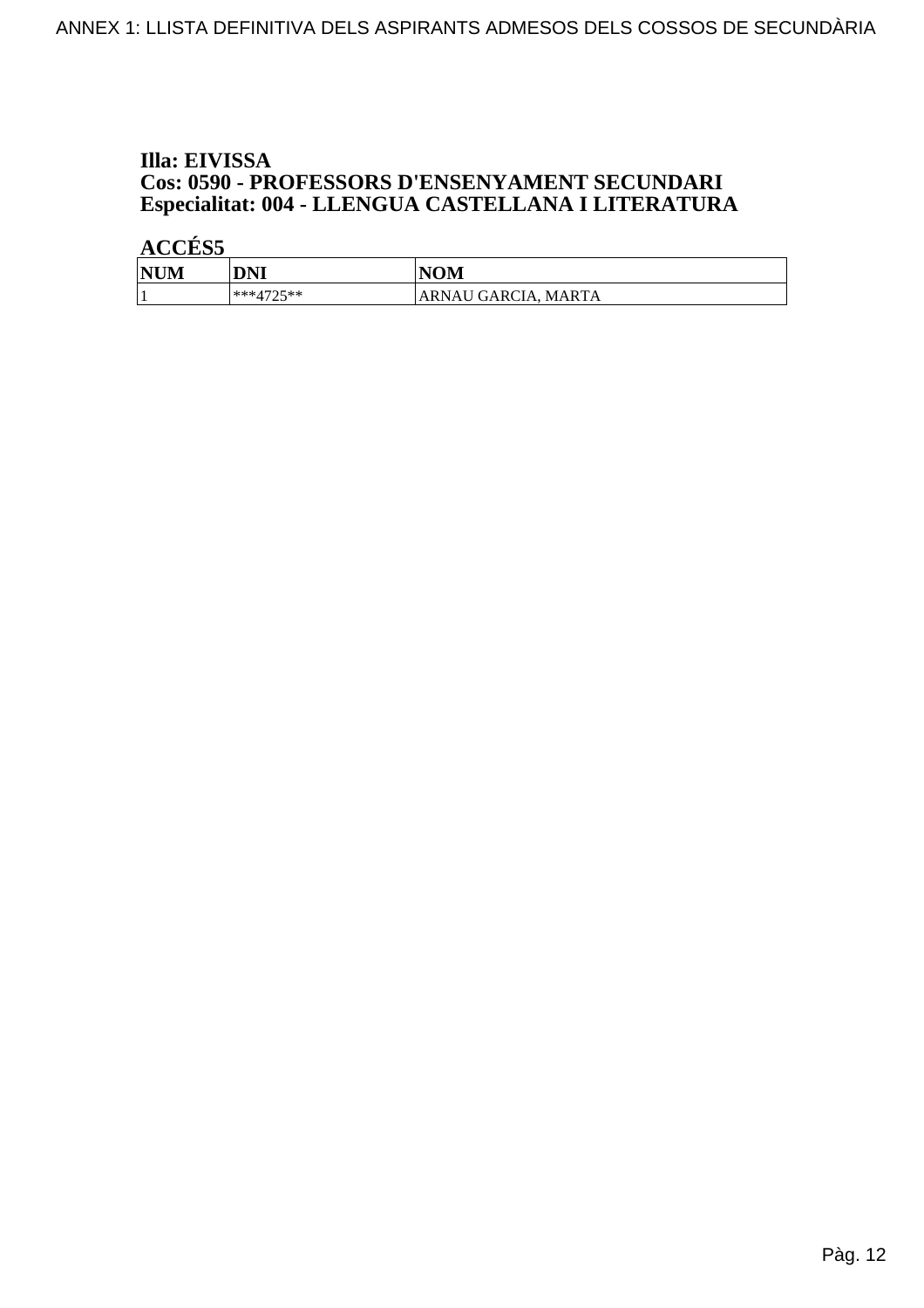#### **Illa: MALLORCA Cos: 0590 - PROFESSORS D'ENSENYAMENT SECUNDARI Especialitat: 005 - GEOGRAFIA I HISTÒRIA**

| <b>ACCÉS 1</b>   |             |                                      |  |
|------------------|-------------|--------------------------------------|--|
| <b>NUM</b>       | <b>DNI</b>  | <b>NOM</b>                           |  |
| 1                | ***9002**   | ALARCON RIOS, ENRIQUE                |  |
| $\overline{c}$   | ***8697**   | ALCINA ALBORS, JOSEP                 |  |
| 3                | ***0845**   | ALMEIDA CARBONELL, GUILLERMO         |  |
| $\overline{4}$   | ***4539**   | ANGLADA PONS, GUILLERMO              |  |
| $\sqrt{5}$       | ***4261**   | ARGILES FELIP, BLANCA                |  |
| 6                | ***4147**   | ARTIGUES SOLER, TERESA               |  |
| $\tau$           | ***1496**   | BARCELO FERRAGUT, MARIA ANTONIA      |  |
| $\boldsymbol{8}$ | ***5876**   | BELLVER RODRIGUEZ, CARLES            |  |
| 9                | ***9355**   | BELTRAN MARTINEZ, DAVID              |  |
| 10               | ***2472**   | BENNASAR GAYA, ANTONIO               |  |
| 11               | ***0604**   | BENNASSAR BINIMELIS, MAGDALENA       |  |
| 12               | ***4224**   | BERNICOLA GARCIA, JOSE DAVID         |  |
| 13               | ***8072**   | BIBILONI COVAS, MARIA ANTONIA        |  |
| 14               | ***1996**   | <b>BIBILONI ESTEVA, PAULA</b>        |  |
| 15               | ***0377**   | BLANQUER VALERA, FRANCISCO JAVI      |  |
| 16               | $***6571**$ | <b>BORNE MAS, JOSEP FRANCESC</b>     |  |
| 17               | ***0606**   | <b>BOSCH BENEJAM, BARTOLOME</b>      |  |
| 18               | ***1449**   | BOSCH MARTORELL, GABRIEL ANTONI      |  |
| 19               | ***5868**   | <b>BOSCH MIRANDA, AINA</b>           |  |
| 20               | ***7525**   | <b>BOSCH MUNAR, JOSE LUIS</b>        |  |
| 21               | ***8551**   | BOYERAS CATALA, CATALINA EVA         |  |
| 22               | ***1086**   | <b>BROTONS NOGUES, JOAQUIN</b>       |  |
| 23               | ***3682**   | BRUNET BORRAS, Mª ANTONIA            |  |
| 24               | ***1193**   | <b>BUIGUES MESTRE, MARTIN</b>        |  |
| 25               | ***6825**   | <b>BUSQUETS PORCEL, ISABEL</b>       |  |
| 26               | ***3209**   | BUSQUETS VALLCANERAS, CATALINA       |  |
| 27               | ***2230**   | CALAFAT CAÑAMERAS, MARIA DEL MAR     |  |
| 28               | ***1315**   | CANALS SUAU, MAGDALENA               |  |
| 29               | ***9176**   | CAÑELLAS CABOT, ANTONI               |  |
| 30               | $***6054**$ | CAPELLA ROIG, M. ASSUMPCIO           |  |
| 31               | ***6956**   | CASAÑAS VILAMALA, ROSA MARIA         |  |
| 32               | ***1319**   | CEREZO GONZALEZ, PATRICIA            |  |
| 33               | ***4623**   | CERVERA TORT, CARME                  |  |
| 34               | ***7901**   | CHIVA MAROTO, JOSE LUIS              |  |
| 35               | ***3540**   | COLOM ORDINAS, BARBARA               |  |
| 36               | ***2617**   | COLOMINA SOLER, MIGUEL               |  |
| 37               | ***7230**   | CORADO GUERRERO, MIGUEL ANGEL        |  |
| 38               | ***6286**   | COVAS VIDAL, JOANA AINA              |  |
| 39               | ***3503**   | CRUZ BERNAD, MARIA ANTONIA           |  |
| 40               | ***5752**   | CUERVA PIZA, LUIS                    |  |
| 41               | ***8676**   | DAUDEN CARRETERO, IRENE              |  |
| 42               | ***2912**   | DE LA MORENA FERNANDEZ, RICARDO      |  |
| 43               | ***2011**   | DE MATA FEMENIA, JAIME               |  |
| 44               | $***6226**$ | DEL SALVADOR CANZOBRE, CARLOS JAVIER |  |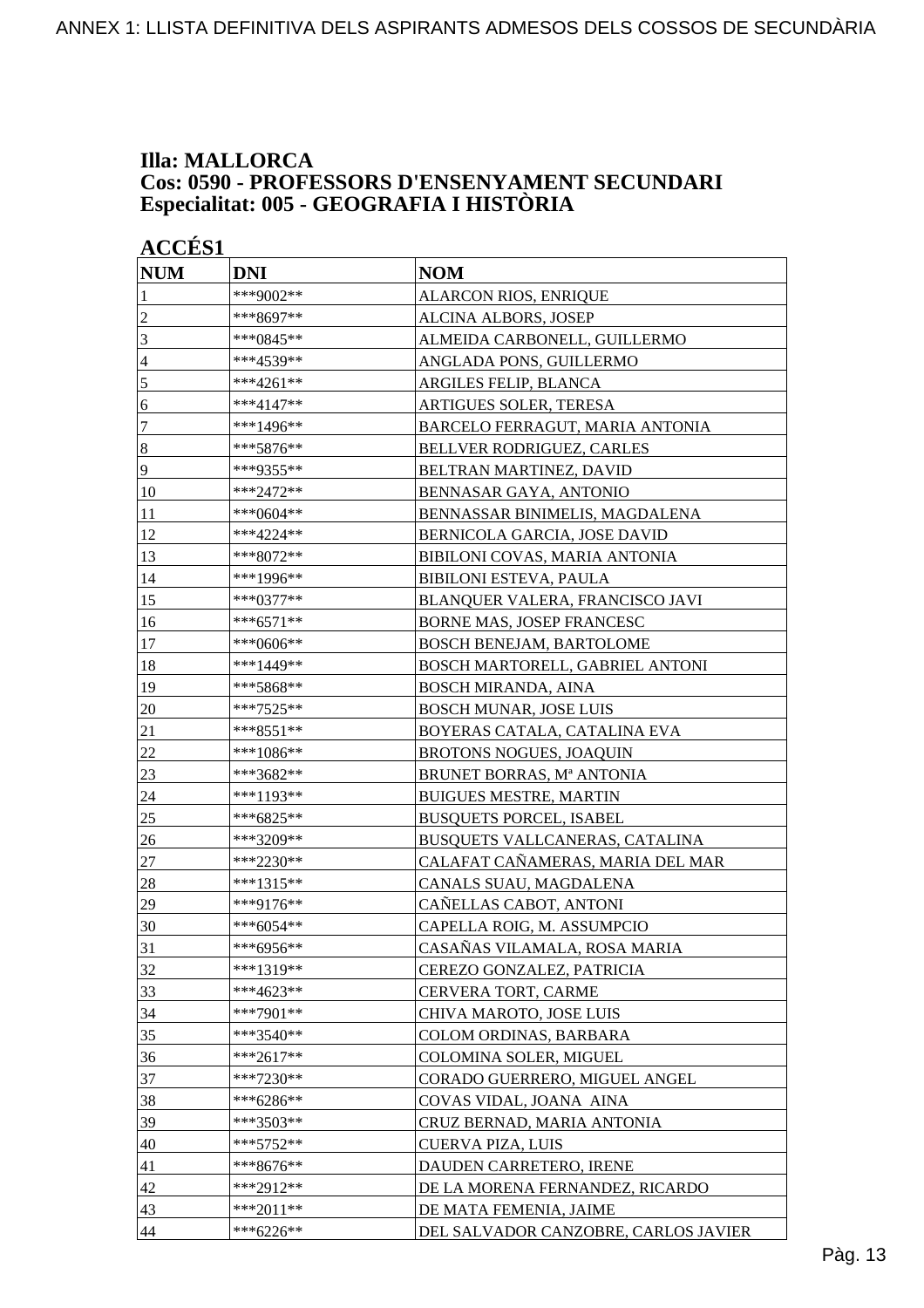| 45     | $***2263**$              | DURAN PALMER, MARTIN ALEJAND       |         |
|--------|--------------------------|------------------------------------|---------|
| 46     | ***9590**                | ENRIQUEZ GALLARDO, EVA             |         |
| 47     | ***8502**                | ENSEÑAT LOPEZ, FRANCISCA MARI      |         |
| 48     | ***7438**                | ESCALAS TOUS, CATALINA             |         |
| 49     | $***3642**$              | <b>ESCALAS VICENS, MATIAS</b>      |         |
| 50     | ***2880**                | ESTARELLAS PASCUAL, MARIA DEL MAR  |         |
| 51     | ***1797**                | ESTELRICH NICOLAU, JOAN            |         |
| 52     | $***1330**$              | ESTEVEZ POVEDA, JULIAN             |         |
| 53     | $***1700**$              | ESTRANY VIVES, GUILLEM             |         |
| 54     | ***8858**                | FAR MORENILLA, MARIA DE LLUC       |         |
| 55     | ***7973**                | FARID LACIQUI, MERYEM              |         |
| 56     | ***2533**                | FERRAGUT CIRER, AINA MARIA         |         |
| 57     | ***1957**                | FERRANDO BOIGUES, SALVADOR         |         |
| 58     | $***1821**$              | FERRER NADAL, CATALINA             |         |
| 59     | ***1321**                | FLORIT GOÑALONS, ANDREA            |         |
| 60     | ***2234**                | FONT ANDREU, RAFEL                 |         |
| 61     | $***0566**$              | FORTESA MARTORELL, MARIA BEL       |         |
| 62     | ***7181**                | FORTEZA FUSTER, MIQUEL             |         |
| 63     | ***1962**                | FRAU REUS, Mª ANTONIA              |         |
| 64     | ***9966**                | FULLANA PIZA, CATALINA             |         |
| 65     | ***3367**                | FUSTER DIEGUEZ, SARA               |         |
| 66     | ***9959**                | <b>GALAN CAMPOS, LUIS</b>          |         |
| 67     | ***3850**                | GALLEGO CAÑELLAS, EVA MARIA        |         |
| 68     | ***4076**                | GALMES BURGUERA, ISABEL MARIA      |         |
| 69     | $***5407**$              | <b>GARCIA CASTILLEJO, MARIA</b>    |         |
| 70     | $***1033**$              | <b>GARCIA COMAS, DANIEL</b>        |         |
| $71\,$ | $***6527**$              | <b>GARCIA GRANI, FRANCESC</b>      |         |
| $72\,$ | $***2702**$              | <b>GARCIA MAYOR, JORDI DAVID</b>   |         |
| 73     | ***2988**                | <b>GARCIA NOGUERA, CARMEN</b>      |         |
|        | ***4852**                | <b>GARCIA REYES, JUAN CARLOS</b>   |         |
| 74     | ***0435**                |                                    |         |
| 75     |                          | GARCIA-CONTELL BELLVER, INMACULADA |         |
| 76     | $***6567**$<br>***3325** | <b>GARI DIAZ, VIRGINIA</b>         |         |
| 77     | ***8231**                | <b>GARRIDO GALLEGO, ELENA</b>      |         |
| $78\,$ |                          | <b>GELABERT BATLLORI, LARA</b>     |         |
| 79     | $***1718**$              | GENOVART RAPADO, MARIA CONSOLAC    |         |
| 80     | ***1926**                | GENOVART SANSO, MARIA MAGDALEN     |         |
| 81     | ***8449**                | GIL PONS, JOSEP                    |         |
| 82     | ***9930**                | <b>GIMENEZ GARCIA, SERGIO</b>      |         |
| 83     | ***3483**                | <b>GINARD MAS, CATALINA</b>        |         |
| 84     | ***3563**                | GINARD SANTANDREU, MARIA BEL       |         |
| 85     | ***1971**                | GOMEZ FERNANDEZ, SANDRA            |         |
| 86     | ***4845**                | GOMEZ GRANADA, CESAR               |         |
| 87     | ***4888**                | GONZALEZ DE LA ROSA, JUAN MARIA    |         |
| 88     | $***6368**$              | GONZALEZ PEREZ, ALMUDENA           |         |
| 89     | ***7003**                | <b>GONZALEZ PINA, CELIA</b>        |         |
| 90     | ***8442**                | GONZALEZ SAN MARTIN, DIANA         |         |
| 91     | ***2032**                | GOST TORRANDELL, MARGALIDA         |         |
| 92     | ***3301**                | <b>GUASP BORRAS, MARIA PAULA</b>   |         |
| 93     | ***9298**                | HOMS MERCADER, LIDIA               |         |
| 94     | ***0169**                | JIMENEZ JIMENEZ, VICTORIA          |         |
| 95     | ***3553**                | JOY MARROIG, JULIAN                |         |
| 96     | ***7228**                | <b>JUAN VIVES, PEDRO</b>           |         |
| 97     | $***1202**$              | JULIA PERELLO, GUILLERMO JUAN      |         |
| 98     | ***9795**                | LLULL ALBERTI, JOAN                |         |
| 99     | ***3901**                | LLULL POU, LAURA                   | Pàg. 14 |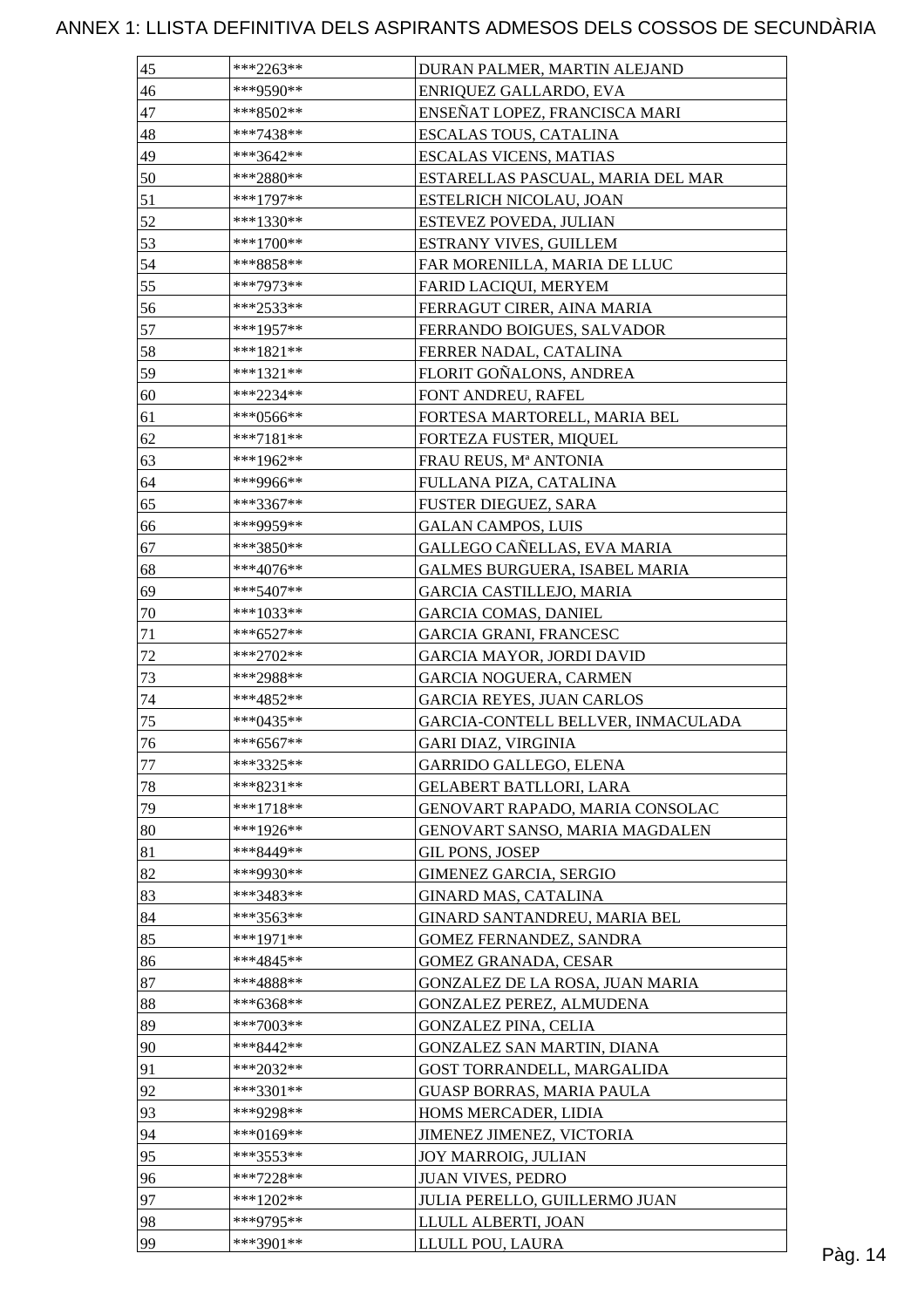| 100 | ***4936**   | LOPEZ SERRA, LAURA              |         |
|-----|-------------|---------------------------------|---------|
| 101 | $***0583**$ | MAESE SUBIRES, JOSE LUIS        |         |
| 102 | ***1360**   | MAIRATA GUAL, JOANA MARIA       |         |
| 103 | ***1349**   | <b>MARCOS CARRERAS, ESTER</b>   |         |
| 104 | ***4947**   | MARTIN HERNANDEZ, GUSTAVO       |         |
| 105 | ***1509**   | <b>MARTIN LUENGO, JUANA</b>     |         |
| 106 | ***5768**   | MARTINEZ FIOL, MIQUEL ANGEL     |         |
| 107 | $***1568**$ | MARTINEZ GALLARDO, SONIA        |         |
| 108 | ***9687**   | MARTINEZ GARCIA, SERGI          |         |
| 109 | ***9395**   | MARTINEZ MENDEZ, CRISTINA       |         |
| 110 | ***5488**   | MARTINEZ MORCILLO, JOSE ANTONIO |         |
| 111 | $***2756**$ | <b>MARTINEZ PEIRO, IVAN</b>     |         |
| 112 | ***9688**   | <b>MARTINEZ SANZ, HECTOR</b>    |         |
| 113 | $***5611**$ | MARTORELL SALVA, FRANCESC       |         |
| 114 | *** 5520**  | MARZAL PARDO, ROBERTO           |         |
| 115 | ***6555**   | <b>MAS FULLANA, JOAN</b>        |         |
| 116 | $***2153**$ | MASSANET ALEMANY, JUANA MARIA   |         |
| 117 | ***3869**   | MASSANET AMENGUAL, MARC         |         |
| 118 | $***2047**$ | MATAMALAS MAS, MARIA ANTONIA    |         |
| 119 | $***3213**$ | MATAS GALLARDO, FRANCESC        |         |
| 120 | ***5475**   | MATEOS MOYA, ANA MARIA          |         |
| 121 | ***8479**   | MATEU SALAS, SILVIA TERESA      |         |
| 122 | ***2164**   | MAYA OLIVER, MARGARITA          |         |
| 123 | ***9205**   | MENA BARCO, MIGUEL              |         |
| 124 | ***2898**   | MENDEZ MORCILLO, JOSE MANUEL    |         |
| 125 | $***2272**$ | MENDOZA PEÑA, IVAN              |         |
| 126 | $***7100**$ | MIRO CRESPI, ANTONIA MARIA      |         |
| 127 | $***3881**$ | MONTAÑES VILLANUEVA, FCO. JORGE |         |
| 128 | ***2994**   | MORALES REUS, ELISABET MARIA    |         |
| 129 | ***6688**   | MORANTA GELABERT, JOAN MIQUEL   |         |
| 130 | ***8199**   | MORELL ALOU, JOAN               |         |
| 131 | ***4650**   | MORELLA FUSET, VICENT           |         |
|     | ***8927**   |                                 |         |
| 132 | ***8381**   | MORENO BIBILONI, IRENE          |         |
| 133 |             | MOREY FOX, CRISTINA             |         |
| 134 | ***2388**   | MULET MIRALLES, JERONIA MARIA   |         |
| 135 | $***0507**$ | MUNAR VERA, ESPERANZA           |         |
| 136 | $***6484**$ | MUÑOZ GARCIA, JAVIER            |         |
| 137 | ***6479**   | NADAL ESTRANY, MARC             |         |
| 138 | ***3988**   | NAVARRO OLIVER, CARMEN          |         |
| 139 | $***6016**$ | NICOLAU PERELLO, ESTEVE         |         |
| 140 | ***9688**   | NIGORRA VAQUER, PAULA           |         |
| 141 | $***6047**$ | NOGUERA VICH, GABRIEL           |         |
| 142 | $***1631**$ | OLIVA VIANA, LAURA              |         |
| 143 | $***2270**$ | OLIVER GALEA, TOMAS             |         |
| 144 | ***3564**   | OREA ARAUJO, LORENA             |         |
| 145 | ***3983**   | PADILLA DURAN, MARINA           |         |
| 146 | $***4752**$ | PARAMO DE MUNS, JAVIER CHRISTI  |         |
| 147 | $***2210**$ | PARDO JUAN, ANTONIO             |         |
| 148 | ***0962**   | PARIS SAURINA, Mª ANTONIA       |         |
| 149 | $***6428**$ | PASTOR ANTEQUERA, RAFAEL        |         |
| 150 | ***8526**   | PERELLO PONS, MARIA MARGALID    |         |
| 151 | ***3999**   | PERESSINI SCHAPIRA, MAIA        |         |
| 152 | $***7576**$ | PEREZ ALVAREZ, FRANCISCO JAVI   |         |
| 153 | $***6418**$ | PEREZ PIÑA, SANTIAGO            |         |
| 154 | $***4515**$ | PEREZ-HITA RADO, SANDRA         | Pàg. 15 |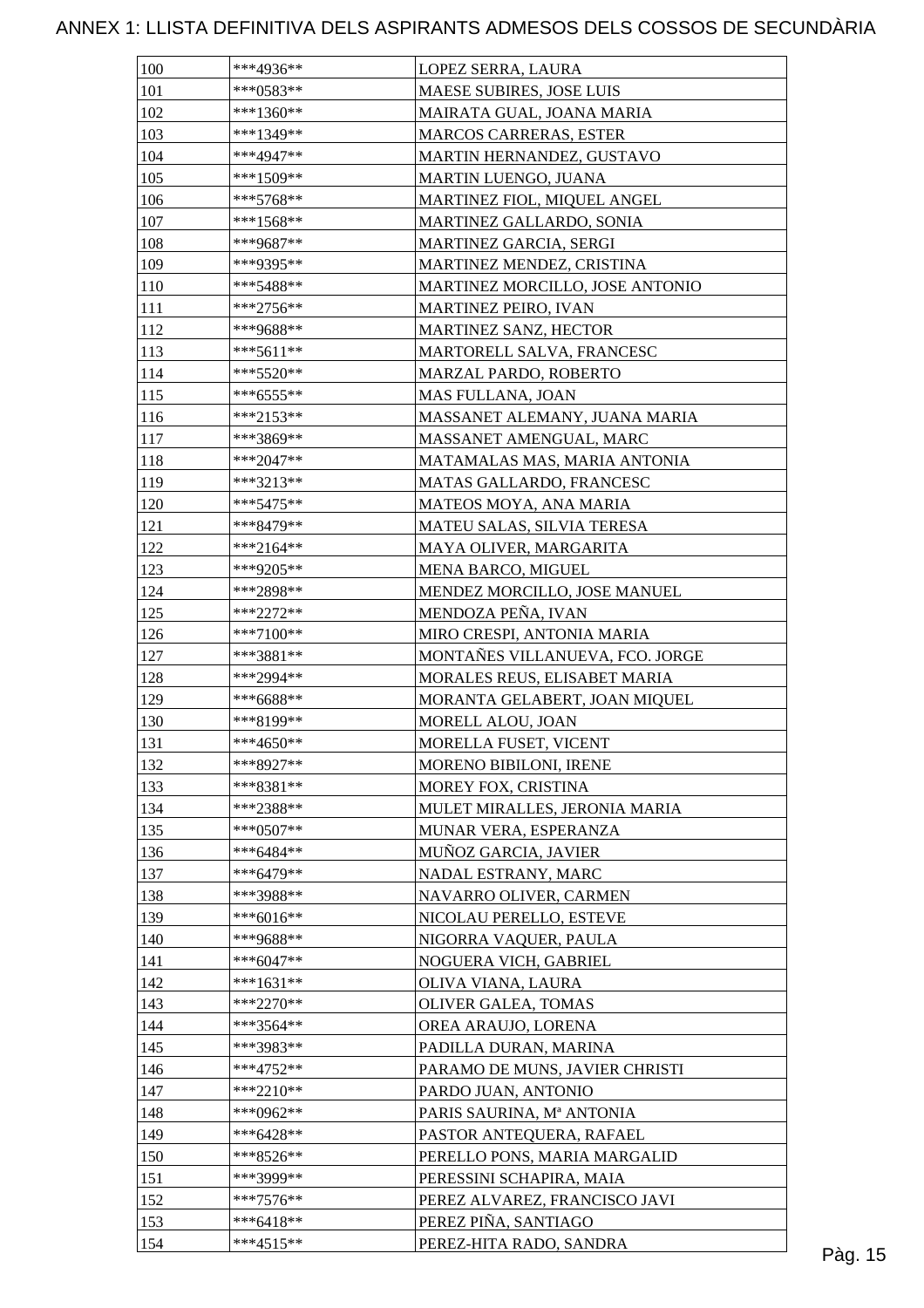| 155 | ***2049**                | POL ARROM, ANTONI                      |         |
|-----|--------------------------|----------------------------------------|---------|
| 156 | $***2880**$              | PONCE DE LEON PASCUAL, NURIA           |         |
| 157 | ***4306**                | PONS COLL, IARA                        |         |
| 158 | $***7433**$              | PONS ROSSELLO, ANTONI                  |         |
| 159 | $***5204**$              | PORTA GUTIERREZ, ELISABET              |         |
| 160 | ***3110**                | PRUNES MOYA, JORDI                     |         |
| 161 | ***3086**                | PUIG NIGORRA, JOSEP LLUIS              |         |
| 162 | $***0812**$              | PUIGSERVER SALES, MIQUEL               |         |
| 163 | ***1586**                | QUETGLAS MUNAR, ROSA MARIA             |         |
| 164 | ***3400**                | QUILES NAVIO, QUINTINA                 |         |
| 165 | ***0220**                | RAMIS OLIVER, Mª MACIANA               |         |
| 166 | ***1823**                | RAMON MARTINEZ, CARME                  |         |
| 167 | $***5330**$              | RAMON PALAU, FRANCISCO ANTO            |         |
| 168 | $***3214**$              | REUS MORRO, JAUME                      |         |
| 169 | ***1999**                | REYNES ESCALAS, GABRIEL                |         |
| 170 | $***5317**$              | RICO VALERO, MARIA JOSE                |         |
| 171 | $***1412**$              | RIERA FEMENIAS, PERE ELIES             |         |
| 172 | ***0001**                | RIOJA GONZALEZ, DANIEL                 |         |
| 173 | ***4050**                | RODRIGUEZ CARLSSON, PATRICIA           |         |
| 174 | $***6588**$              | ROIG BORDOY, MIGUEL                    |         |
| 175 | $***7072**$              | ROMERO GOMILA, INES                    |         |
| 176 | ***4691**                | ROSSELLO ESTEVE, JOSE MIGUEL           |         |
| 177 | ***4924**                | RUA MONSERRAT, MARIA JOSE              |         |
| 178 | ***8772**                | RUBI SASTRE, MARIA MAGDALEN            |         |
| 179 | ***6299**                | RUIZ CARVAJAL, JOSE RAFAEL             |         |
| 180 | ***8459**                |                                        |         |
|     |                          | RUIZ DE LA FUENTE HENARES, MARIA BELEN |         |
| 181 | ***0550**<br>$***5219**$ | RUIZ GARCIA, SERGIO                    |         |
| 182 | ***3495**                | RUIZ IBAÑEZ, DARIO TOMAS               |         |
| 183 |                          | RUIZ ROSSELLO, ADRIA                   |         |
| 184 | $***2281**$              | SAINZ TAPIA, NATALIA                   |         |
| 185 | ***4636**                | SALLERAS COMPTE, MARTA                 |         |
| 186 | $***0741**$              | SALOM FULLANA, BONAVENTURA             |         |
| 187 | $***1223**$              | SANCHEZ PONS, SERGI                    |         |
| 188 | ***1629**                | SANTANA AGÜERO, MARIA CARMEN           |         |
| 189 | ***1924**                | SBERT ROIG, FRANCISCA                  |         |
| 190 | ***1900**                | SEGUI CERDA, MARGARIDA                 |         |
| 191 | $***1308**$              | SEGUI GOMILA, MARC                     |         |
| 192 | ***7797**                | SERRA BARRES, MARTI                    |         |
| 193 | ***6888**                | SERRA GIGANTE, KATIANA                 |         |
| 194 | ***7103**                | <b>SERRA MONTES, BENJAMIN</b>          |         |
| 195 | $***1645**$              | SERRA VICENS, MARGALIDA                |         |
| 196 | ***0648**                | SERVERA ESCANELLAS, MARIA ANGELS       |         |
| 197 | ***2679**                | SERVERA SALETAS, ANTONI                |         |
| 198 | ***1603**                | SIRVENT MARIN, NICOLAS                 |         |
| 199 | ***1888**                | SOCIAS CORDOBA, RAFEL                  |         |
| 200 | ***3661**                | SOCIAS GOST, PERE                      |         |
| 201 | $***7766**$              | SOCIES FIOL, JOAN                      |         |
| 202 | ***4921**                | SOLA CRUZ, IMANOL                      |         |
| 203 | ***0330**                | SOLAZ JIMENEZ, CARLOS                  |         |
| 204 | ***4424**                | SOLIVELLAS AGUILO, BEATRIU MARIA       |         |
| 205 | ***9660**                | SORIANO VAELLO, JOSEFA                 |         |
| 206 | $***0282**$              | SOSA PONS, BEATRIZ REYES               |         |
| 207 | ***1902**                | SUÑER FORTEZA, RAFAEL                  |         |
| 208 | ***4390**                | TALTAVULL PONS, DIEGO JOSE             |         |
| 209 | ***7289**                | THOMAS PLANAS, MIGUEL                  | Pàg. 16 |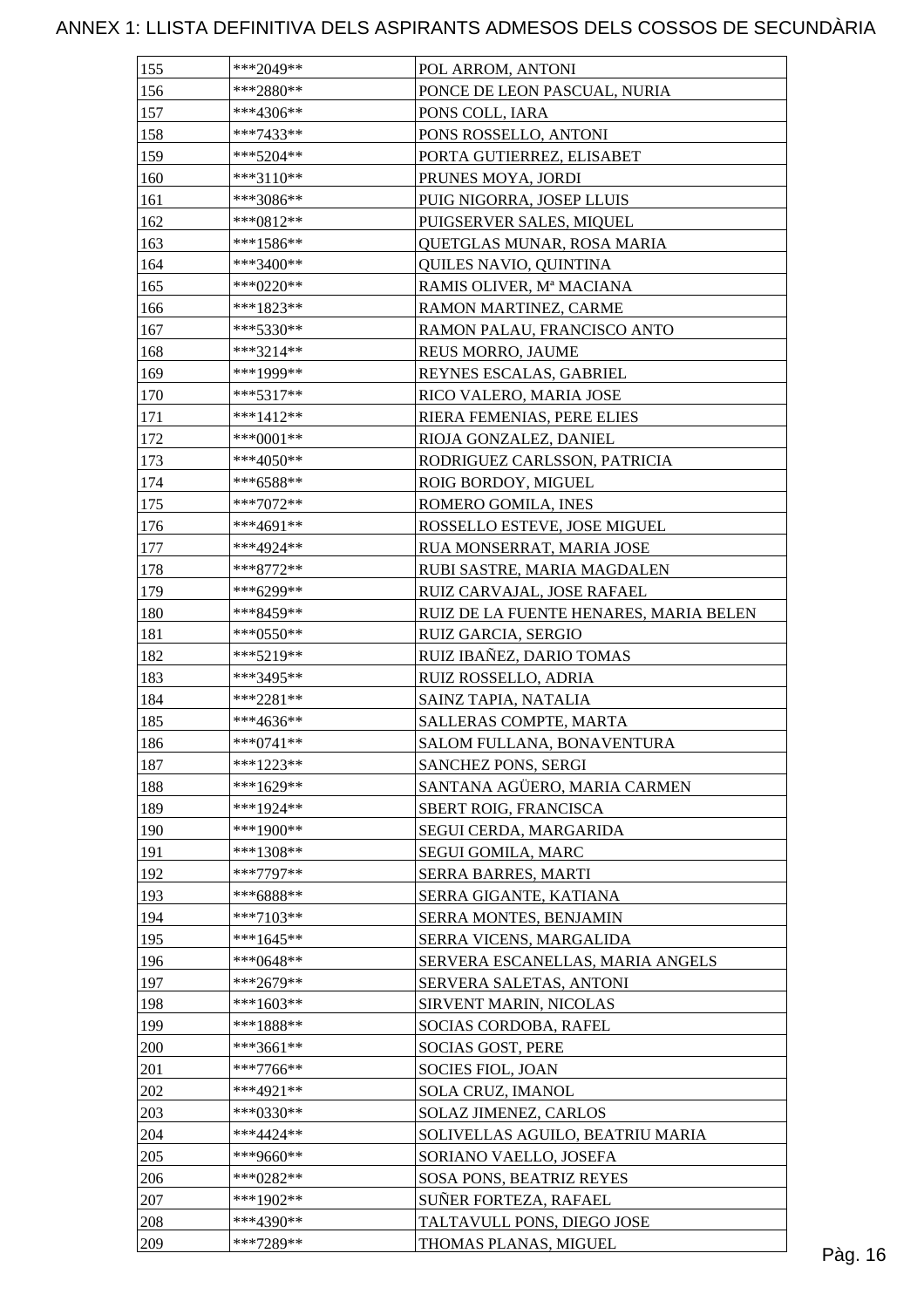| 210 | $***8135**$ | TOMAS DOMINGUEZ, HECTOR           |
|-----|-------------|-----------------------------------|
| 211 | ***0992**   | TORELLO TORRENS, ANTONIA          |
| 212 | ***6596**   | TORRENS MAS, FRANCISCA Mª         |
| 213 | ***0653**   | TORRES FIORI, ALEJANDRO           |
| 214 | $***1531**$ | TORTELL CALVO, FRANCISCA          |
| 215 | ***7888**   | TRIAS MAGRANER, LAURA CATALINA    |
| 216 | ***4185**   | TRIVIÑO FUENTES, MARIA ELENA      |
| 217 | $***4054**$ | VADELL SUREDA, FRANCISCA          |
| 218 | $***8055**$ | VERDEJO ALSINA, MARIA             |
| 219 | $***1877**$ | VERDU NAVARRO, VICENT             |
| 220 | $***7057**$ | VIDAL PERELLO, FRANCISCA          |
| 221 | ***6967**   | VIDAÑA LLADO, PERE                |
| 222 | ***5098**   | VILA CIPRES, CARLA ANDREA         |
| 223 | ***6226**   | VILLALONGA PERELLO, MARIA DEL MAR |
| 224 | ***6830**   | VILLAR FUSTER, ANA CARMEN         |
| 225 | $***1511**$ | VILLATORO ESPEJO, ANA M.          |
| 226 | ***2386**   | <b>VIVES FERRER, GABRIEL</b>      |
|     |             |                                   |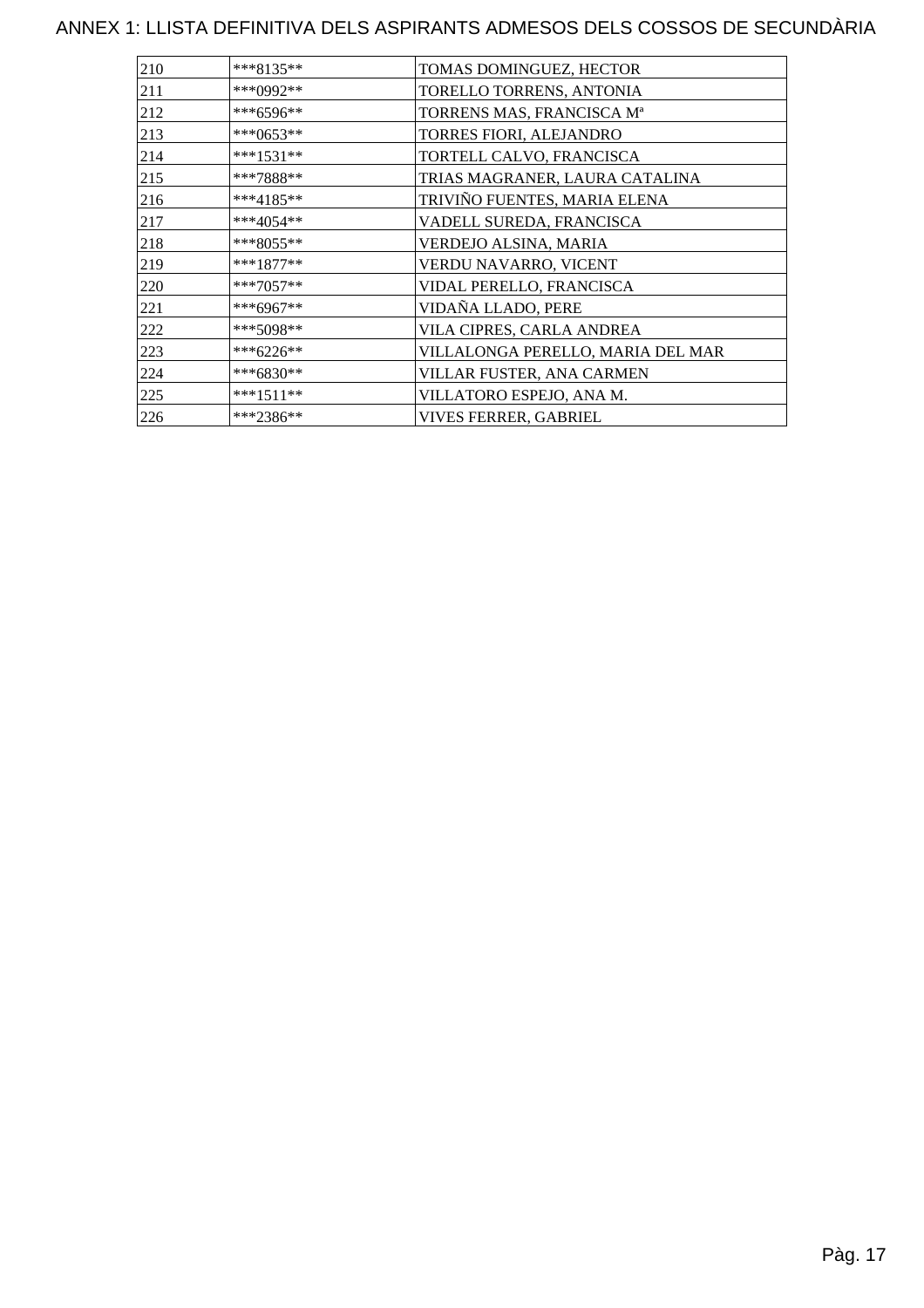# **Illa: MALLORCA Cos: 0590 - PROFESSORS D'ENSENYAMENT SECUNDARI<br>Especialitat: 005 - GEOGRAFIA I HISTÒRIA**

| <b>NUM</b>     | DNI         | INOM                                    |
|----------------|-------------|-----------------------------------------|
|                | ***8665**   | <b>BENNASSAR RODRIGUEZ, ANDRES JUAN</b> |
|                | ***1143**   | <b>DIAZ PALMER, ANTONIA</b>             |
|                | ***8671**   | MORAL CARRUANA, MARIA DEL CARM          |
| $\overline{4}$ | $***7423**$ | ITIENDA GUERRA. ALBA                    |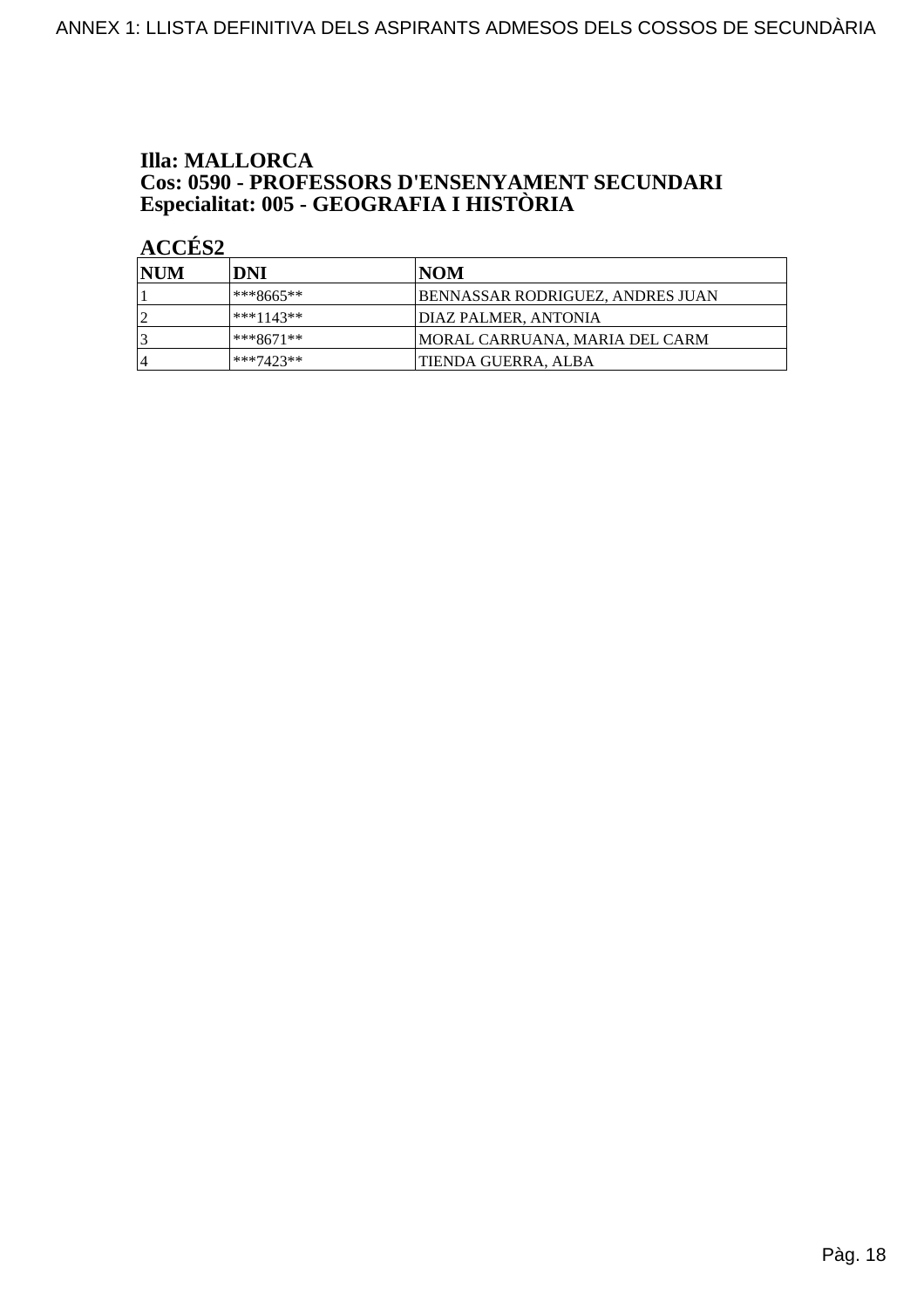# Illa: EIVISSA **Cos: 0590 - PROFESSORS D'ENSENYAMENT SECUNDARI<br>Especialitat: 005 - GEOGRAFIA I HISTÒRIA**

| <b>ACCÉS 1</b> |             |                               |
|----------------|-------------|-------------------------------|
| $\bf NUM$      | <b>DNI</b>  | <b>NOM</b>                    |
|                | ***9757**   | ALARCON GUERRERO, EVA         |
| 2              | $***2181**$ | APARICI TORMO, AMPARO         |
| 3              | $***7266**$ | BLAZQUEZ DEL RIO, DAVID       |
| 4              | ***5694**   | COLOMAR MARI, MARIA CARMEN    |
| 5              | $***7571**$ | MOLINA SANCHEZ, JACOBO        |
| 6              | $***4097**$ | MOMPO CABEZUELO, MIGUEL ANGEL |
| 7              | $***5582**$ | MORENO CASANUEVA, CARLOS      |
| 8              | $***6141**$ | PIQUERES DIEZ, ANTONIO JESUS  |
| 9              | $***5715**$ | RODRIGUEZ MORENO, ISRAEL      |
| 10             | $***5081**$ | TORRES BONED, RAMON           |
|                | $***5300**$ | TUR MARI, MONICA              |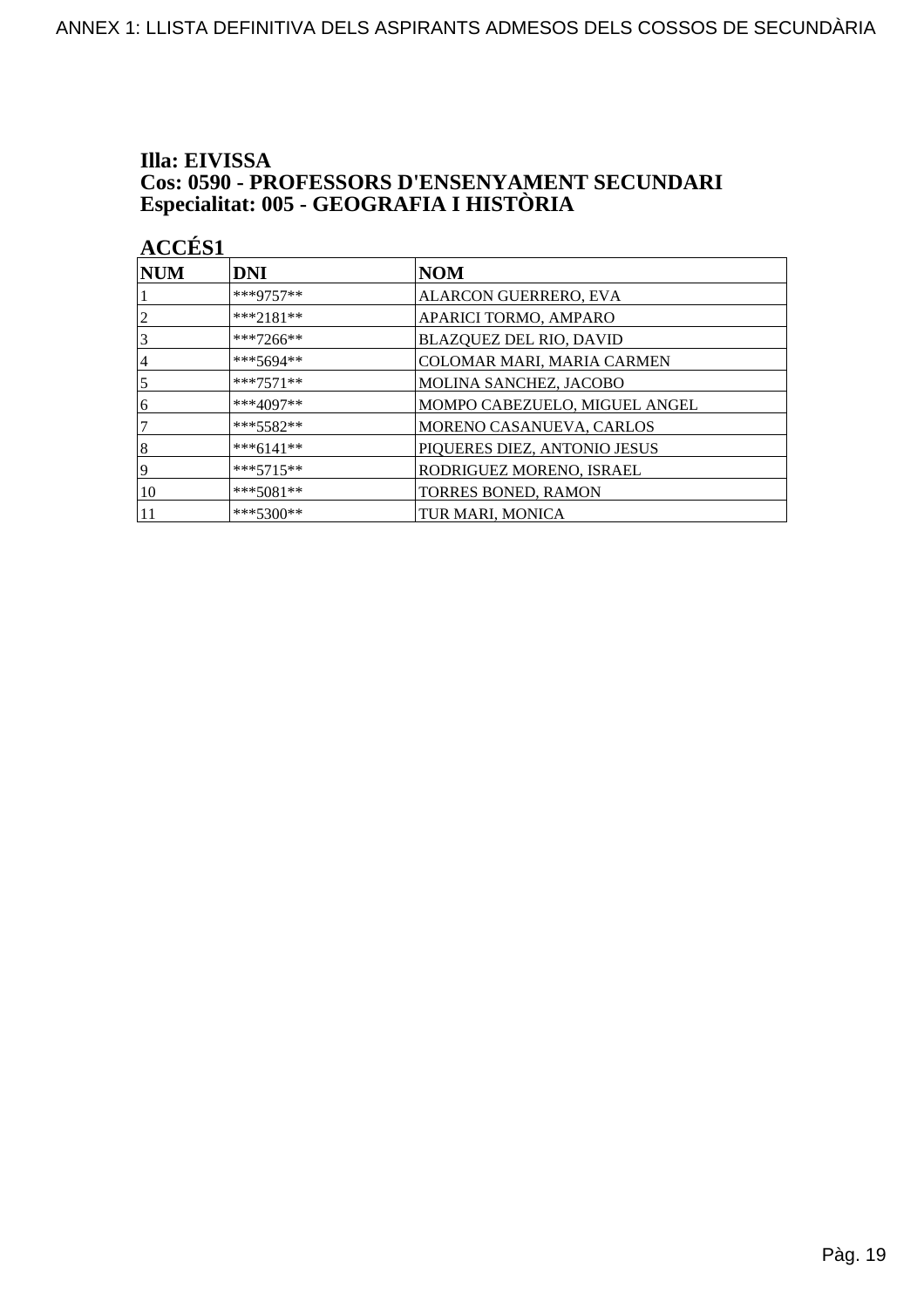# Illa: EIVISSA **Cos: 0590 - PROFESSORS D'ENSENYAMENT SECUNDARI<br>Especialitat: 005 - GEOGRAFIA I HISTÒRIA**

| <b>NUM</b> | DNI       | <b>NOM</b>                  |
|------------|-----------|-----------------------------|
|            | ***5001** | <b>SILLA SOLER, VANESSA</b> |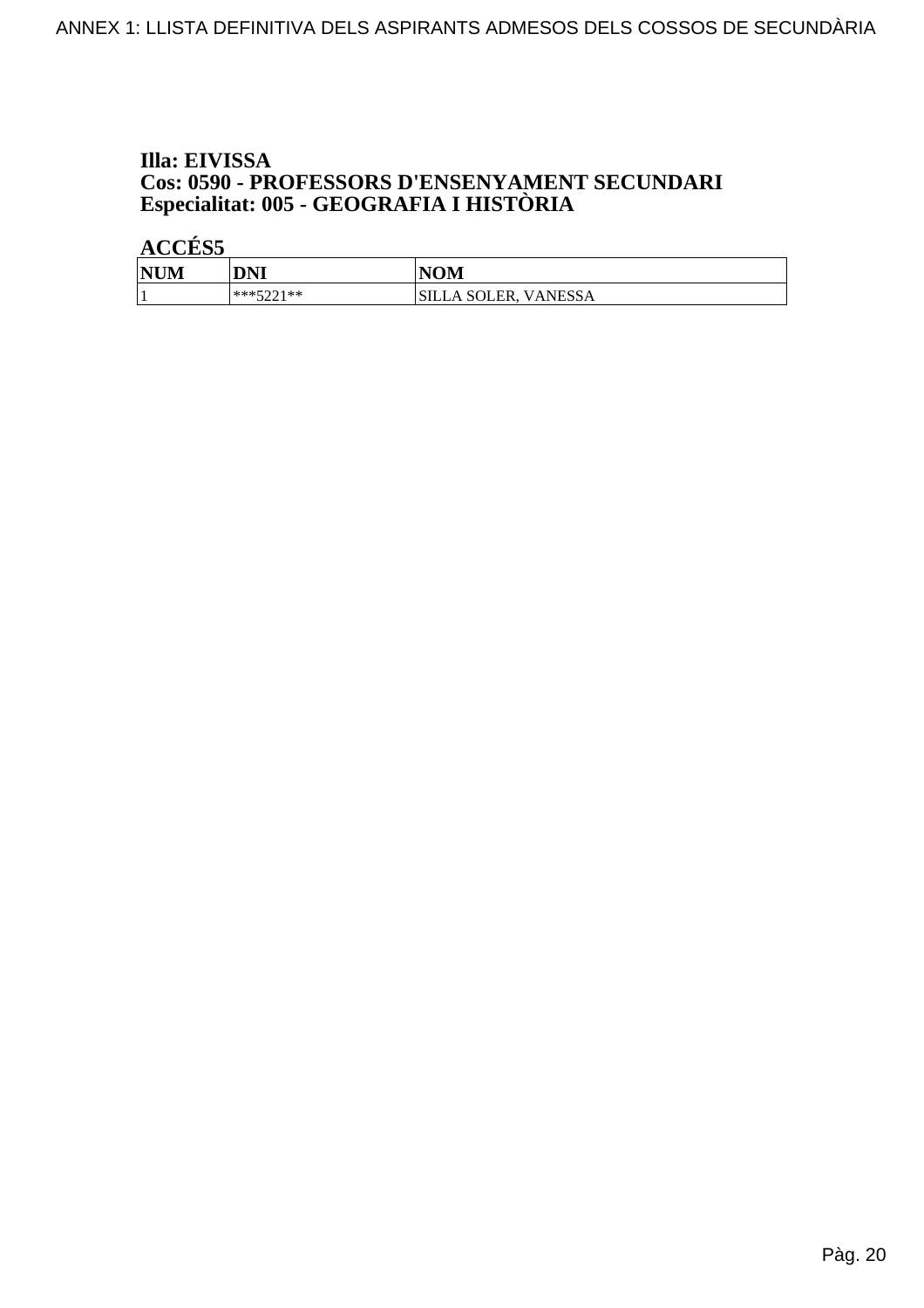#### **Illa: MALLORCA Cos: 0590 - PROFESSORS D'ENSENYAMENT SECUNDARI Especialitat: 006 - MATEMÀTIQUES**

| <b>ACCÉS 1</b> |             |                                         |  |
|----------------|-------------|-----------------------------------------|--|
| <b>NUM</b>     | <b>DNI</b>  | <b>NOM</b>                              |  |
| 1              | ***2031**   | ALENYAR BLANES, ELISABET                |  |
| $\overline{c}$ | ***5907**   | ALOMAR BARCELO, MIQUEL LLEO             |  |
| 3              | ***1825**   | ALORDA ARROM, MIQUEL                    |  |
| $\overline{4}$ | ***8436**   | AMENGUAL LUCIANO, ELENA MARIA           |  |
| 5              | ***8849**   | ARIZA ESTEPA, FERNANDO                  |  |
| 6              | ***1138**   | ARROM MARTORELL, ANTONIO ANDRES         |  |
| $\tau$         | $***0304**$ | <b>BALEANI SPRINGOLO SERRA, NICOLAS</b> |  |
| $\sqrt{8}$     | ***7486**   | <b>BARCELO SANCHO, RAFAEL</b>           |  |
| $\overline{9}$ | ***0550**   | BELTRAN COLL, ANTONIA                   |  |
| 10             | ***3991**   | BELTRAN GOMILA, CATERINA ALBA           |  |
| 11             | ***5145**   | BENNASAR LLABRES, JOAN                  |  |
| 12             | ***8914**   | BENNASAR RODRIGUEZ, CRISTOFOL           |  |
| 13             | ***3411**   | BORONAT MOREIRO, ALFREDO                |  |
| 14             | ***9697**   | CASANI MOMPO, HERMES                    |  |
| 15             | ***9903**   | CASAÑ PLAZA, CARLOS                     |  |
| 16             | ***8432**   | CASTELLO LLOBET, XAVIER                 |  |
| 17             | ***2807**   | CERDA VIDAL, MARGARIDA                  |  |
| 18             | ***1973**   | CLIMENT GARCIA, BEATRIZ                 |  |
| 19             | ***3260**   | CORRO MOYA, MIQUEL LLUIS                |  |
| 20             | ***2048**   | DE LA ROSA FERNANDEZ, MANUEL            |  |
| 21             | ***6524**   | DEL ROMO HERNANDEZ, ALVARO              |  |
| 22             | ***2359**   | DONET DONET, MARIA ISABEL               |  |
| 23             | ***9508**   | FERNANDEZ DOMINGUEZ, ANA                |  |
| 24             | ***9049**   | FERNANDEZ SANCHEZ, ISABEL               |  |
| 25             | ***3024**   | FIOL RAMIS, MIQUEL                      |  |
| 26             | ***8441**   | FORNER ESCRIG, JOSEP                    |  |
| 27             | ***4026**   | <b>GAGO HOBEL, HENRIK</b>               |  |
| 28             | ***7993**   | <b>GALVEZ VADELL, CATALINA</b>          |  |
| 29             | ***6983**   | GARCIA ALBERTI, JORGE PEDRO             |  |
| 30             | ***2772**   | GARCIA BENNASAR, MARIA ANGELES          |  |
| 31             | ***1818**   | <b>GELABERT SERRA, JUAN</b>             |  |
| 32             | ***7805**   | <b>GENOVART MARTINEZ, TONI</b>          |  |
| 33             | ***1309**   | <b>GREGORI FERRER, ALEJANDRO</b>        |  |
| 34             | ***8956**   | HERRERO OLIVARES, ENRIC                 |  |
| 35             | $***1677**$ | HUERTAS SAEZ, FRANCISCA                 |  |
| 36             | $***5150**$ | ISERN BESTARD, CATERINA                 |  |
| 37             | ***9326**   | JAUME BIBILONI, DAMIANA PILAR           |  |
| 38             | ***2084**   | JORGENSEN ROCA, SIGRID                  |  |
| 39             | $***2177**$ | JUAN VERD, MARIA VICTORIA               |  |
| 40             | ***2864**   | JUSTICIA MEDINA, ANA PILAR              |  |
| 41             | $***6547**$ | LEAL VENEGAS, SARA                      |  |
| 42             | ***6299**   | LLISTO SIMON, PALOMA                    |  |
| 43             | ***0689**   | LLOMPART KLEBER, MARC                   |  |
| 44             | $***1113**$ | LOPEZ MERCADAL, AITOR                   |  |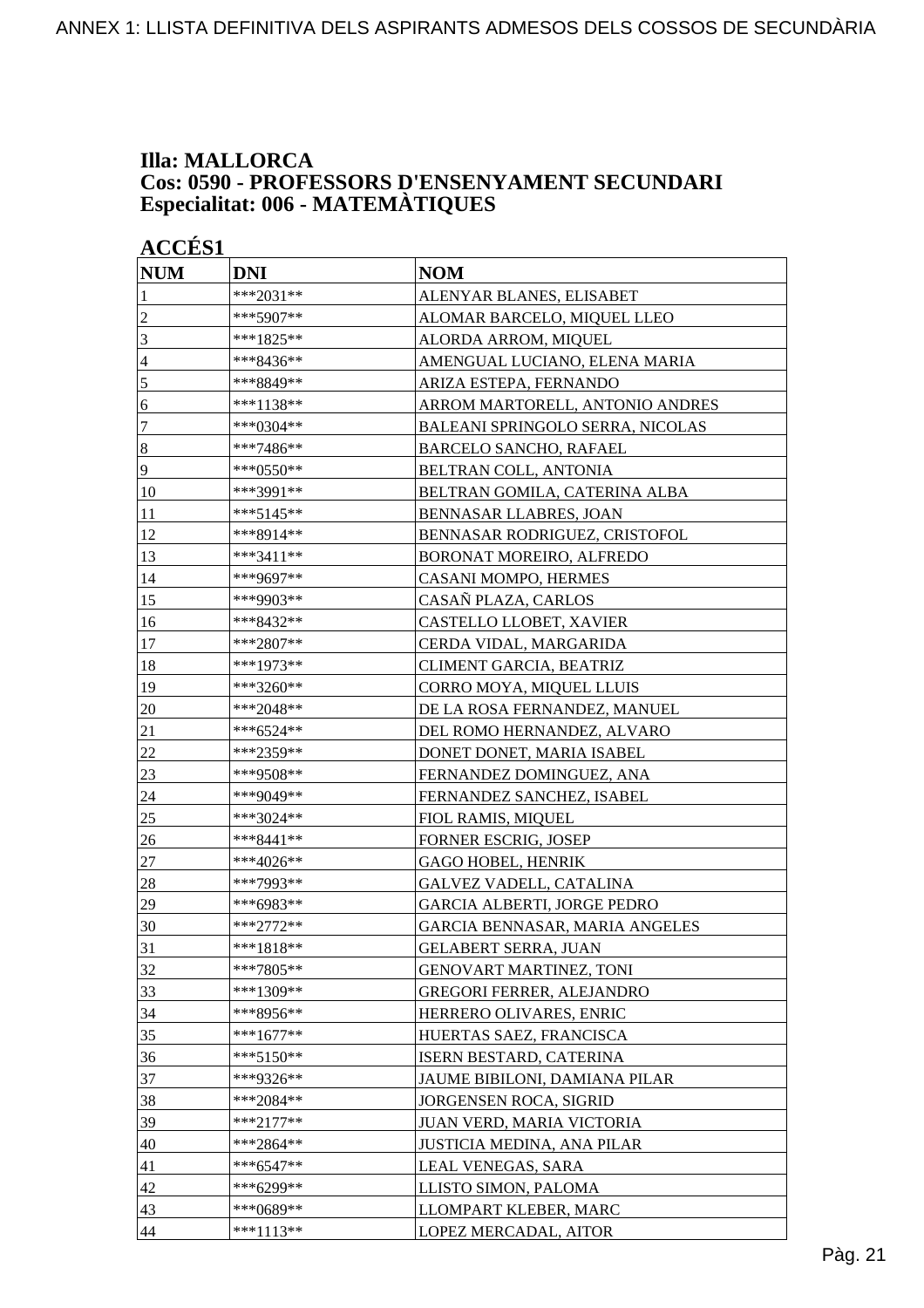| 45 | ***1719**   | MARTI CORTIJO, GONZALO         |
|----|-------------|--------------------------------|
| 46 | ***6863**   | MARTI SANMARTIN, CARLES        |
| 47 | ***3416**   | MARTIN DE FUENTES PEREZ, MARTA |
| 48 | ***3442**   | MARTORELL SAMPOL, ANTONI       |
| 49 | ***3851**   | MAS GUTIERREZ, PERE GUILLEM    |
| 50 | ***8519**   | MATEU MOYA, PEDRO              |
| 51 | ***3955**   | MONDELO GARCIA, RAQUEL         |
| 52 | ***9468**   | MONSERRAT SASTRE, JAUME        |
| 53 | ***4144**   | MONYARCH CARRERA, ALBERT       |
| 54 | ***2740**   | NICOLAU SERVERA, ANTONI        |
| 55 | ***7347**   | OLMOS FONT, JORGE              |
| 56 | ***9677**   | OTEIZA BETELU, MARTA           |
| 57 | ***3742**   | <b>OURO PARDO, ISABEL</b>      |
| 58 | ***5705**   | PALLARDO JULIA, VICENT         |
| 59 | ***8495**   | PAYRATO BORRAS, CLAUDIA        |
| 60 | ***3433**   | PEREZ FIGUEROA, SONIA ISABEL   |
| 61 | ***5918**   | POLO TAMARIT, MIREIA           |
| 62 | ***2581**   | RAFAEL OLIVER, RAFEL           |
| 63 | ***6265**   | RAMON ALEJANDRO, PERE          |
| 64 | ***4270**   | RIERA SANCHEZ, GABRIEL ANGEL   |
| 65 | ***7334**   | ROSADO MUÑOZ, ANGEL            |
| 66 | ***2070**   | ROSSELLO BATLE, BEATRIZ        |
| 67 | $***7068**$ | ROTGER MAS, BARBARA            |
| 68 | ***2002**   | RUJULA GELABERT, ESPERANZA     |
| 69 | $***2053**$ | SALAS PALLICER, ANTONIA        |
| 70 | ***0554**   | SEMPERE ROIG, CLAUDIA          |
| 71 | ***7421**   | SUREDA BARCELO, AINA           |
| 72 | ***4787**   | SUREDA PASTOR, ROSA MARIA      |
| 73 | $***7570**$ | TABERNER FERRER, JAUME         |
| 74 | ***4038**   | TARAZON MARTIN, JOSE IGNACIO   |
| 75 | ***1810**   | VIDAL BURGUERA, MARGARITA FRAN |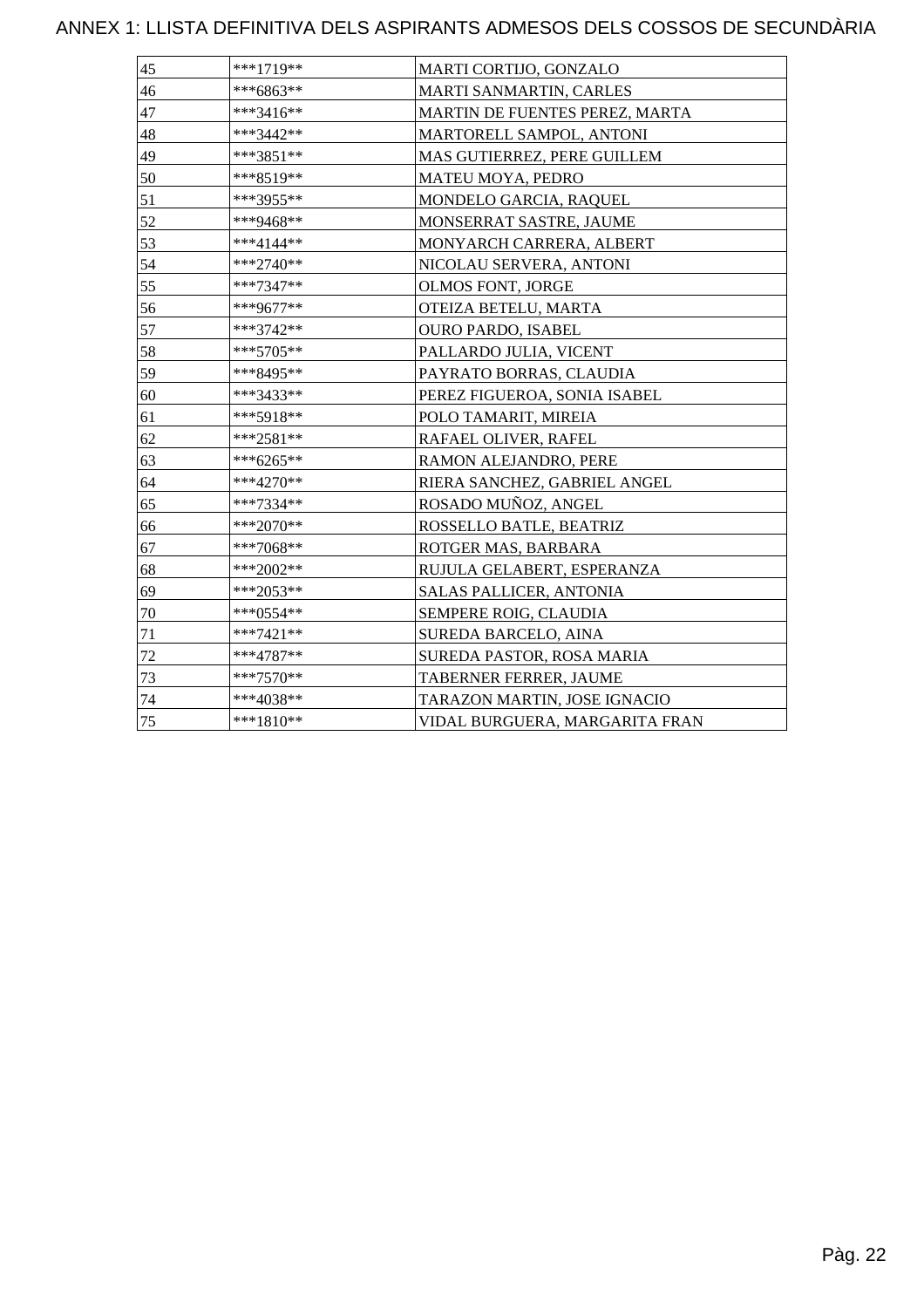# **Illa: MALLORCA Cos: 0590 - PROFESSORS D'ENSENYAMENT SECUNDARI<br>Especialitat: 006 - MATEMÀTIQUES**

| <b>NUM</b> | <b>DNI</b>  | <b>NOM</b>                |
|------------|-------------|---------------------------|
|            | $***3762**$ | BLANCO FERRER, JOSE DAVID |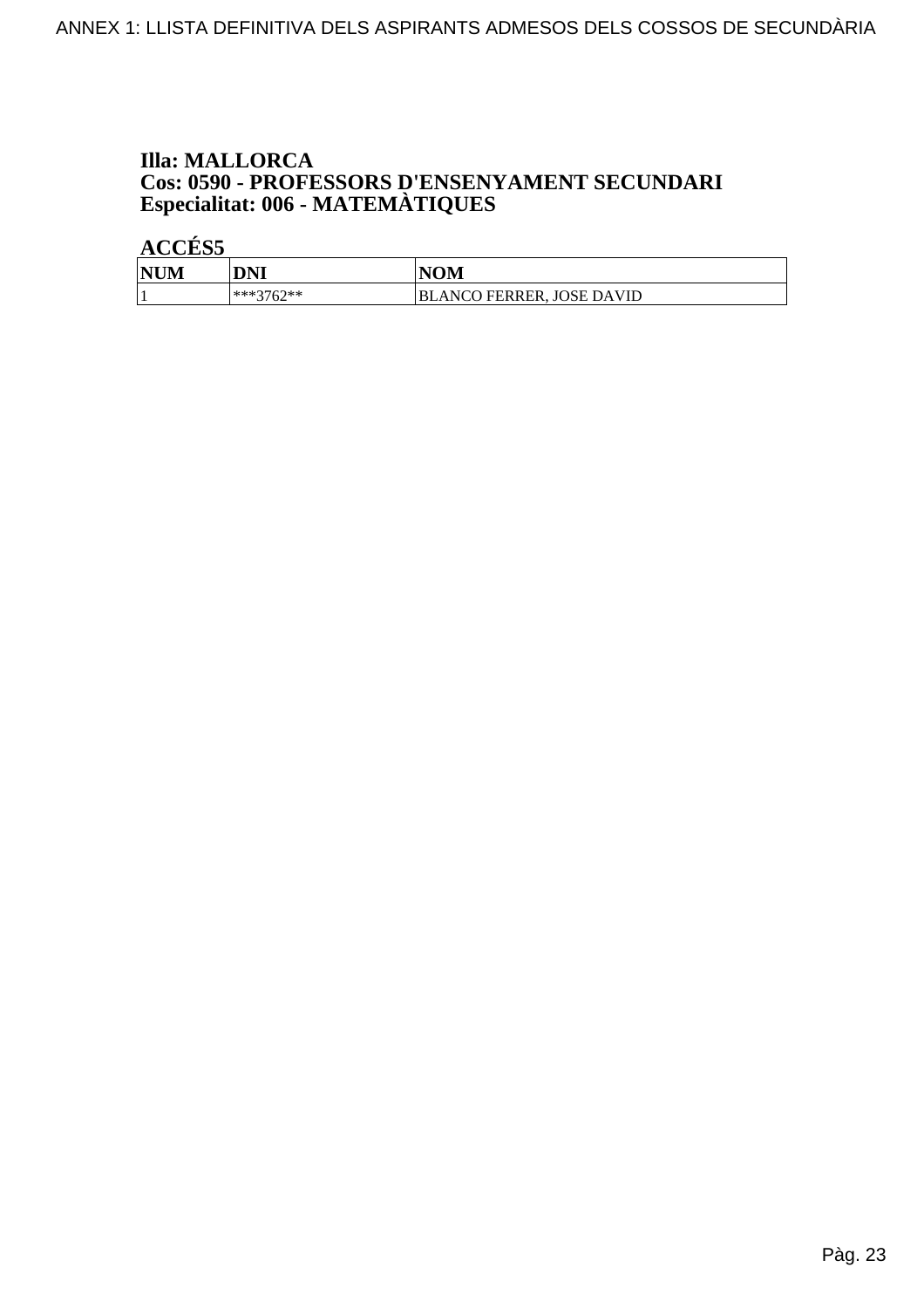# **Illa: MENORCA Cos: 0590 - PROFESSORS D'ENSENYAMENT SECUNDARI<br>Especialitat: 006 - MATEMÀTIQUES**

| <b>NUM</b>     | <b>DNI</b>  | NOM                               |
|----------------|-------------|-----------------------------------|
|                | ***1276**   | <b>BARRASA MARQUET, AINA</b>      |
| $\overline{2}$ | $***4593**$ | <b>CIFRE MARQUES, GLORIA</b>      |
| 3              | ***1965**   | FILIU MORA, FRANCISCA SARABEL     |
| 4              | $***7372**$ | <b>GIRAL DE LAS HERAS, ADRIAN</b> |
| 5              | $***8804**$ | LAFUENTE TARI, DIEGO JOAQUIN      |
| 6              | ***0687**   | OLIVES RAMIS, ANGELA              |
| 7              | $***4559**$ | PONS GORNES, MAITE                |
| 8              | $***0511**$ | PONS PONS, MARIA VICTORIA         |
| 19             | ***6108**   | <b>SEDZE PUCHOL, CAROLINA</b>     |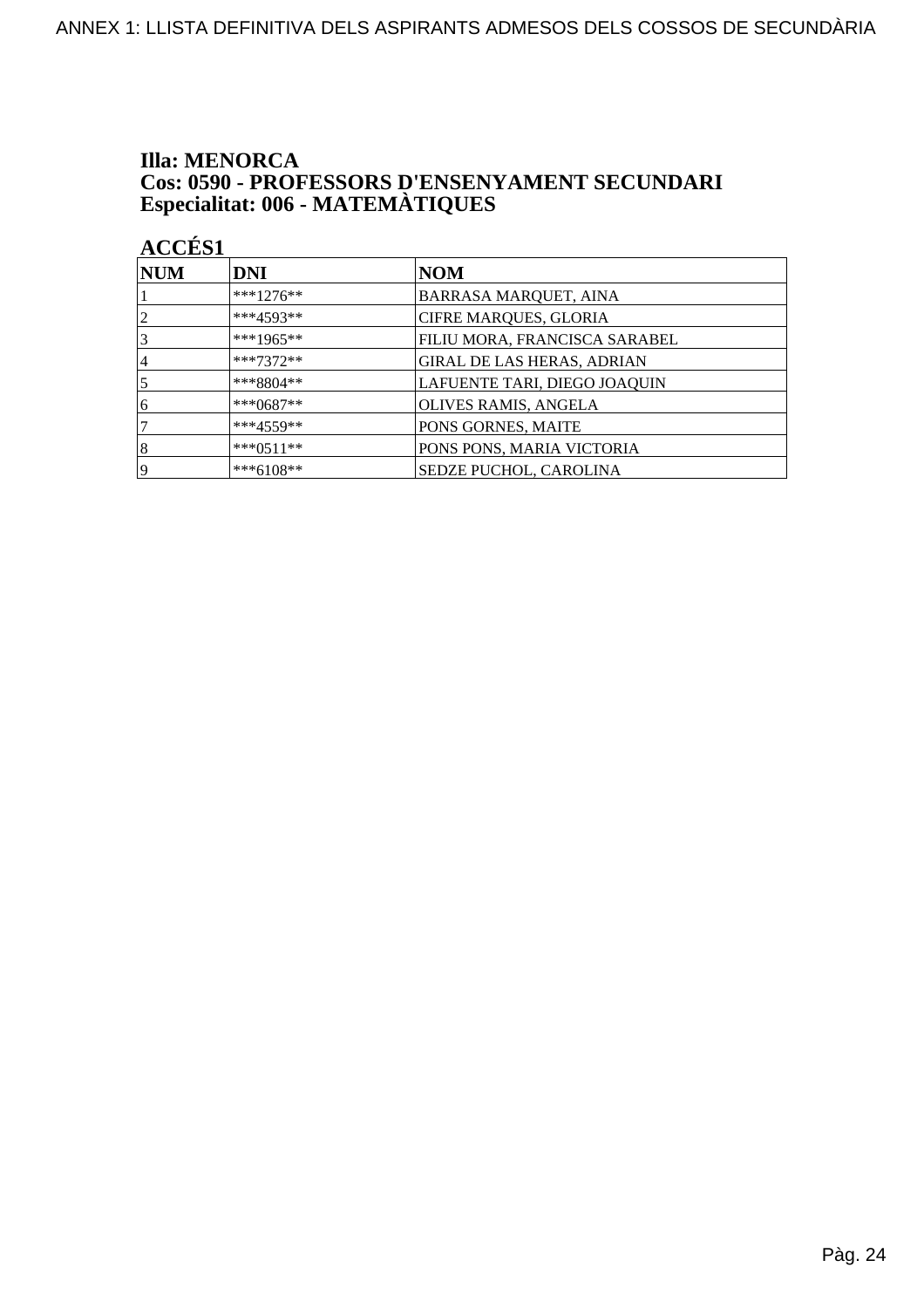# **Illa: MENORCA Cos: 0590 - PROFESSORS D'ENSENYAMENT SECUNDARI<br>Especialitat: 006 - MATEMÀTIQUES**

| <b>NUM</b> | <b>DNI</b> | <b>NOM</b>            |
|------------|------------|-----------------------|
|            | $**2185**$ | LLINAS SANSO, GABRIEL |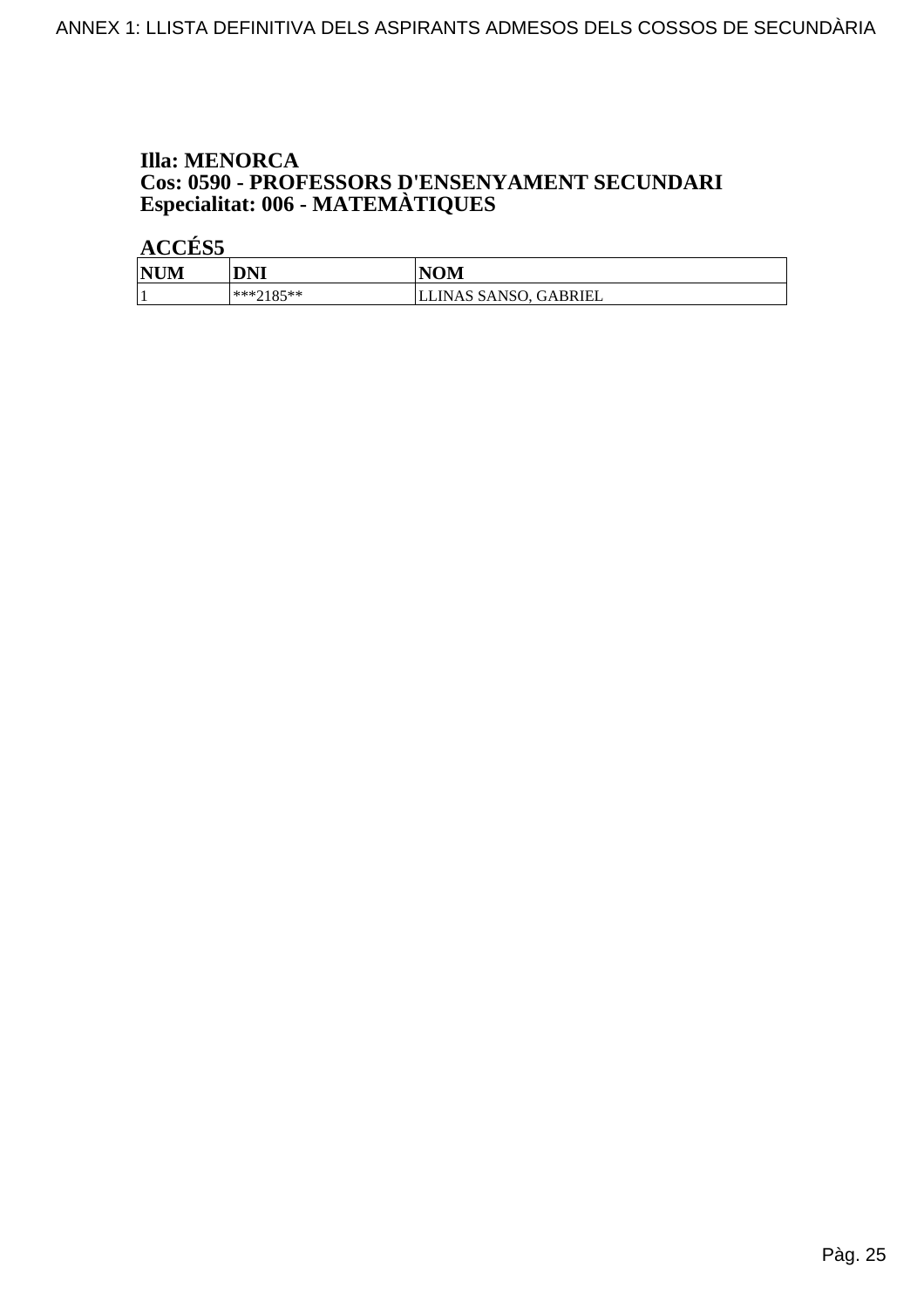# Illa: EIVISSA **Cos: 0590 - PROFESSORS D'ENSENYAMENT SECUNDARI<br>Especialitat: 006 - MATEMÀTIQUES**

| INITIM<br>INNIT |  |
|-----------------|--|
| <b>ACCES 1</b>  |  |

| <b>NUM</b> | <b>DNI</b>    | <b>NOM</b>                      |
|------------|---------------|---------------------------------|
|            | ***9594**     | <b>CABRERA MIRALLES, FELIP</b>  |
|            | ***2264**     | COSTA CHULIO, ROSA AMPARO       |
|            | *** $0450$ ** | <b>ESCOBAR BENET, MAR</b>       |
| 4          | ***0937**     | ESPERIDON BRITO, CAROLINA ISABE |
|            | ***6228**     | ESTRADA RIERA, IRENE            |
| 6          | ***3428**     | JULVE MARTINEZ, LAURA           |
|            | $***5855***$  | MONGE SANCHEZ, AZAHAR           |
| 8          | $***2753**$   | MUÑOZ DIAZ-TENDERO, LAURA       |
| 9          | $***5815**$   | PRATS LAVASTRE, BARBARA C.      |
| 10         | ***5882**     | RIERA TORRES, ANA               |
|            | ***9520**     | SALA GARCIA, JOSE FRANCISCO     |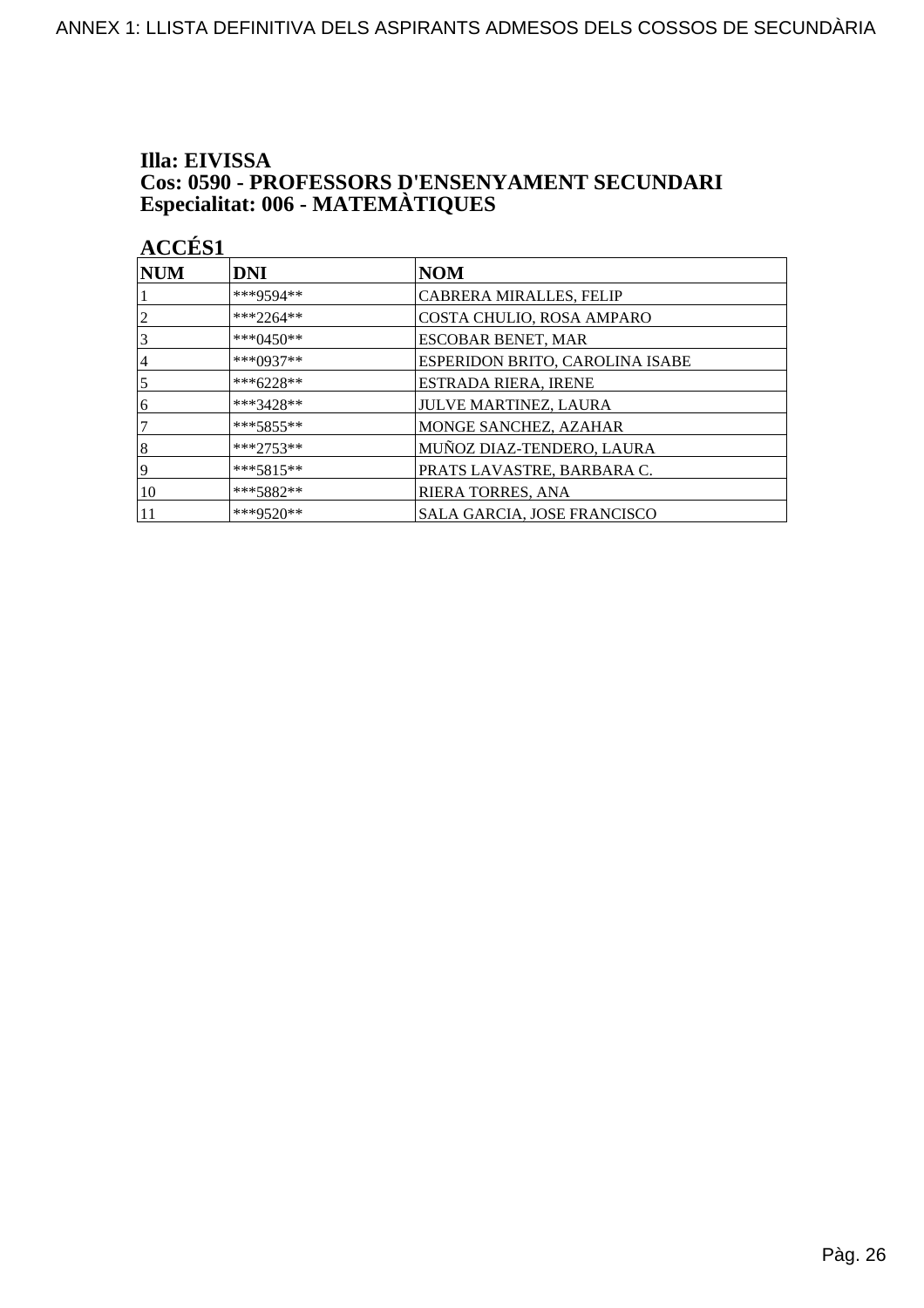#### **Illa: MALLORCA Cos: 0590 - PROFESSORS D'ENSENYAMENT SECUNDARI Especialitat: 007 - FÍSICA I QUÍMICA**

| <b>ACCÉS 1</b> |             |                                   |
|----------------|-------------|-----------------------------------|
| <b>NUM</b>     | <b>DNI</b>  | <b>NOM</b>                        |
| 1              | ***3796**   | AGUADO VERGARA, ENRIQUE           |
| $\overline{c}$ | ***9036**   | ALOMAR BENNASSAR, MARIA ISABEL    |
| 3              | ***9693**   | AMADOR MARTINEZ, CARMEN           |
| $\overline{4}$ | ***3873**   | AMENGUAL GAYA, JAUME              |
| 5              | ***2081**   | ANDREU PIZA, M CARMEN             |
| 6              | ***8750**   | ANTICH ROSSELLO, MIQUEL           |
| $\tau$         | ***3555**   | ARAGÜEZ RUBIO, DIEGO              |
| $\sqrt{8}$     | ***9592**   | ARBONA CIFRE, CATALINA            |
| $\overline{9}$ | ***9262**   | ARNAL LLABRES, GUILLERMO          |
| 10             | ***2364**   | <b>BARCELO ADROVER, JOAN</b>      |
| 11             | ***3352**   | <b>BARCELO MOLINA, JONADAB</b>    |
| 12             | ***2465**   | BARRADO GALMES, JOAN DAVID        |
| 13             | ***3490**   | BAUZA RODRIGUEZ, MARC ANTONI      |
| 14             | ***0367**   | BESTARD JOVER, MIGUEL             |
| 15             | ***7083**   | BESTARD VACHIANO, MARIA FRANCISC  |
| 16             | ***2858**   | <b>BUSELHAM CELIA, ENRIQUE</b>    |
| 17             | ***1327**   | CALAFELL ARTESEROS, ANTONIA       |
| 18             | ***1943**   | CASELLAS AMER, Mª FRANCISCA       |
| 19             | ***4266**   | <b>CEREZO BRETON, CRISTINA</b>    |
| 20             | ***1226**   | DARDER AMENGUAL, MARIA            |
| 21             | ***8940**   | DE LOS ANGELES ALVARADO, SANDRA   |
| 22             | ***8465**   | DOMENECH MOLERO, EVA MARIA        |
| 23             | ***4937**   | DOÑATE NADAL, CARLOS              |
| 24             | ***8410**   | DUPUY POL, CATALINA               |
| <u>25</u>      | ***2483**   | FLORIT SABATER, BEATRIZ           |
| 26             | ***1360**   | FRIAS TELLEZ, ANTONIA             |
| 27             | ***4086**   | GAIA SANTANDREU, FRANCESC         |
| 28             | ***1984**   | <b>GALMES MATAS, ANTONIA</b>      |
| 29             | ***4530**   | GARROTE CUELLAR, ELISA ISABEL     |
| 30             | ***4492**   | GAYA LORENTE, NORMA S.            |
| 31             | ***0713**   | <b>GELABERT CERDA, CRISTINA</b>   |
| 32             | $***6376**$ | <b>GINARD ILLESCAS, JOAN</b>      |
| 33             | $***1194**$ | <b>GONZALEZ LOPEZ, ALBA</b>       |
| 34             | ***1802**   | <b>GONZALEZ PAVON, FCO JAVIER</b> |
| 35             | ***1769**   | GONZALEZ SANCHEZ, JONATHAN        |
| 36             | ***1423**   | <b>GUIJARRO FERRER, LLUIS</b>     |
| 37             | ***6470**   | HERNANDEZ HARO, NOEMI             |
| 38             | ***9532**   | HERRAIZ MARTINEZ, RUBEN           |
| 39             | ***2022**   | JULIA TUGORES, Mª DEL MAR         |
| 40             | ***7458**   | LIESEGANG ESCAMILLA, ALEX         |
| 41             | ***9553**   | LLADO FLORIT, JUANA MARIA         |
| 42             | ***2440**   | LLASSES GASCON, JOSEP             |
| 43             | ***2211**   | LLINARES BAIXAULI, IRENE          |
| 44             | ***3958**   | LLITERAS I BAUZA, JOAN            |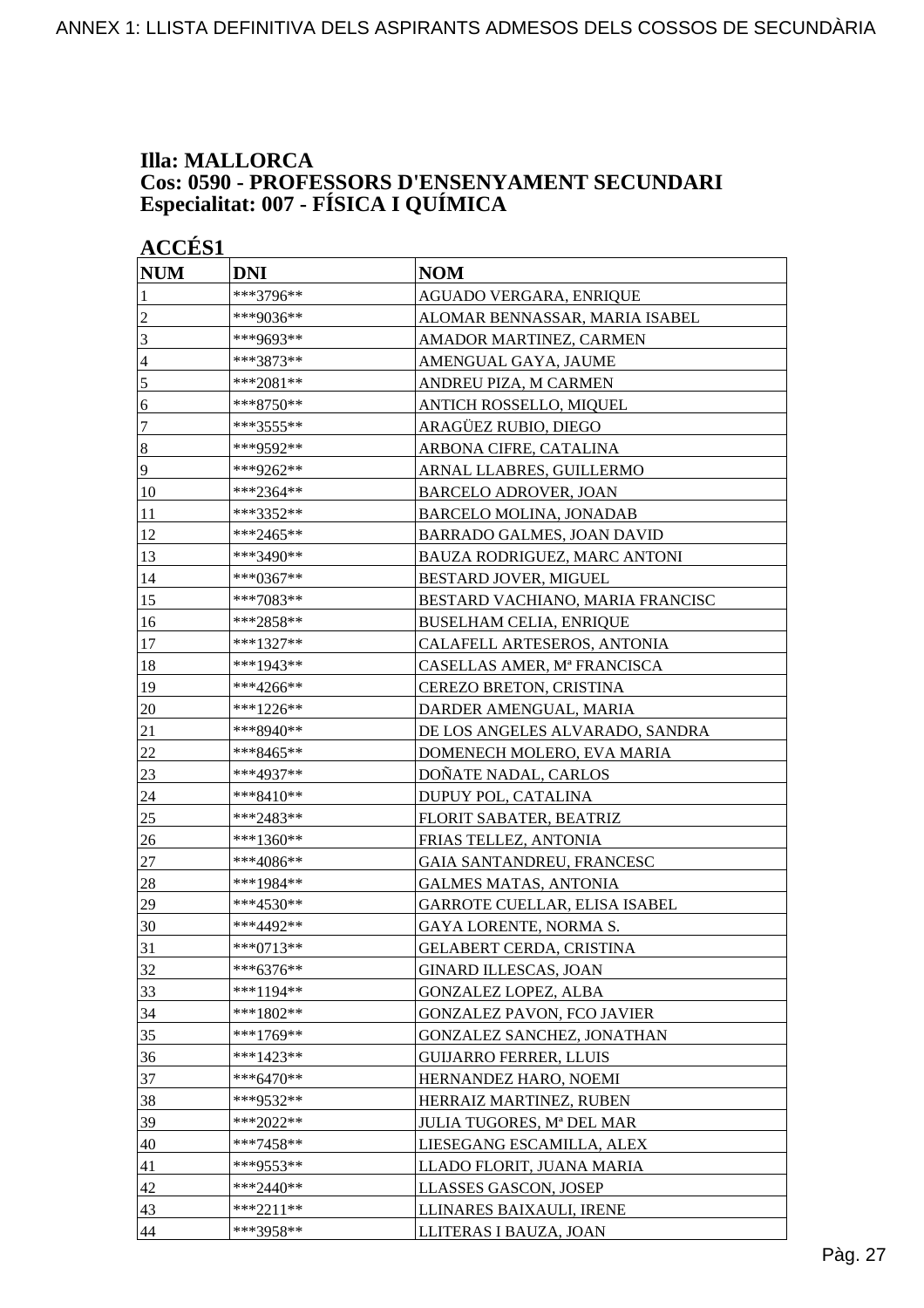| 45 | ***5616**   | LLOBERA BONET, ANDREU           |
|----|-------------|---------------------------------|
| 46 | ***2052**   | LLOMPART MARIANO, CRISTINA      |
| 47 | ***7183**   | MARTINEZ AMER, CLARA            |
| 48 | ***3765**   | MAS MANRESA, FRANCISCA          |
| 49 | ***1511**   | MASCARO BESTARD, MAGDALENA      |
| 50 | ***7350**   | MASSANET PIRIS, JOAN            |
| 51 | ***9779**   | MATEU GELABERT, MARIA ANTONIA   |
| 52 | ***5567**   | MIRALLES ROSSINYOL, JOAN        |
| 53 | ***9383**   | MONTMANY OZONAS, VICTOR         |
| 54 | ***1780**   | MORLA RODRIGUEZ, ANGELA         |
| 55 | ***0550**   | NAVARRO GOMEZ, LAURA            |
| 56 | ***0206**   | OSORIO CORDON, CECILIA          |
| 57 | ***2618**   | PALACIO HEREDIA, ALBERTO        |
| 58 | ***1830**   | PERELLO GALMES, JOAN            |
| 59 | ***5320**   | PEREZ DIEGO, TOMAS              |
| 60 | ***1895**   | PEREZ SIERRA, AQUILINA MARIA    |
| 61 | ***1704**   | POL PERELLO, MARGARITA          |
| 62 | ***9287**   | PONS GARCIA, LAURA              |
| 63 | ***2489**   | QUERALT TARRAGA, ISABEL         |
| 64 | $***5773**$ | RAMON SUREDA, BARTOMEU          |
| 65 | ***9629**   | RAYO COMPANY, JOSEP             |
| 66 | ***2246**   | REAL VILA, JAVIER               |
| 67 | ***2759**   | RIBOT NICOLAU, MARIA CRISTINA   |
| 68 | ***0943**   | RODRIGUEZ VIVES, MARINA         |
| 69 | ***3876**   | ROSSELLO JIMENEZ, CATALINA ANA  |
| 70 | ***8858**   | RUBIO TROCOLI, SANDRA           |
| 71 | ***3710**   | RUIZ ALFARO, ELENA              |
| 72 | ***7443**   | RUIZ LOPEZ, LIDIA               |
| 73 | ***0624**   | SANCHEZ CUESTA, JUAN RAMON      |
| 74 | ***8226**   | SERNA OLIVER, ANA               |
| 75 | ***2789**   | SERRA HERNANDEZ, ANTONIO MIGUEL |
| 76 | $***5564**$ | SERRADOR BAIXAULI, ROSANNA      |
| 77 | ***9026**   | SERRANO LOPEZ, ARACELI          |
| 78 | ***1158**   | SOCIAS CAMPINS, MARGALIDA       |
| 79 | $***1474**$ | SOLERA RIPOLL, FRANCISCO        |
| 80 | $***4417**$ | <b>SUAREZ SANCHEZ, RUTH</b>     |
| 81 | ***4442**   | TAMARIT BORDES, FERNANDO        |
| 82 | ***8034**   | TORTELLA CANAVES, MARGARITA     |
| 83 | ***0196**   | URBINA PONS, MIGUEL ANGEL       |
| 84 | ***7739**   | VALICOURT GENZOR, JORGE         |
| 85 | $***0156**$ | VILANOVA GARCIA, JAVIER         |
| 86 | ***7305**   | WULF SAMPOL, GERARD             |
| 87 | ***1026**   | ZAMORA CAMPOS, NELSON IGOR      |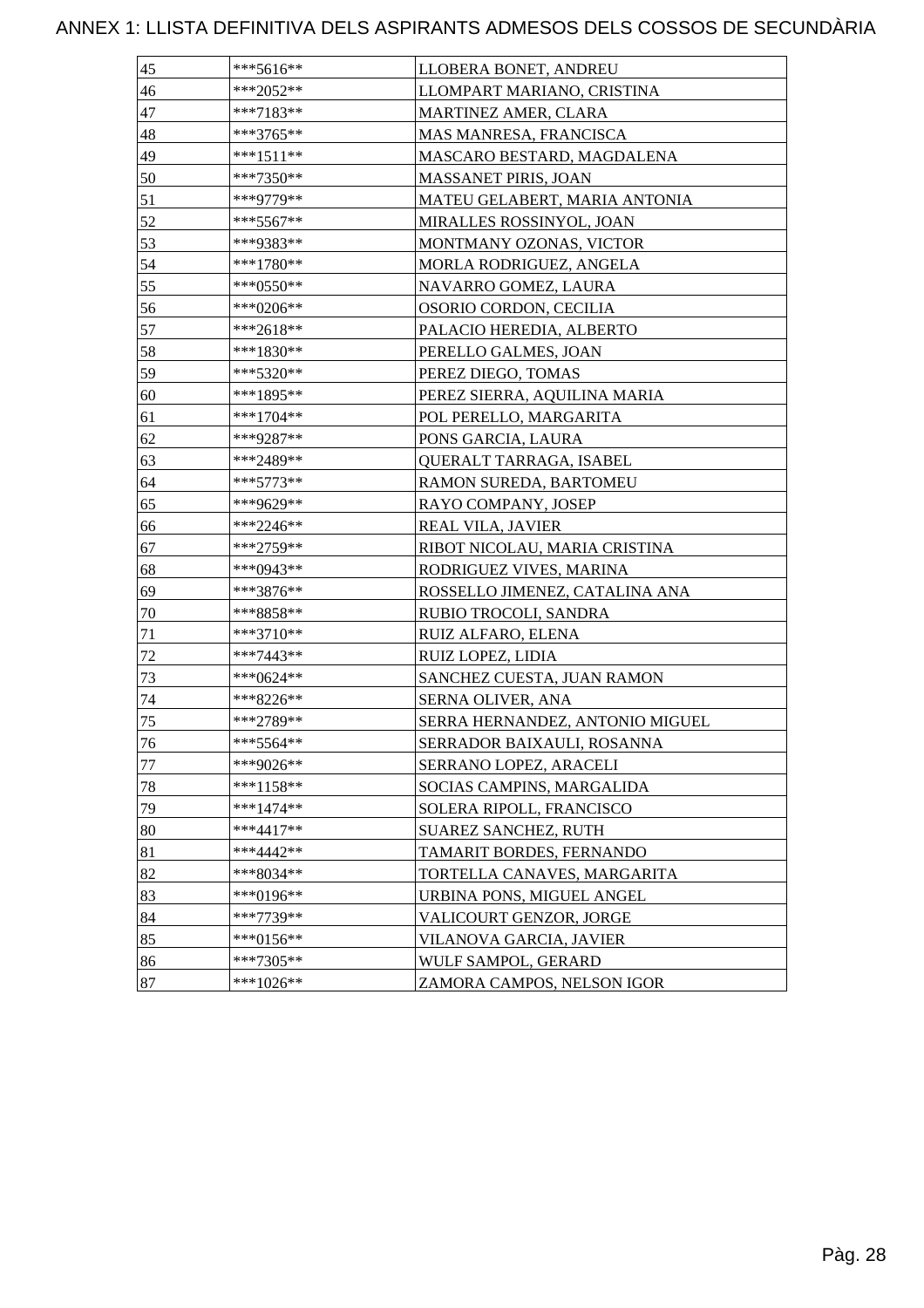# **Illa: MALLORCA Cos: 0590 - PROFESSORS D'ENSENYAMENT SECUNDARI<br>Especialitat: 007 - FÍSICA I QUÍMICA**

| <b>NUM</b> | DNI        | NOM                             |
|------------|------------|---------------------------------|
|            | ∗**?520**∶ | GONZALEZ DE PRADA. JUAN JOSE    |
|            | ***9886**  | IBARRONDO VALLEJO, ANGEL MIGUEL |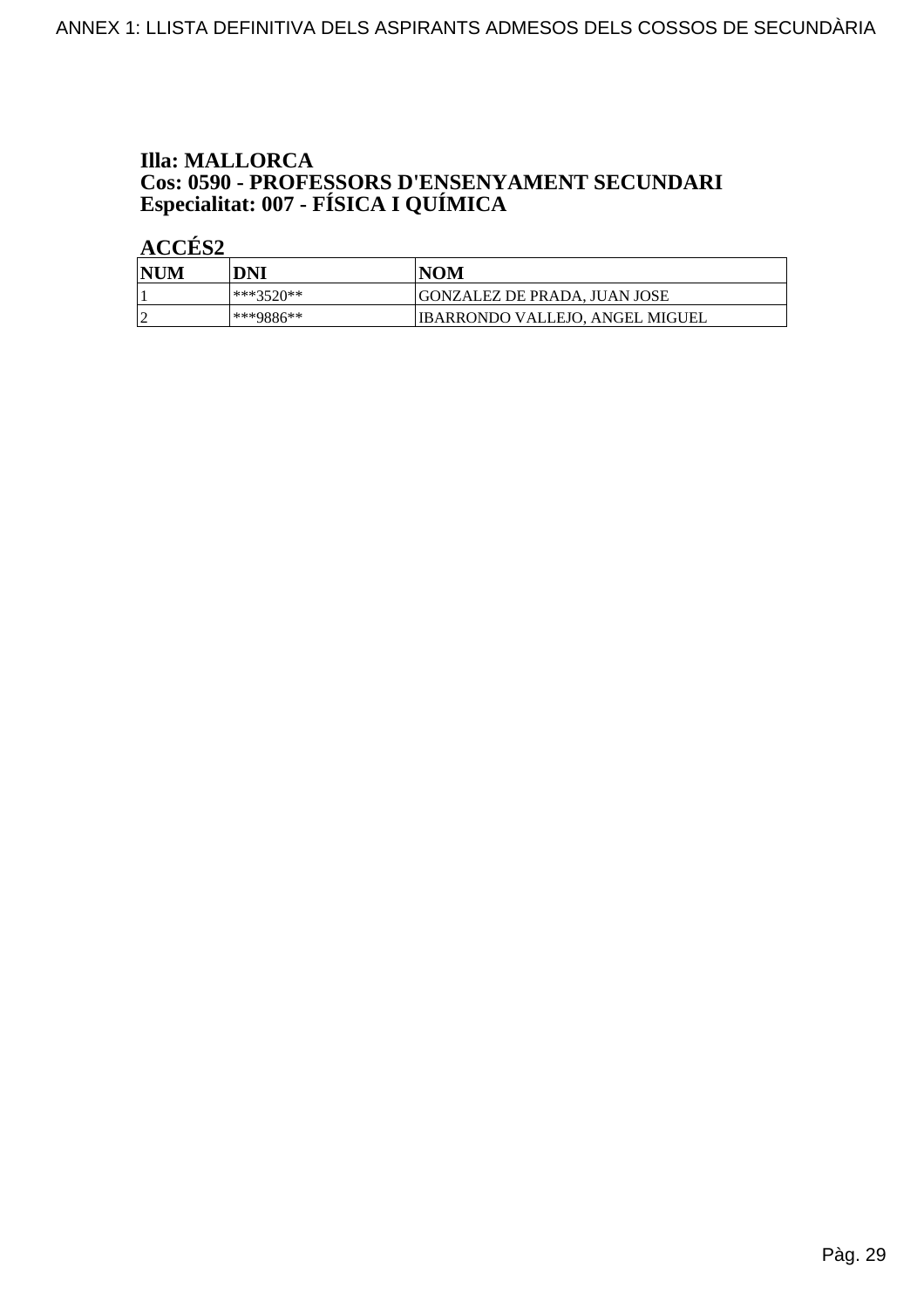# **Illa: MALLORCA Cos: 0590 - PROFESSORS D'ENSENYAMENT SECUNDARI<br>Especialitat: 007 - FÍSICA I QUÍMICA**

| <b>NUM</b> | DNI                   | <b>NOM</b>              |
|------------|-----------------------|-------------------------|
|            | ***1つつ5**<br>ت سامت . | BLASCO FERRAGUD, SERGIO |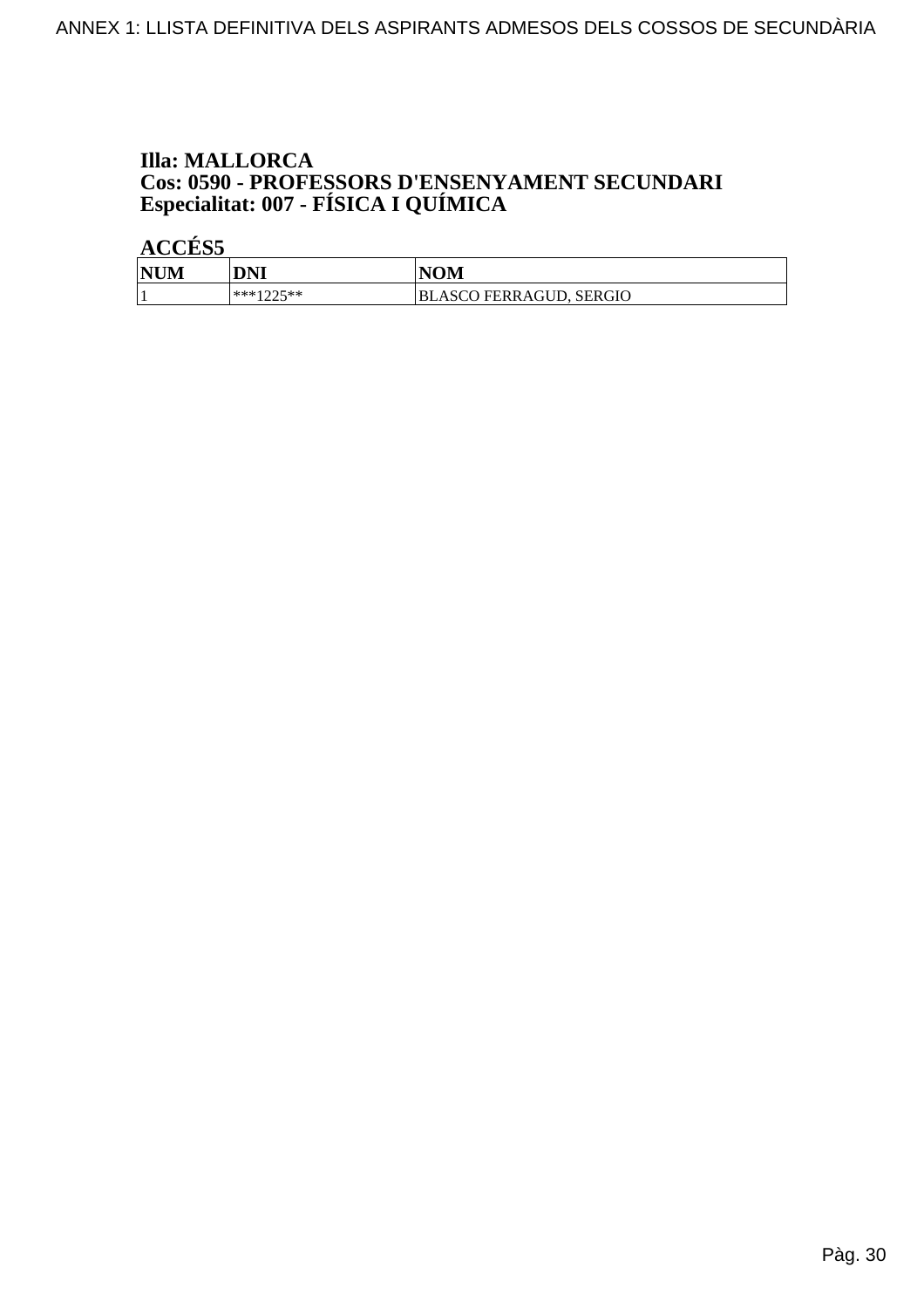# **Illa: MENORCA Cos: 0590 - PROFESSORS D'ENSENYAMENT SECUNDARI<br>Especialitat: 007 - FÍSICA I QUÍMICA**

| <b>ACCÉS 1</b> |             |                                |
|----------------|-------------|--------------------------------|
| <b>NUM</b>     | <b>DNI</b>  | <b>NOM</b>                     |
|                | ***0890**   | AMICH DE LA ASUNCION, AINA     |
| $\overline{c}$ | ***4718**   | BENEJAM CAMPS, DANIEL          |
| 3              | ***4286**   | ESPI BELVIS, PILAR             |
| 4              | ***0893**   | GOROSTIZA FRIEYRO, IGNACIO     |
| 5              | ***0894**   | HUGUET BAGUR, OSCAR            |
| 6              | ***1037**   | MARTI RIERA, LLUCIA            |
| 7              | ***4624**   | MERCADAL TALTAVULL, CLARA      |
| $\sqrt{8}$     | ***0354**   | OLIVES RAMIS, MARIA ALBINA     |
| 9              | ***0907**   | PETRUS SANS, ESPERANÇA         |
| 10             | ***0901**   | PONS MORILLAS, LLUIS           |
| 11             | ***0361**   | PRETO VIVES, TERESA            |
| 12             | $***5136**$ | SOGORB PAYA, SALVADOR          |
| 13             | $***3810**$ | VILLALONGA PONS, FERNANDO JOSE |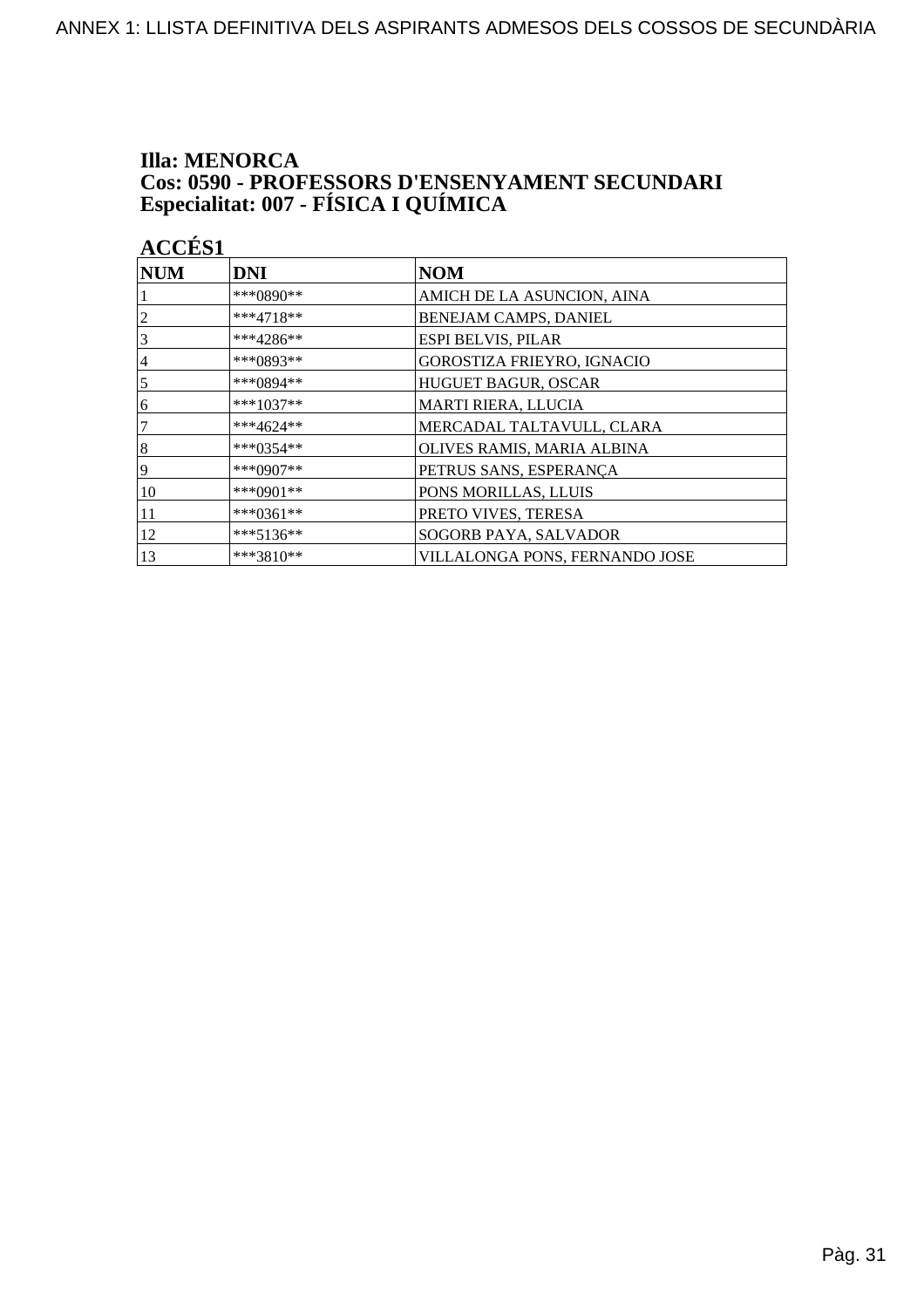# Illa: EIVISSA **Cos: 0590 - PROFESSORS D'ENSENYAMENT SECUNDARI<br>Especialitat: 007 - FÍSICA I QUÍMICA**

| $\bf NUM$      | <b>DNI</b>  | <b>NOM</b>                       |
|----------------|-------------|----------------------------------|
|                | ***6696**   | AROCA CARRION, MARIA CRISTINA    |
| $\overline{2}$ | ***8888**   | CARRASCO ABUJAS, JORGE JAVIER    |
| 3              | $***1881**$ | <b>CLIMENT ARACIL, SANTIAGO</b>  |
| $\overline{4}$ | $***0749**$ | FERRI CARUANA, IGNACIO           |
| 5              | $***5382**$ | <b>GUISADO COSTA, MARIA JOSE</b> |
| 6              | $***5432**$ | PERETE MARCO, VERONICA           |
|                | $***0675**$ | PEREZ RODRIGUEZ, FCO JAVIER      |
| 8              | ***5639**   | RODRIGUEZ NAVARRO, SARA          |
| 19             | $***5359**$ | ROIG GARCIA, LAURA               |
| 10             | $***2220**$ | YAÑEZ SEGADO, AZAHARA            |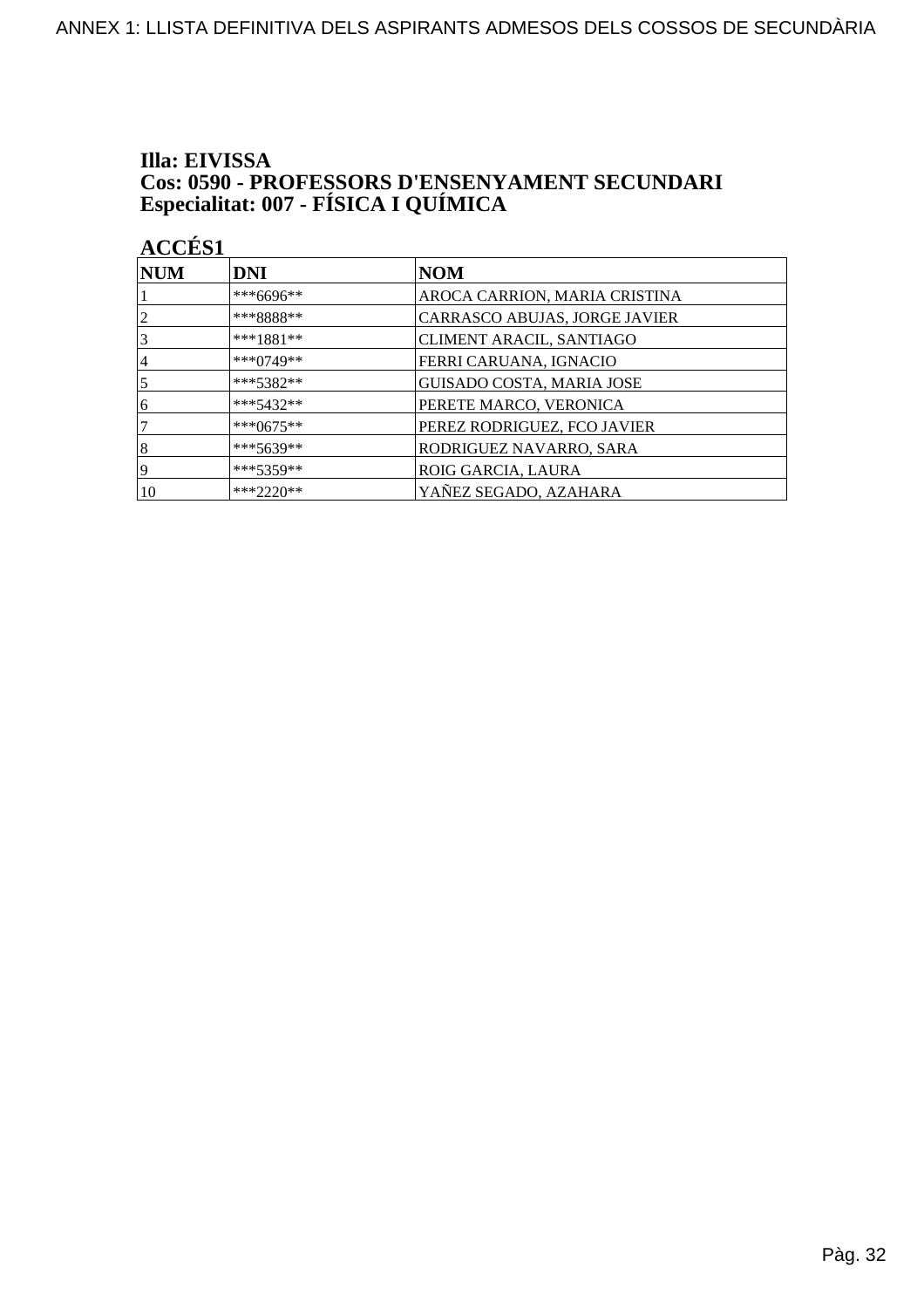#### **Illa: MALLORCA Cos: 0590 - PROFESSORS D'ENSENYAMENT SECUNDARI Especialitat: 008 - BIOLOGIA I GEOLOGIA**

| <b>ACCÉS 1</b>   |             |                                   |
|------------------|-------------|-----------------------------------|
| <b>NUM</b>       | <b>DNI</b>  | <b>NOM</b>                        |
| 1                | ***6253**   | <b>AGUILO ESTARELLAS, ROSER</b>   |
| $\overline{c}$   | ***5481**   | ALCINA SANS, FRANCISCA            |
| 3                | ***9835**   | ALEJANDRO MARIN, CATALINA MARIA   |
| $\overline{4}$   | ***2505**   | ALEMANY CONTI, JOANA MARIA        |
| 5                | ***4123**   | ALVAREZ PERELLO, JOAN MIQUEL      |
| 6                | ***9048**   | ALVIRA ROMERO, BEATRIZ            |
| $\tau$           | ***1735**   | AMEZCUA VILLALONGA, MARIA ANTONIA |
| $\boldsymbol{8}$ | ***1194**   | ANTICH HOMAR, LAURA               |
| 9                | ***0510**   | BALLESTER CAPELLA, LLORENÇ        |
| 10               | ***1911**   | BALLESTER GOST, MARGALIDA         |
| 11               | ***7215**   | BARCELO MONSERRAT, SEBASTIANA     |
| 12               | ***2795**   | BARCELO PASCUAL, JUANA Mª         |
| 13               | ***7502**   | BATLE OCAÑA, Mª DE LES NEUS       |
| 14               | ***1142**   | <b>BAUZA RIBOT, MARIA DEL MAR</b> |
| 15               | ***3422**   | BENNASAR BESTARD, INES            |
| 16               | ***9825**   | <b>BLASCO THIELE, CRISTINA</b>    |
| 17               | ***6954**   | <b>BOI, MARZIA</b>                |
| 18               | $***0104**$ | <b>BORRAS BORRAS, DAVID</b>       |
| 19               | ***7643**   | BUJOSA HOMAR, MARIA ELISABET      |
| 20               | ***9441**   | CABOT BONNIN, CLARA               |
| 21               | $***5601**$ | CABOT COLLADO, ODETTE             |
| 22               | ***8761**   | CABRER ROMAN, MARIA FRANCISC      |
| 23               | ***9516**   | CALVO PEREZ, GONZALO              |
| 24               | ***2083**   | CASTARNADO DE LA FUENTE, LOURDES  |
| 25               | ***4030**   | CATALA MOREY, ANTONIO             |
| 26               | ***7454**   | CATANY CATANY, ISABEL             |
| 27               | ***6254**   | CERDA MARCH, MARIA RAFELA         |
| 28               | ***8513**   | CEREZO SANCHEZ, MARIA ISABEL      |
| 29               | ***0805**   | CIFRE BIBILONI, MARGARITA         |
| 30               | ***2360**   | CLADERA TARONGI, MARIA            |
| 31               | ***8422**   | COLOM VAQUER, MARIA DEL CARM      |
| 32               | ***6833**   | COMAS PORTAS, CARME               |
| 33               | ***5891**   | CONTI GELABERT, AINA              |
| 34               | $***7114**$ | COVES XAMENA, ELISABET            |
| 35               | ***9983**   | CRESPI ADROVER, ALBERTO COSME     |
| 36               | ***8397**   | CRESPI MARCE, JOANA MARIA         |
| 37               | ***0922**   | <b>CRESPI ROIG, ANTONIA</b>       |
| 38               | ***2914**   | DELGADO HERNANDEZ, OSCAR DARIO    |
| 39               | ***4539**   | FERRA FERRER, MARGALIDA           |
| 40               | ***5886**   | FERRER LLABRES, ANTONIA           |
| 41               | ***0912**   | FERRER PALOU, LLUÏSA              |
| 42               | ***0535**   | FIDALGO ROSSELLO, PATRICIA        |
| 43               | ***4010**   | <b>FIOL FERRER, ELVIRA</b>        |
| 44               | ***9240**   | FONT BOSCH, BARBARA MARIA         |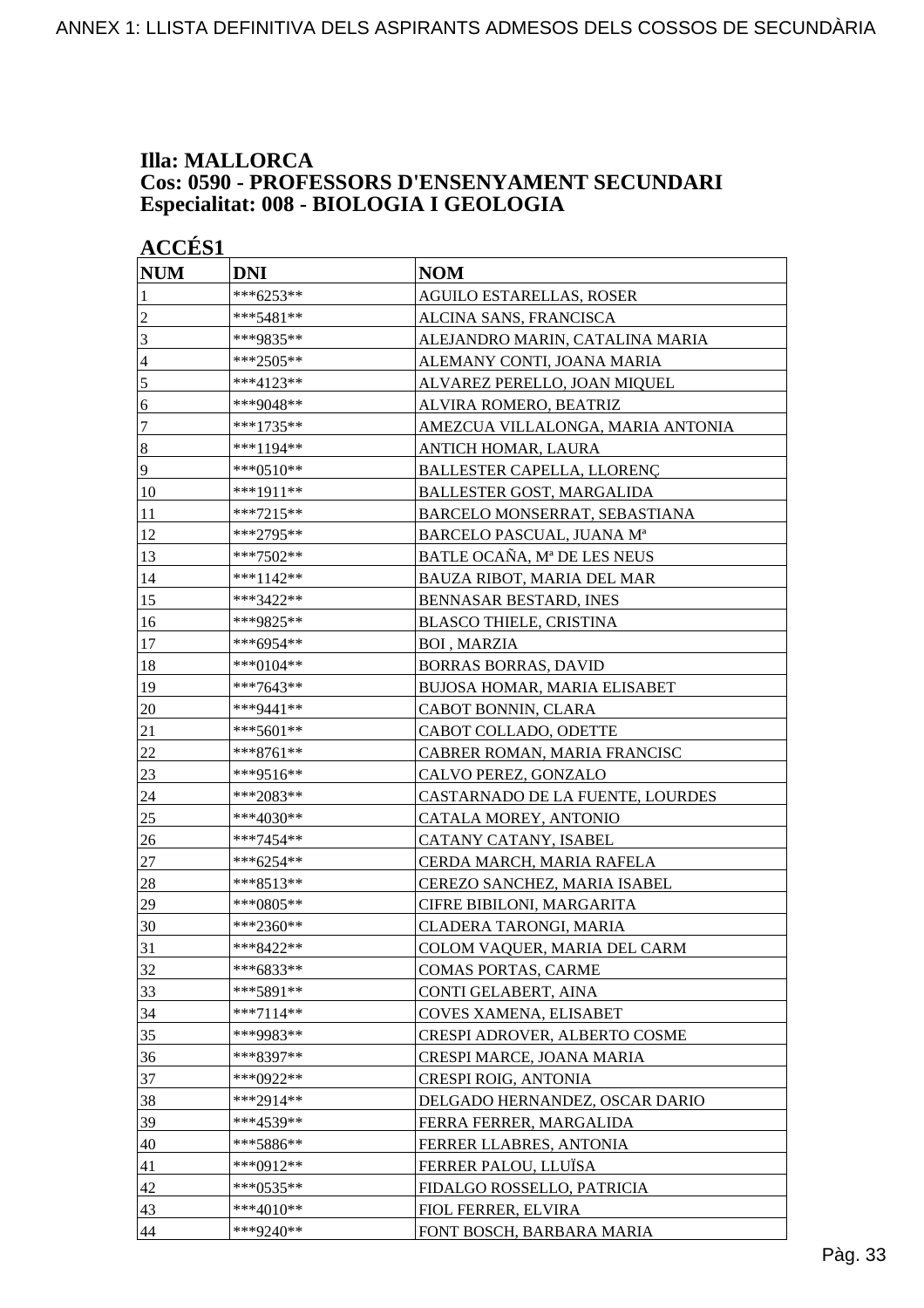| 45     | ***8123**   | FUERTES PEREZ, ANTONIA          |  |
|--------|-------------|---------------------------------|--|
| 46     | $***3713**$ | GALMES LLODRA, JOANA MARIA      |  |
| 47     | $***1307**$ | GARCIA PARISI, LETICIA DANIEL   |  |
| 48     | ***9853**   | GIL DE SOLA GARCIA, LIDIA       |  |
| 49     | ***2553**   | GONZALEZ MARI, EVA              |  |
| 50     | ***3482**   | <b>GUIU MORENO, JOANA MARIA</b> |  |
| 51     | $***2120**$ | HORRACH MUNAR, MARIA MAGDALEN   |  |
| 52     | ***3570**   | HUERGA VALDUEZA, SOFIA          |  |
| 53     | $***7007**$ | JAUME I LLITERAS, FRANCINA      |  |
| 54     | ***3824**   | JEREZ MAS, MARIA ISABEL         |  |
| 55     | ***1429**   | JIMENEZ JOFRE, MARIA DE LLUC    |  |
| 56     | ***1540**   | JUAN AMENGUAL, MATEO            |  |
| 57     | ***5539**   | LASO FERRER, MARIA ELENA        |  |
| 58     | ***5905**   | LLOMPART BELTRAN, PERE JOAN     |  |
| 59     | ***8772**   | LOPEZ CALLEJA, LUIS MARTIN      |  |
| 60     | ***8841**   | MAIMO OLIVER, SARA INES         |  |
| 61     | $***7081**$ | <b>MAIMO PEREZ, NEUS</b>        |  |
| 62     | ***3527**   | MARTINEZ GONZALEZ, JAVIER       |  |
| 63     | $***7658**$ | MARTINEZ OLIVER, Mª ELENA       |  |
| 64     | ***1742**   | MARTINEZ WAMBRE, ANTONIO L.     |  |
| 65     | $***2460**$ | MAS ARTIGUES, FRANCESC          |  |
| 66     | ***3017**   | MASSUTI VILLALONGA, VICENÇ      |  |
| 67     | ***8329**   |                                 |  |
|        |             | MATAMALAS NICOLAU, CARME        |  |
| 68     | ***3661**   | MEDINA BOVER, LAURA             |  |
| 69     | $***1613**$ | MIQUEL AMER, MARGALIDA          |  |
| 70     | ***3696**   | MIRO DURAN, ANTONIA MARIA       |  |
| 71     | ***4163**   | MONERRIS MASCARO, MIRIAM        |  |
| $72\,$ | ***4651**   | MONTERO PINEDA, ELENA           |  |
| 73     | ***3957**   | MORA FERNANDEZ, ISABEL MARIA    |  |
| 74     | ***9758**   | MOREY BARCELO, MARIA ROSA       |  |
| 75     | ***1965**   | MOREY VALLESPIR, BARTOMEU MARTI |  |
| 76     | ***4984**   | MUÑOZ IZQUIERDO, MARIA NIEVES   |  |
| $77\,$ | ***1784**   | NAVARRO PLANISI, FRANCISCA      |  |
| $78\,$ | ***1980**   | NICOLAU VIEDMA, ANTONI          |  |
| 79     | $***8001**$ | OLIVER JAUME, FRANCISCA         |  |
| 80     | $***1178**$ | OLIVER MARQUES, BARTOLOME       |  |
| 81     | $***4806**$ | PALACIOS TORRES, JOSE MARIA     |  |
| 82     | $***4214**$ | PASCUAL CALDENTEY, MARGALIDA    |  |
| 83     | $***8180**$ | PELAEZ GONZALEZ, BEATRIZ        |  |
| 84     | $***6770**$ | PEREDA BRIONES, LAURA           |  |
| 85     | ***2237**   | PERELLO NEBOT, CATERINA         |  |
| 86     | $***0038**$ | PEREZ LEON, ELIA                |  |
| 87     | $***7315**$ | PORCELL ALEMANY, MARIA DEL MAR  |  |
| 88     | ***3930**   | PROHENS ROSSELLO, COSME         |  |
| 89     | ***2595**   | PUERTA BAILE, EDUARDO           |  |
| 90     | $***1411**$ | RAMIS BONNIN, MARI CARMEN       |  |
| 91     | ***7992**   | RAMOS BLANCO, SARA              |  |
| 92     | $***2074**$ | RAYO AGUILAR, AURORA            |  |
| 93     | $***2304**$ | REPULLES, AIGÜES                |  |
| 94     | $***5502**$ | RIBAS PRATS, MARGARITA          |  |
| 95     | ***8395**   | RIBAS VICENTE, CATALINA         |  |
| 96     | $***1519**$ | RIBAS VILLALTA, BLANCA          |  |
| 97     |             | RIBOT RIERA, MARIA ANTONIA      |  |
|        | $***7251**$ |                                 |  |
| 98     | ***1949**   | RIERA MESTRE, SEBASTIA          |  |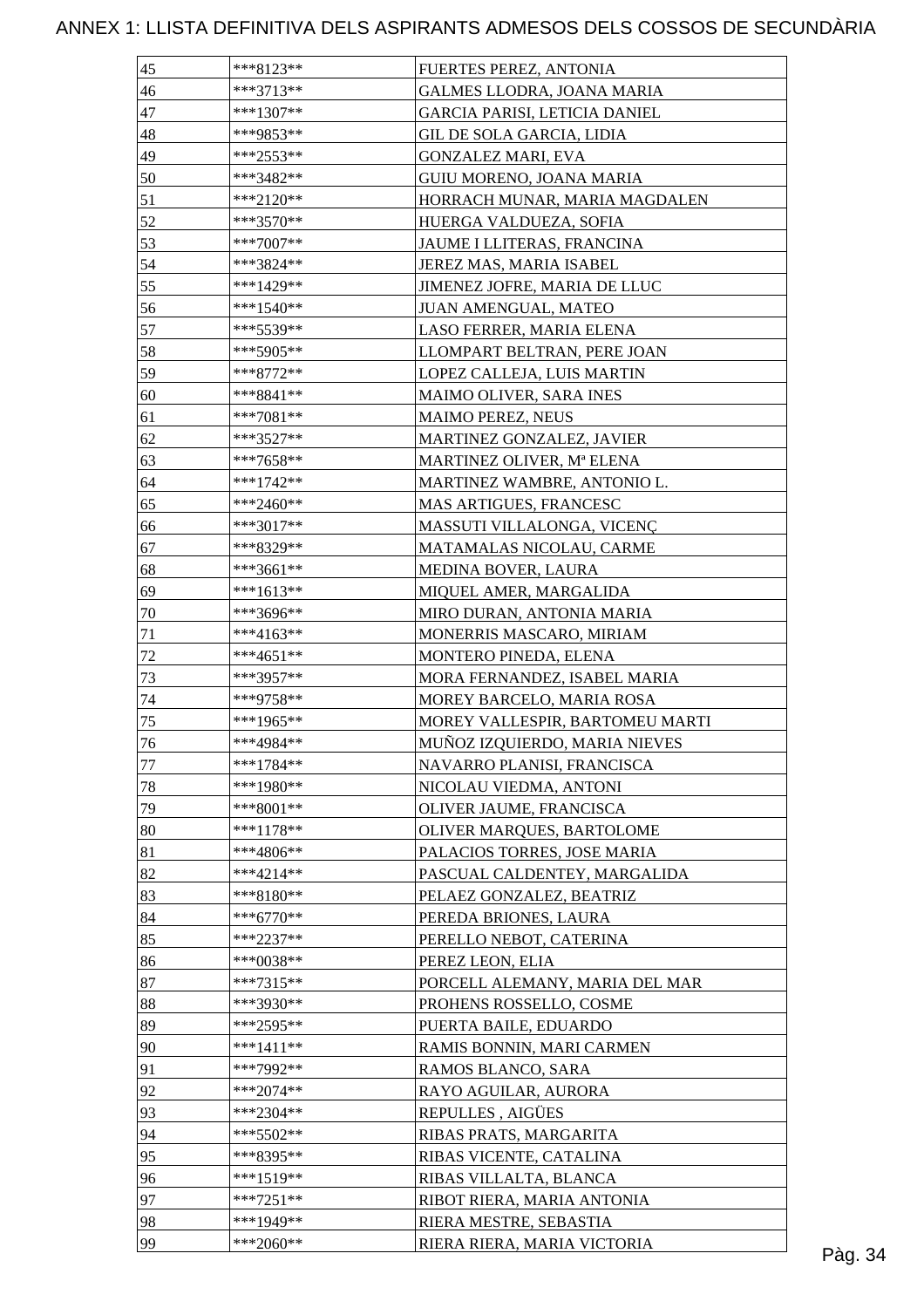| 100 | $***3670**$ | RIERA VIVES, CATALINA MARIA      |
|-----|-------------|----------------------------------|
| 101 | $***8741**$ | RIGO ALORDA, JOAN                |
| 102 | $***7407**$ | RIGO VIVES, MARIA DEL MAR        |
| 103 | $***4194**$ | RIPOLL FONT, JAUME               |
| 104 | ***4101**   | RODRIGUEZ GARCIA, ANA CRISTINA   |
| 105 | ***4647**   | RODRIGUEZ LAHERA, BEATRIZ BERTA  |
| 106 | ***6639**   | RODRIGUEZ PARRONA, ENRIQUE       |
| 107 | ***2292**   | ROIG CAPO, ANTONI                |
| 108 | ***1534**   | ROIG FEMENIAS, MARGARITA         |
| 109 | ***7407**   | ROIG OLIVER, MARGALIDA           |
| 110 | $***7284**$ | ROSSELLO ALOMAR, MIQUELA         |
| 111 | $***1816**$ | ROSSELLO GOMILA, BARBARA         |
| 112 | ***7949**   | RUIZ GUERRA, LAURA               |
| 113 | ***2387**   | SABATER BIBILONI, AGUSTIN GABRIE |
| 114 | ***4313**   | SALAS GAYA, VALENTINA            |
| 115 | ***2070**   | SALGADO HERNANZ, PAULA MARIA     |
| 116 | ***7128**   | SALOM RIERA, FRANCESCA           |
| 117 | ***9999**   | <b>SAZ PEREZ, FABIO</b>          |
| 118 | ***4970**   | SEBASTIAN PASTOR, TERESA ANA     |
| 119 | ***1657**   | <b>SEGUI FORTIN, NEUS</b>        |
| 120 | ***3910**   | <b>SEGUI JIMENEZ, ROCIO</b>      |
| 121 | $***2025**$ | SEGUI SANTIAGO, CAROLINA         |
| 122 | ***8198**   | SOPENA GUASCH, MARIA             |
| 123 | ***5029**   | SORELL BARON, JOAN MIQUEL        |
| 124 | ***1554**   | TORRES REVERTE, NATALIA          |
| 125 | $***1776**$ | VALLORI MARTORELL, MIGUEL        |
| 126 | ***0712**   | VARELA RODRIGUEZ, NEREA          |
| 127 | ***7237**   | VAZQUEZ ZAS, CARLOS              |
| 128 | $***5675**$ | VIDAL MATEU, AURA                |
| 129 | ***1008**   | VIVES RIQUELME, SARA             |
| 130 | $***0671**$ | WILTSHIRE ROMERO, EVA            |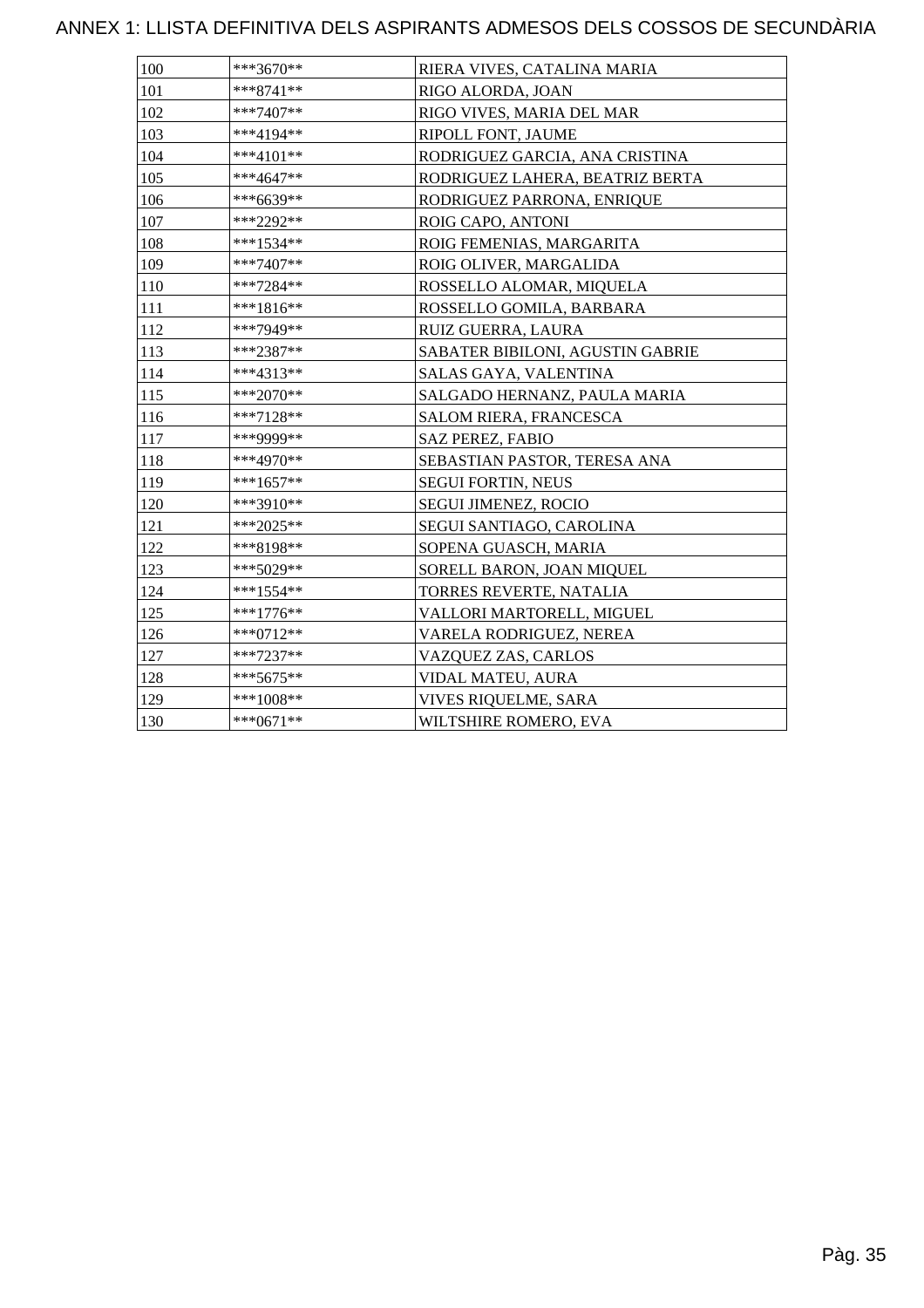# **Illa: MALLORCA Cos: 0590 - PROFESSORS D'ENSENYAMENT SECUNDARI<br>Especialitat: 008 - BIOLOGIA I GEOLOGIA**

| <b>NUM</b> | DNI                        | <b>NOM</b>                 |
|------------|----------------------------|----------------------------|
|            | *** $\Delta$ 226**<br>┱∠∠៶ | MAYOL SERRA, JUAN BAUTISTA |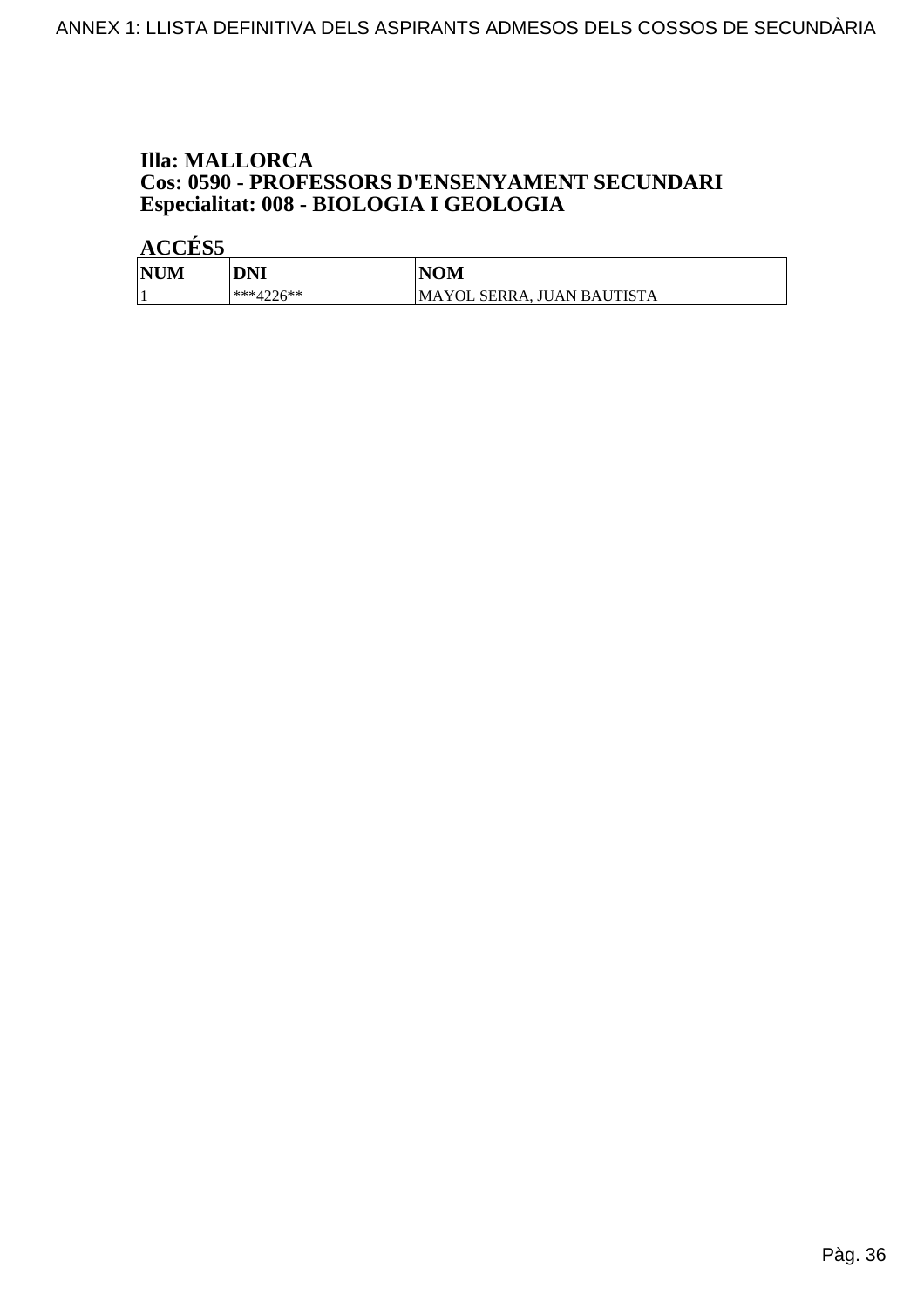### **Illa: MENORCA** Cos: 0590 - PROFESSORS D'ENSENYAMENT SECUNDARI Especialitat: 008 - BIOLOGIA I GEOLOGIA

| <b>ACCÉS 1</b>   |             |                                 |
|------------------|-------------|---------------------------------|
| <b>NUM</b>       | <b>DNI</b>  | <b>NOM</b>                      |
|                  | ***1099**   | ALVAREZ CARBONELL, CLARA        |
| $\overline{c}$   | ***9356**   | ARIMANY COLL, MARC              |
| 3                | ***1994**   | BARADAD BALDOMA, ORIOL          |
| $\overline{4}$   | $***0803**$ | BENITO MARTIN, MARIA ISABEL     |
| 5                | ***2611**   | CALDENTEY SIERRA, GABRIEL ANGEL |
| 6                | ***4687**   | CAMPS MOLL, CATERINA            |
| 7                | ***3863**   | CARDONA COLL, DAVID             |
| $\boldsymbol{8}$ | ***4636**   | CARRERES PONS, MARIA            |
| 9                | ***1964**   | DOMINGUEZ MAZA-MADRAZO, CARLOS  |
| 10               | ***6049**   | FONT CERDA, JOANA               |
| 11               | ***0834**   | <b>GARCIA ROCA, VICENT</b>      |
| 12               | $***3441**$ | MARTIN MANERA, VICTORIA         |
| 13               | $***4443**$ | MIR BENEJAM, MARIA ALBA         |
| 14               | ***7482**   | MORENO GARCIA, JACQUELINE       |
| 15               | ***1070**   | PASCUAL ORFILA, RAMON           |
| 16               | $***0487**$ | PONS FABREGUES, SAMUEL          |
| 17               | ***0842**   | SANS BASSA, MARC                |
| 18               | ***2650**   | UBEDA RODRIGUEZ, ANA CRISTINA   |
| 19               | $***1100**$ | VICTORY FIOL, NOEMI             |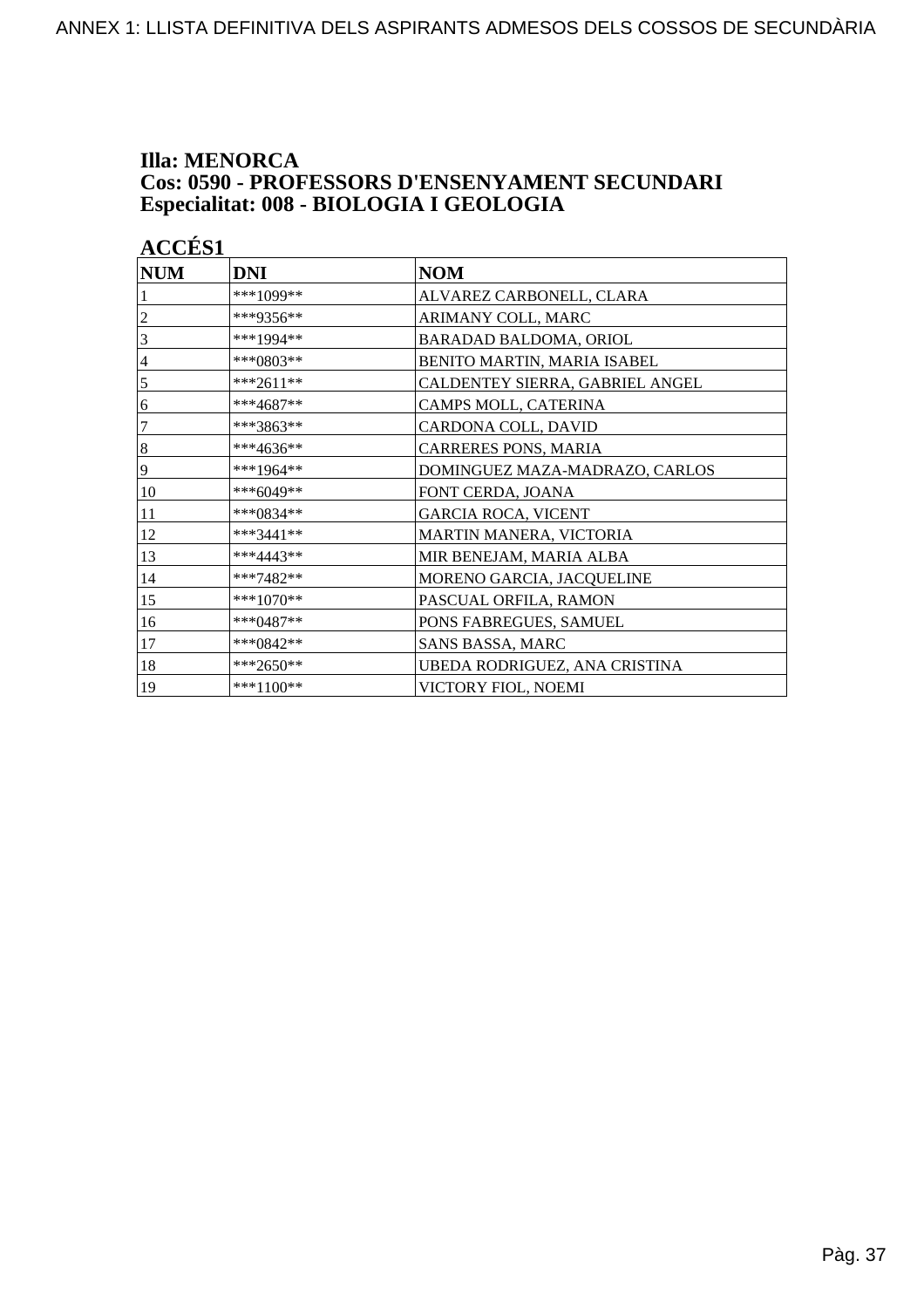## Illa: EIVISSA **Cos: 0590 - PROFESSORS D'ENSENYAMENT SECUNDARI<br>Especialitat: 008 - BIOLOGIA I GEOLOGIA**

| <b>ACCÉS 1</b>   |            |                               |
|------------------|------------|-------------------------------|
| <b>NUM</b>       | <b>DNI</b> | <b>NOM</b>                    |
|                  | ***5078**  | BELMONTE NOGUERA, LAURA       |
| 2                | ***1710**  | BESTARD GILI, MARGARITA       |
| 3                | ***5118**  | BOFILL MARTINEZ, PATRICIA     |
| $\overline{4}$   | ***5649**  | <b>BROX TORRES, SUSANA</b>    |
| 5                | ***5544**  | CHAHBOUN GUASCH, ADRIAN       |
| 6                | ***5995**  | COLOMAR TORRES, ANA MARIA     |
| $\boldsymbol{7}$ | ***7275**  | ESTARELLAS CALDERON, FERNANDO |
| $\,8\,$          | ***0625**  | FERRER MEZQUIDA, ANA MARIA    |
| 9                | ***5814**  | FERRER ROIG, NEUS             |
| 10               | ***5679**  | GONZALEZ COSTA, MARIA TERESA  |
| 11               | *** 5527** | MANEIRO CALARDE, ANA LORENA   |
| 12               | ***5255**  | <b>MARCOS PAGEO, SARA</b>     |
| 13               | ***5326**  | RIBAS MARI, MARTA             |
| 14               | ***5364**  | RIBAS RIBAS, ANTONIO          |
| 15               | ***5827**  | RIERA BONET, PEPITA           |
| 16               | ***5564**  | RIVES PEREZ, BORJA            |
| 17               | ***9935**  | SALOM OLIVER, MARTA           |
| 18               | ***2058**  | SANTAMARIA REOS, TOMAS        |
| 19               | ***5499**  | SERRA CARDONA, MARIA ANTONIA  |
| 20               | ***0372**  | TARASCO PALOMARES, IVAN       |
| 21               | ***0378**  | TENA GARCIA, DAVID            |
| 22               | ***5098**  | TUR RAMON, ASUNCION           |
| 23               | ***6014**  | TUR RIERA, MARTA              |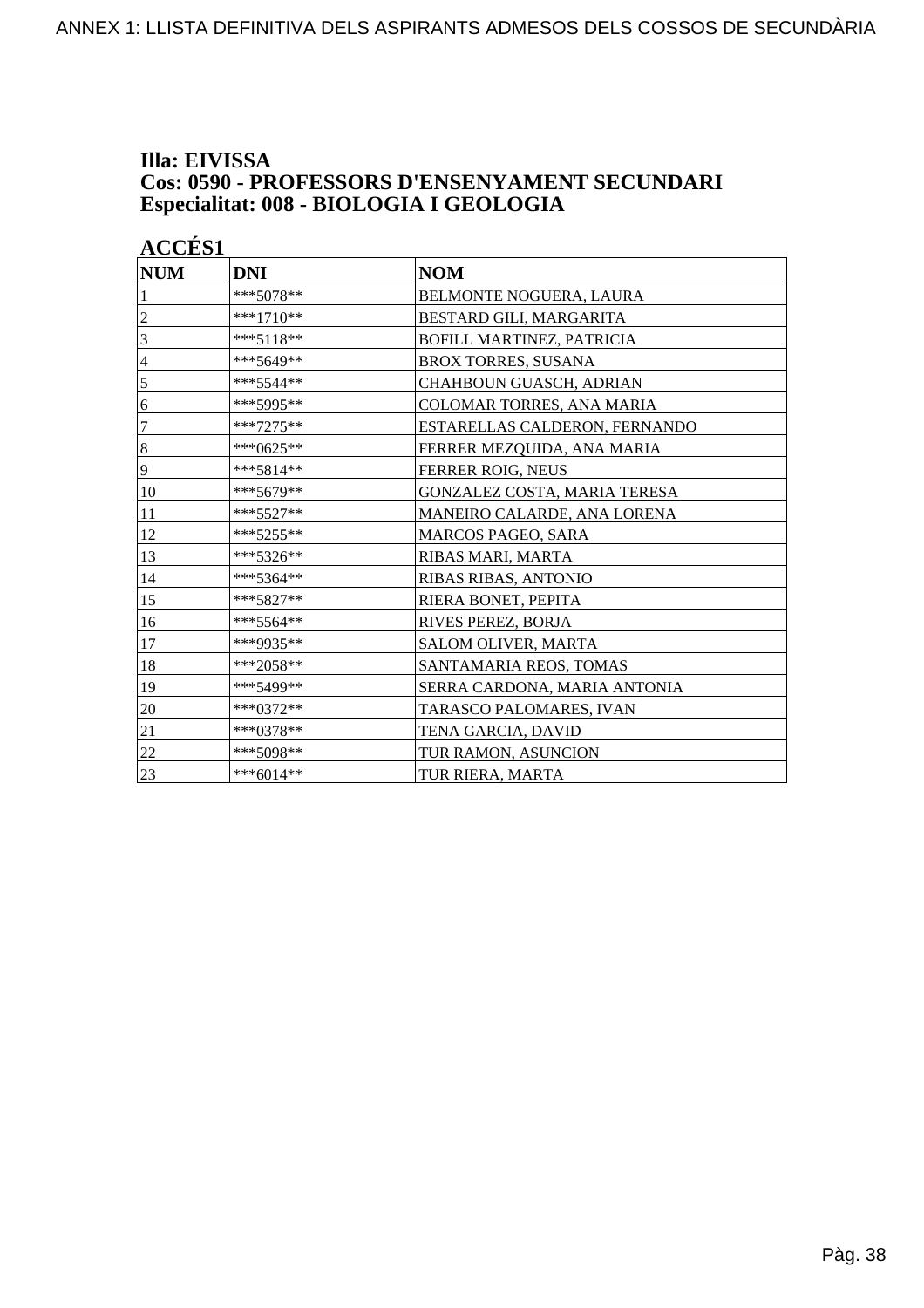### **Illa: MALLORCA Cos: 0590 - PROFESSORS D'ENSENYAMENT SECUNDARI Especialitat: 009 - DIBUIX**

| <b>ACCÉS 1</b>  |             |                                     |
|-----------------|-------------|-------------------------------------|
| <b>NUM</b>      | <b>DNI</b>  | <b>NOM</b>                          |
| 1               | ***1486**   | ADROVER MAS, JAUME                  |
| $\overline{c}$  | ***3460**   | ARDID CONTI, MARTA                  |
| 3               | ***1872**   | ARENAS LLOMPART, M. CARME           |
| $\overline{4}$  | ***4651**   | BAQUERO MARTINEZ, ARANZAZU          |
| $\overline{5}$  | ***7924**   | BARRIGA MARTINEZ, ENCARNACION       |
| 6               | ***1564**   | BERGAS BAUZA, ANTONIA               |
| $\tau$          | ***8540**   | CABELLO CASTELL, AINA MARIA         |
| $\sqrt{8}$      | ***2210**   | CAIMARI RAMIS, RAMON                |
| $\overline{9}$  | ***1721**   | CALATAYUD TIMONER, BARBARA          |
| 10              | ***0993**   | CALDENTEY FERRER, MARIA             |
| 11              | ***1715**   | CANOVAS RIGO, CATALINA              |
| 12              | ***3336**   | CAPO OLIVER, MARIA ANTONIA          |
| 13              | ***4105**   | CASASNOVAS SALVADOR, FRANCESC       |
| 14              | ***4738**   | <b>CIREROL BIBILONI, ELISABET</b>   |
| 15              | ***1975**   | COSTA JAREÑO, CARLOS                |
| 16              | ***4468**   | CUNILL ALEMANY, RAQUEL              |
| 17              | ***6607**   | DE JUAN LLITERAS, GRACIA            |
| 18              | ***1689**   | DE LA TORRE FERNANDEZ, CLARA LUCIA  |
| 19              | ***3139**   | DIAZ CABRERA, DESIREE               |
| 20              | ***8229**   | ESCUIN MARQUEZ, BLANCA              |
| 21              | ***2439**   | ESTEVA MORANTA, JUANA MARIA         |
| 22              | ***6413**   | ESTRADES ESPIGARES, MARIA PILAR     |
| 23              | ***2288**   | FARIÑAS REBOLLO, NATALIA            |
| 24              | ***4874**   | FERRER COLL, AMPARO                 |
| 25              | ***1951**   | FERRIOL LLULL, AINA MARIA           |
| 26              | ***3676**   | <b>GALMES FONS, MARIA DEL CARM</b>  |
| 27              | ***0416**   | GARAU DUEÑAS, ANGEL                 |
| 28              | ***9773**   | <b>GARCIA LOPEZ, ANDREA</b>         |
| 29              | ***2243**   | <b>GARCIAS GAYA, ALEXANDRE</b>      |
| 30              | ***0879**   | <b>GARRIGA CAMPS, PAU</b>           |
| 31              | ***1859**   | GENOVART MARTINEZ, AINA MARIA       |
| 32              | ***3544**   | <b>GIL MAYOL, ANTONI</b>            |
| 33              | ***8439**   | <b>GOMILA LEPELLETIER, JULIETTE</b> |
| 34              | $***9700**$ | GONZALEZ PASCUAL, FRANCISCA MARG    |
| 35              | $***4721**$ | <b>GUAL FERRER, MARINA</b>          |
| 36              | ***7496**   | HORCAS FERNANDEZ, MARTA             |
| 37              | ***6400**   | ISERN ALONSO, CASSANDRA             |
| 38              | ***6000**   | LARA ESPERT, ELISA MARIA            |
| 39              | ***1152**   | LLOPIS VIDAL, NATALIA               |
| $\overline{40}$ | ***2262**   | LUIS MORRO, MARIA MAGDALEN          |
| 41              | ***9600**   | MARTIN VALDESPINO, OSCAR            |
| 42              | ***8808**   | MARTINEZ CUERDA, MARIA CORTES       |
| 43              | ***0929**   | MAS ALBA, ENCARNACION               |
| 44              | ***5835**   | MATHEU VAQUER, CLARA ISABEL         |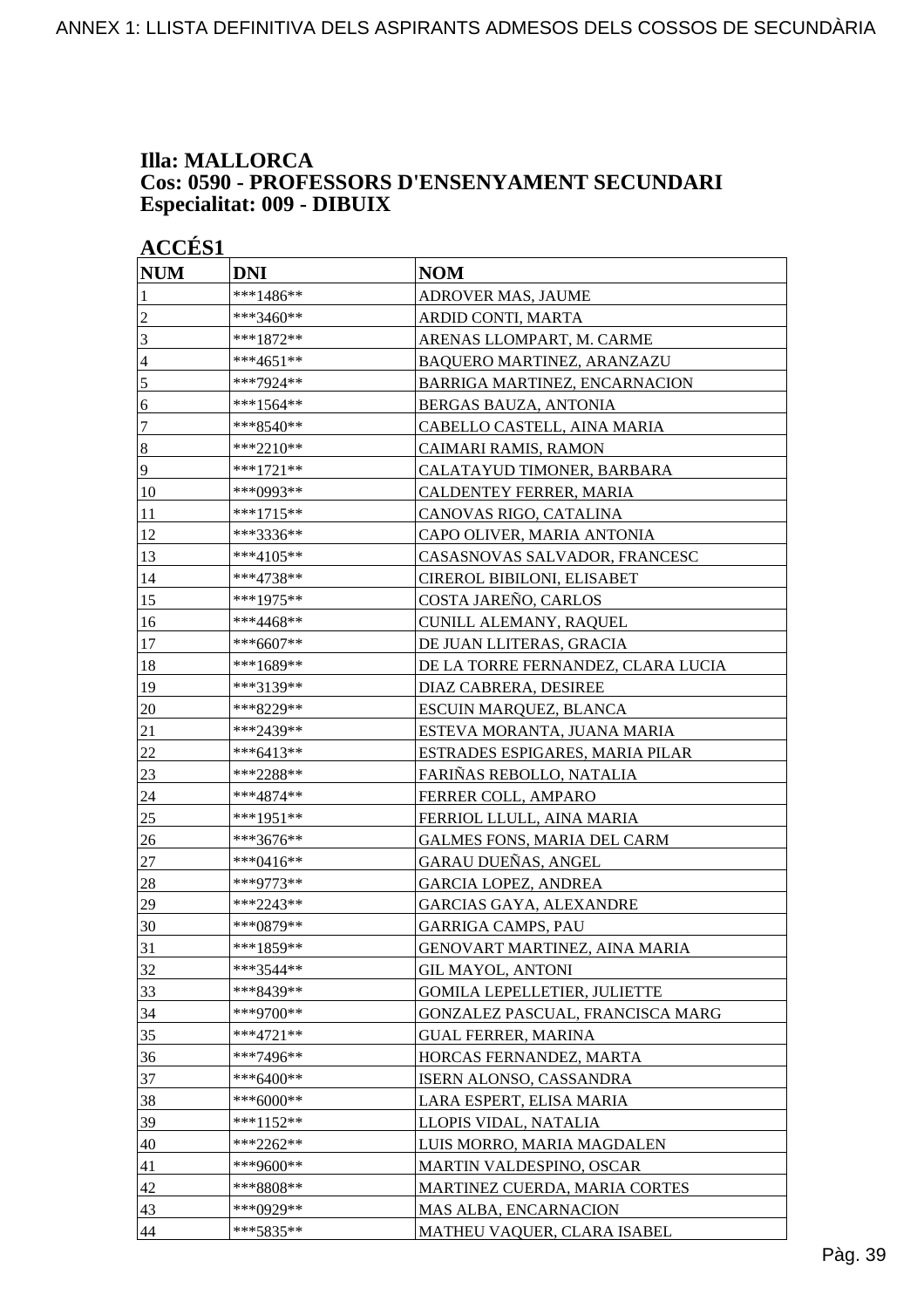| 45     | ***8664**   | MIRALLES PLANTALAMOR, LLUIS         |
|--------|-------------|-------------------------------------|
| 46     | ***6357**   | MIRO GAYA, JOAN LLUIS               |
| 47     | ***7857**   | <b>MOLL VIDAL, PABLO</b>            |
| 48     | ***5720**   | MONDRAGON SANCHEZ, PEDRO            |
| 49     | ***8447**   | MONER CARAYOL, MARINA               |
| 50     | ***2079**   | MONJO BALLESTER, MARTI ANTONI       |
| 51     | ***0380**   | MORENO MALO, ANDREA                 |
| 52     | ***5086**   | NAVARRO CASILLAS, PABLO             |
| 53     | ***1168**   | NUÑEZ ALVAREZ, LEYRE                |
| 54     | ***3851**   | OBRADOR RAMIS, MARIONA              |
| 55     | ***2788**   | OLIVER VADELL, MARIA ANTONIA        |
| 56     | ***0934**   | PINA FIOL, SILVIA                   |
| 57     | ***0971**   | PLANAS MARTORELL, MAGDALENA         |
| 58     | ***6990**   | PLAZA GONZALEZ, RAQUEL              |
| 59     | ***2140**   | QUETGLAS BARROSO, MARIA DE LLUC     |
| $60\,$ | ***9091**   | RAMIREZ SANCHEZ, MARIA JOSE         |
| 61     | ***0960**   | RAMON FEMENIES, XESCA               |
| 62     | ***8791**   | RAMOS EUGENIO, VERONICA             |
| 63     | ***0434**   | REGUEIRA PONS, BEATRIZ              |
| 64     | ***7711**   | RIBAS ESCODA, MIRIAM                |
| 65     | ***8969**   | ROBLEDO CAMACHO, JULIO              |
| 66     | ***6246**   | RODRIGUEZ LAZARO, IRIA              |
| 67     | ***3843**   | ROIG PONS, FRANCINA                 |
| 68     | ***5968**   | ROS GARRO, FERNANDO                 |
| 69     | ***6962**   | ROSSELLO FONT, ROSA MARIA           |
| 70     | ***3231**   | ROSSELLO MATAS, LAURA               |
| 71     | ***3973**   | ROSSELLO XAMENA, ANTONIA            |
| 72     | ***8907**   | <b>SALAS BARCELO, PILAR</b>         |
| 73     | ***6067**   | SANCHEZ JAREÑO, MARIA ROSA          |
| 74     | ***0394**   | SANCHEZ MONTOYA, DAVID              |
| 75     | ***8529**   | SANZ NUEZ, PATRICIA                 |
| 76     | ***4846**   | <b>SASTRE MOYA, RITA</b>            |
| 77     | ***2873**   | SEGUI MOREY, MARGARITA RUTH         |
| 78     | ***5758**   | SOLER PEREZ-PEDRERO, MARIA DE CARME |
| 79     | ***6063**   | TOMAS BONO, CAROLINA                |
| 80     | ***0500**   | TORRENS PASTOR, MARGARITA           |
| 81     | $***0350**$ | TORRES MORCILLO, ISABEL             |
| 82     | ***6278**   | VASALLO VILAR, MAITE                |
| 83     | ***5245**   | VELASCO DAÑOBEITIA, JAVIER          |
| 84     | ***4197**   | VENY MONSERRAT, XISCA               |
| 85     | ***1326**   | VICENÇ MIRO, PERE                   |
| 86     | ***3213**   | VON FREYHOLD, KENNETH               |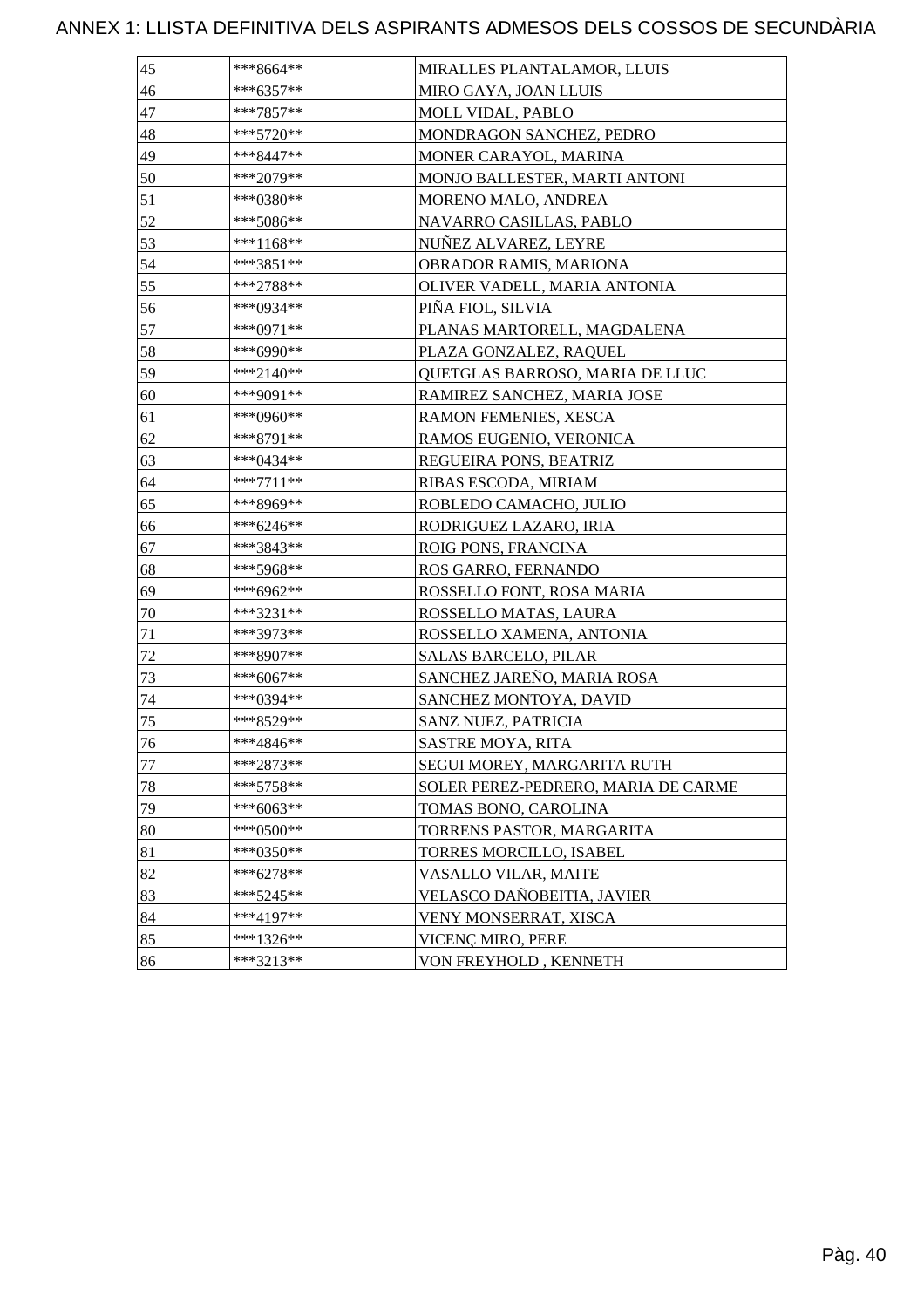## **Illa: MALLORCA Cos: 0590 - PROFESSORS D'ENSENYAMENT SECUNDARI<br>Especialitat: 010 - FRANCÈS**

| $\bf NUM$      | <b>DNI</b>   | <b>NOM</b>                             |
|----------------|--------------|----------------------------------------|
|                | ***9681**    | CAÑELLAS BARCELO, MARIA DELS ANG       |
| $\overline{2}$ | ***3640**    | FORCADA MARTINEZ, MARIA MARGARIT       |
| 3              | $***2478**$  | GARCIA GONZALEZ, ENCARNACION           |
| $\overline{4}$ | $***5777***$ | HERRANZ CUESTA, ALBERTO                |
| 5              | $***0372**$  | MORENO MALO, PAULA                     |
| 6              | ***4005**    | OXANDABARAT GALLARDO, MARINA           |
|                | ***6435**    | PEREZ-RUBIO VILLALOBOS, MARIA VICTORIA |
| 8              | $***1816**$  | RUIZ ALONSO, MARIA CARMEN              |
| 19             | ***8494**    | RUIZ DE VILLEGAS DEL COSO, MARINA      |
| 10             | ***4739**    | VIDAL PARIS, MARINA                    |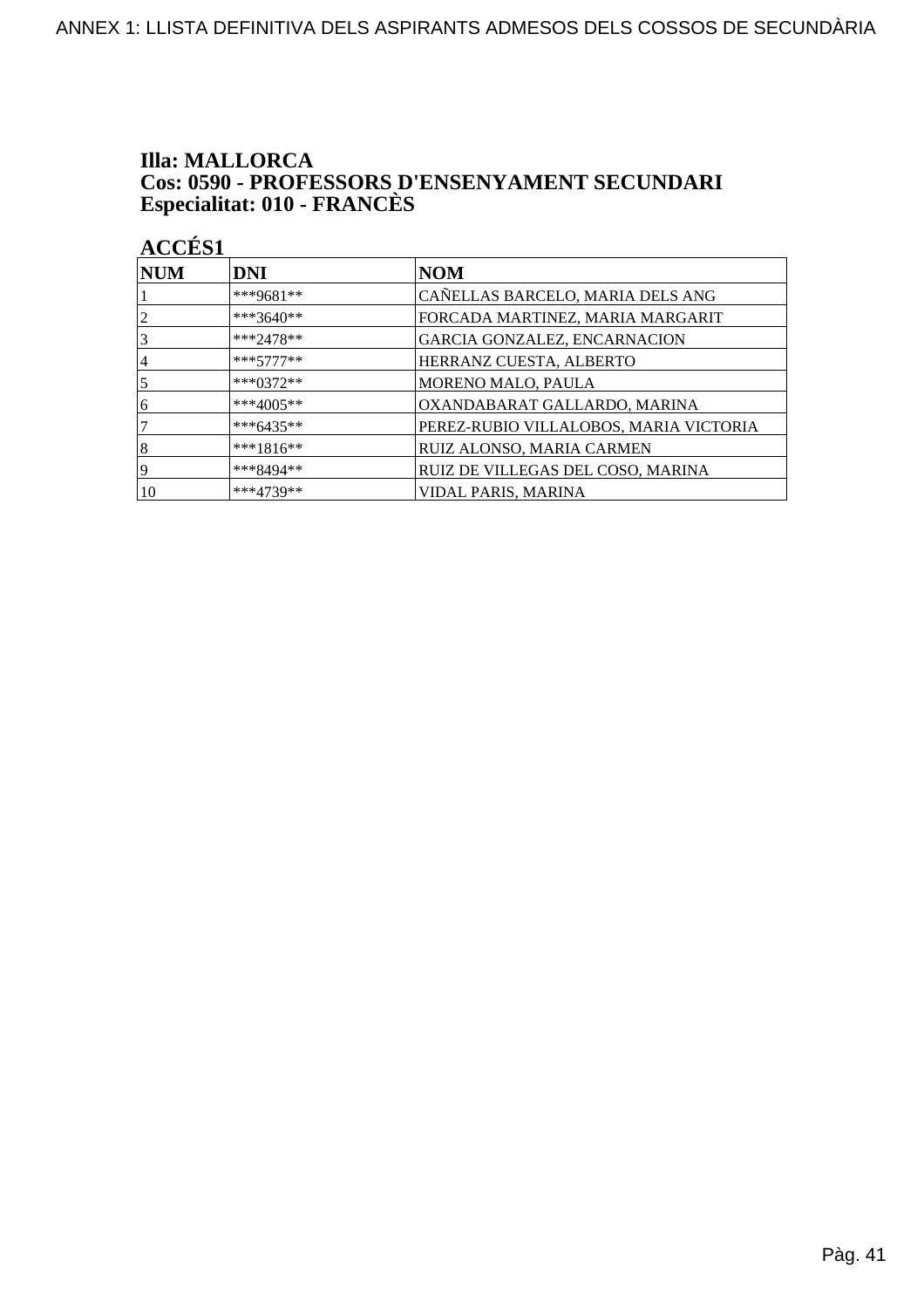### **Illa: MALLORCA Cos: 0590 - PROFESSORS D'ENSENYAMENT SECUNDARI Especialitat: 011 - ANGLÈS**

| <b>ACCÉS 1</b> |             |                                   |
|----------------|-------------|-----------------------------------|
| <b>NUM</b>     | <b>DNI</b>  | <b>NOM</b>                        |
| 1              | ***1588**   | ADELL DOMENECH, MARINA            |
| $\overline{c}$ | ***3980**   | AGUSTIÑO DOMINGUEZ, JOSE MARIA    |
| $\mathfrak{Z}$ | ***9759**   | ALCANTARA GOMEZ, JOSE ANTONIO     |
| $\overline{4}$ | ***7617**   | ALEDO VILLODRE, TERESA            |
| 5              | ***3169**   | ALEKSANDROV STANEV, MARTIN        |
| 6              | ***8911**   | AMENGUAL SERRA, NEUS              |
| $\tau$         | ***1665**   | AMO NAVARRO, NEREA                |
| $\vert 8$      | ***7221**   | ANDREU PIRRIE, LAURA              |
| $\overline{9}$ | ***3656**   | ARRABE GARCIA, ANA M <sup>a</sup> |
| 10             | ***3297**   | BALLESTER BORRAS, LAURA CATALINA  |
| 11             | ***2424**   | <b>BANDE VISO, MARIA ANGELES</b>  |
| 12             | ***8395**   | BARREYRA CORONAS, GUILLERMINA     |
| 13             | ***0723**   | <b>BASELGA ROMAN, MONICA</b>      |
| 14             | ***1492**   | BATALLER BATALLER, CRISTINA       |
| 15             | ***0819**   | BAYO BESCOS, MARIA DEL MAR        |
| 16             | ***5874**   | BAYON MARTINEZ, VICTORIA          |
| 17             | $***7306**$ | <b>BENITO BOILLOS, MIGUEL</b>     |
| 18             | ***7051**   | BERNAD SUREDA, MARIA ANTONIA      |
| 19             | ***6565**   | BISAÑEZ RAMON, Mª MAGDALENA       |
| 20             | ***6210**   | <b>BLANCO BARCELO, NEUS</b>       |
| 21             | ***1953**   | BLANES MAYANS, MARIA CARMEN       |
| $22\,$         | ***0805**   | <b>BORDES VIDAL, JOSEP ENRIC</b>  |
| 23             | ***3671**   | <b>BORDOY ADROVER, MARIA</b>      |
| 24             | ***2697**   | <b>BRAZDOVA, LENKA</b>            |
| 25             | ***0522**   | <b>BUIA, CAMELIA SIMONA</b>       |
| 26             | ***6727**   | CABALGANTE GUASP, JAUME           |
| 27             | ***4748**   | CABALLE GABANDE, MONICA           |
| 28             | ***0827**   | CALAFAT RIVAS, Mª DOLORES         |
| 29             | ***8087**   | CAMPILLO MUNNE, CRISTINA          |
| 30             | ***0428**   | CAMPINS COMAS, MARIA              |
| 31             | ***3896**   | CAMPS FORNARI, MARIA ANTONIA      |
| 32             | ***9741**   | CARRASCOSA MULA, Mª ANGELES       |
| 33             | ***7575**   | CARRATALA MELCHOR, JUANA MERCEDES |
| 34             | $***1916**$ | CARRION PORCEL, CRISTINA          |
| 35             | ***4798**   | CASASNOVAS BOU, ELENA             |
| 36             | ***8240**   | CASTAÑO CAÑELLAS, MARINA          |
| 37             | $***7078**$ | CASTRO MANRIQUE, ELENA            |
| 38             | ***0047**   | CATCHOT SEGUI, MARIA J.           |
| 39             | ***4354**   | CEBRIAN FERREROS, MILAGROS        |
| 40             | ***5905**   | CLADERA FERRER, JUANA MARIA       |
| 41             | ***2453**   | CLAVIJO VICENT, ELENA             |
| 42             | ***9784**   | COLL GALINDO, MARIA ANTONIA       |
| 43             | ***2473**   | COMAS ARENAS, ANTONIA MARIA       |
| 44             | ***8527**   | COMPA FERRER, TERESA              |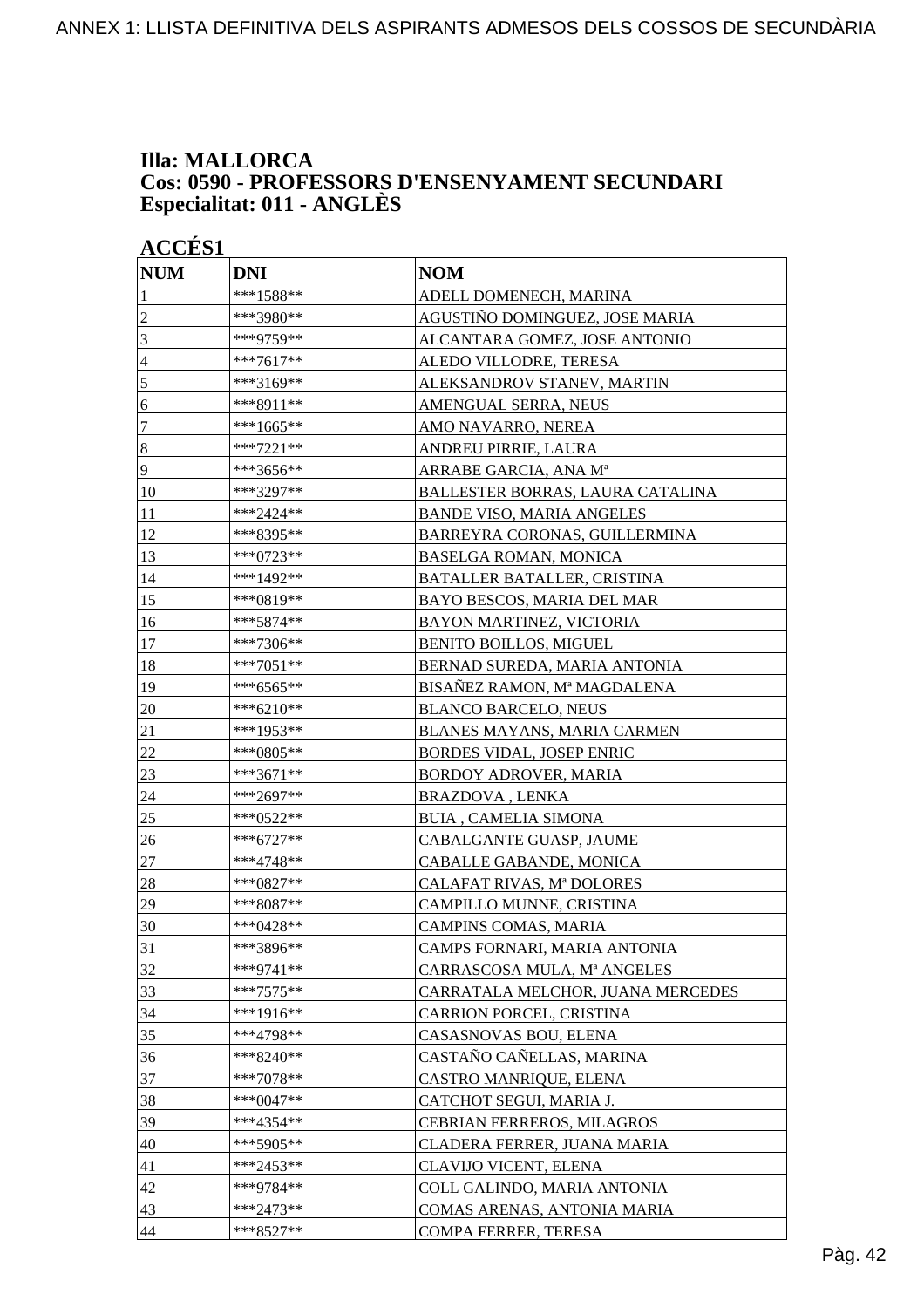| 46<br>***0391**<br>CUESTA FARRE, MONICA<br>47<br>***8252**<br>DIAZ BELLON, IRIA |         |
|---------------------------------------------------------------------------------|---------|
|                                                                                 |         |
|                                                                                 |         |
| 48<br>***4781**<br>ESPINOSA GALAN, SILVIA                                       |         |
| 49<br>***5928**<br>ESPLUGAS HERNANDEZ, ANNA                                     |         |
| 50<br>***2364**<br><b>ESTELRICH RIBOT, RAFEL</b>                                |         |
| 51<br>***7278**<br>FERNANDEZ SANCHEZ, PAZ                                       |         |
| 52<br>$***4277**$<br>FONS PARERA, JUAN                                          |         |
| 53<br>$***1519**$<br>FONT JORDA, CATALINA                                       |         |
| 54<br>$***9174**$<br>FORTEZA GAMUNDI, PAULA                                     |         |
| 55<br>$***7454**$<br>FRAU CLAR, MARGALIDA                                       |         |
| 56<br>***2082**<br>FRIAS BLAZQUEZ, HELENA                                       |         |
| 57<br>***0422**<br>FRITSCH, ANNA-LIA                                            |         |
| 58<br>***7072**<br><b>GALMES FEMENIAS, MARINA</b>                               |         |
| 59<br>***3972**<br><b>GALMES PERICAS, BARTOLOME</b>                             |         |
| 60<br>***6697**<br><b>GARCIA VERA, SONIA</b>                                    |         |
| GAVELA HUIDOBRO, JUAN CARLOS<br>61<br>***7673**                                 |         |
| 62<br>***5073**<br>GERCOWSKI ARIZA, INES LIBERTAD                               |         |
| 63<br>***7340**<br><b>GIL CLAR, MARIA ANTONIA</b>                               |         |
| 64<br>***0897**<br>GONZALEZ MANCHADO, LUCIA XARANZAN                            |         |
| 65<br>***9794**<br>GONZALEZ OLIVA, MARIA MERCEDES                               |         |
| $***6513**$                                                                     |         |
| GUERRA PRADO, MARIA CONSUELO<br>66                                              |         |
| 67<br>***7238**<br>GUILLEN ARIÑO, MARINA                                        |         |
| 68<br>***7405**<br><b>GUTIERREZ PARA, LOIDA</b>                                 |         |
| 69<br>$***2415**$<br>HORMIGO GOMEZ, M. TRINIDAD                                 |         |
| 70<br>***6504**<br>JULIAN FERNANDEZ, ANGEL                                      |         |
| 71<br>$***1037**$<br>LEBRATO ROJO, JULIO                                        |         |
| $72\,$<br>***7370**<br>LLANERAS NADAL, ANA LAURA                                |         |
| 73<br>***8429**<br>LLANO GOODFELLOW, MARISA                                     |         |
| 74<br>***3478**<br>LLODRA CARRIO, MARGALIDA LORE                                |         |
| 75<br>***0439**<br>LOPEZ BONET, ROSA                                            |         |
| 76<br>***1835**<br>LOPEZ MORENO, MIGUEL                                         |         |
| $77\,$<br>***7288**<br>MAÑES ORELLANA, FERNANDO                                 |         |
| $78\,$<br>$***2204**$<br>MARTIN NAVARRO, ANTONIA MARIA                          |         |
| 79<br>***4426**<br>MARTINEZ HUESO, ISABEL                                       |         |
| 80<br>***2425**<br>MATAMALAS GALMES, CATALINA                                   |         |
| 81<br>$***6734**$<br>MATAMALAS PLANELLS, AINA                                   |         |
| 82<br>***3817**<br>MEDINA FORNAS, SILVIA                                        |         |
| 83<br>***3606**<br>MEDINA ROCA, MARIA VICTORIA                                  |         |
| 84<br>$***1792**$<br>MELLADO CLOWES, LUIS SIMON                                 |         |
| 85<br>MESTRE RIERA, ESPERANÇA<br>***1288**                                      |         |
| 86<br>***9356**<br>MIRO CARRIO, MARIA DEL MAR                                   |         |
| 87<br>***8850**<br>MORAN TORRO, LAURA                                           |         |
| 88<br>***8827**<br>MORENO FERRER, ANA                                           |         |
| 89<br>***3443**<br>MURILLO FRANCES, GEMMA                                       |         |
| 90<br>***3613**<br>NADAL ALCOVER, ALICIA                                        |         |
| 91<br>***3606**<br>NOCHE FRAGA, ANA                                             |         |
| 92<br>$***1122**$<br>OLIVER JAUME, MARIA ANGELES                                |         |
| 93<br>$***1774**$<br>OLMEDO ALBA, MARIA MERCEDES                                |         |
| 94<br>***9891**<br>ORTIZ MURGUI, RAQUEL                                         |         |
| 95<br>***2813**<br>PASCUAL FERRER, IRENE                                        |         |
| 96<br>$***7754**$<br>PASCUAL ZARAGOZA, SERGIO                                   |         |
| 97<br>PEÑA CANCIO, GREY<br>***9533**                                            |         |
| 98<br>$***1270**$<br>PERE ROIG, JOAN ANTONI                                     |         |
| 99<br>***2945**<br>PIÑA GELABERT, ANA MARIA DEL                                 | Pàg. 43 |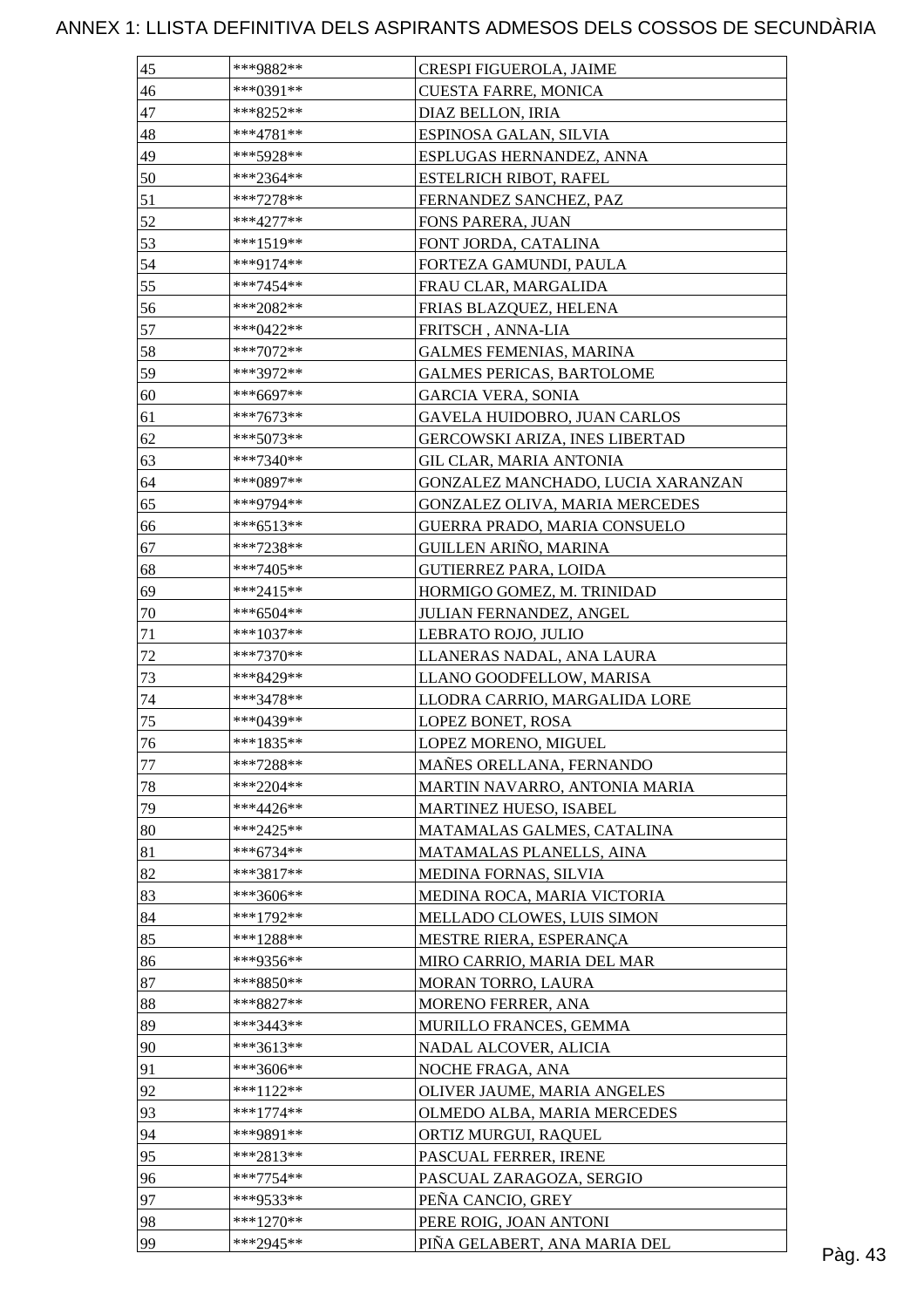| 100 | ***1399**   | POL FONT, MARTA                        |
|-----|-------------|----------------------------------------|
| 101 | ***4093**   | PUJOL ROSILLO, ESTHER                  |
| 102 | ***6610**   | QUETGLAS TORRENS, AINA MARIA           |
| 103 | ***3069**   | REDONDAS LOPEZ, SANDRA                 |
| 104 | ***5461**   | REQUENA CADENA, RAUL                   |
| 105 | ***6344**   | RIBERA LEAL, NATALIA                   |
| 106 | ***5346**   | ROMERA PERICAS, LLORENC                |
| 107 | ***9767**   | ROSS NOVAK, HOLLY MERRYDEW             |
| 108 | ***5612**   | RUIZ JAVALOYES, JAVIER                 |
| 109 | ***1807**   | <b>SASTRE CERRILLO, LORENA</b>         |
| 110 | $***1726**$ | SEGUI PASCUAL, CATALINA MARIA          |
| 111 | ***7940**   | SERRA BARBA, MARIA PILAR               |
| 112 | ***8397**   | SERRA ESCARABAJAL, MARIADEL ROCIO      |
| 113 | ***6135**   | SERRA PALMER, ALBERT                   |
| 114 | ***0093**   | SIMO SERRA, Mª MAGDALENA               |
| 115 | ***1653**   | SOCIAS CLADERA, MARIA ANTONIA          |
| 116 | ***1826**   | SOCIAS LLABRES, MARGARITA MARI         |
| 117 | ***7782**   | SOLA RISCO, EVA MANUELA                |
| 118 | $***7518**$ | SORIA MARTIN, LIDIA                    |
| 119 | $***6045**$ | <b>SUAREZ SANCHEZ, LUIS JOSE</b>       |
| 120 | ***3810**   | <b>SUREDA TOUS, FRANCISCA</b>          |
| 121 | $***1768**$ | TIMONER GARCIAS, LAURA                 |
| 122 | ***8491**   | TOLL-MESSIA PALMER, ADRIAN             |
| 123 | ***6654**   | TRUJILLO INSUA, TERESA                 |
| 124 | ***2394**   | VADELL FONT, FRANCESCA                 |
| 125 | ***9508**   | VALENZUELA CAMPOS, ANA BELEN           |
| 126 | ***4185**   | VERA OBRADOR, PEDRO                    |
| 127 | $***4376**$ | VERDAGUER DE LAS HERAS, MARIA MERCEDES |
| 128 | ***7906**   | VIDAL JULIA, LAURA                     |
| 129 | ***8618**   | VILANOVA CIFRE, MARIA                  |
| 130 | ***6398**   | VILLENA BURGUERA, BELEN                |
| 131 | ***8428**   | VIVES HUMBERT, LIDIA                   |
| 132 | ***0770**   | VO MEDINA, YASHICA                     |
| 133 | ***3336**   | VORONINA, OLGA                         |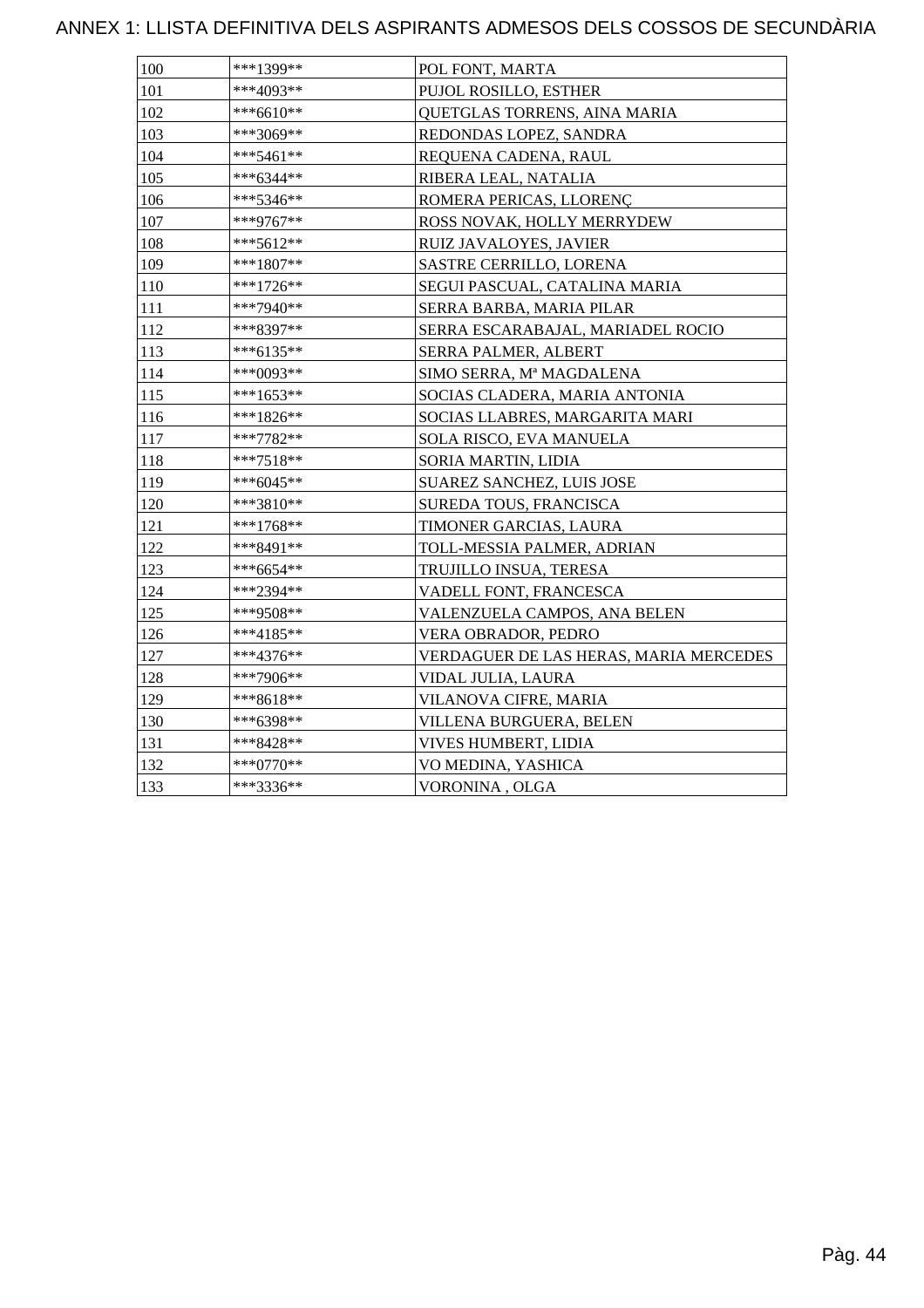## **Illa: MALLORCA Cos: 0590 - PROFESSORS D'ENSENYAMENT SECUNDARI<br>Especialitat: 011 - ANGLÈS**

| <b>NUM</b> | DNI       | <b>NOM</b>                     |
|------------|-----------|--------------------------------|
|            | ***3010** | <b>MAIMO BARCELO, APOLONIA</b> |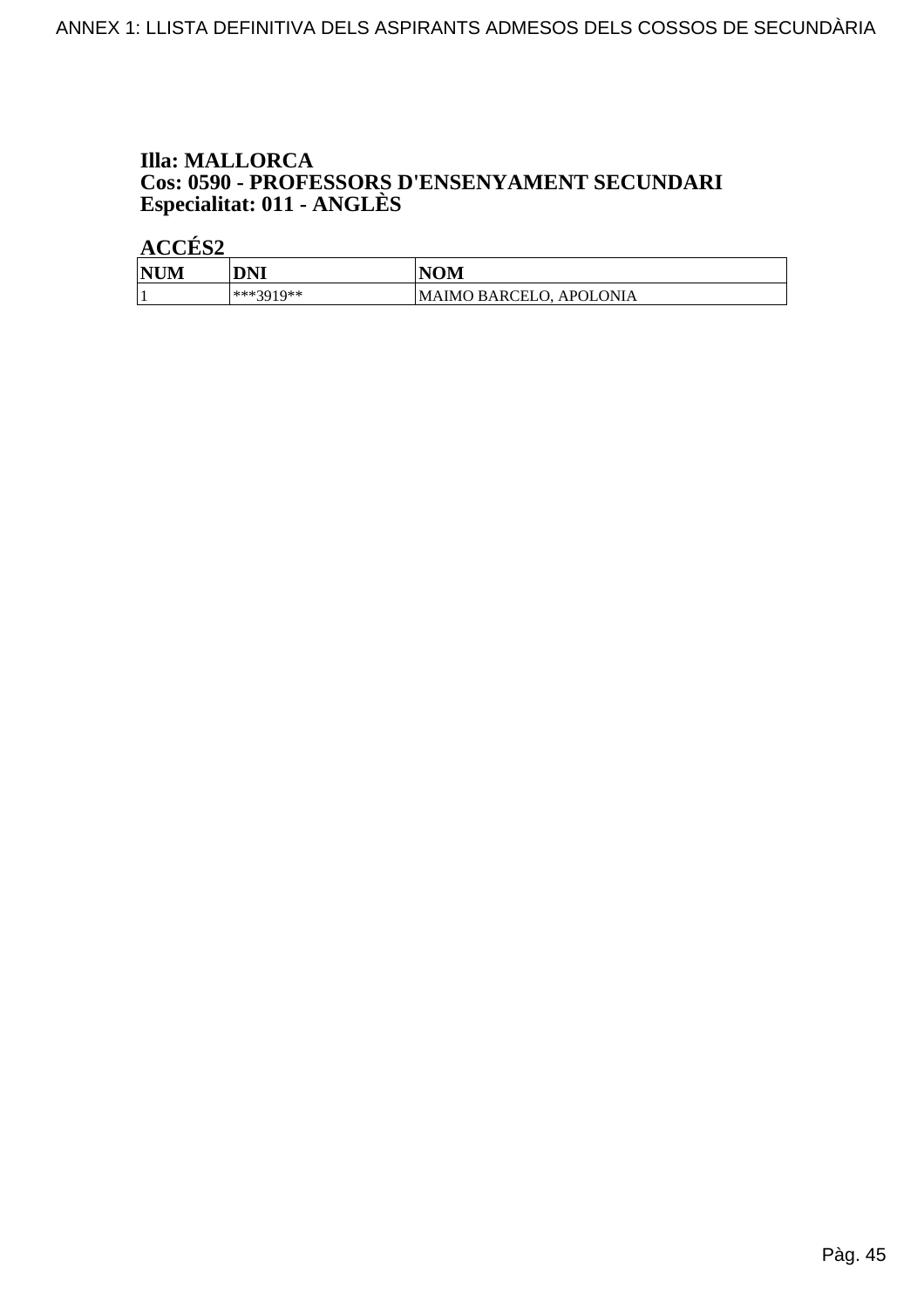### **Illa: MALLORCA** Cos: 0590 - PROFESSORS D'ENSENYAMENT SECUNDARI Especialitat: 012 - ALEMANY

| <b>ACCÉS 1</b>   |             |                                       |
|------------------|-------------|---------------------------------------|
| <b>NUM</b>       | <b>DNI</b>  | <b>NOM</b>                            |
|                  | $***2159**$ | FERNANDEZ HURTADO, FRANCISCO          |
| 2                | ***8321**   | <b>GALMES PEREZ, MARGARITA</b>        |
| 3                | ***1670**   | <b>GARRIDO BONNIN, LAURA</b>          |
| 4                | ***1819**   | GELABERT GOLDMANN, CATALINA           |
| 5                | ***2891**   | <b>GUTIERREZ FERNANDEZ, ANA BELEN</b> |
| 6                | ***6153**   | LOPEZ AYALA, SANTIAGO                 |
| 7                | ***5161**   | <b>LOPEZ MARTINEZ, ANA</b>            |
| $\boldsymbol{8}$ | ***9177**   | MARTIN LAGUNA, EDUARDO JESUS          |
| 9                | $***2551**$ | MONZONIS CARDA, NURIA ESTHER          |
| 10               | ***7202**   | MORALES VILCHEZ, ANA                  |
| 11               | ***7845**   | SANZ FANDOS, LAURA PILAR              |
| 12               | $***4128**$ | SERRATE REBOLLO, GLORIA               |
| 13               | ***1606**   | TIENDA MARTINEZ, SARA                 |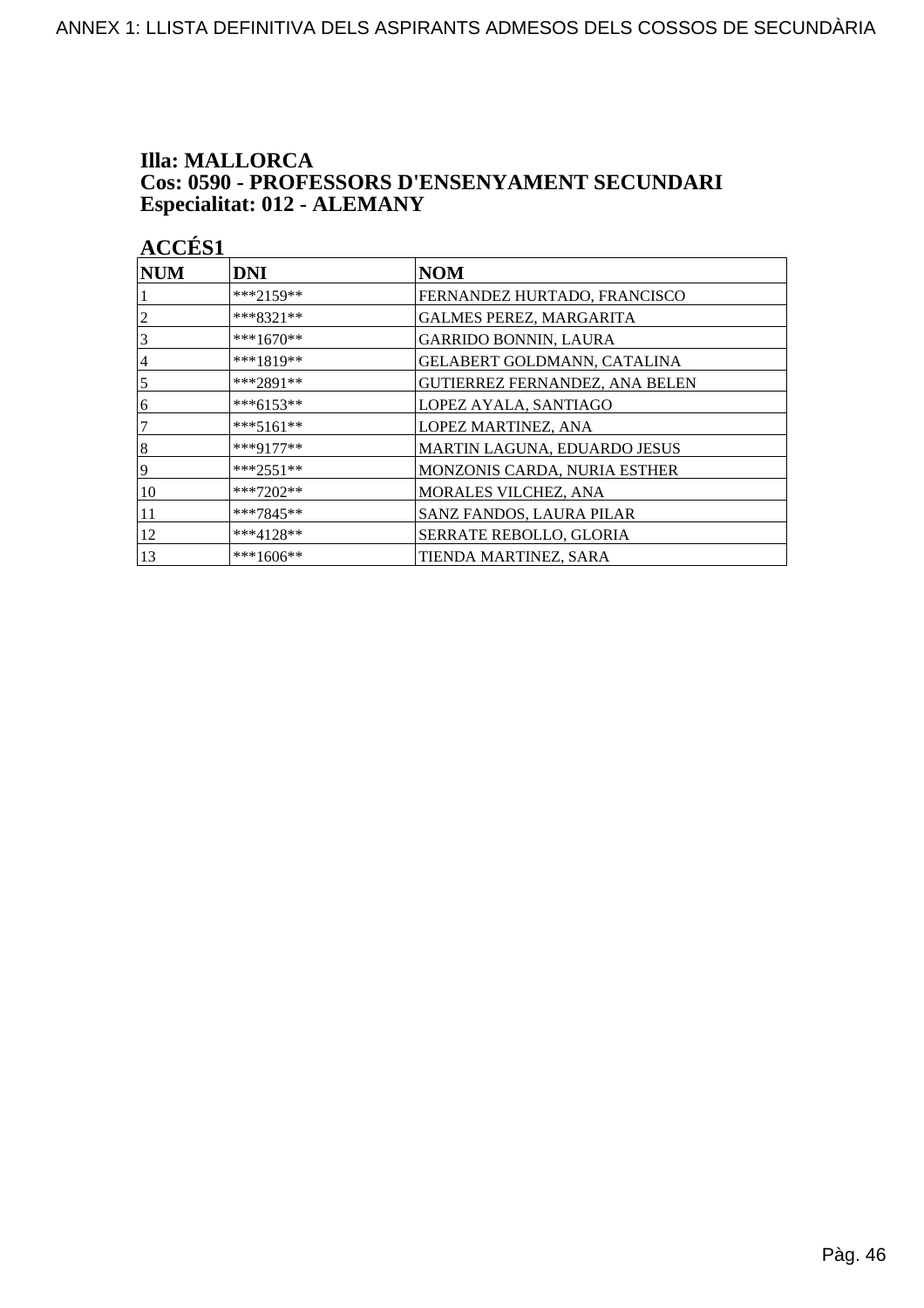### Illa: EIVISSA Cos: 0590 - PROFESSORS D'ENSENYAMENT SECUNDARI Especialitat: 012 - ALEMANY

| <b>NUM</b> | DNI       | <b>NOM</b>                |
|------------|-----------|---------------------------|
|            | ***5250** | FERRER TORRES, PAULA      |
| $\sqrt{ }$ | ***7244** | GORDILLO BEL. M GUADALUPE |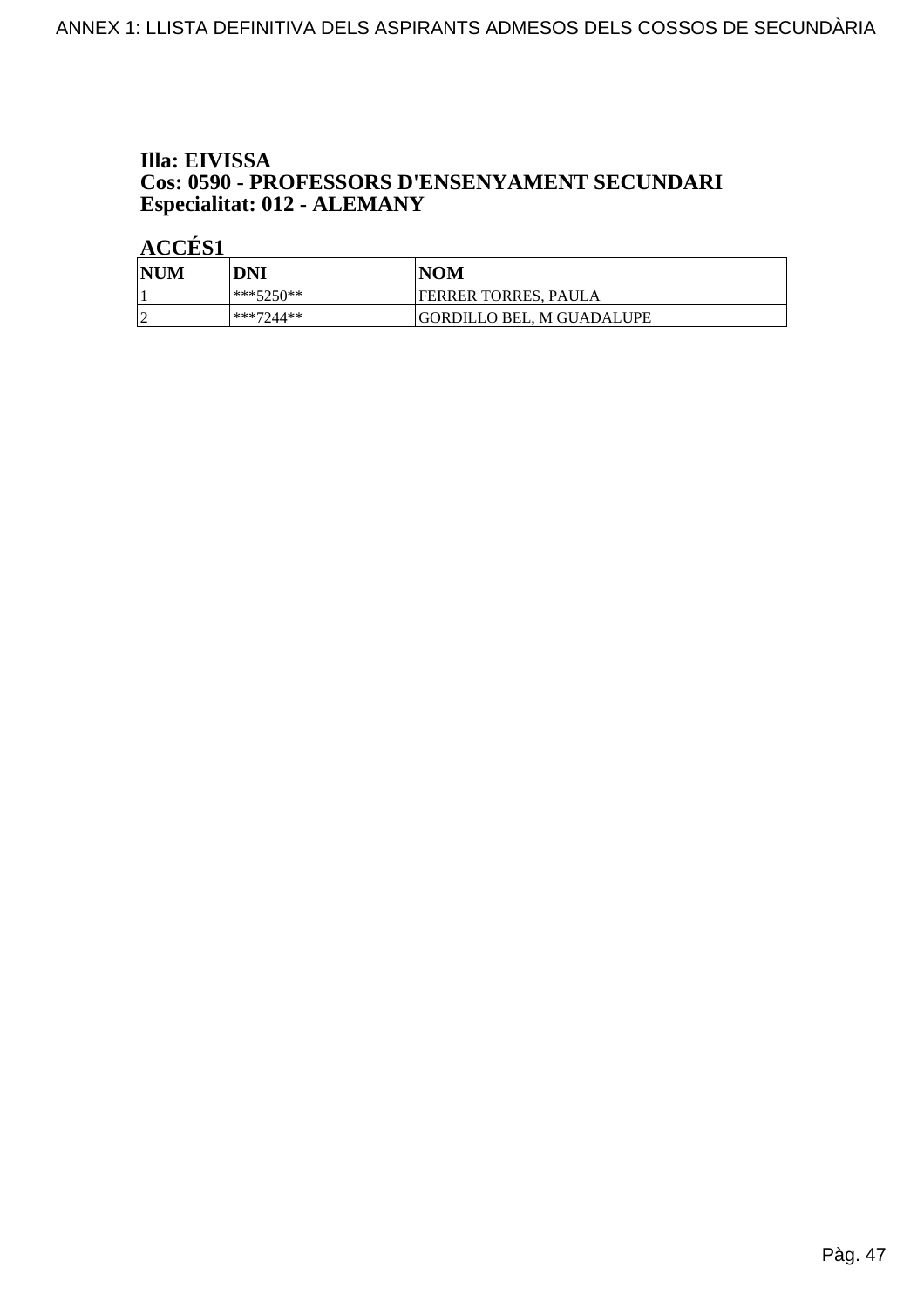#### **Illa: MALLORCA Cos: 0590 - PROFESSORS D'ENSENYAMENT SECUNDARI Especialitat: 014 - LLENGUA I LITERATURA CATALANES (ILLES BALEARS)**

| <b>ACCÉS 1</b>   |             |                                    |
|------------------|-------------|------------------------------------|
| <b>NUM</b>       | <b>DNI</b>  | <b>NOM</b>                         |
| $\mathbf{1}$     | ***2183**   | ADROVER GINARD, MARGALIDA          |
| $\sqrt{2}$       | ***3483**   | ALEGRIA LATORRE, SAMUEL            |
| 3                | ***1210**   | ALEMANY VIVES, ANGELA              |
| $\overline{4}$   | ***7094**   | ALOMAR SUREDA, ISABEL              |
| 5                | ***9502**   | ALONSO SORIANO, MARIA              |
| 6                | ***8664**   | AMENGUAL CAPO, MARIA DE LLUC       |
| $\tau$           | $***2614**$ | AMOROS MATAMOROS, BARBARA          |
| $\boldsymbol{8}$ | ***8601**   | ARROM ALOMAR, MARTA                |
| 9                | ***1944**   | AUTONELL FERRER, AINA              |
| 10               | ***2651**   | BARCELO MANRESA, MARIA ELVIRA      |
| 11               | ***3372**   | <b>BONAFE HEREDIA, ANGEL GENIS</b> |
| 12               | ***3807**   | BONET CLADERA, MARGALIDA           |
| 13               | ***2059**   | <b>BUADES MORELL, FRANCESCA</b>    |
| 14               | ***8010**   | CABOT DURAN, MARTA                 |
| 15               | ***2275**   | CALDENTEY GOMILA, ALICIA           |
| 16               | ***0428**   | CAMPINS COMAS, SILVIA              |
| 17               | ***6781**   | CANALS JOFRE, CAROLINA             |
| 18               | ***6156**   | CAÑELLAS SIMONET, JOAN LLUIS       |
| 19               | ***3547**   | CATALA HORRACH, MATEU              |
| 20               | ***9611**   | CERVANTES NOGALES, BERTA           |
| 21               | ***9686**   | CREIXELL GOMILA, LAURA             |
| 22               | ***1082**   | DONOSO FIOL, ANTONIO               |
| 23               | ***7184**   | ESTELRICH LLULL, JOAN              |
| 24               | ***7071**   | ESTEVA SOCIAS, ANTONIA             |
| 25               | ***9185**   | FERNANDEZ JAUME, CRISTINA          |
| 26               | ***3718**   | FERRER GINARD, MARIA               |
| 27               | ***6686**   | FERRER MULET, ROSA                 |
| 28               | ***2898**   | FONT AULI, MARIA ANTONIA           |
| 29               | ***6859**   | FONT PERELLO, CATALINA             |
| 30               | ***9748**   | FONT SOLOMANDO, LAURA              |
| 31               | ***1312**   | FONTANET COLOM, MARGALIDA          |
| 32               | ***3247**   | FUMANYA GELABERT, IRENE            |
| 33               | ***8298**   | <b>GARCIAS BUADES, MIREIA</b>      |
| 34               | $***6644**$ | GELABERT AMENGUAL, FRANCESCA       |
| 35               | ***2122**   | <b>GOMILA BORRAS, FRANCESCA</b>    |
| 36               | $***2872**$ | <b>GONZALEZ SASTRE, JOAN</b>       |
| 37               | ***8320**   | HENDRIKS SANCHEZ, NATALIA ANTONI   |
| 38               | ***3381**   | <b>IGUALDE GARCIA, ANNA MARIA</b>  |
| 39               | ***8636**   | ILLA TORRENS, ROSA MAGDALENA       |
| 40               | ***3338**   | <b>IRANZO MONTIA, DANIEL</b>       |
| 41               | ***8592**   | JAUME SIMONET, MARIA DEL MAR       |
| 42               | ***3738**   | JUAN SITJAR, MARIA MAGDALEN        |

 $|43 \rangle$  \*\*\*2051\*\* LLANERAS CARRIO, MARIA DEL MAR

#### Pàg. 48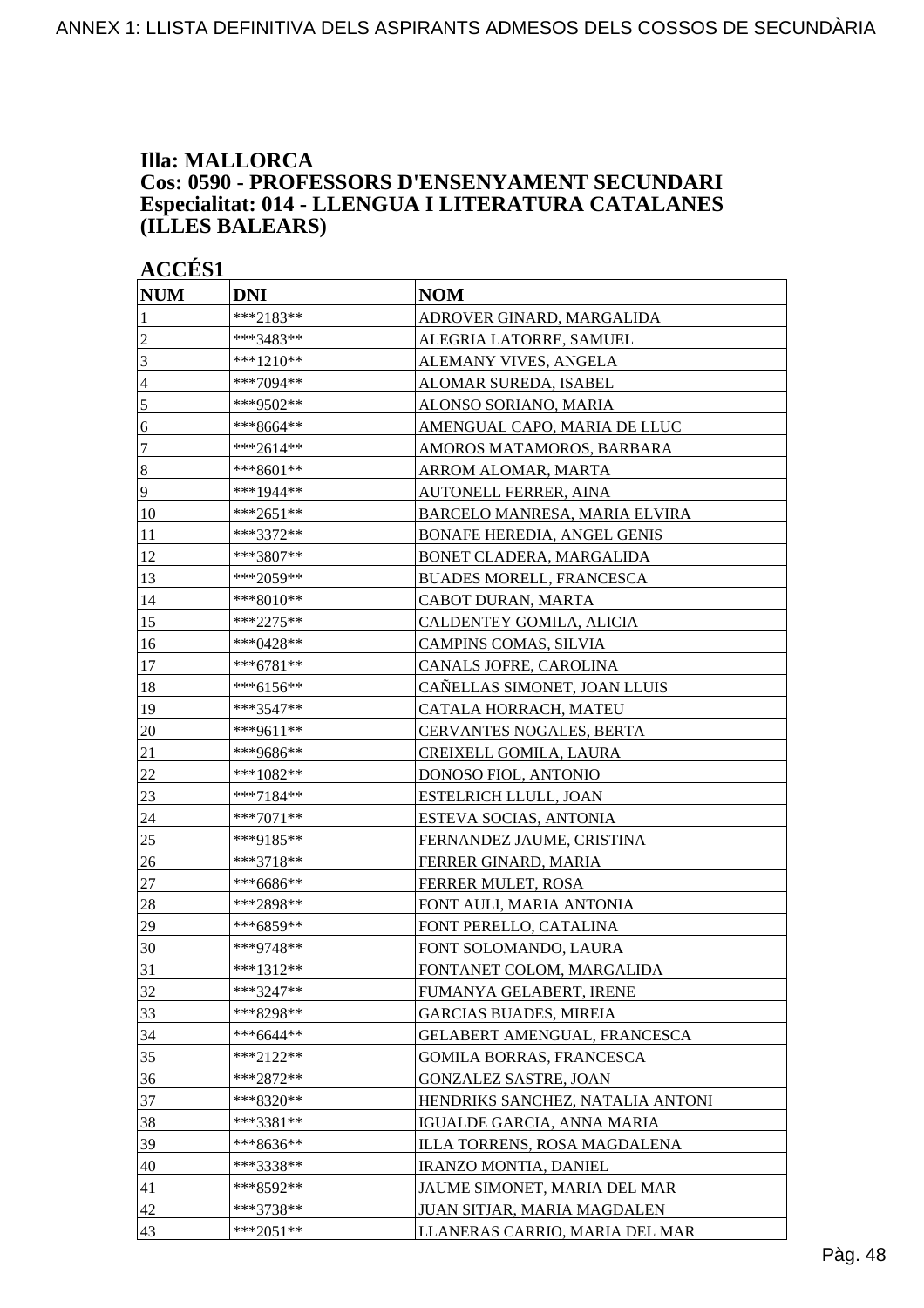| 44     | ***2257**   | LLOBERA MORRO, FRANCESCA        |
|--------|-------------|---------------------------------|
| 45     | ***5918**   | LLOMPART CIFRE, MARGALIDA       |
| 46     | ***7076**   | LOPEZ COLL, TOMEU               |
| 47     | ***1148**   | MANRESA OLIVER, LLUCIA          |
| 48     | ***6467**   | MARIMON FRAU, MARIA FRANCESC    |
| 49     | ***3582**   | MARTI RODRIGUEZ, AIDA MARIA     |
| 50     | ***2280**   | MARTINEZ GARCIA, M VICTORIA E   |
| 51     | ***5984**   | <b>MARTINEZ MARTINEZ, ENRIC</b> |
| 52     | ***3509**   | MAS FONT, FRANCESCA MA.         |
| 53     | ***4686**   | MASCARELL NAVARRO, FERRAN       |
| 54     | ***3688**   | MILTA CLADERA, JUAN             |
| 55     | ***7268**   | MIQUEL OBRADOR, BARTOMEU        |
| 56     | ***6582**   | MIRALLES PONS, AIDA             |
| 57     | ***2573**   | MORA MOREY, M.ANTONIA           |
| 58     | ***1691**   | <b>MUNAR RIERA, CATALINA</b>    |
| 59     | ***0917**   | MUNTANER JAUME, MARGARITA       |
| 60     | ***2990**   | OLIVES CALBET, ARIADNA          |
| 61     | ***7032**   | OLMOS IBAÑEZ, JOSEFINA          |
| 62     | ***6273**   | PALMER REAL, AINA               |
| 63     | ***7275**   | PAU GOMEZ, PAU                  |
| 64     | ***1816**   | PERELLO SALETAS, URSULA         |
| 65     | ***8313**   | PIZA AMENGUAL, MAGDALENA        |
| 66     | ***3554**   | PLANAS GELABERT, MARIA NUREDDUN |
| 67     | ***2775**   | PLANISI ADROVER, TERESA         |
| 68     | ***3664**   | POL PAYERAS, FRANCISCA          |
| 69     | ***0303**   | PONS SEGUI, M. ESTER            |
| 70     | ***9087**   | PUBILL LLITERAS, LAIA           |
| 71     | ***1699**   | PUJOL MULET, DAVID              |
| 72     | ***1316**   | QUETGLAS MESQUIDA, MARIA        |
| 73     | ***3132**   | RAFECAS ALEMANY, MERCE          |
| 74     | ***1236**   | RAMON ANEAS, AINA               |
| 75     | ***1835**   | REUS ALVAREZ, CATALINA NEUS     |
| 76     | $***5021**$ | REYNES SERRA, JOSEP ANTONI      |
| 77     | ***9226**   | RIERA VADILLO, AINA ISABEL      |
| $78\,$ | ***1912**   | RIGO SOLER, MARIA MAGDALEN      |
| 79     | ***3826**   | ROIG I GRIMALT, MARIA ANTONIA   |
| 80     | ***6682**   | ROTGER SUAREZ, MARIA ANTONIA    |
| 81     | ***6894**   | SALVA PIZA, M FRANCESCA         |
| 82     | ***3216**   | SANTAFE CIVIT, MARTA            |
| 83     | ***2852**   | <b>SASTRE BARROS, LAURA</b>     |
| 84     | ***2934**   | SEGUI CUQUERELLA, MERCE         |
| 85     | ***4618**   | SERRA GARAU, BENITA             |
| 86     | $***1641**$ | SERRA NICOLAU, IGNASI           |
| 87     | ***7192**   | SERVERA CIFO, MARIA FRANCISC    |
| 88     | ***4951**   | SOLDUGA COSTA, SANDRA           |
| 89     | ***5416**   | TERRASA VENTAYOL, LLUÏSA        |
| 90     | ***3465**   | UMBERT SEGUI, MARIA DEL MAR     |
| 91     | ***8296**   | VALDIVIA FONT, MIQUEL           |
| 92     | ***3270**   | VELASCO SALOMO, MARC            |
| 93     | ***4172**   | VIDAL BARCELO, EVA MARIA        |
| 94     | ***9934**   | VIDAL CAMARENA, MARIA TERESA    |
| 95     | ***1111**   | VILLALONGA ABRAHAM, ANTONIA     |
| 96     | ***3734**   | VILLALONGA BERTOS, MARIA ISABEL |
| 97     | ***2358**   | XAMENA LLITERAS, ANTONIA        |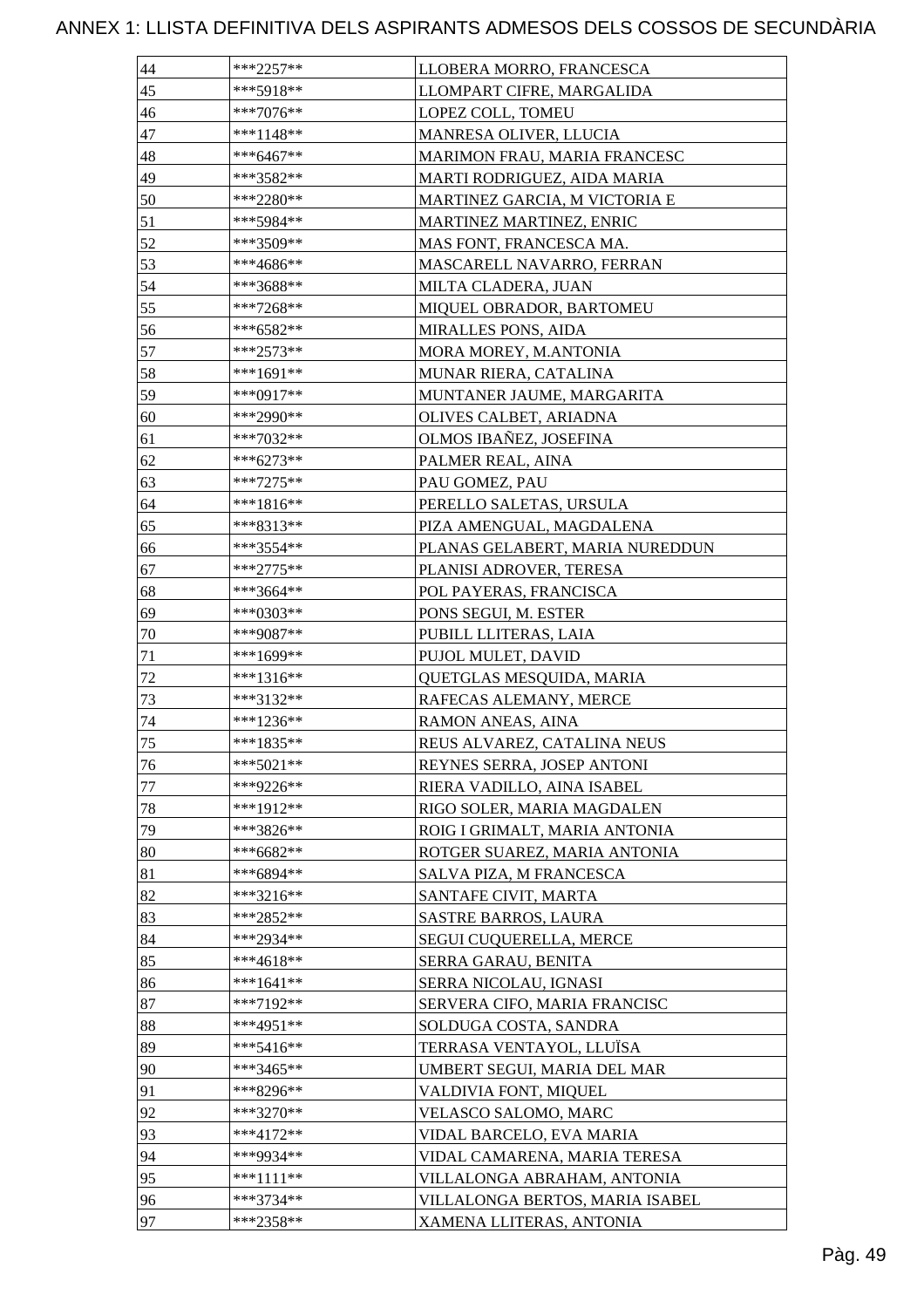### Illa: EIVISSA Cos: 0590 - PROFESSORS D'ENSENYAMENT SECUNDARI Especialitat: 014 - LLENGUA I LITERATURA CATALANES (ILLES BALEARS)

| <b>NUM</b> | <b>DNI</b>    | <b>NOM</b>                       |
|------------|---------------|----------------------------------|
|            | *** $0297**$  | CABALLERO AYCART, GUILLEM        |
| 2          | ***9695**     | <b>GUILLEM IZQUIERDO, DANIEL</b> |
| 3          | ***4702**     | LOPEZ BERNAL, GENARO             |
| 4          | $***8745**$   | MIRON ALARCON, MARIA DEL CARM    |
| 5          | ***0994**     | PONS PONS, ADRIA                 |
| 6          | $***5193**$   | REINA SELLES, CARME              |
|            | $***7125**$   | ROIG I SERRA, MIQUEL             |
| 8          | *** $0.350**$ | TENA ANDRES, GEMA                |
| 19         | $***1077**$   | TUDURI SUAUS, ANNA               |
| 10         | ***9068**     | VILLOSLADA GELABERT, ANTONI      |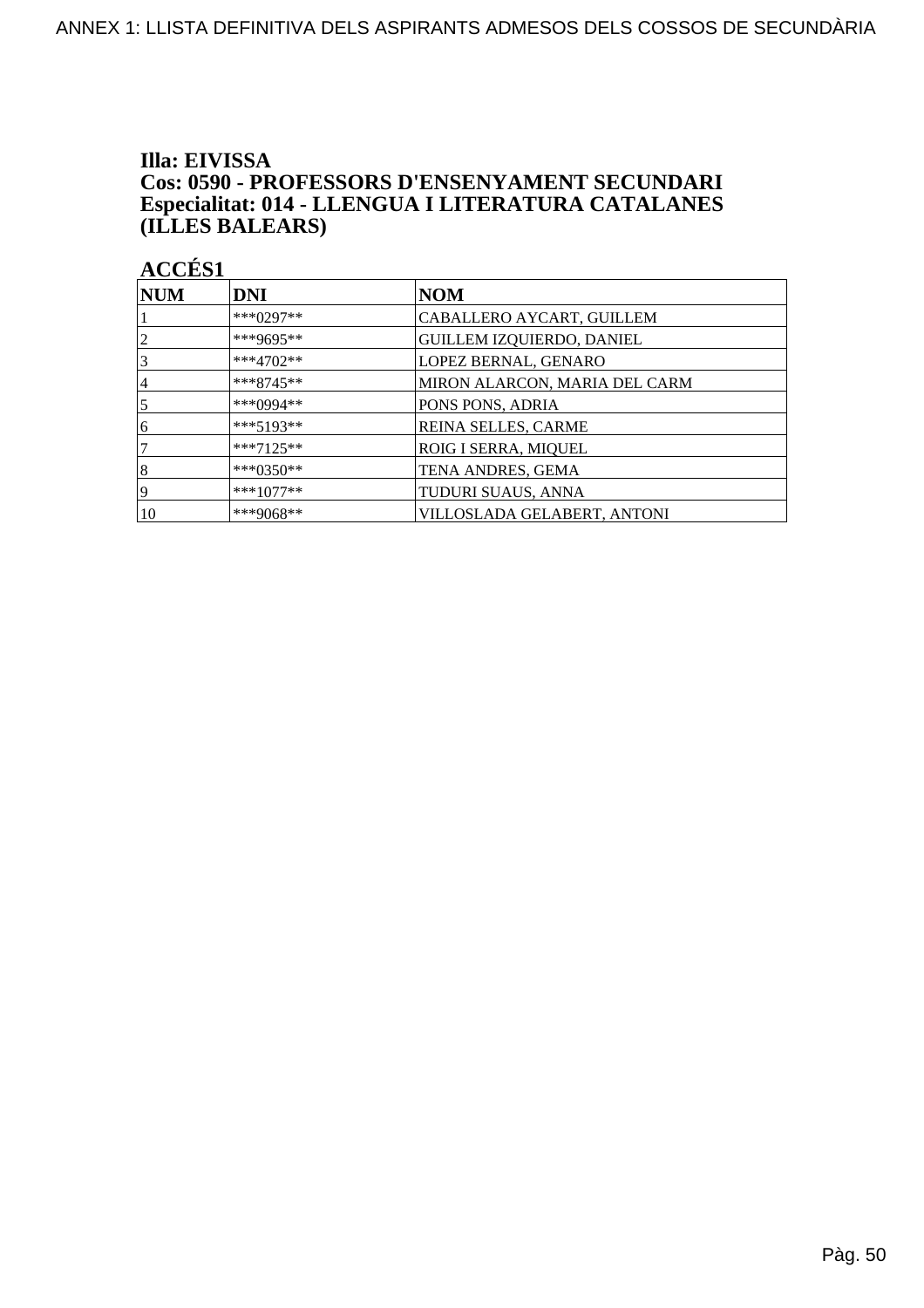### Illa: EIVISSA Cos: 0590 - PROFESSORS D'ENSENYAMENT SECUNDARI Especialitat: 014 - LLENGUA I LITERATURA CATALANES (ILLES BALEARS)

| <b>NUM</b> | <b>DNI</b>  | <b>NOM</b>                   |
|------------|-------------|------------------------------|
|            | $***8401**$ | <b>BARTOMEU</b><br>REUS BAS. |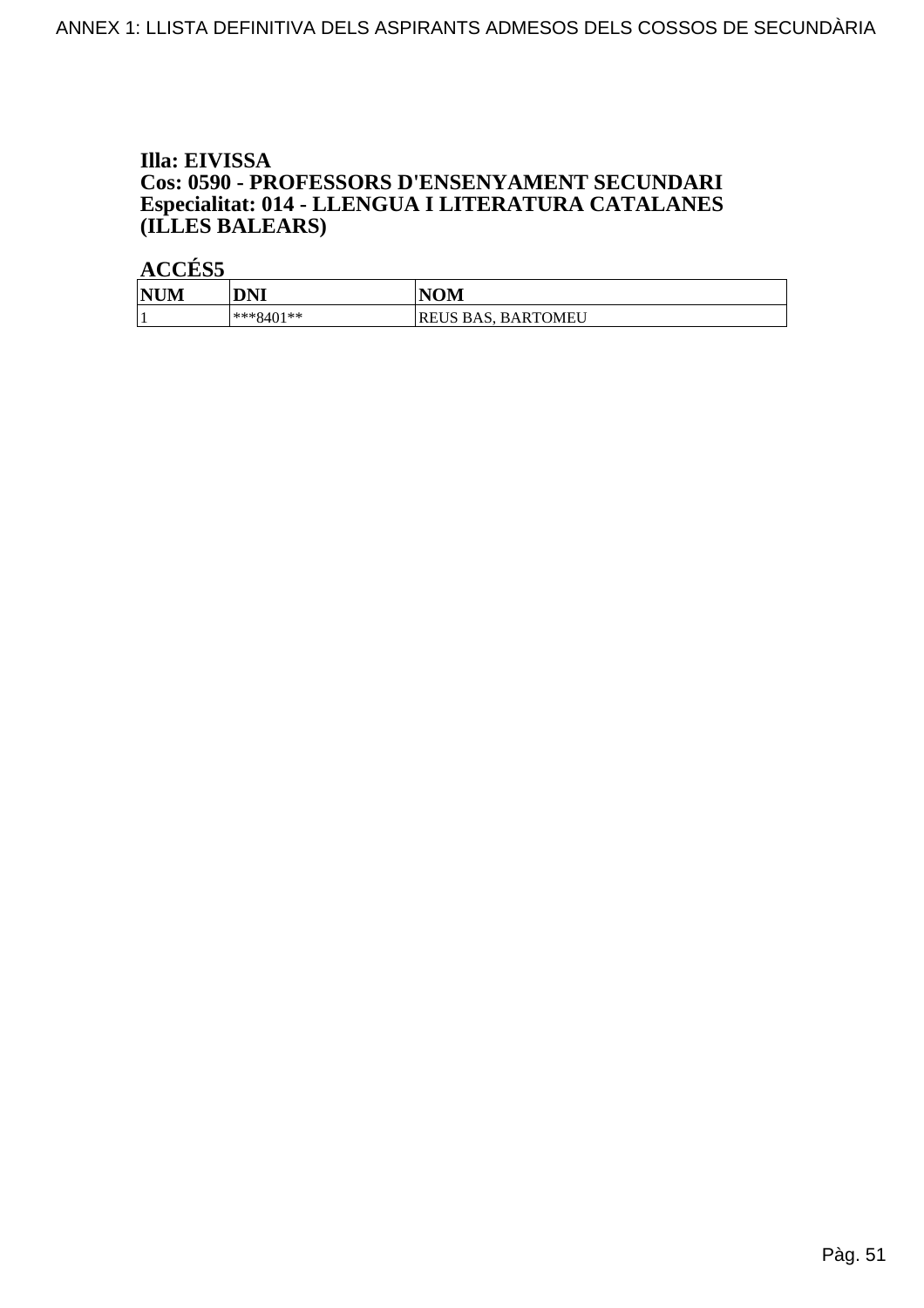### **Illa: MALLORCA Cos: 0590 - PROFESSORS D'ENSENYAMENT SECUNDARI Especialitat: 016 - MÚSICA**

|                  | <b>ACCÉS 1</b> |                                  |  |
|------------------|----------------|----------------------------------|--|
| <b>NUM</b>       | <b>DNI</b>     | <b>NOM</b>                       |  |
| 1                | ***3490**      | ALENYAR TRUYOLS, JERONI GABRIEL  |  |
| $\overline{2}$   | ***3515**      | AREVALO SOLER, MARIA JOSE        |  |
| $\overline{3}$   | $***6550**$    | <b>BALLESTER COLL, GABRIEL</b>   |  |
| $\overline{4}$   | ***1919**      | BARCELO GELABERT, JOSE MANUEL    |  |
| 5                | ***4189**      | BIBILONI MORAGUES, BARBARA       |  |
| 6                | ***8562**      | BUENO BAUZA, JAUME ANTONI        |  |
| $\boldsymbol{7}$ | ***4985**      | CERDA AMENGUAL, JAUME            |  |
| $\bf 8$          | ***7073**      | COSTA GRAU, SERGIO               |  |
| $\overline{9}$   | ***6510**      | DEYA SIMONET, JOANA AINA         |  |
| 10               | ***4687**      | DIAZ FRASQUET, ANDREA            |  |
| 11               | ***3710**      | DIAZ GUTIERREZ, ESTER            |  |
| 12               | ***1872**      | ESCOBAR SANCHEZ, ANA MARIA       |  |
| 13               | ***4927**      | GALLEGO CAÑELLAS, EUGENIA        |  |
| 14               | ***2257**      | <b>GOST DE ARRIBA, AINA</b>      |  |
| 15               | ***4688**      | <b>GUAL FRAU, MARIA MARGALID</b> |  |
| 16               | ***2143**      | LOPEZ TOMAS, MARIA               |  |
| 17               | ***5372**      | MARTINEZ PEREZ, MARIA FUENSANT   |  |
| 18               | ***0961**      | MARTORELL DE OZOLLO, M. ISABEL   |  |
| 19               | ***0301**      | MICHAVILA PENALBA, JULIA         |  |
| 20               | ***9042**      | MIQUEL BENNASSAR, JOAN           |  |
| 21               | ***1551**      | MONTERO SITGES, FERRAN           |  |
| $22\,$           | ***2491**      | MOYA FLAQUER, MARINA             |  |
| 23               | ***6853**      | MUÑOZ GARCIA, VICTOR DANIEL      |  |
| 24               | ***2603**      | ORFI HUGUET, MIQUELA             |  |
| 25               | ***4717**      | ORTEGA GOMEZ, PEDRO MANUEL       |  |
| 26               | ***5298**      | OVIEDO GARCIA, MARCOS            |  |
| 27               | ***1368**      | PARRADO AGUILAR, JORGE           |  |
| 28               | ***8463**      | PEREZ PONS, RAUL                 |  |
| 29               | ***5238**      | PIERA CASCALES, ISABEL           |  |
| $ 30\rangle$     | ***6300**      | PRENDES FAJARDO, MARIA DEL PILA  |  |
| 31               | ***9500**      | ROMERO GIMENO, FCO FELI          |  |
| 32               | ***9308**      | SANCHEZ NUÑEZ, MARIA             |  |
| 33               | ***9792**      | SANCHO VICENTE, ELENA            |  |
| 34               | ***9518**      | SANTAMARIA SALAS, MARLY NAYLE    |  |
| 35               | ***5849**      | SARRION CARBONELL, BORJA         |  |
| 36               | ***3974**      | TORRENS SEGUI, MARGARITA MART    |  |
| 37               | ***4914**      | TRIAS MAGRANER, MARIA DEL MAR    |  |
| 38               | $***1545**$    | TUGORES MONCADAS, MARIA MAGDALEN |  |
| 39               | $***2651**$    | VANRELL BUJOSA, M.BONAVENTURA    |  |
| 40               | ***3728**      | VICENS BOVER, MARIA DEL MAR      |  |
| 41               | $***1804**$    | VIEDMA FONT, MARINA              |  |
| 42               | ***6179**      | VILLAR WIIANTO, FERNANDO         |  |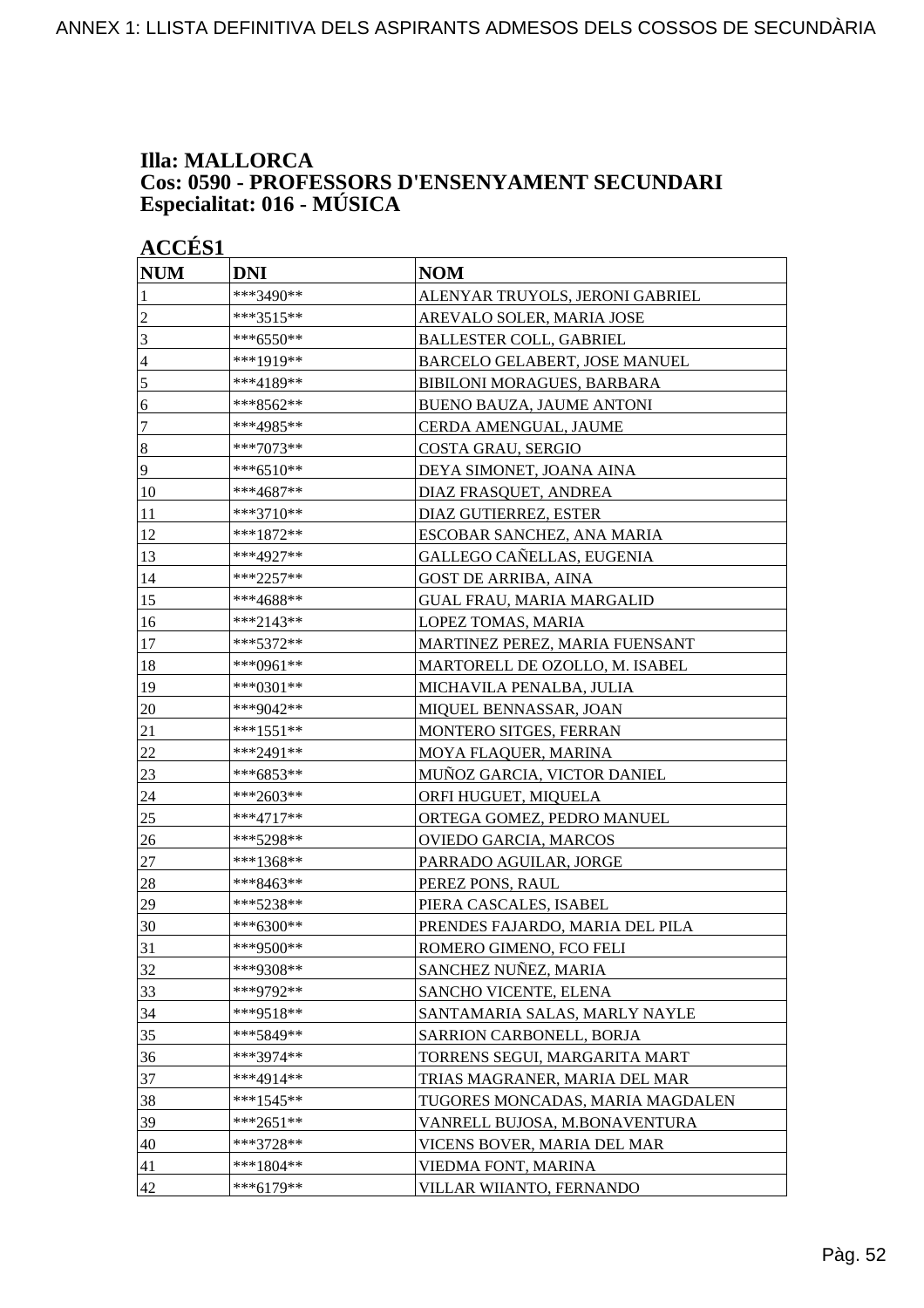# Illa: EIVISSA **Cos: 0590 - PROFESSORS D'ENSENYAMENT SECUNDARI<br>Especialitat: 016 - MÚSICA**

| <b>NUM</b>     | <b>DNI</b>  | NOM                           |
|----------------|-------------|-------------------------------|
|                | $***7408**$ | <b>ARANDES MACIAN, MIRIAM</b> |
| $\overline{2}$ | $***5754**$ | ASOLAS RAMON, CARLOS ANTONIO  |
| 3              | ***2590**   | <b>CUERDA FUENTES, GEMA</b>   |
| 14             | $***5884**$ | IBAÑEZ RAMON, MARIA           |
|                | ***9563**   | MORELLA BOSCH, JOSE           |
| 6              | $***2012**$ | NADAL MORENO, GUILLEM         |
|                | $***5742**$ | RODRIGUEZ CABEZAS, DARIO      |
| $\vert 8$      | $***4548**$ | <b>RUETE CAVALLER, JOSEP</b>  |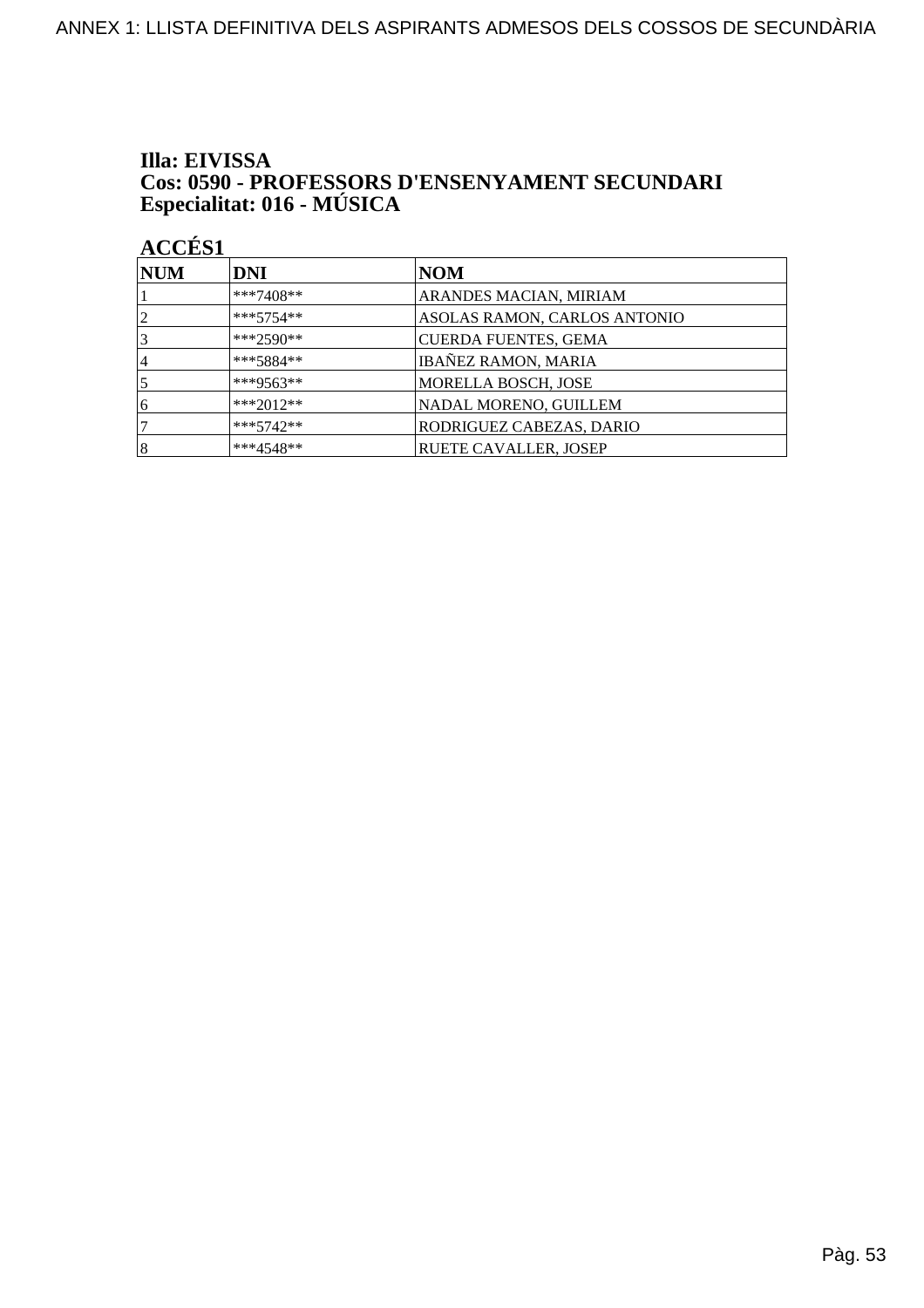### **Illa: MALLORCA Cos: 0590 - PROFESSORS D'ENSENYAMENT SECUNDARI Especialitat: 017 - EDUCACIÓ FÍSICA**

| <b>ACCÉS 1</b> |             |                                  |
|----------------|-------------|----------------------------------|
| <b>NUM</b>     | <b>DNI</b>  | <b>NOM</b>                       |
| 1              | ***1348**   | ALCOVER BUADES, MIQUEL           |
| $\overline{2}$ | ***2371**   | ALIQUE BONET, DAVID              |
| 3              | ***7012**   | AMOROS AMAT, ALEJANDRO           |
| $\overline{4}$ | ***1559**   | BARCELO BISQUERRA, GABRIEL       |
| 5              | ***1650**   | <b>BARCELO OLIVER, BARTOMEU</b>  |
| 6              | ***7709**   | <b>BESTARD COMAS, JOSEP</b>      |
| $\tau$         | ***9312**   | BRUNET GUASP, MARIA DEL MAR      |
| $\sqrt{8}$     | ***1937**   | BURGUERA SUÑER, ANTONI           |
| $\overline{9}$ | ***5477**   | CALDENTEY SALVA, RAFEL           |
| 10             | ***4442**   | CANO MAESTRE, SARA               |
| 11             | ***2060**   | CANTALLOPS FEMENIA, JOAN         |
| 12             | ***8697**   | CARDONA RIGO, MARTA              |
| 13             | ***5866**   | CARRERAS FERNANDEZ, LIDIA        |
| 14             | ***9173**   | CASTELLVI DOMINGUEZ, MERITXELL   |
| 15             | ***1190**   | CIFRE BIBILONI, Mª ANTONIA       |
| 16             | ***5690**   | CIRERA GONZALEZ, MERITXELL       |
| 17             | ***3709**   | CLADERA GAYA, CARLES             |
| 18             | ***9186**   | CLAR LEZA, GEMMA                 |
| 19             | ***7007**   | COLL MORANTA, CATALINA MARIA     |
| 20             | ***7976**   | CRESPI VALLCANERAS, MARIA INES   |
| 21             | ***2835**   | CUARTERO MARTINEZ, MARCELO       |
| 22             | ***7623**   | DI SANTO VALERIO, YAMILA         |
| 23             | ***6388**   | DIAZ MANCHON, ANGEL              |
| 24             | ***3672**   | DURAN SERVERA, FRANCESCA         |
| <u>25</u>      | ***3608**   | ESCANELLAS GENOVART, PEDRO DAVID |
| 26             | ***1620**   | ESTRANY SASTRE, CATALINA MARIA   |
| 27             | ***1602**   | FERNANDEZ GINARD, JULIAN         |
| 28             | ***7446**   | FERRER GINARD, JAUME             |
| 29             | ***7446**   | FERRER GINARD, LLUIS             |
| 30             | ***3069**   | FERRER XIMENIS, AINA             |
| 31             | ***1951**   | FERRIOL LLULL, ESTEVE            |
| 32             | ***1862**   | FONT SUREDA, JERONI              |
| 33             | ***2257**   | FRADE GARAU, CARLOS              |
| 34             | ***8919**   | <b>GARCIA LLORENS, FERRAN</b>    |
| 35             | $***0241**$ | <b>GARCIA REDONDO, OSCAR</b>     |
| 36             | ***2907**   | <b>GONZALEZ SERRANO, GINES</b>   |
| 37             | $***1426**$ | <b>GUERRERO TORRES, DANIEL</b>   |
| 38             | $***0742**$ | GUERVOS MAIRATA, ALFONSO DAMASO  |
| 39             | $***1741**$ | HORRACH COLL, MARC               |
| 40             | ***2018**   | LLOBERA GOST, ANTONIO            |
| 41             | $***2604**$ | <b>MANJON RUBIO, BRUNO</b>       |
| 42             | ***3915**   | MAQUEDA ANDRES, LUIS MIGUEL      |
| 43             | ***3293**   | MARTORELL ALBERTI, ANTONI        |
| 44             | ***8402**   | MAS BARCELO, JOANA               |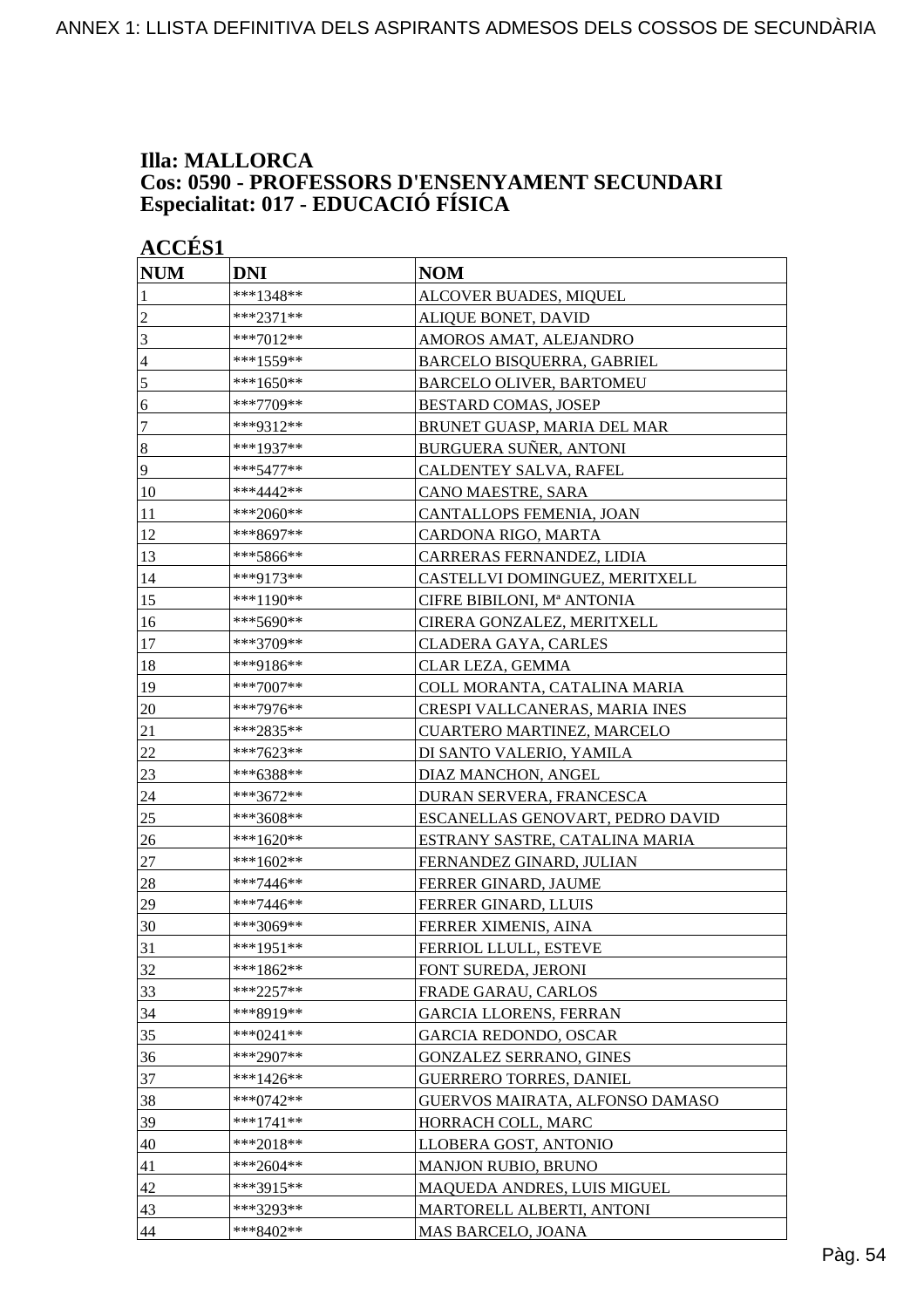| 45               | ***2199**   | MAS NICOLAU, COLOMA               |
|------------------|-------------|-----------------------------------|
| 46               | $***2235**$ | MIGUEL SERVERA, CLAUDIA           |
| 47               | ***9864**   | MIR REY, ALFONSO                  |
| 48               | $***5877**$ | MORALEJO CALAFAT, ESTHER          |
| 49               | ***4442**   | MORENO RUIZ, XAVIER               |
| 50               | ***8164**   | MOREY CAÑELLAS, AIDA              |
| 51               | ***5866**   | MUNTANER ESTARELLAS, MIQUEL       |
| 52               | ***6805**   | MUÑOZ SERVERA, MATEU              |
| 53               | ***5779**   | OLIVER BERGA, BARTOMEU LLUIS      |
| 54               | ***8216**   | OLIVER MARTI, BORJA               |
| 55               | ***0716**   | PARPAL RAMIS DE AYREFLOR, LLUIS   |
| 56               | ***1705**   | PICORNELL CARBONELL, MARIA ANGELS |
| 57               | ***7894**   | PLA SIRVENT, PABLO                |
| 58               | ***5652**   | PLATA ROVIRA, ISABEL              |
| 59               | ***1857**   | PONCE BASCUÑANA, MIQUEL ANGEL     |
| 60               | ***5649**   | PONS FULLANA, FRANCISCO VICT      |
| 61               | ***7852**   | RAMIREZ MORENO, SERGIO            |
| 62               | ***4049**   | RAMOS RODRIGUEZ, JAVIER           |
| 63               | ***9472**   | ROIG ESPI, ROBERTO                |
| 64               | ***9276**   | ROSES SORIANO, JOAQUIN            |
| 65               | ***4497**   | RUBIO CLAROS, MIREIA              |
| 66               | ***0838**   | SAGRERA BAUZA, FRANCISCA          |
| 67               | ***9527**   | SALVA AGUILERA, BARTOMEU          |
| 68               | ***4656**   | <b>SANCHEZ CERVERA, ROCIO</b>     |
| 69               | ***0392**   | SANZ SIMON, ALEXANDRE             |
| 70               | ***3945**   | SASTRE GENOVART, RAFEL            |
| 71               | ***6498**   | SERRA LLOMPART, MIQUEL ANGEL      |
| 72               | ***8821**   | SERRA OLIVER, ELIONOR             |
| 73               | ***6931**   | SERRANO NAVARRO, CARLOS           |
| 74               | ***1863**   | SERVERA SANTANDREU, ANTONIO LUIS  |
| 75               | ***5302**   | SITGES CASALS, ANTONIO            |
| 76               | ***5378**   | <b>SOLIS MARCO, HECTOR</b>        |
| 77               | ***3985**   | TOMAS ALFONSO, DAVID FRANCISC     |
| 78               | ***9765**   | TORNILA CANALS, JORDI             |
| 79               | ***9734**   | TORRES FUSTER, SALVADOR           |
| 80               | $***0562**$ | TORRES GARCIA, ELOY               |
| 81               | ***4957**   | TROBAT SASTRE, JUAN               |
| 82               | $***2557**$ | TUDURI COLL, JOAN                 |
| 83               | ***1635**   | TUGORES ALOMAR, GABRIEL           |
| 84               | ***6209**   | TUGORES ROCA, JAUME               |
| 85               | ***8151**   | VALENTI AMENGUAL, JOAN            |
| 86               | $***4790**$ | VALENZUELA VERDERA, EMILIO        |
| 87               | $***7124**$ | VALLE FONT, ANTONI JOSEP          |
| $\underline{88}$ | ***4447**   | VALLES PRAT, ESTER                |
| 89               | ***7297**   | VICENS SANS, ANTONI               |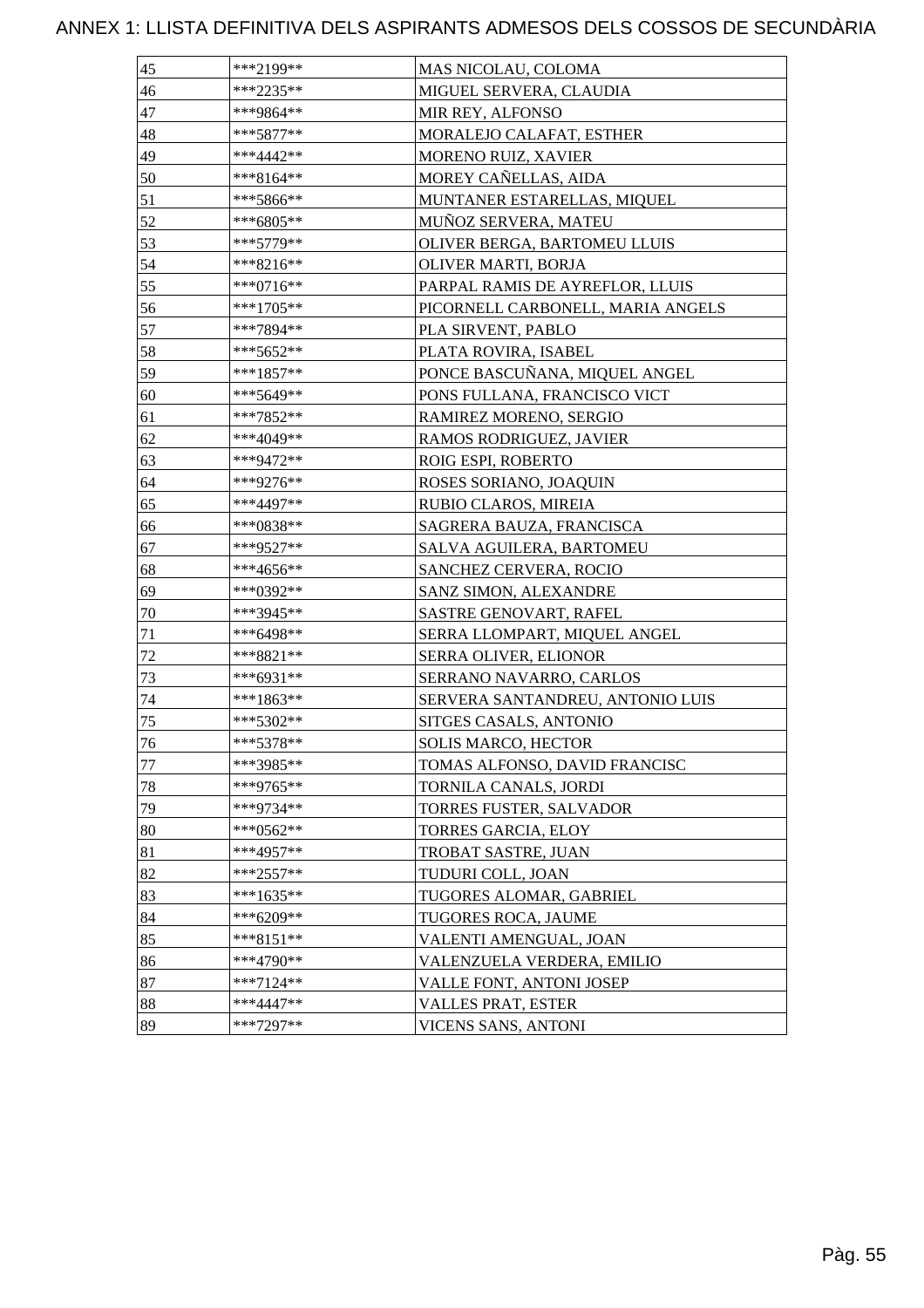# **Illa: MALLORCA Cos: 0590 - PROFESSORS D'ENSENYAMENT SECUNDARI<br>Especialitat: 017 - EDUCACIÓ FÍSICA**

| <b>NUM</b> | DNI       | <b>NOM</b>             |
|------------|-----------|------------------------|
|            | ***5191** | RIOS AZUARA, DANIEL    |
|            | ***5826** | ZARAGOZA SEVILLA. JOSE |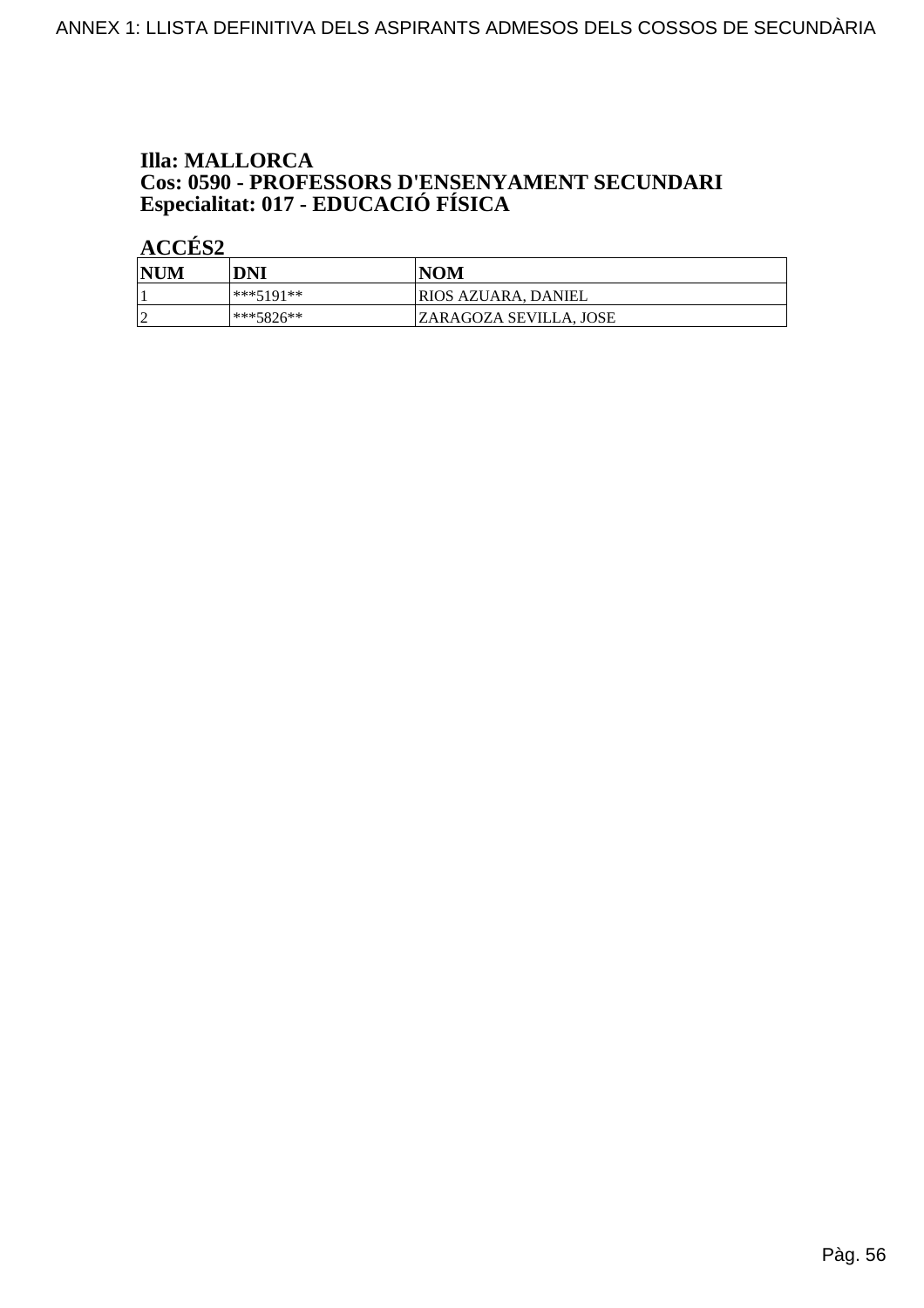# **Illa: MALLORCA Cos: 0590 - PROFESSORS D'ENSENYAMENT SECUNDARI<br>Especialitat: 017 - EDUCACIÓ FÍSICA**

| NUM | DNI         | INOM                          |
|-----|-------------|-------------------------------|
|     | $***2671**$ | BRUÑO SOLER, ALEJANDRO        |
| h   | $***7967**$ | <b>NAVARRO BERTOS, JAVIER</b> |
|     | ***0666**   | PONS VILLALONGA, RAUL         |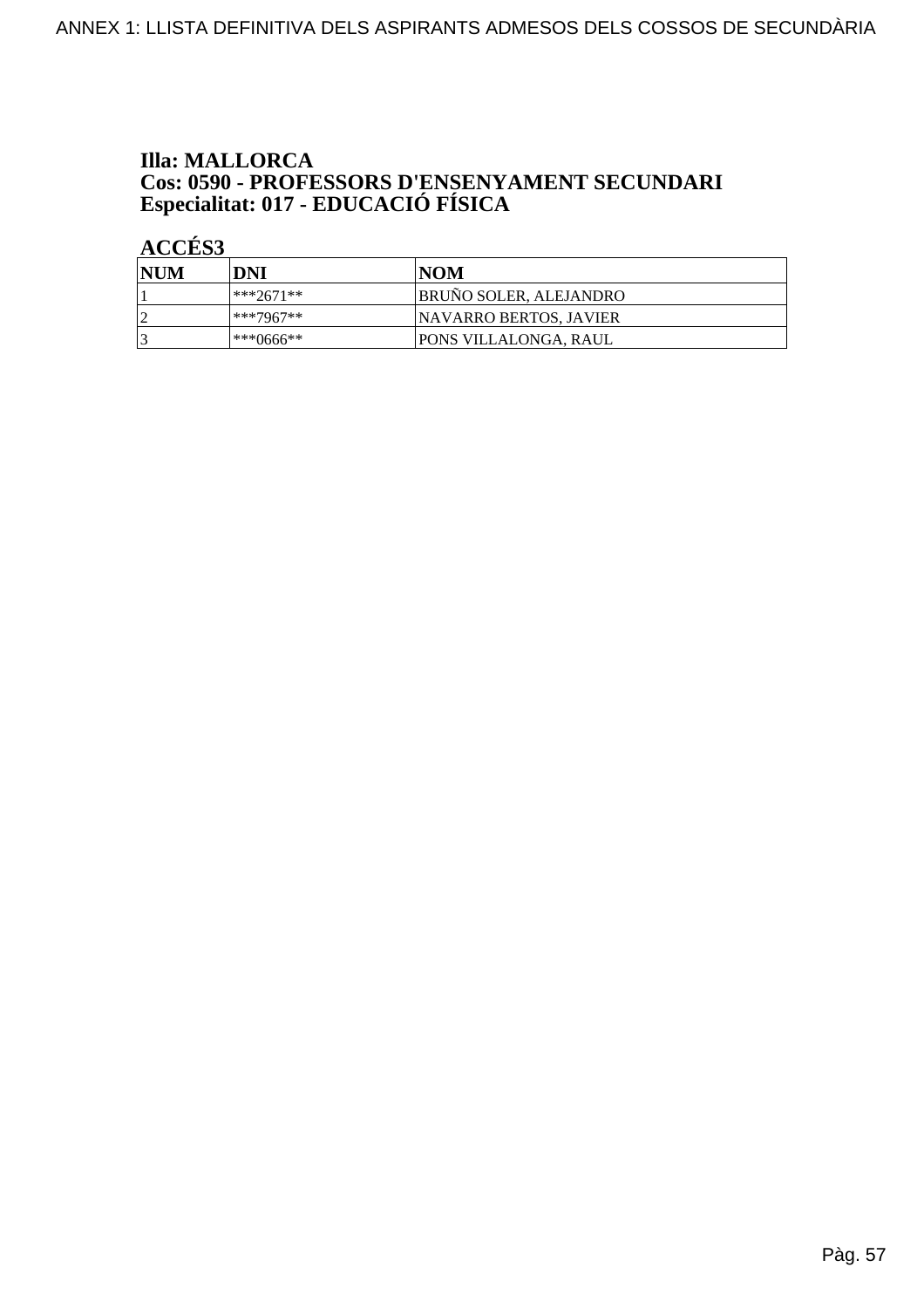# **Illa: MENORCA Cos: 0590 - PROFESSORS D'ENSENYAMENT SECUNDARI<br>Especialitat: 017 - EDUCACIÓ FÍSICA**

| <b>ACCÉS 1</b> |             |                              |
|----------------|-------------|------------------------------|
| <b>NUM</b>     | <b>DNI</b>  | <b>NOM</b>                   |
|                | ***9793**   | AMELLER BARBER, JOAN         |
| $\overline{c}$ | ***3676**   | ARRIGHI, FLORENCIA           |
| 3              | $***5317**$ | CERVELLO RAGA, ANTONIO       |
| $\overline{4}$ | ***1242**   | <b>COLLADO LOPEZ, LUCAS</b>  |
| 5              | $***4387**$ | FLORIT FLORIT, ANTONI        |
| 6              | ***4108**   | FRAGA PONS, ALBERT           |
| 7              | ***5625**   | GARCIA FERNANDEZ, CRISTINA   |
| $\sqrt{8}$     | ***1090**   | IZQUIERDO BORREGO, JAVIER    |
| $\overline{9}$ | $***3846**$ | <b>JUANEDA SEGUI, AGUEDA</b> |
| 10             | $***1019**$ | MARIA SOLIVERAS, JAUME       |
| 11             | ***0286**   | PERIGÜELL LAPORTA, JAVIER    |
| 12             | ***9080**   | PONS GUAL, ALFREDO           |
| 13             | ***9950**   | ROIG GARCIAS, DAVID ANTONI   |
| 14             | ***4480**   | SALORD PONS, JOSEP IGNASI    |
| 15             | ***4492**   | SANCHEZ AGUAYO, DAVID        |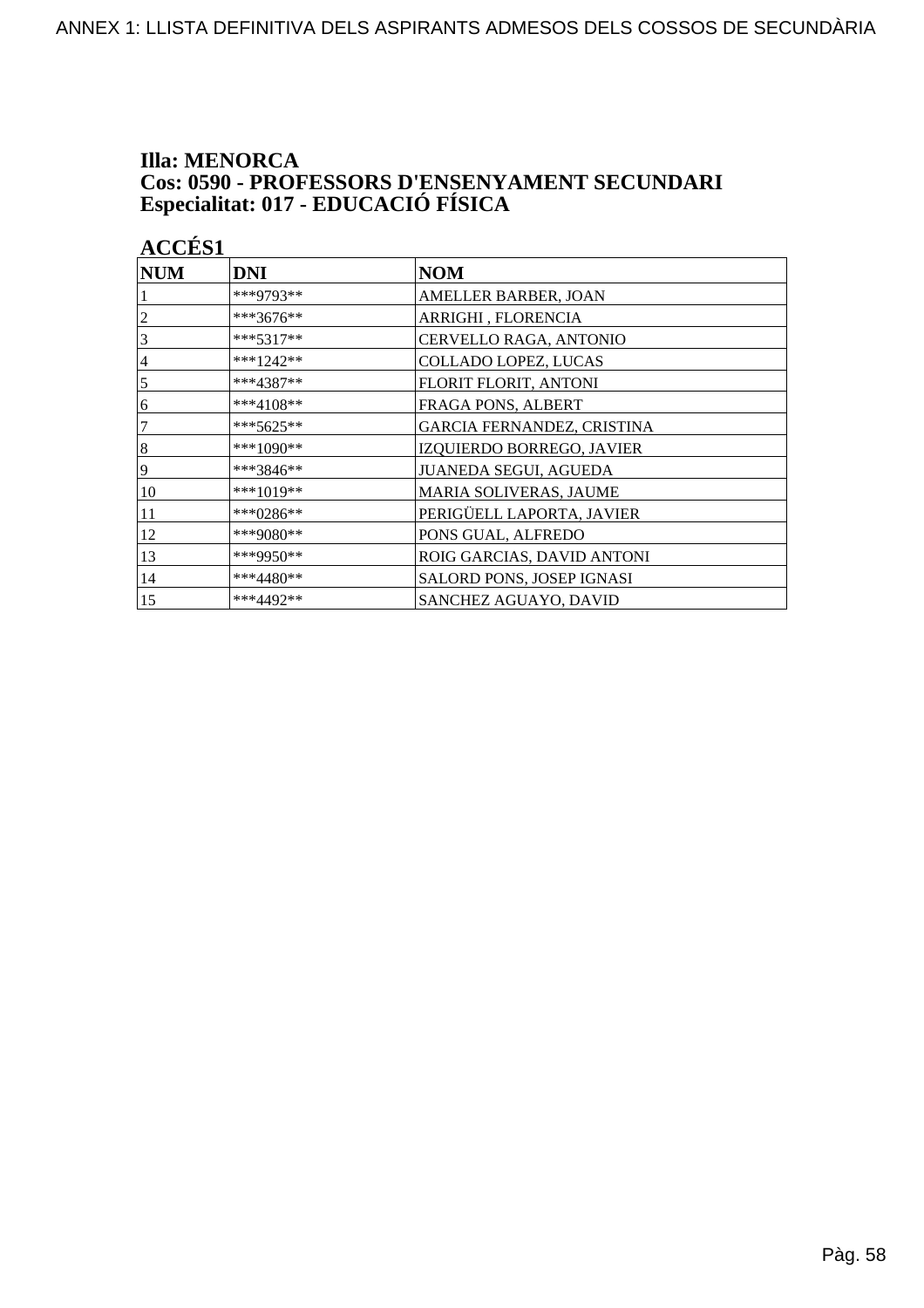### **Illa: EIVISSA Cos: 0590 - PROFESSORS D'ENSENYAMENT SECUNDARI Especialitat: 017 - EDUCACIÓ FÍSICA**

| <b>NUM</b>     | <b>DNI</b>  | <b>NOM</b>                       |
|----------------|-------------|----------------------------------|
|                | ***3728**   | ALZAMORA DAMIANO, EDUARDO NICOLA |
| 2              | $***7121**$ | AMOROS CANTOS, FERNANDO          |
| 3              | $***3116**$ | BEJARANO MARI, RAQUEL            |
| $\overline{4}$ | ***3441**   | CASADO RICO, JOSE LUIS           |
| 5              | ***5883**   | DOMINGUEZ GARCIA, TAMARA         |
| 6              | ***5099**   | FERRER GARCIA, MARIA CRISTINA    |
| 7              | ***2662**   | <b>GARCIA GARCIA, MIRIAM</b>     |
| $\,8\,$        | ***2853**   | <b>GIL FORNES, ALEXANDRE</b>     |
| 9              | $***7841**$ | GUTIERREZ ESTRADA, ANDRES        |
| 10             | $***5407**$ | <b>IBAÑEZ CLIMENT, ALEX</b>      |
| 11             | $***5174**$ | LLOBET BUSCATO, FCO. JAVIER      |
| 12             | ***5300**   | MIELGO NICOLAS, LAURA            |
| 13             | ***2182**   | NAVARRO MARTINEZ, RAQUEL         |
| 14             | ***5267**   | NOVKOVIC RUBIO, BRUNO            |
| 15             | ***6974**   | PEREZ GOMEZ, ALEJANDRO           |
| 16             | ***8066**   | PICORELLI SASTRE, DANIEL         |
| 17             | ***0392**   | RAMOS MATEU, GUILLEM             |
| 18             | ***5320**   | RIBAS GARCIA, VICENT             |
| 19             | ***2328**   | RIZO MARTINEZ, CARLES            |
| 20             | ***2412**   | SANCHEZ POMARES, BARBARA         |
| 21             | ***0672**   | SANTOS MEDRANO, SARA             |
| 22             | ***9066**   | TEJEDOR CARRILLO, DANIEL         |
| 23             | $***5111**$ | VILLEN BUENO, ANDRES SALVADO     |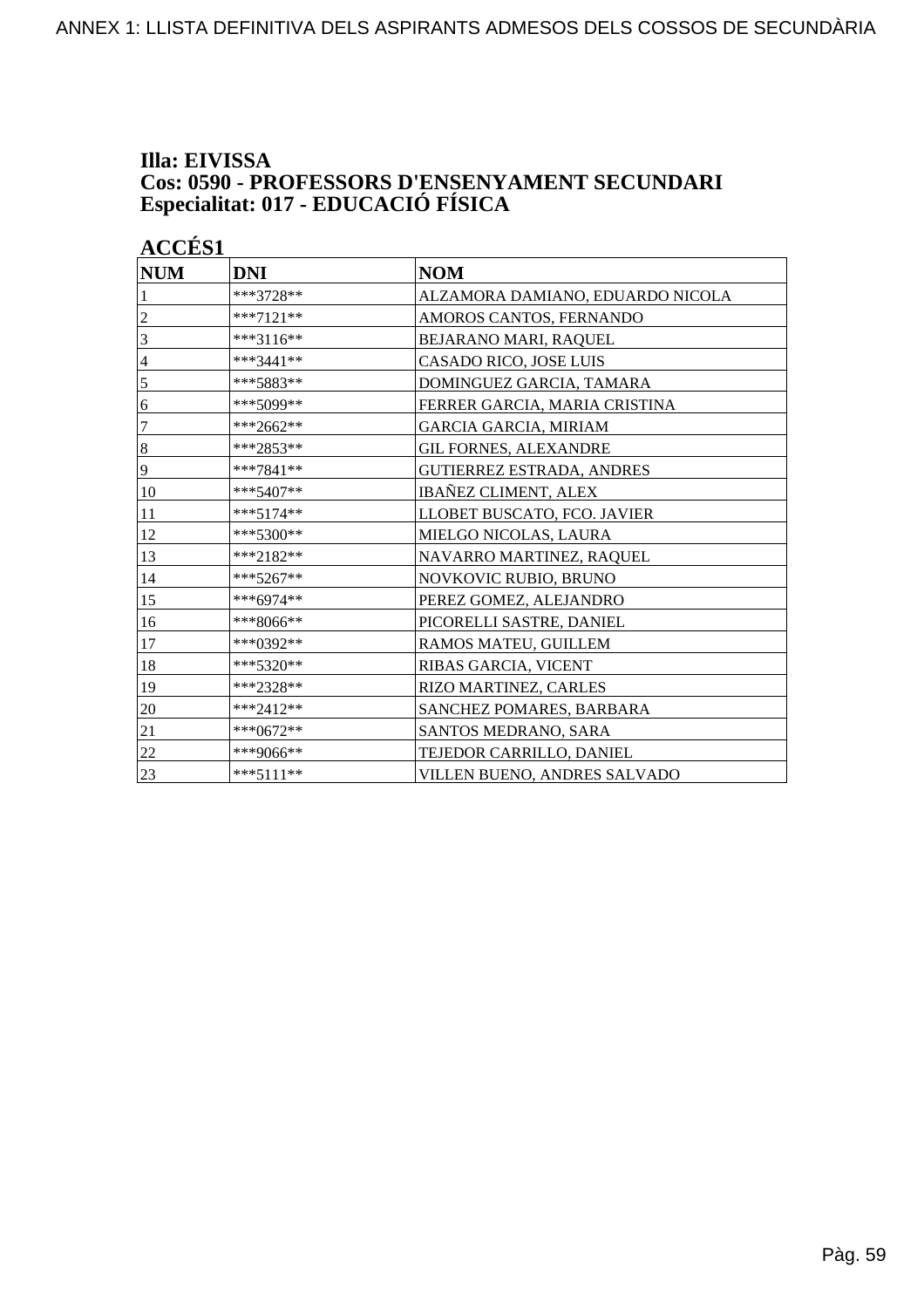### **Illa: MALLORCA Cos: 0590 - PROFESSORS D'ENSENYAMENT SECUNDARI Especialitat: 018 - ORIENTACIÓ EDUCATIVA**

|                | <b>ACCÉS 1</b> |                                   |  |
|----------------|----------------|-----------------------------------|--|
| <b>NUM</b>     | <b>DNI</b>     | <b>NOM</b>                        |  |
| 1              | ***7902**      | ALEMANY GELABERT, CATALINA        |  |
| $\overline{c}$ | ***7040**      | ALOU SOLER, MAGDALENA             |  |
| 3              | ***1846**      | AMENGUAL BINIMELIS, MAGDALENA     |  |
| $\overline{4}$ | ***8544**      | ARBONA ALBIÑANA, MARIA BEATRIU    |  |
| 5              | ***1120**      | ARBOS MARTORELL, M. CRISTINA      |  |
| 6              | ***9407**      | ARIZA MARTIN, ANTONIO JAVIER      |  |
| 7              | ***9575**      | BARBANCHO DIAZ, ALEJANDRO         |  |
| $\bf 8$        | ***8183**      | BARCELO FERRER, MARIA ETELVINA    |  |
| 9              | ***1826**      | BARCELO LLULL, MARIA              |  |
| 10             | ***9009**      | <b>BARCELO NICOLAU, ANA MARIA</b> |  |
| 11             | ***6630**      | <b>BATLE VALLES, CRISTINA</b>     |  |
| 12             | ***1792**      | BENNASSAR MUNTANER, JUANA MARIA   |  |
| 13             | ***9035**      | <b>BONET ARBOS, MARIA</b>         |  |
| 14             | ***2367**      | BONET COSANO, MARTA               |  |
| 15             | ***4250**      | BORDOY MESQUIDA, MIQUELA          |  |
| 16             | ***2440**      | <b>BORDOY RIERA, MARGALIDA</b>    |  |
| 17             | ***2527**      | <b>BOSCH FITZNER, IRMA</b>        |  |
| 18             | ***7481**      | <b>BOYERAS SASTRE, LAURA</b>      |  |
| 19             | ***9853**      | BRONDO MONSERRAT, MARIA MAGDALEN  |  |
| 20             | ***7324**      | CALVENTE CERDA, CONCEPCION        |  |
| 21             | ***2676**      | CANYELLES DOLÇ, ROSA              |  |
| 22             | ***7379**      | CAÑAVATE SEGURADO, CARMEN         |  |
| 23             | ***2256**      | CAPO RIBOT, ANTONIA               |  |
| 24             | ***9621**      | CARRETERO PIZA, JUAN              |  |
| 25             | ***3435**      | CARRIO PALOU, AINA                |  |
| 26             | ***0834**      | CASTRO LOPEZ, Mª JOSE             |  |
| $27\,$         | ***3718**      | CLADERA BALLESTER, ROSA M.        |  |
| 28             | ***4223**      | <b>CLAR AYARTE, JUANA</b>         |  |
| 29             | ***5602**      | <b>COSTA FERRER, ESTER</b>        |  |
| 30             | ***2922**      | <b>CUART SINTES, MARIA ISABEL</b> |  |
| 31             | ***8127**      | DEL RIO CAMPAÑA, ANA Mª           |  |
| 32             | $***7408**$    | DEL RIO CLAR, MARIA               |  |
| 33             | ***5897**      | DOMENECH PEREZ, DAVID             |  |
| 34             | ***8904**      | ENGUITA FERRER, ALBERTO           |  |
| 35             | ***4732**      | ENSEÑAT MIGUEL, HELENA            |  |
| 36             | ***4564**      | ESCALERA CASTILLA, AGUEDA         |  |
| 37             | ***7199**      | ESTELRICH ESTADES, GABRIEL        |  |
| 38             | ***7587**      | ESTEVA SOBRINO, MARTA             |  |
| 39             | ***6041**      | FERNANDEZ BALAGUER, CARMEN        |  |
| 40             | ***5975**      | FERRAGUT JAUME, CRISTINA          |  |
| 41             | $***4171**$    | FERRER SALAS, ANTONIA MARIA       |  |
| 42             | ***6666**      | FIOL BUSQUETS, ANTONIA            |  |
| 43             | ***5811**      | FULLANA ABRINAS, CATALINA MARIA   |  |
| 44             | $***6940**$    | FULLANA DOMINGUEZ, ELOISA         |  |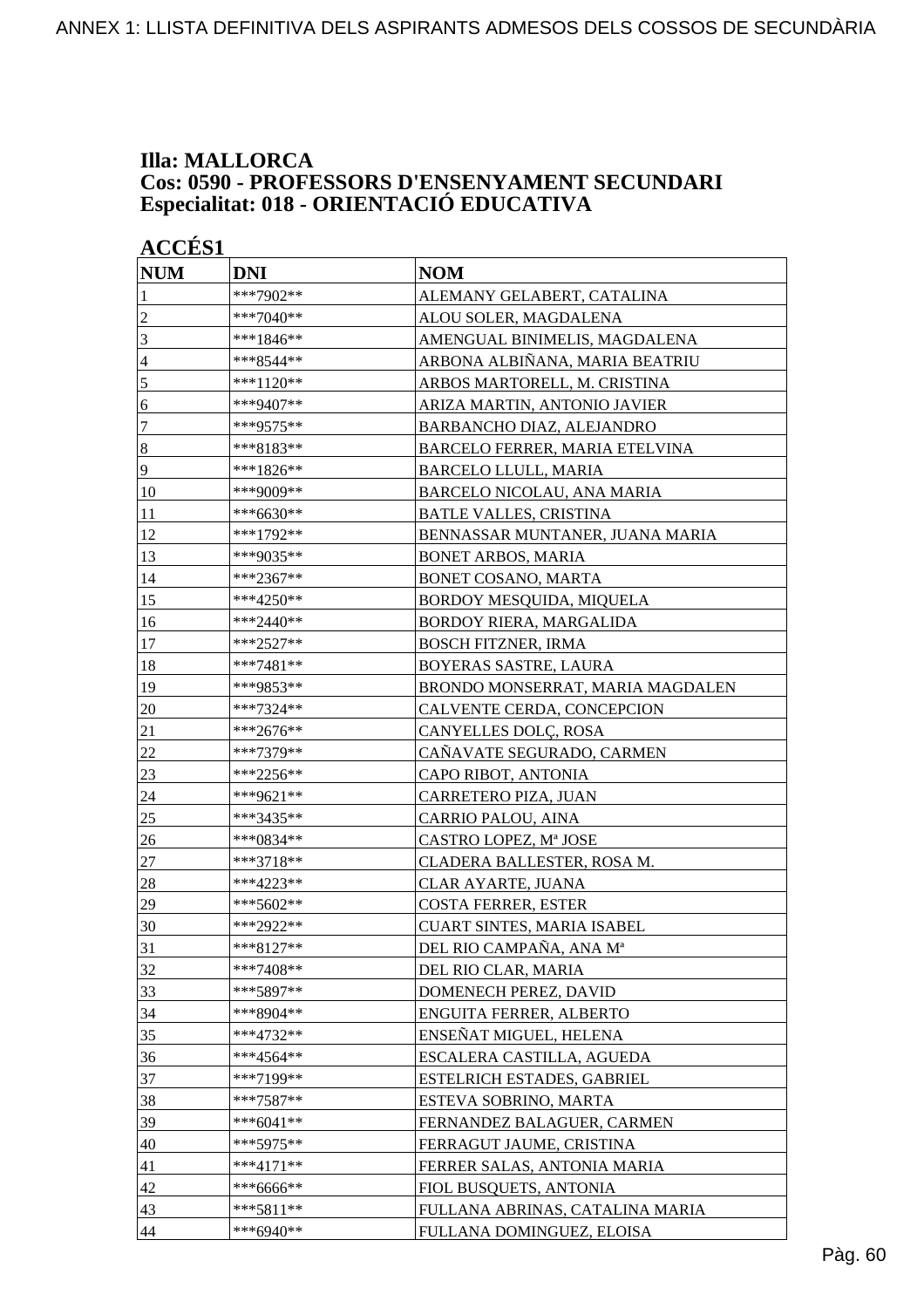| 45           | ***6792**                | GAGO ALONSO, MONICA                                   |         |
|--------------|--------------------------|-------------------------------------------------------|---------|
| 46           | ***3991**                | <b>GALMES GALMES, CRISTINA</b>                        |         |
| 47           | $***2773**$              | <b>GARAU SITJAR, CATALINA</b>                         |         |
| 48           | $***5178**$              | GARCIA FERNANDEZ, MARIA ESTHER                        |         |
| 49           | ***9621**                | GARCIA HERNANDEZ, ALEJANDRO                           |         |
| 50           | ***4539**                | <b>GARCIA MERINO, ROSARIO</b>                         |         |
| 51           | ***8874**                | <b>GARCIA SALAS, GABRIEL</b>                          |         |
| 52           | $***1974**$              | GARI PRATS, MARGALIDA                                 |         |
| 53           | ***4114**                | <b>GARRIDO CANALS, CRISTINA</b>                       |         |
| 54           | ***4083**                | <b>GARRIDO PASCUAL, MARIA</b>                         |         |
| 55           | $***5745**$              | <b>GARRIGO HOMAR, ROSA MARIA</b>                      |         |
| 56           | ***1615**                | GONZALEZ NADAL, MIGUEL ANGEL                          |         |
| 57           | ***1131**                | <b>GONZALEZ REDONDO, SILVIA</b>                       |         |
| 58           | $***1567**$              | GRACIA CAÑAS, SUSANA                                  |         |
| 59           | ***3261**                | HEVIA CAÑELLAS, ANA MARGARITA                         |         |
| 60           | $***6733**$              | HORRACH ESTARELLAS, MARIA MAGDALEN                    |         |
| 61           | ***5199**                | JANER GELABERT, MIQUEL ANGEL                          |         |
| 62           | ***3699**                | <b>JULIA TUGORES, JOSEP ALEXANDR</b>                  |         |
| 63           | $***0510**$              | LATORRE GONZALEZ, BEATRIZ                             |         |
| 64           | $***5504**$              | LLATAS PIERA, SONIA                                   |         |
| 65           | ***6868**                | LLOFRIU BUSQUETS, JOANA MARIA                         |         |
| 66           | $***2113**$              | LLULL SALOM, MARGALIDA                                |         |
| 67           | ***9397**                | LOPEZ ARROYO, MERCEDES                                |         |
| 68           | ***7453**                | LOPEZ ESTEVA, CARMEN                                  |         |
| 69           | ***4014**                | LOPEZ GIL, PATRICIA                                   |         |
|              |                          | LOPEZ-URRUTIA BRAVO DE LAGUNA, CAROLINA               |         |
| 70           | ***9865**<br>$***2021**$ |                                                       |         |
| 71<br>$72\,$ |                          | MAIRATA BAUZA, MAGDALENA<br>MAÑAS PICO, Mª DEL CARMEN |         |
|              | ***0347**                |                                                       |         |
| 73           | ***8667**                | MARTIN BALLE, MARTA                                   |         |
| 74           | ***0598**                | MARTORELL MORELL, BARBARA                             |         |
| 75           | $***5730**$              | MERCADAL SILVA, LUIS                                  |         |
| 76           | ***3146**                | MOLINA POMAR, SILVIA                                  |         |
| 77           | ***3934**                | MORAGUES TUR, MARGARITA                               |         |
| 78           | $***4527**$              | MORELL LLITERAS, ADRIANA                              |         |
| 79           | $***8811**$              | MORENO VALLES, RAQUEL                                 |         |
| 80           | ***5206**                | MOREY FERRIOL, CATALINA                               |         |
| 81           | ***3440**                | MORLA GARCIAS, MARIA MICAELA                          |         |
| 82           | $***2140**$              | MUNAR SOCIAS, JOANA AINA                              |         |
| 83           | ***1715**                | MUÑOZ MEDINA, ANTONIO                                 |         |
| 84           | $***2503**$              | NADAL CARRIO, ALBA                                    |         |
| 85           | $***3616**$              | NADAL MORENO, MARGALIDA                               |         |
| 86           | $***6012**$              | ORFILA ARBONA, ANA MARIA                              |         |
| 87           | $***2317**$              | PALOU QUETGLAS, PEDRO                                 |         |
| 88           | $***2241**$              | PERELLO TARRAGONA, MERCE                              |         |
| 89           | ***6601**                | PERELLO TORRENS, M. ASSUMPTA                          |         |
| 90           | ***6703**                | PEREZ MARTORELL, TERESA                               |         |
| 91           | $***7159**$              | PERICAS PALOU, GUILLEM JUAN                           |         |
| 92           | ***2436**                | PICO DURAN, MARIA BEL                                 |         |
| 93           | ***7789**                | PONS HORRACH, MARGALIDA                               |         |
| 94           | ***2269**                | PONS LLOBERA, MARGALIDA                               |         |
| 95           | ***1048**                | PORCEL BAREA, MIQUEL                                  |         |
| 96           | ***1940**                | POU ADROVER, MIQUEL SEBASTI                           |         |
| 97           | $***2464**$              | PUIGSERVER SERVERA, MARGALIDA                         |         |
| 98           | ***4880**                | RAMON SALVA, MERCEDES                                 |         |
| 99           | ***7363**                | REBASSA PERICAS, MARIA ANTONIA                        | Pàg. 61 |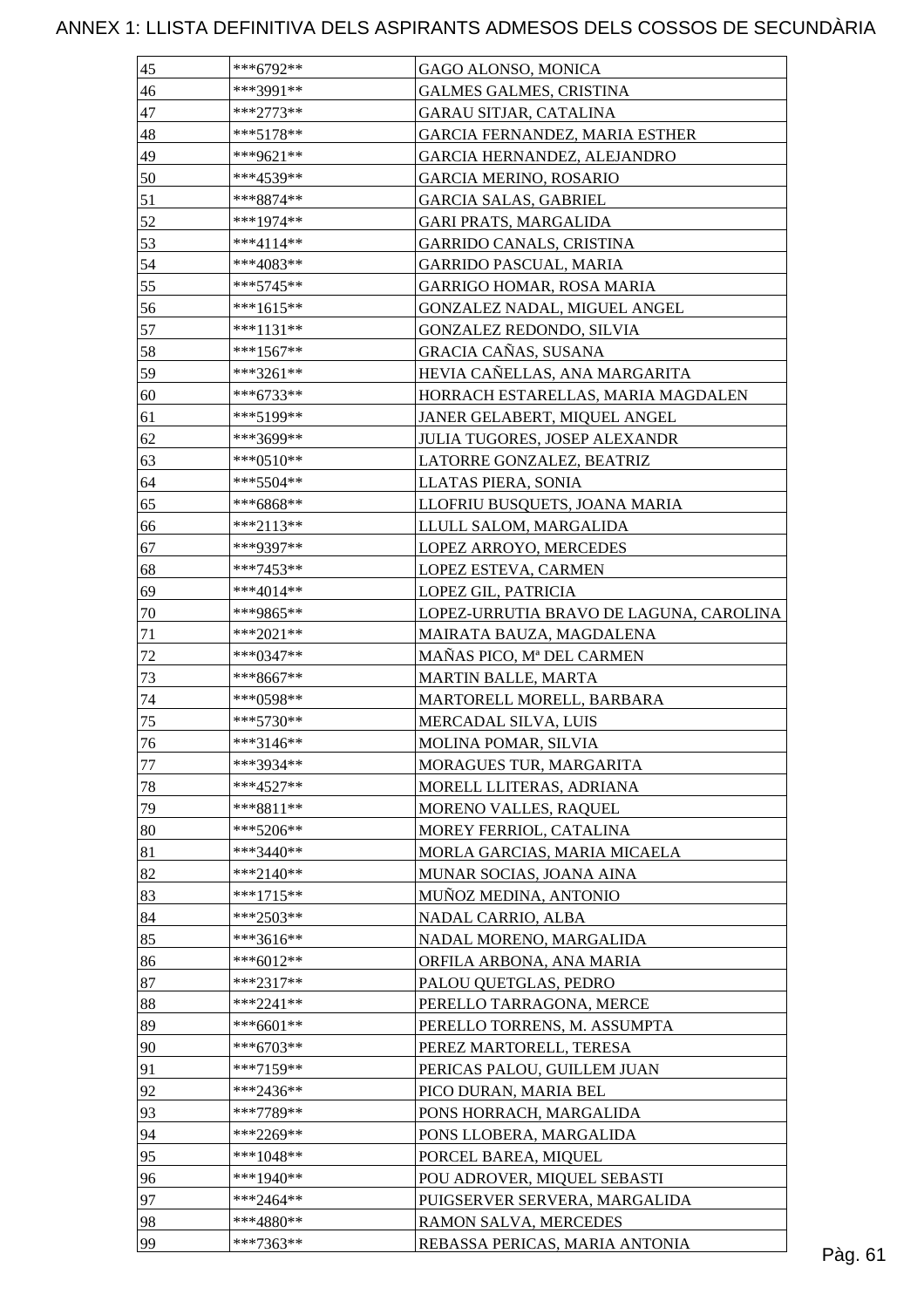| 100 | ***0153**   | REYNES RAMIS, MARIA ROSA          |
|-----|-------------|-----------------------------------|
| 101 | $***5715**$ | RIBAS GALUMBO, ELISA NIEVES       |
| 102 | ***1987**   | RIBOT BINIMELIS, COLOMA           |
| 103 | ***0233**   | RIUTORT TUGORES, ANTONIA          |
| 104 | ***8428**   | ROBLES MATEOS, F. JAVIER          |
| 105 | ***9936**   | RODRIGUEZ PEREZ, JOSEFINA         |
| 106 | ***3461**   | RODRIGUEZ REDONDO, ESTEFANIA      |
| 107 | $***5677**$ | ROMERO JIMENEZ, CRISTINA          |
| 108 | ***2268**   | RUBERT FRAU, CATALINA             |
| 109 | ***8427**   | SALOM CAMPS, MARIA PILAR          |
| 110 | $***7131**$ | SALVA ROMARTINEZ, FRANCISCA       |
| 111 | ***2627**   | SANCHEZ CERVERA, Mª DEL CARMEN    |
| 112 | $***2121**$ | SANCHEZ GINARD, FRANCISCA         |
| 113 | $***1688**$ | SANSO BARCELO, CATALINA           |
| 114 | ***9168**   | SANTMARTI ANGULO, PATRICIA        |
| 115 | ***0451**   | SAORIN RODRIGUEZ, SANDRA          |
| 116 | ***2921**   | SERRA LLAMBIAS, JULIA             |
| 117 | ***7793**   | <b>SOLER SOCIAS, MERCEDES</b>     |
| 118 | ***5787**   | SOTO BORT, SUSANA                 |
| 119 | ***3999**   | SUREDA SOLER, MARGARITA           |
| 120 | ***6755**   | TERRASA CENDRA, MARIA TERESA      |
| 121 | ***4580**   | TUR MARTI, PATRICIA               |
| 122 | ***1720**   | URIBARRI CABANELLAS, M. ANGELS    |
| 123 | ***8188**   | VAQUER SERVERA, M. ANGELS         |
| 124 | ***3817**   | VELASCO LLODRA, FRANCISCA VICT    |
| 125 | ***2386**   | VICENS CLER, BARBARA              |
| 126 | ***2671**   | VICH RAMIREZ, ELENA               |
| 127 | $***7707**$ | VILLAGARCIA JOFRE, SEBASTIAN ALBE |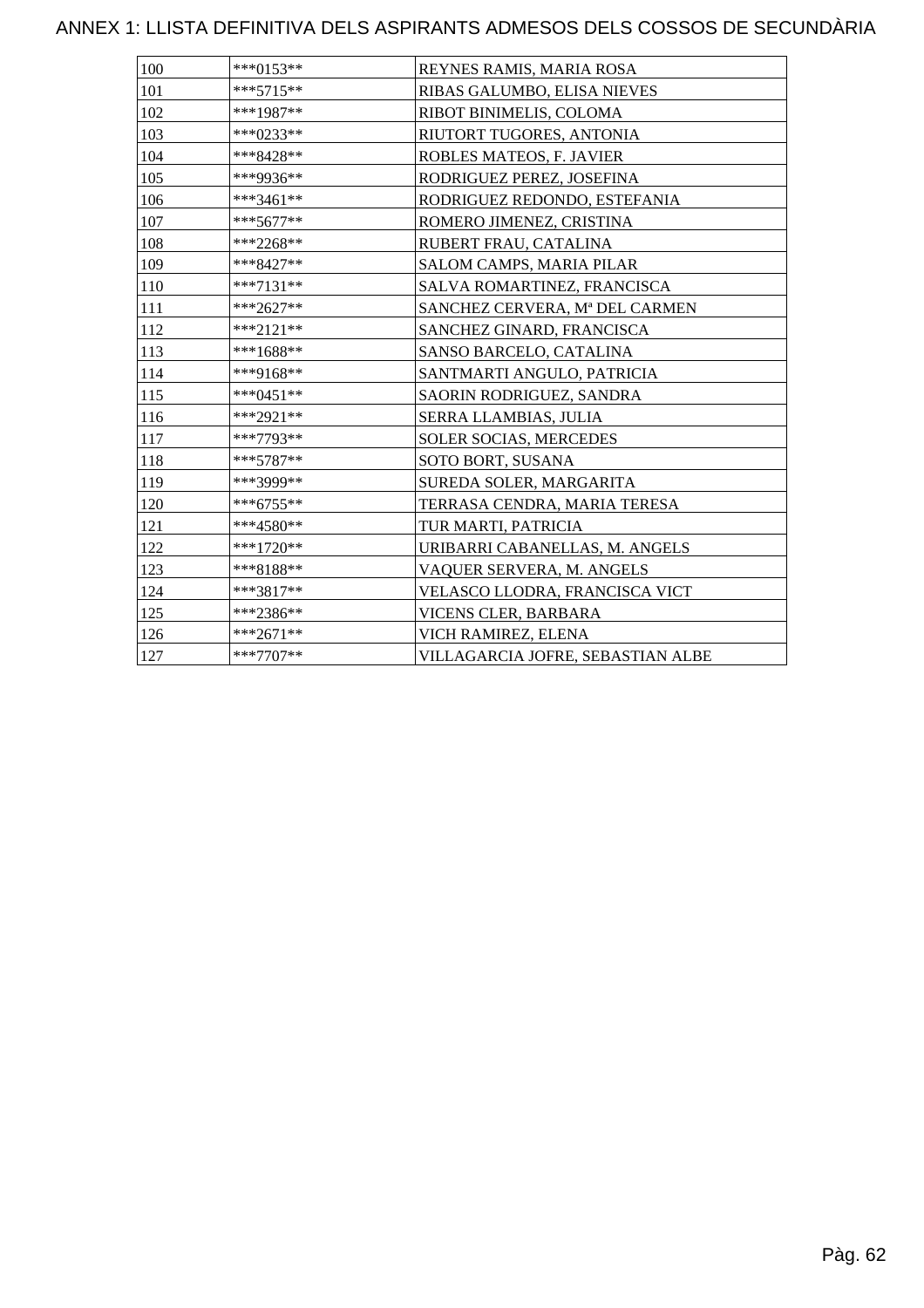## **Illa: MALLORCA Cos: 0590 - PROFESSORS D'ENSENYAMENT SECUNDARI<br>Especialitat: 018 - ORIENTACIÓ EDUCATIVA**

| <b>NUM</b> | DNI       | NOM                                 |
|------------|-----------|-------------------------------------|
|            | ***9824** | <b>ABELLA MORALES, ALMUDENA</b>     |
|            | ***6240** | <b>ESCRIBANO PESTAÑA, ANA BELEN</b> |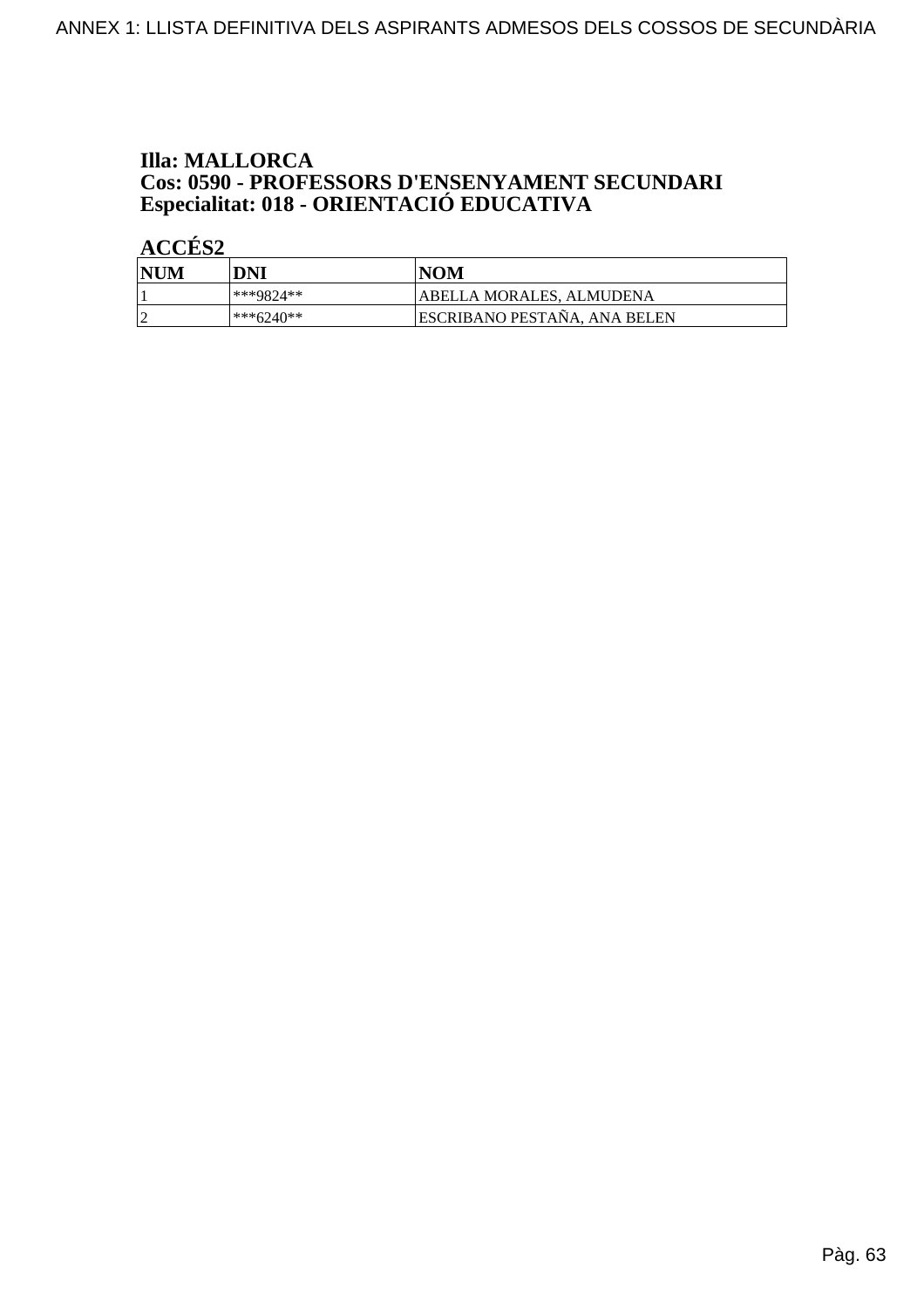## **Illa: MALLORCA Cos: 0590 - PROFESSORS D'ENSENYAMENT SECUNDARI<br>Especialitat: 018 - ORIENTACIÓ EDUCATIVA**

| <b>INUM</b> | DNI         | NOM                        |
|-------------|-------------|----------------------------|
|             | $***3633**$ | CAMPS BOSCH, MARIA ISABEL  |
|             | $***3532**$ | LOPEZ ROCA, NURIA          |
|             | ***8976**   | LOPEZ TOMAS, AGUSTINA ROSA |
| 4           | ***2959**   | MOLINA FERRER, ISABEL      |
|             | ***9600**   | NICOLAU RIUTORT, FRANCESCA |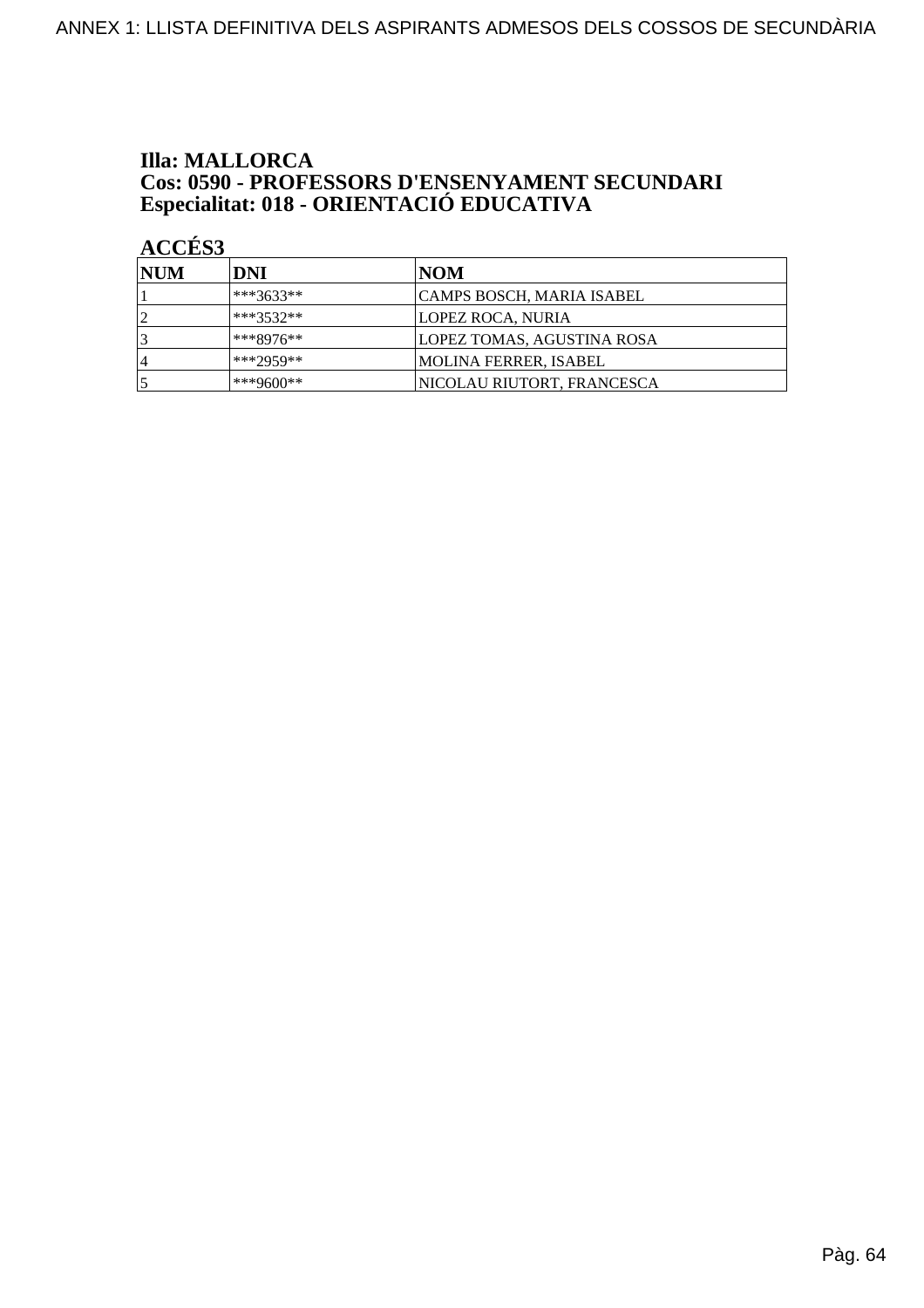## **Illa: MALLORCA Cos: 0590 - PROFESSORS D'ENSENYAMENT SECUNDARI<br>Especialitat: 018 - ORIENTACIÓ EDUCATIVA**

| <b>NUM</b> | DNI       | <b>NOM</b>                           |
|------------|-----------|--------------------------------------|
|            | ***1796** | <b>CASANOVAS STOBART, MONTSERRAT</b> |
|            | ***1381** | <b>MASCARO GENESTAR, CEL</b>         |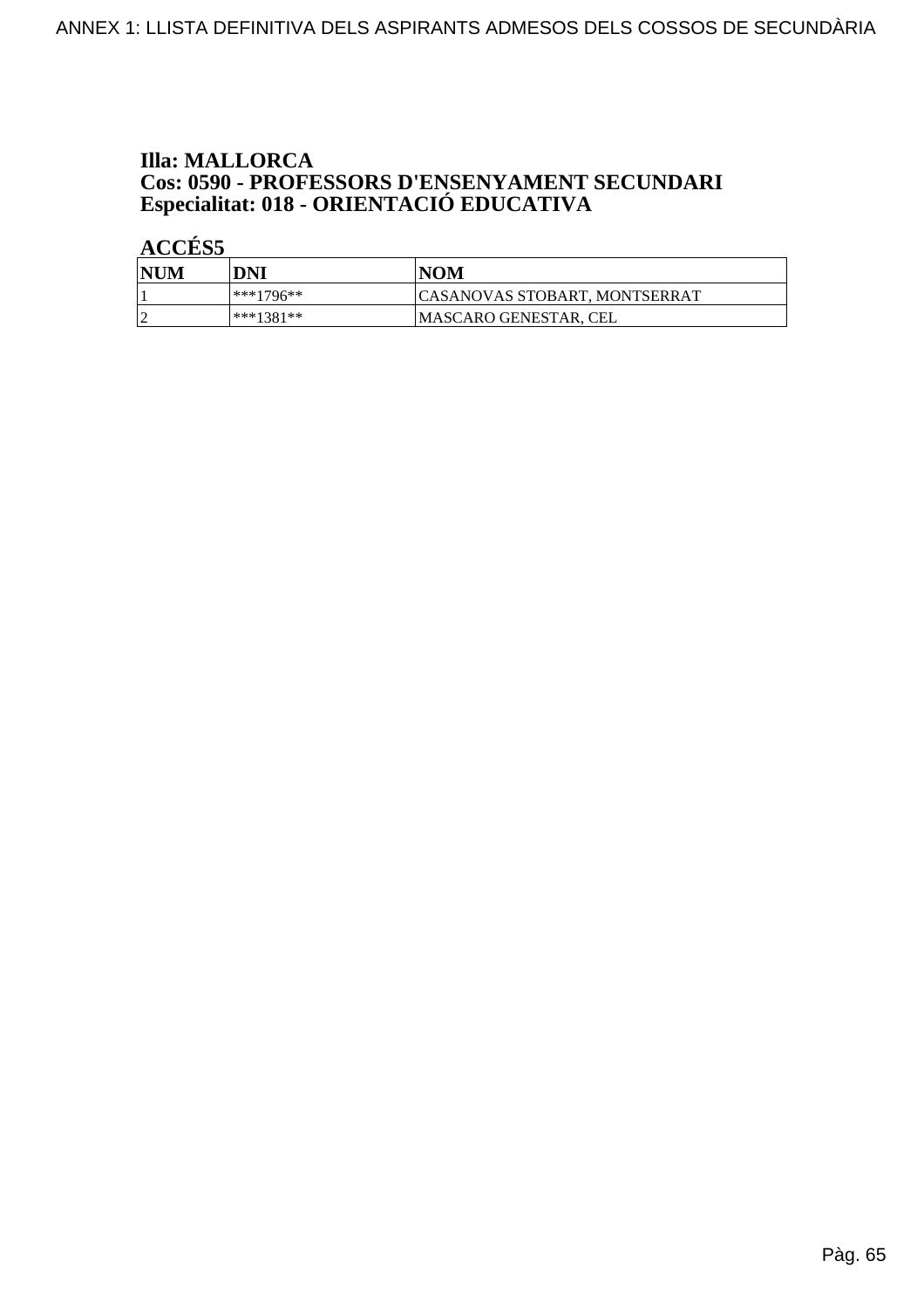## **Illa: MENORCA Cos: 0590 - PROFESSORS D'ENSENYAMENT SECUNDARI<br>Especialitat: 018 - ORIENTACIÓ EDUCATIVA**

| <b>ACCÉS 1</b> |              |                               |
|----------------|--------------|-------------------------------|
| <b>NUM</b>     | DNI          | <b>NOM</b>                    |
|                | $***5714**$  | CABRERA RUIZ, ESTEBAN         |
| 2              | ***1226**    | DOMINGUEZ JUANICO, RAFAEL     |
| 3              | $***1242**$  | <b>GOMIS ESPINOSA, RAQUEL</b> |
| 4              | $***1117**$  | IZQUIERDO GALEOTE, LORENA     |
| 5              | ***0089**    | MARIN LOPEZ, RAFAEL JOSE      |
| 6              | ***5829**    | MARTINEZ TEBAS, SUSANA        |
| 7              | *** $0859**$ | MELIA MARQUES, MARIA DOLORS   |
| 8              | ***4886**    | NEGRETE TALTAVULL, CLARA      |
| 9              | ***0570**    | SINTES ROTGER, PAMELA         |
| 10             | ***0782**    | SUAREZ CAMPS, SANDRA          |
| 11             | ***4364**    | TALTAVULL BARBER, DIDAC       |
| 12             | ***1088**    | TORAL SALES, FRANCISCA        |
| 13             | ***4093**    | TRUYOL VIVO, LAURA            |
| 14             | $***8702**$  | VALERO CORTES, EVA Mª         |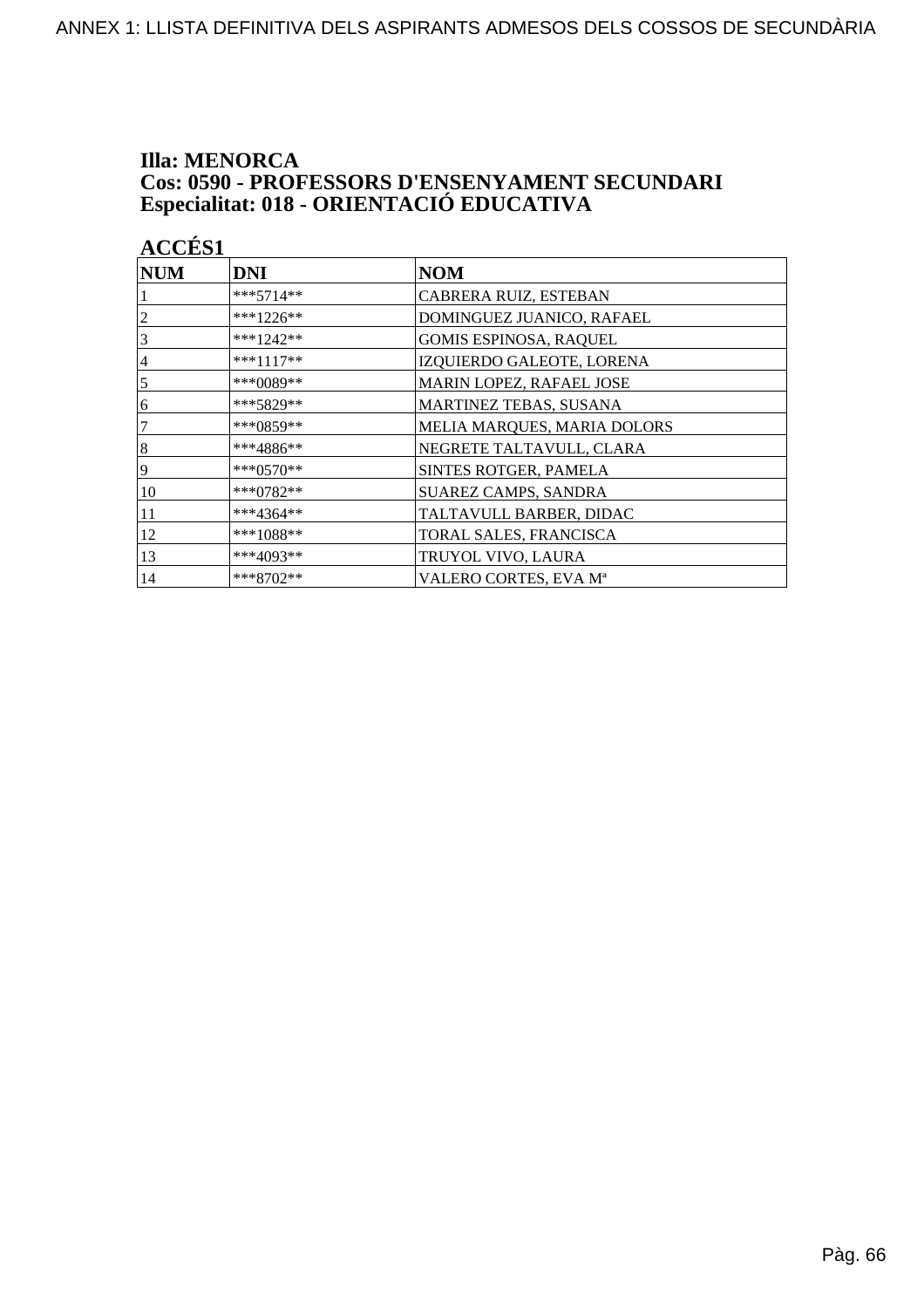## Illa: EIVISSA **Cos: 0590 - PROFESSORS D'ENSENYAMENT SECUNDARI<br>Especialitat: 018 - ORIENTACIÓ EDUCATIVA**

| <b>ACCÉS 1</b> |             |                                    |
|----------------|-------------|------------------------------------|
| <b>NUM</b>     | <b>DNI</b>  | <b>NOM</b>                         |
|                | ***5680**   | CANO RODRIGUEZ, MARINA             |
| 2              | ***0992**   | GARCIA REDONDO, LARA               |
| 3              | ***6310**   | GIMENEZ FERNANDEZ, ELENA           |
| 4              | ***5108**   | LAZARO CALVENTOS, RAUL             |
| 5              | $***5305**$ | LOPEZ HERBERT, LUIS ANTONIO        |
| 6              | ***0359**   | LUIS RODRIGUEZ, PERE               |
| 7              | ***2991**   | MARTINEZ LOPEZ, DOLORES            |
| 8              | ***5518**   | MELENDEZ GUERAU DE ARELLANO, SONIA |
| 9              | ***3851**   | NAVAL ESCARTIN, VIRGINIA           |
| 10             | ***5852**   | PALLAS MIRALLES, ANA MARIA         |
| 11             | ***5565**   | PLANELLS ROIG, FRANCISCA           |
| 12             | ***5369**   | REIG GASO, M. CARMEN               |
| 13             | ***7316**   | ROJAS MOLINERO, ROCIO              |
| 14             | ***5903**   | SANCHEZ BUENAVIDA, FRANCISCO       |
| 15             | ***2504**   | SENOVILLA TASIS, OLIVIA            |
| 16             | ***5762**   | YERN TORRES, NAIKA                 |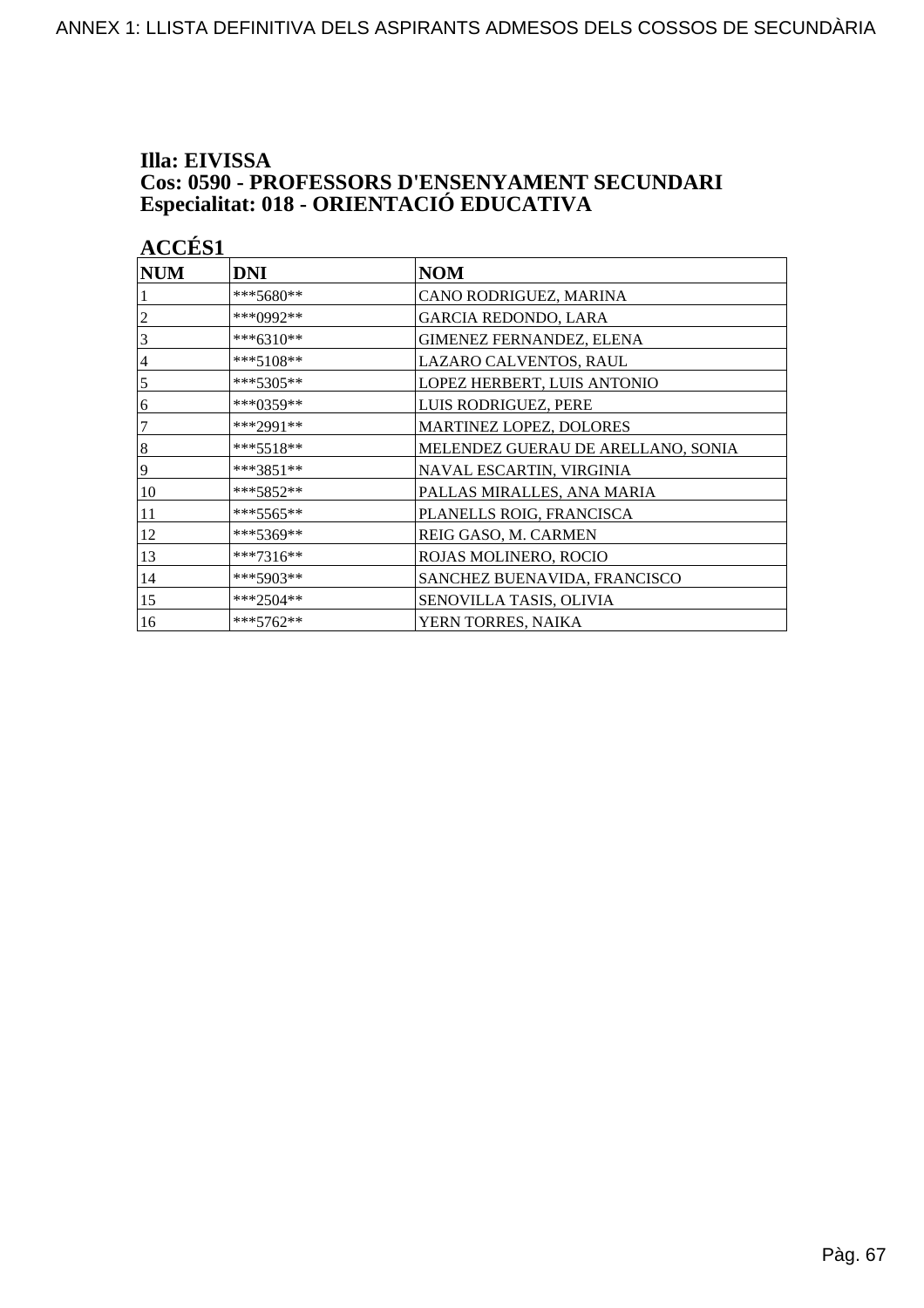### **Illa: MALLORCA** Cos: 0590 - PROFESSORS D'ENSENYAMENT SECUNDARI Especialitat: 019 - TECNOLOGIA

| <b>ACCÉS 1</b>   |             |                                   |
|------------------|-------------|-----------------------------------|
| <b>NUM</b>       | DNI         | <b>NOM</b>                        |
| 1                | ***4124**   | ADROVER OBRADOR, SIMON            |
| $\overline{c}$   | ***7611**   | AGUILERA SERRANO, DANIEL          |
| $\mathfrak{Z}$   | ***2273**   | AGUILO LOPEZ, Mª INES             |
| $\overline{4}$   | ***7520**   | AMOROS PASCUAL, JOSE ANTONIO      |
| 5                | ***5418**   | ASENSI RAMON, MARIA ROSARIO       |
| 6                | ***0060**   | <b>BARDAJI CUSO, JORGE</b>        |
| $\boldsymbol{7}$ | ***7245**   | BERNAUS MIR, MARIA ELISABET       |
| $\vert 8$        | ***8497**   | <b>BILBAO BATIZ, IKER</b>         |
| $\overline{9}$   | ***1413**   | <b>BISBAL PETRO, ANTONIA</b>      |
| <sup>10</sup>    | ***9967**   | BONET CUENCA, MARIA PILAR         |
| 11               | ***4181**   | <b>BONNIN MADIKO, ALBERT</b>      |
| 12               | ***5935**   | BORRALLO SANCHEZ, ANTONIO         |
| 13               | ***2962**   | CALVO RIGO, GABRIEL               |
| 14               | ***9600**   | CAMACHO BELENGUER, CRISTINA       |
| 15               | ***4861**   | CASTAÑO TARRAGO, ANDREA           |
| 16               | ***1906**   | COLOM OZORES, JAIME               |
| 17               | ***1761**   | CUNI FERNANDEZ, OSCAR             |
| 18               | ***7585**   | DEL CANTO TORRES, ALBERTO         |
| 19               | ***8767**   | DRUCKER, TANIA                    |
| 20               | ***6859**   | <b>ESTEVE GIL, SERGIO</b>         |
| 21               | ***6959**   | FERRER MAYOL, ANTONI              |
| 22               | ***2425**   | FUENTES FORT, CARLOTA             |
| 23               | ***2082**   | FURIO MAS, MARIA DEL ORET         |
| 24               | ***7054**   | GALINDO BADIA, MARIA DEL CARM     |
| 25               | ***6280**   | <b>GARAU SINTES, AGNES</b>        |
| 26               | ***4903**   | <b>GARCIA ORTIZ, RAUL</b>         |
| 27               | ***7766**   | GIRALDO PEREIRA, JUAN ANTONIO     |
| 28               | ***1883**   | <b>GOMEZ ABALOS, ELENA</b>        |
| 29               | ***3550**   | GONZALEZ BURGUERA, JAUME          |
| 30               | ***6907**   | <b>GONZALEZ LARA, EMILIO</b>      |
| 31               | ***1955**   | <b>GONZALEZ MAIMO, JAVIER</b>     |
| 32               | ***2132**   | <b>IBERNON GIL, AURELIA</b>       |
| 33               | ***7017**   | LARA JULIAN, ANTONIO              |
| 34               | ***4241**   | LOPEZ MARTI, M DEL MAR            |
| 35               | ***0927**   | LOPEZ NAVARRO, ELVIRA             |
| 36               | $***6758**$ | LORENTE TERREN, SUSANA            |
| 37               | ***1950**   | MALONDA MENA, FRANCESC XAVIE      |
| 38               | ***2035**   | MAYOL CERDA, ANTONIA              |
| 39               | ***6978**   | MEROU SANCHEZ, JEAN RENE          |
| 40               | ***0102**   | MORENO NAVARRO, MARIA             |
| 41               | ***2150**   | MOYA ROSSELLO, PAU                |
| 42               | ***8273**   | NAVARRO ESCRIBANO, MARIA DEL PILA |
| 43               | ***0245**   | PALOU CALDENTEY, ALBERT           |
| 44               | ***8635**   | PANE FARRE, EUDALD                |
|                  |             |                                   |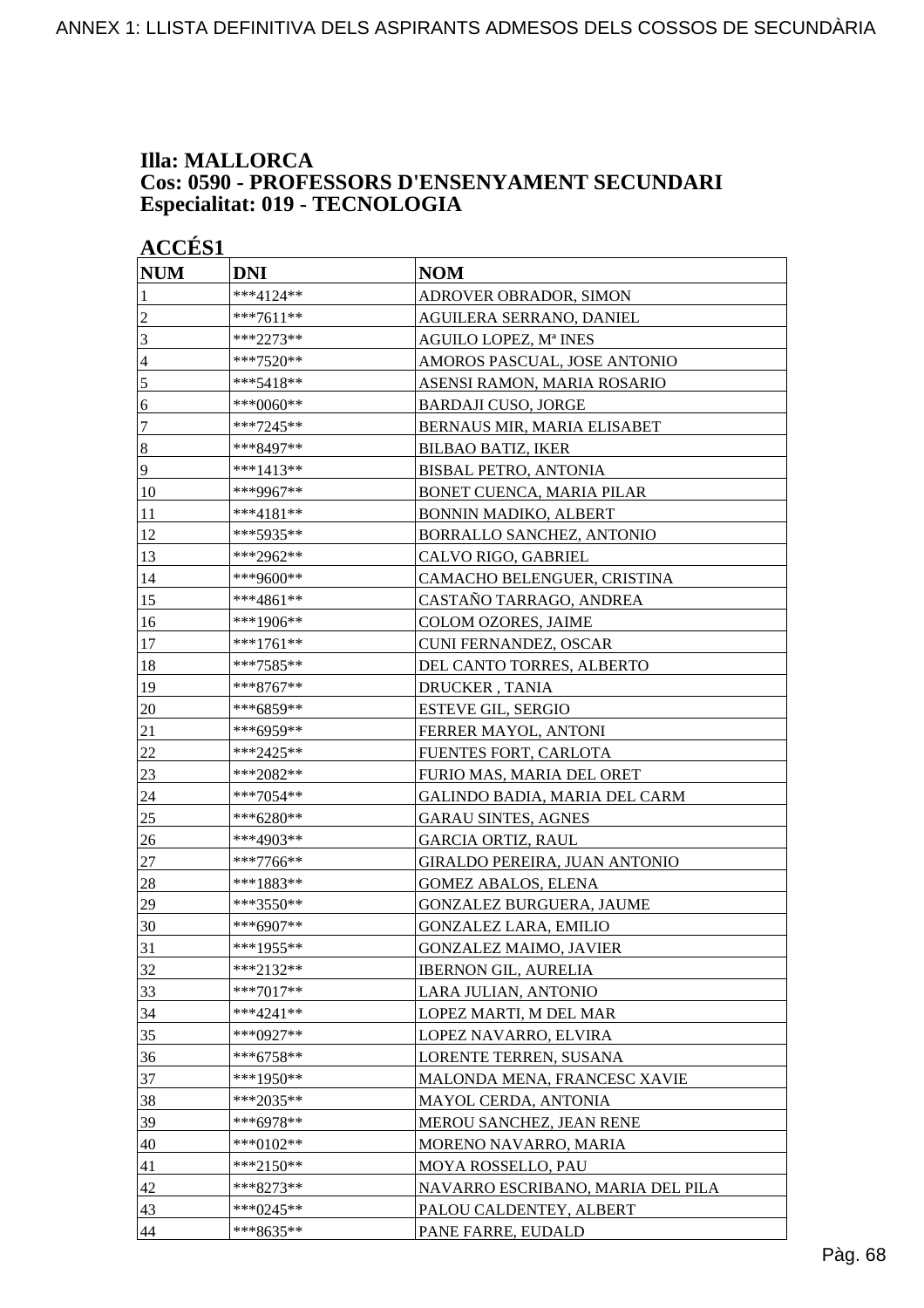| 45 | $***5792**$ | PASCUAL FUENTES, FERNANDO       |
|----|-------------|---------------------------------|
| 46 | ***5765**   | PERIS GONZALEZ, VALENTIN        |
| 47 | ***3833**   | PICO FERNANDEZ, FRANCESC XAVIE  |
| 48 | ***6685**   | PIZA GARI, AMADOR JUAN          |
| 49 | ***1488**   | PRADOS CHISVERT, Mª ROSA        |
| 50 | ***7501**   | ROMERO MARCH, ANTONIO           |
| 51 | $***2814**$ | RUBIO MONTORO, VERONICA         |
| 52 | ***1098**   | SALINAS GARCIA, JOSE RAUL       |
| 53 | ***7996**   | SANSEBASTIAN BELTRAN, AUSIAS    |
| 54 | $***1131**$ | SASTRE MANERA, GUILLEM          |
| 55 | ***1530**   | SOLER BUSQUETS, MARIA ISABEL    |
| 56 | $***3049**$ | VALENCIANO GENER, DIDAC         |
| 57 | ***3880**   | VALLES RAMIS, AINA              |
| 58 | $***1318**$ | VALLES RAMIS, MATIAS            |
| 59 | $***0658**$ | VALLS GRADAILLE, DANIEL         |
| 60 | ***2588**   | VAZQUEZ HERNANDEZ, FCO DE BORJA |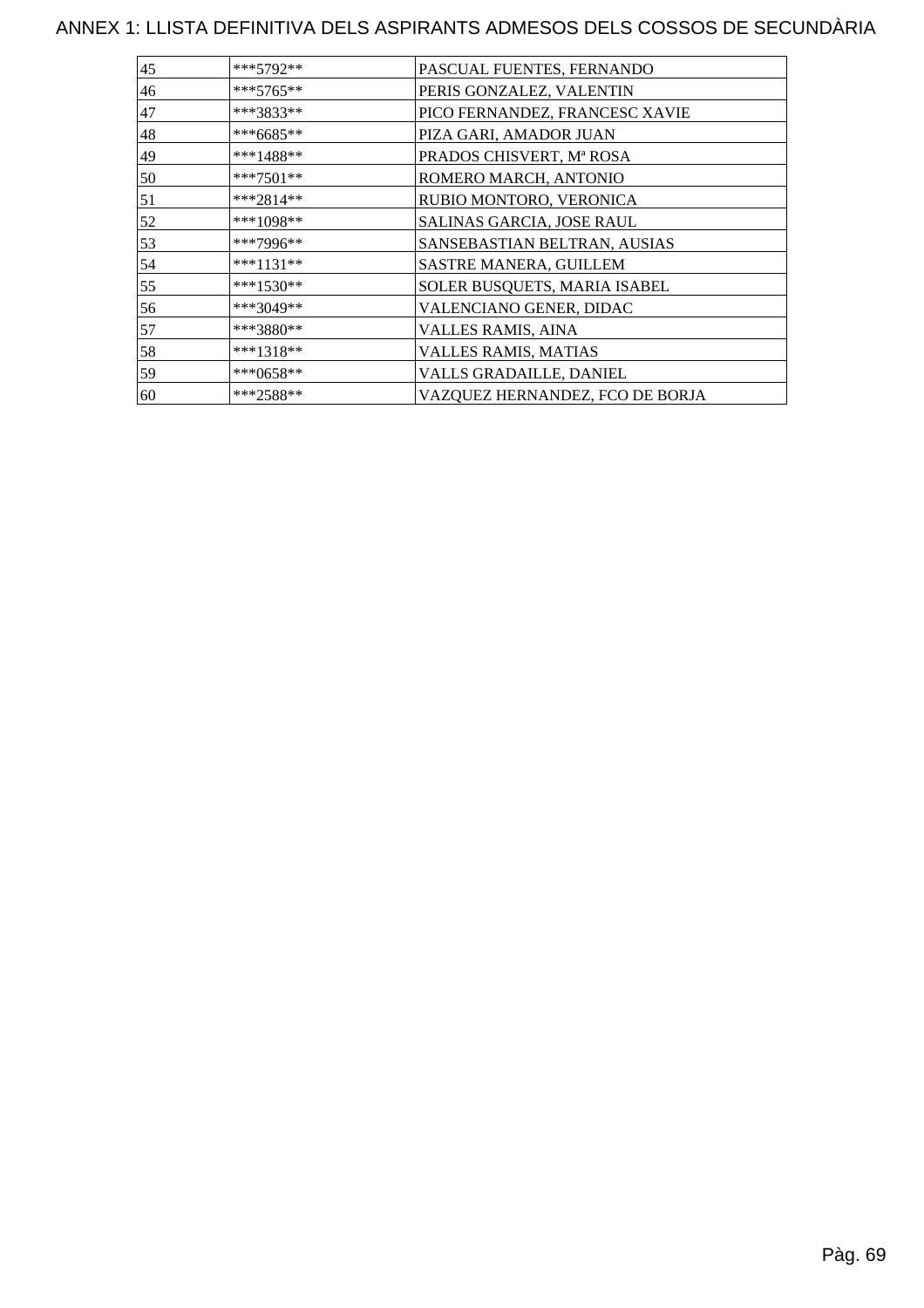### **Illa: MENORCA** Cos: 0590 - PROFESSORS D'ENSENYAMENT SECUNDARI Especialitat: 019 - TECNOLOGIA

| <b>NUM</b> | <b>DNI</b>   | <b>NOM</b>                     |
|------------|--------------|--------------------------------|
|            | ***3695**    | <b>ARGUIMBAU PONS, JAUME</b>   |
| 2          | $***1123**$  | ARNAIZ MORA, JORDI PERE        |
| 3          | ***7063**    | <b>BRUALLA SEVILLA, SILVIA</b> |
| 4          | ***0129**    | CENDRERO GIL, JUAN LUIS        |
| 5          | $***4477**$  | CEREZO PECO, SANDRA            |
| 6          | $***5665**$  | DIAZ IRIBERRI, ISABEL          |
|            | $***1779**$  | DOMENGE PEREZ, FRANCESCA       |
| 8          | *** $0265**$ | FLORIT JUANEDA, FRANCINA       |
| 19         | ***3693**    | <b>MOLL PONS, DAMIA</b>        |
| 10         | *** $0081**$ | MONACO, SERGIO                 |
|            | $***4112**$  | TORRES MESQUIDA, JOSEP         |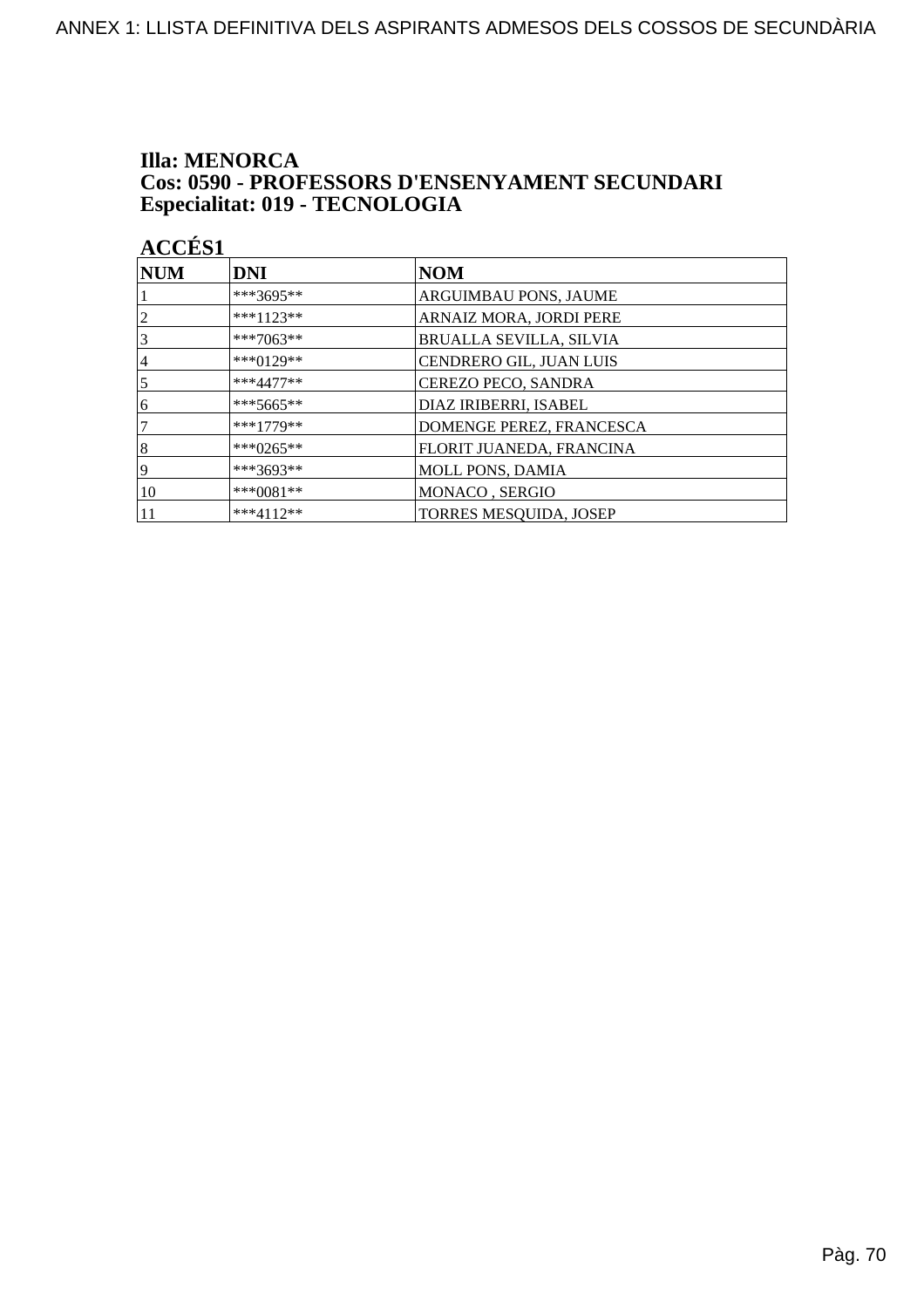### Illa: EIVISSA **Cos: 0590 - PROFESSORS D'ENSENYAMENT SECUNDARI** Especialitat: 019 - TECNOLOGIA

| NUM            | <b>DNI</b>  | NOM                         |
|----------------|-------------|-----------------------------|
|                | ***5249**   | BONET MAS, MARINA           |
| $\overline{2}$ | ***1490**   | MARTINEZ LLEDO, JORDI       |
| 3              | $***5302**$ | <b>MUNAR TORRES, JORDI</b>  |
| 4              | $***8584**$ | PEREZ INCINILLAS, IRENE     |
| 5              | $***5177**$ | RIBAS DIXON, RICARDO ENRIQU |
| 6              | $***5320**$ | RIBAS GARCIA, MARGALIDA     |
|                | $***5984**$ | RIBAS PALERM, ALBERTO       |
| 8              | ***5423**   | ROIG MARTINEZ, FELIX        |
| 19             | ***3966**   | <b>SIMO ESTEVE, JOAN</b>    |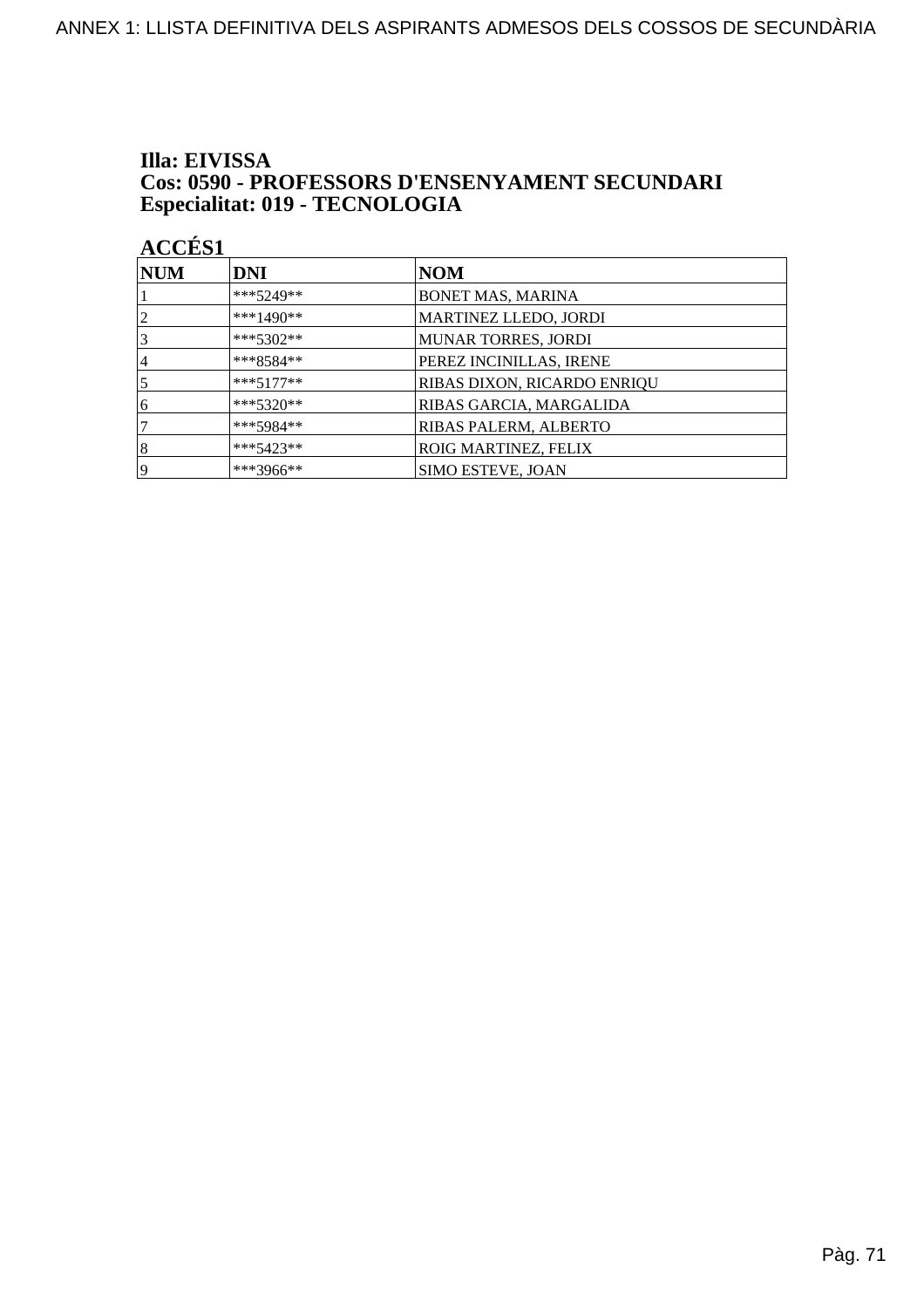### **Illa: MALLORCA Cos: 0590 - PROFESSORS D'ENSENYAMENT SECUNDARI Especialitat: 061 - ECONOMIA**

|                | <b>ACCÉS 1</b> |                                       |  |
|----------------|----------------|---------------------------------------|--|
| <b>NUM</b>     | <b>DNI</b>     | <b>NOM</b>                            |  |
| 1              | ***7001**      | AGUILAR BAUZA, MARGALIDA              |  |
| $\overline{c}$ | ***3566**      | ALBONS ESCARRER, MARGALIDA            |  |
| 3              | ***3095**      | ANDREU RIBELLES, JESSICA              |  |
| $\overline{4}$ | ***0078**      | ARMIÑANZAS ROYO, PEDRO                |  |
| 5              | ***2481**      | BARCELO VANRELL, MARIA MAGDALEN       |  |
| 6              | ***5007**      | BENNASAR RAMIS, JOAN                  |  |
| $\tau$         | ***3572**      | BERGAS FORTEZA, JERONIMA              |  |
| $\vert 8$      | ***1907**      | BERNA CORDERO, JOAQUIN                |  |
| $\overline{9}$ | ***2384**      | <b>BLANES RIERA, ANTONIA</b>          |  |
| 10             | ***2747**      | <b>BO PERIS, VERONICA</b>             |  |
| 11             | ***6783**      | BONED ALVAREZ, EVA LOURDES            |  |
| 12             | ***4407**      | CALAFAT CASTELL, JOAN                 |  |
| 13             | ***4527**      | CAMPDELACREU VILA, DAVID              |  |
| 14             | ***9212**      | CAÑELLAS NICOLAU, BARTOMEU            |  |
| 15             | ***3915**      | CAPO ARTIGUES, AINA MARIA             |  |
| 16             | ***5656**      | CARDONA SERRA, ANDREA                 |  |
| 17             | ***4886**      | CARRO HUERTAS, EVA MARIA              |  |
| 18             | ***2200**      | DOMINGUEZ CEJUDO, ROBERTO             |  |
| 19             | ***2881**      | FERRER CID, ALEXANDRE                 |  |
| 20             | ***2784**      | FONTANET SOLER, FRANCISCA             |  |
| 21             | ***1515**      | FORNES SACARES, FRANCISCA             |  |
|                |                |                                       |  |
| $22\,$         | ***6006**      | <b>FRANCO SAMPER, JOSE</b>            |  |
| 23             | ***2866**      | GABARRO FADRIQUE, LAURA               |  |
| 24             | ***1627**      | <b>GAYA BARCELO, RAMON</b>            |  |
| 25             | ***2044**      | <b>GONZALEZ MAIMO, MIGUEL</b>         |  |
| 26             | ***0310**      | JAEN MERCADAL, MONTSERRAT             |  |
| 27             | ***4595**      | JIMENEZ GARCIA, MARIA TERESA          |  |
| 28             | ***3948**      | LLANERAS PASCUAL, MARIA DEL MAR       |  |
| 29             | ***0763**      | MARTORELL AMENGUAL, CATERINA          |  |
| 30             | ***0204**      | MIRA NIETO, RAFAEL                    |  |
| 31             | ***3558**      | MIRALLES NIELL, FRANCESCA MARI        |  |
| 32             | ***5834**      | MORENO LARA, FCO. JAVIER              |  |
| 33             | ***3680**      | MULET SERRA, MARC                     |  |
| 34             | ***4040**      | NAVARRO GALLEGO, SERGIO               |  |
| 35             | ***2045**      | OLIVER MAS, MARIA DEL CARM            |  |
| 36             | ***8391**      | PANDO TORRES, CONCEPCIO               |  |
| 37             | ***6929**      | PERELLO COLUMBRAM, CATALINA           |  |
| 38             | ***0435**      | PINEDA IVARS, PAULA JOSEFA            |  |
| 39             | $***6718**$    | PLANELLS ROSSELLO, JOAN ANTONI        |  |
| 40             | ***6874**      | PUJADAS FERRER, JUANA MARIA           |  |
| 41             | ***9963**      | QUETGLAS PERELLO, MARIA               |  |
| 42             | ***7616**      | RAMIS DE AYREFLOR DE DIEGO, JOSE LUIS |  |
| 43             | ***7865**      | RIBAS GOMILA, JORDI                   |  |
| 44             | $***8210**$    | RIGO MAS, BARTOLOME                   |  |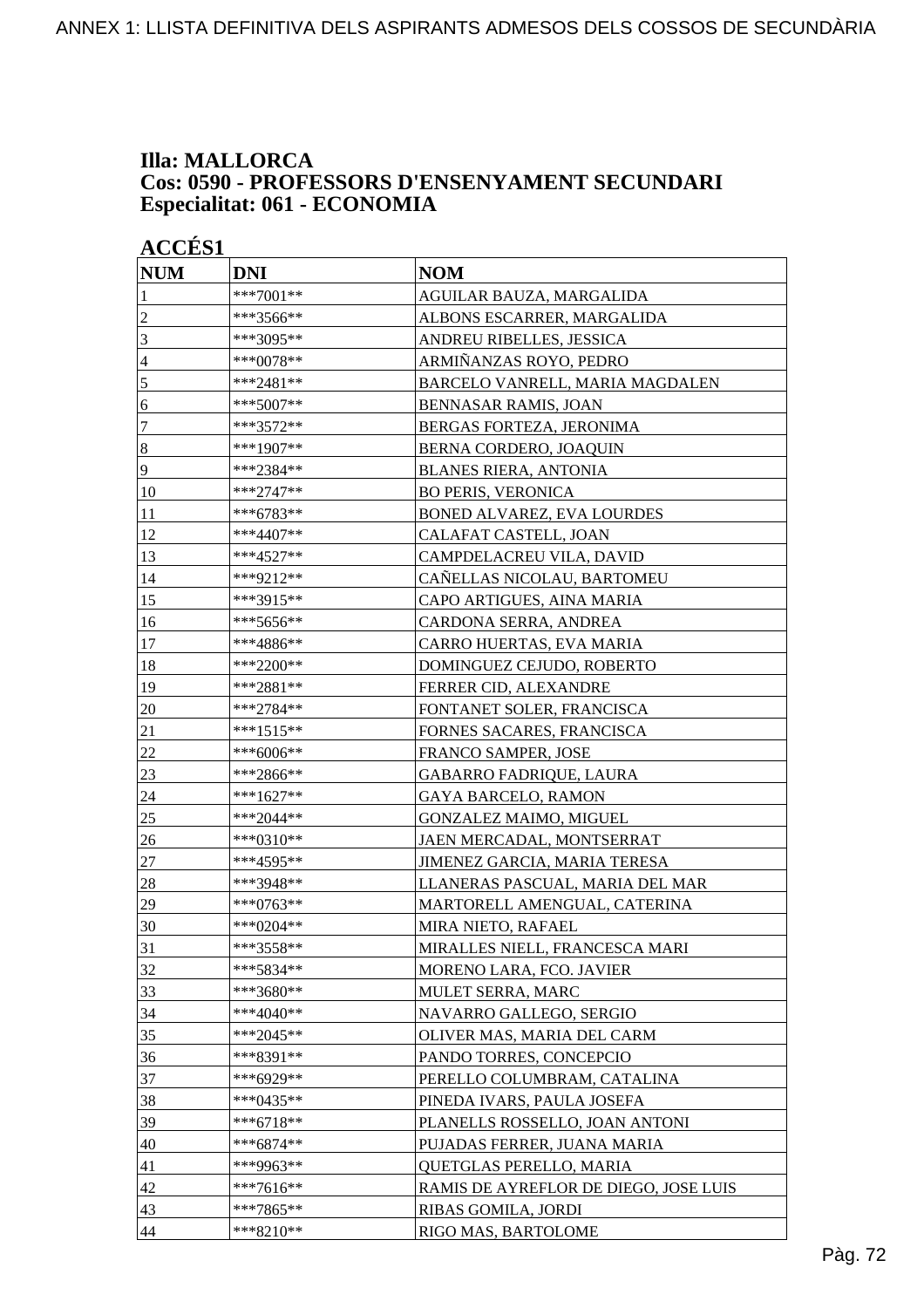# ANNEX 1: LLISTA DEFINITIVA DELS ASPIRANTS ADMESOS DELS COSSOS DE SECUNDÀRIA

| 45 | $***8386**$ | ROMA ORTEU, JORDI                 |
|----|-------------|-----------------------------------|
| 46 | ***4069**   | SALVADOR BENITO, ALEJANDRO        |
| 47 | ***7362**   | SANCHEZ PEDRO, RUT                |
| 48 | ***2362**   | SANTOS NEBOT, MIQUEL ANGEL        |
| 49 | $***3596**$ | SERRA MARTINEZ, CATALINA          |
| 50 | ***2409**   | TROBAT SASTRE, ANDREU             |
| 51 | $***8780**$ | VALENZUELA VANMOOCK-CHAVES, SONIA |
| 52 | ***8832**   | VEDREÑO HERRERO, IRENE            |
| 53 | ***7612**   | VELLIBRE FERRER, MARGARITA        |
| 54 | $***4151**$ | VIANA BONIFACIO, BORJA            |
| 55 | ***2882**   | VILLAPLANA AZNAR, ANA MARIA       |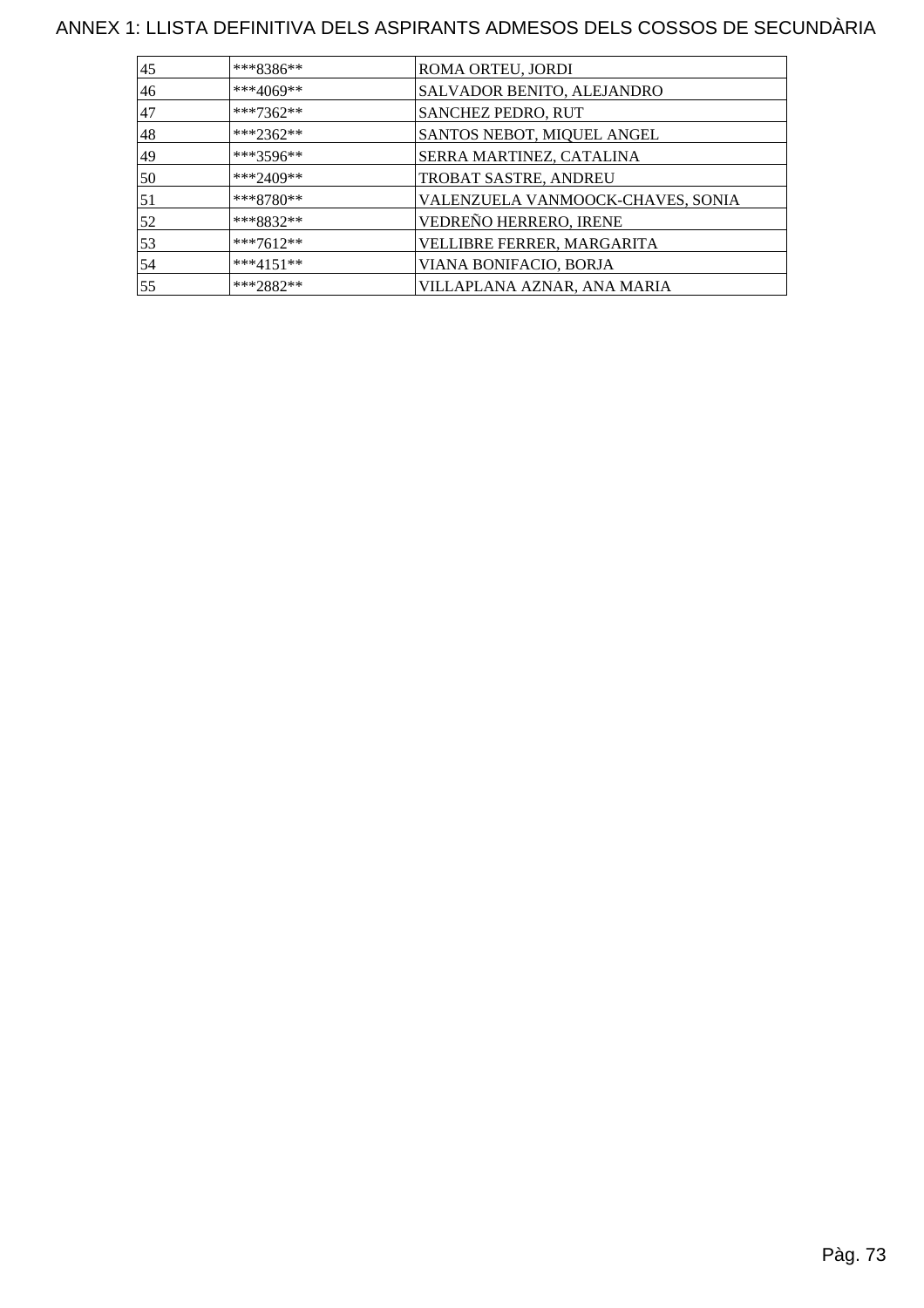### **Illa: MALLORCA Cos: 0590 - PROFESSORS D'ENSENYAMENT SECUNDARI Especialitat: 101 - ADMINISTRACIÓ D'EMPRESES**

| <b>NUM</b>     | <b>DNI</b>   | <b>NOM</b>                       |
|----------------|--------------|----------------------------------|
| 1              | ***2466**    | ADROVER NADAL, MICAELA MARIA     |
| $\overline{c}$ | ***8962**    | BENNASAR CALDENTEY, MIQUEL ANGEL |
| 3              | ***4530**    | <b>BONILLA MARQUEZ, ANABEL</b>   |
| $\overline{4}$ | ***9566**    | CANET OLIVER, PERE               |
| 5              | ***7491**    | CANO TUDELA, ANGELA              |
| 6              | ***2715**    | CIFRE PONS, CATALINA             |
| $\overline{7}$ | $***0771**$  | CRESPI TUGORES, MARGALIDA        |
| $\bf 8$        | ***2524**    | DOMENECH BERENGUER, ANTONIO      |
| 9              | ***5648**    | FERNANDEZ MARTINEZ, SUSANA MARIA |
| 10             | ***7791**    | FERRIOL QUETGLAS, JOAN           |
| 11             | ***8607**    | FORNES ROSSELLO, LIDIA           |
| 12             | *** $0493**$ | FORTEZA COLOM, ANTONIO           |
| 13             | ***2047**    | <b>FULLANA FEBRER, JUAN</b>      |
| 14             | ***7227**    | <b>IBAÑEZ GARCIA, JESICA</b>     |
| 15             | ***0796**    | <b>JIMENEZ DAVIA, JUAN</b>       |
| 16             | ***9683**    | JOVER NAVARRO, MARIA DOLORES     |
| 17             | ***0146**    | LOPEZ MUÑOZ, SARA                |
| 18             | ***7864**    | MONSERRAT SOLER, JUANA ANA       |
| 19             | ***2406**    | MORAGUES SEGUI, ANTONI           |
| 20             | ***2757**    | NICOLAU NADAL, BARTOLOME         |
| 21             | ***4546**    | PALACIOS SOLE, MARIA             |
| 22             | ***3502**    | PALERM VIDAL, BENITO             |
| 23             | ***3654**    | PARERA BLANES, ANTONIA           |
| 24             | ***4339**    | PAYERAS BALLESTER, MARGALIDA     |
| 25             | ***1893**    | RENDON MARQUEZ, EUCLIDES         |
| 26             | ***2449**    | SANTIAGO GOMEZ, JESSICA          |
| 27             | ***1624**    | SERRA MATEU, MARTINA             |
| 28             | ***5951**    | <b>SUREDA TORRES, TERESA</b>     |
| 29             | $***3762**$  | UMBERT BARCELO, CATALINA         |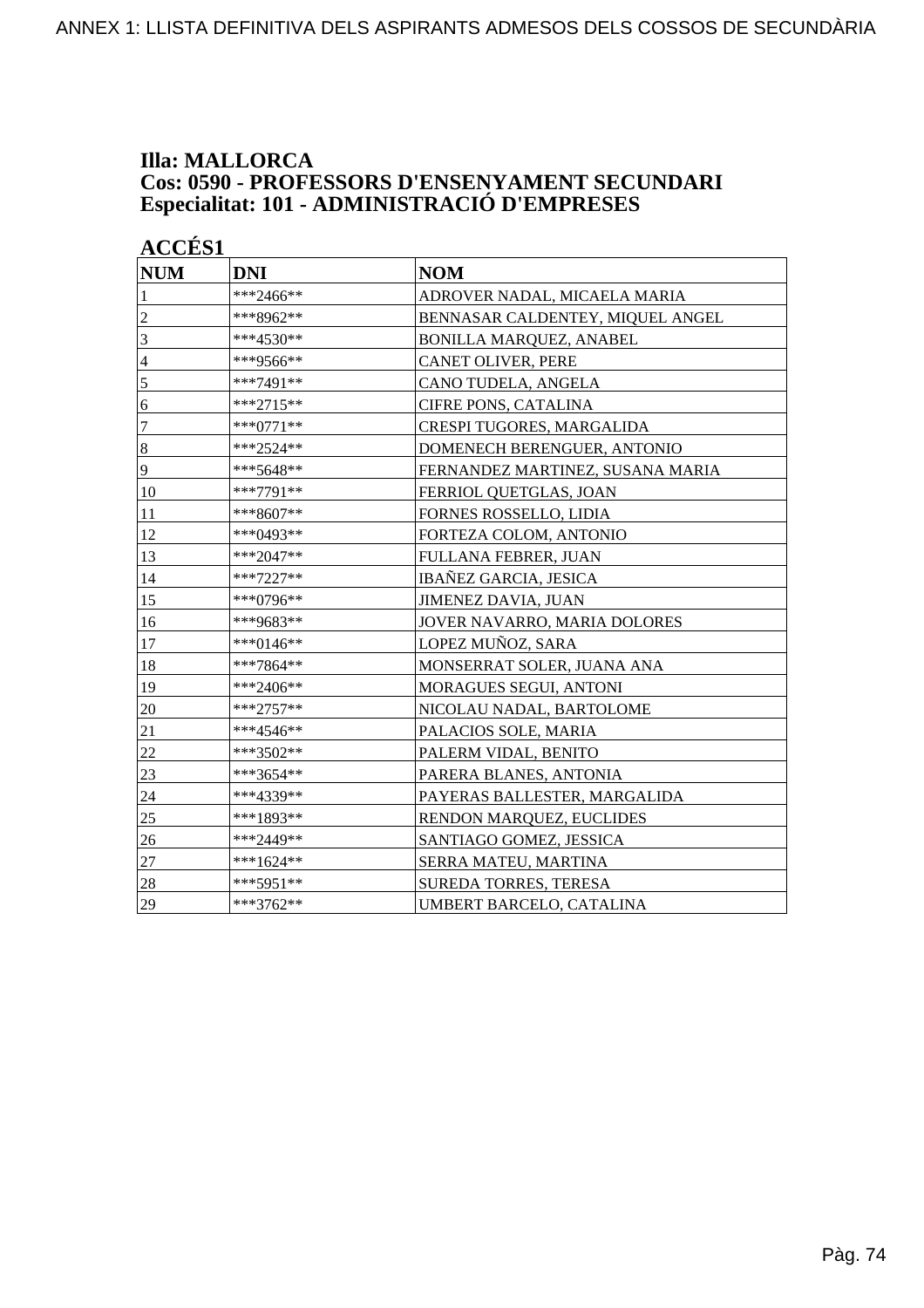### **Illa: MALLORCA Cos: 0590 - PROFESSORS D'ENSENYAMENT SECUNDARI Especialitat: 107 - INFORMÀTICA**

| <b>ACCÉS 1</b><br><b>NUM</b> | <b>DNI</b>  | <b>NOM</b>                      |
|------------------------------|-------------|---------------------------------|
| 1                            | ***7982**   | <b>AMAT FIOL, PAU</b>           |
| $\overline{2}$               | ***1714**   | AMENGUAL VALLS, RAFEL           |
| 3                            | ***2782**   | ARBONA NADAL, ROSA MARIA        |
| $\overline{4}$               | ***3594**   | <b>BARCELO VICENS, JAUME</b>    |
| $\overline{5}$               | ***5295**   | <b>BARCELO VICENS, JOSEP</b>    |
| 6                            | ***2758**   | BENNASAR ALBONS, PERE ANTONI    |
| $\tau$                       | ***1699**   | <b>BOVER RIPOLL, JAUME</b>      |
| $\sqrt{8}$                   | ***4290**   | BUJOSA VICH, Mª ADELA           |
| 9                            | $***0718**$ | CANTALLOPS NOCERAS, ANTONIA     |
| 10                           | ***1485**   | CANYELLES FALCO, TOMEU          |
| 11                           | ***7104**   | CRESPI VILLALONGA, JOAN JOSEP   |
| 12                           | ***2625**   | DARDER CANYELLES, BENET JOAN    |
| 13                           | ***4166**   | FERRANDO VIDAL, JAUME ANTONI    |
| 14                           | ***3400**   | FERRER HAUETER, DANIEL GREGORY  |
| 15                           | ***4928**   | FORTEZA CRESPI, MACIA           |
| 16                           | ***4960**   | GUILLEM CLADERA, CRISTINA       |
| 17                           | ***1708**   | HERNANDEZ ALIQUE, ARSENIO       |
| 18                           | ***7040**   | ISUSI FAGOAGA, VIOLETA LUCIA    |
| 19                           | ***9191**   | LLABRES DARDER, ALBERT          |
| 20                           | ***7301**   | LOZANO GARCIA, ALEJANDRO        |
| 21                           | ***5393**   | MARIMON MUNAR, JUAN             |
| 22                           | ***0255**   | MARTINEZ CANOVES, VICTOR MANUEL |
| 23                           | ***3596**   | MAS MONSERRAT, FRANCESC XAVIE   |
| 24                           | ***3573**   | MOREY PASCUAL, BARBARA          |
| 25                           | ***7109**   | NADAL GINARD, JOAN              |
| 26                           | ***4827**   | PERICAS NOGUERA, JAUME          |
| 27                           | ***4225**   | PERICAS OLIVER, JAIME JUAN      |
| 28                           | ***0253**   | PETRUS PONS, IVAN MATEO         |
| 29                           | ***0523**   | PIULATS MATEU, MIQUEL           |
| 30                           | ***2628**   | RIBOT JIMENEZ, TOMAS            |
| 31                           | ***2682**   | ROSSIÑOL PUJOL, JAUME           |
| 32                           | ***7235**   | UTIEL CREUS, ANGEL JAVIER       |
| 33                           | ***9573**   | VALERO MENACHO, SARA            |
| 34                           | ***1333**   | VERGER VIDAL, DAMIA ANDREU      |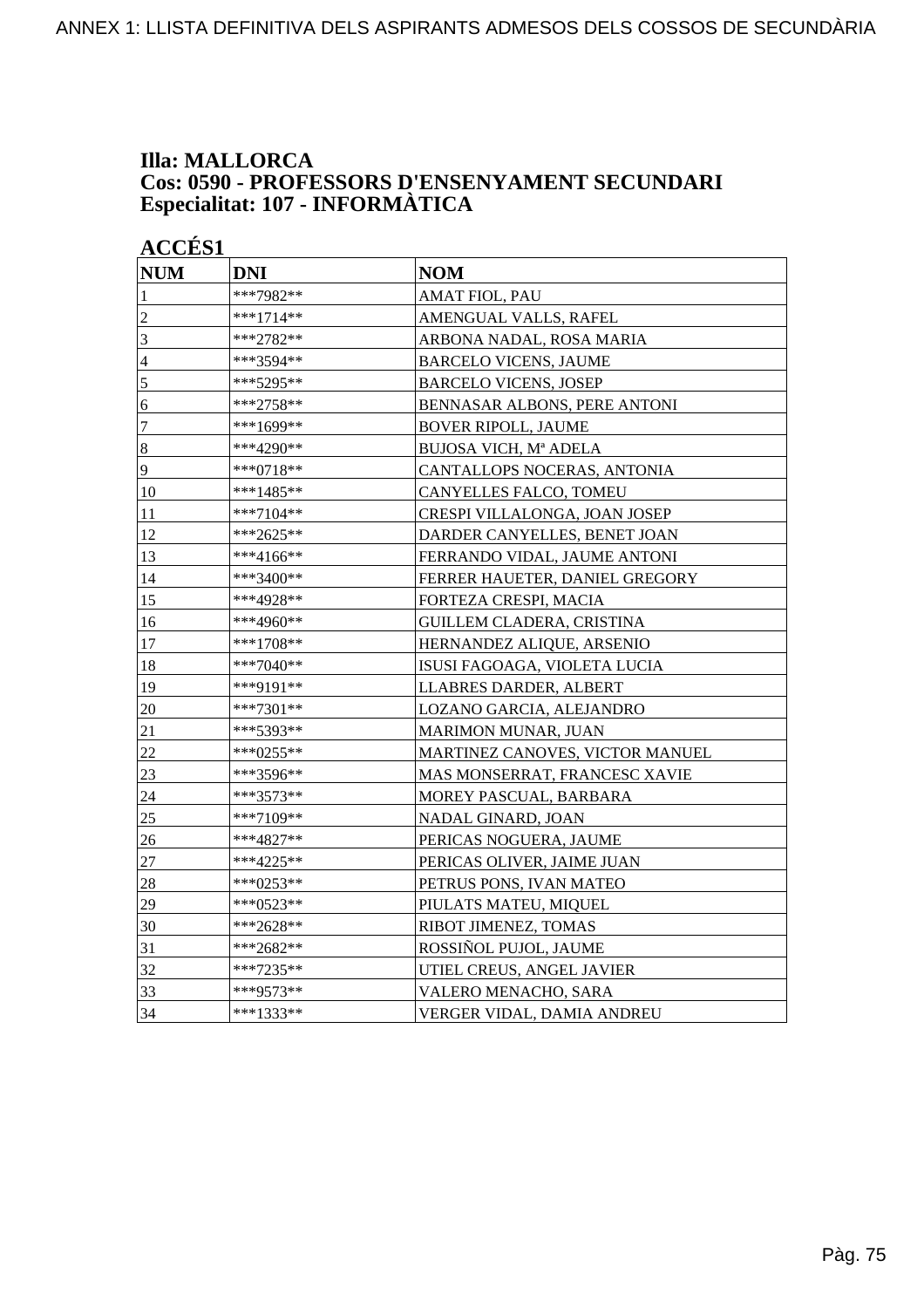# **Illa: MALLORCA Cos: 0590 - PROFESSORS D'ENSENYAMENT SECUNDARI<br>Especialitat: 107 - INFORMÀTICA**

| NUM | DNI       | INOM                            |
|-----|-----------|---------------------------------|
|     | ***4421** | AGUILAR PASTOR, WALTER MANUEL   |
|     | ***4874** | <b>IFERNANDEZ RIERA. MAXIMO</b> |
|     | ***0742** | <b>GARRIDO COBO, JUAN</b>       |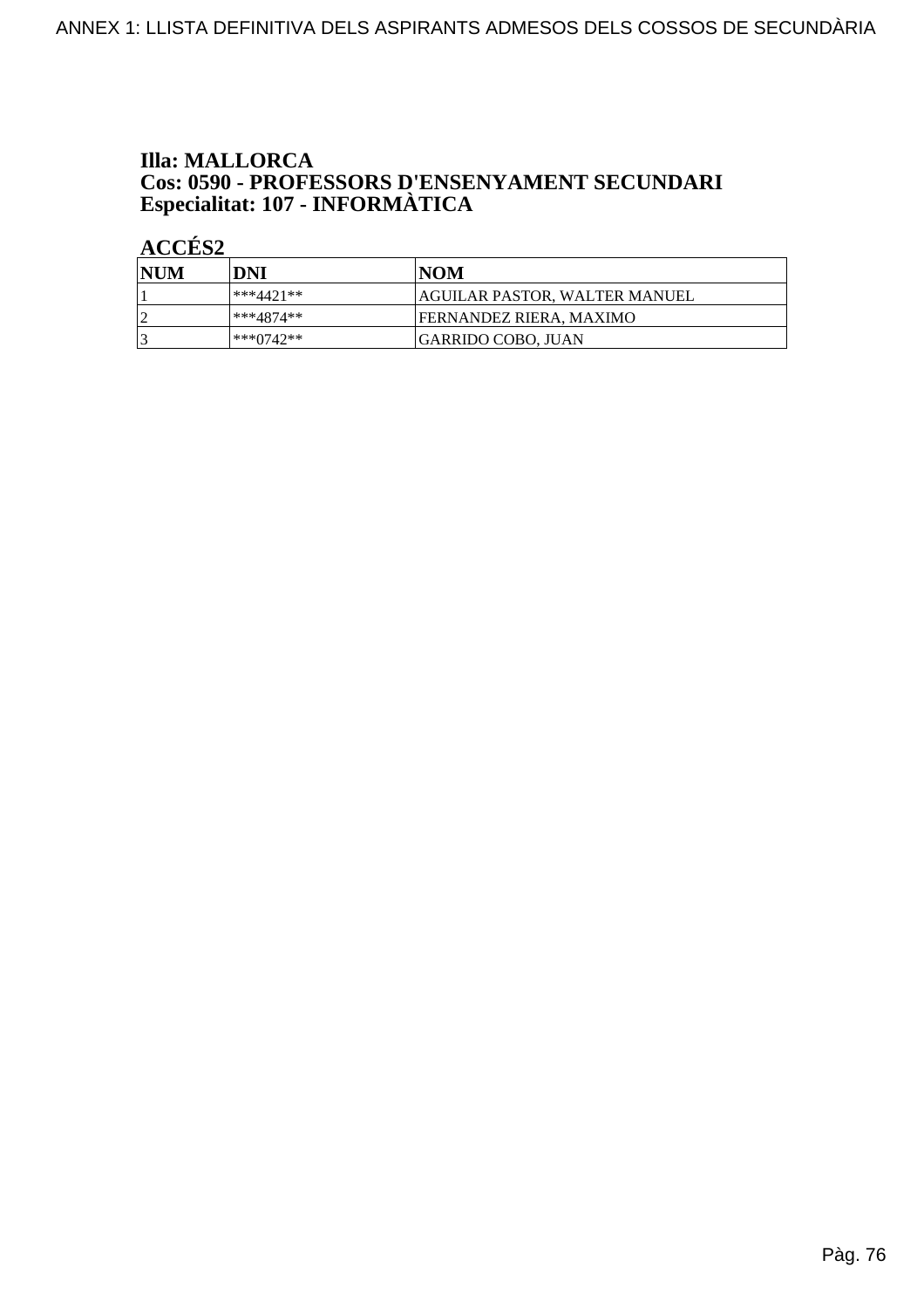# **Illa: MALLORCA Cos: 0590 - PROFESSORS D'ENSENYAMENT SECUNDARI<br>Especialitat: 107 - INFORMÀTICA**

| <b>NUM</b> | DNI       | <b>NOM</b>               |
|------------|-----------|--------------------------|
|            | ***3371** | FRAU AGUILO, SION XAVIER |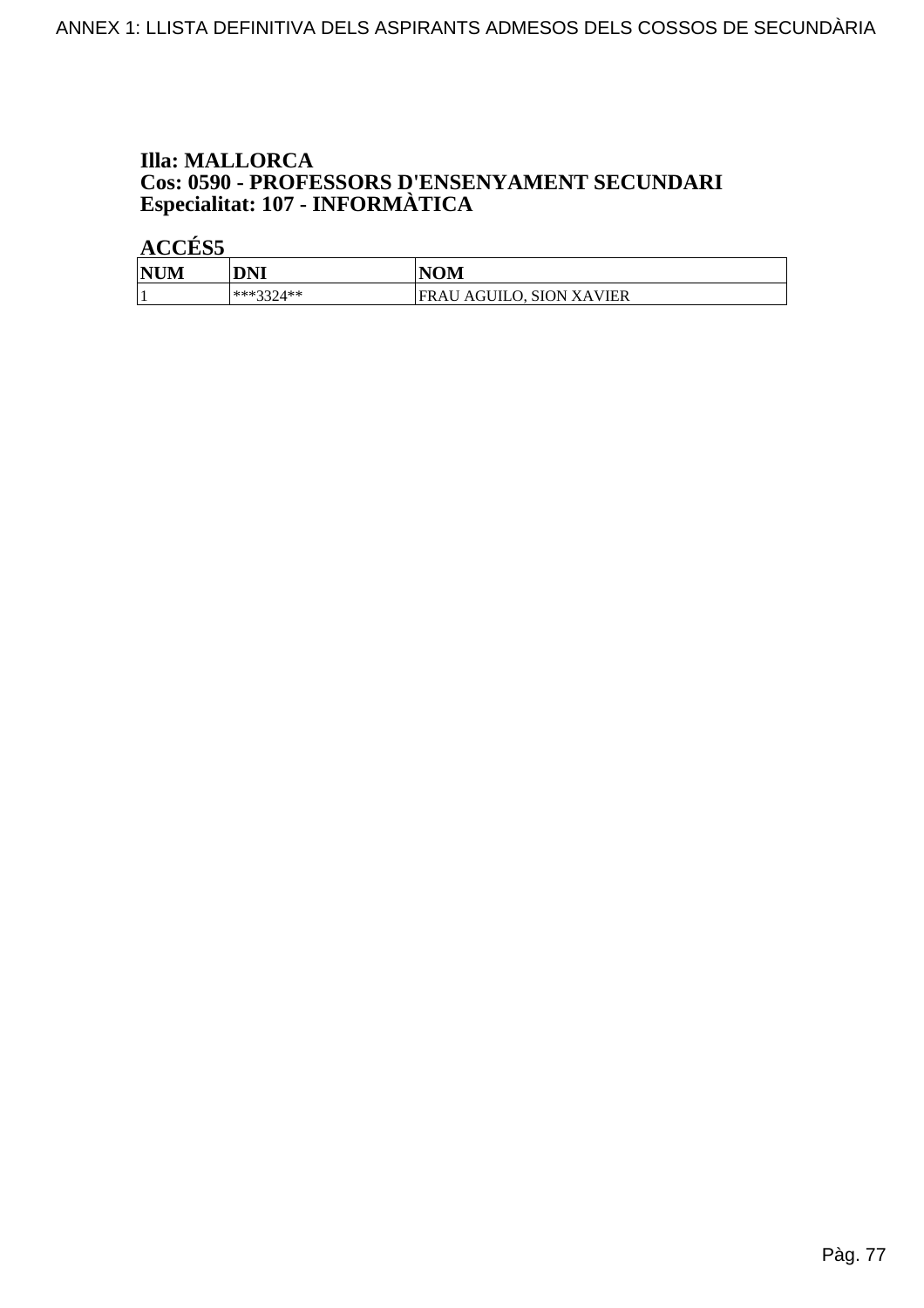# **Illa: MENORCA Cos: 0590 - PROFESSORS D'ENSENYAMENT SECUNDARI<br>Especialitat: 107 - INFORMÀTICA**

| <b>NUM</b> | DNI         | <b>NOM</b>                    |
|------------|-------------|-------------------------------|
|            | $***0065**$ | PETRUS CANUS, MIGUEL          |
| $\sim$     | ***5184**   | VICENT RIPOLL. IGNACIO DE LOY |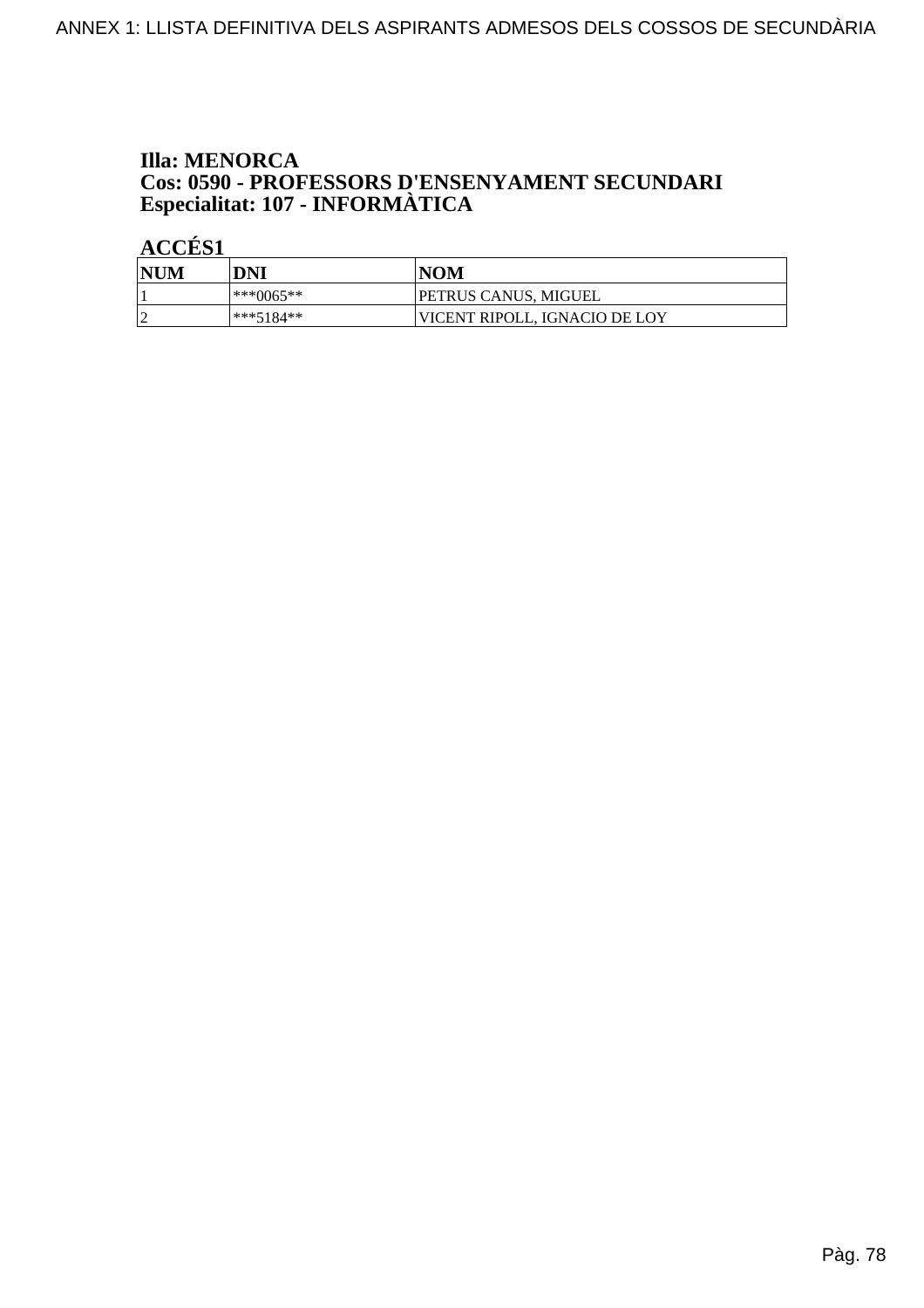## Illa: EIVISSA Cos: 0590 - PROFESSORS D'ENSENYAMENT SECUNDARI Especialitat: 107 - INFORMÀTICA

| <b>NUM</b> | DNI       | <b>NOM</b>               |
|------------|-----------|--------------------------|
|            | ***5300** | CARDONA COSTA, JUAN JOSE |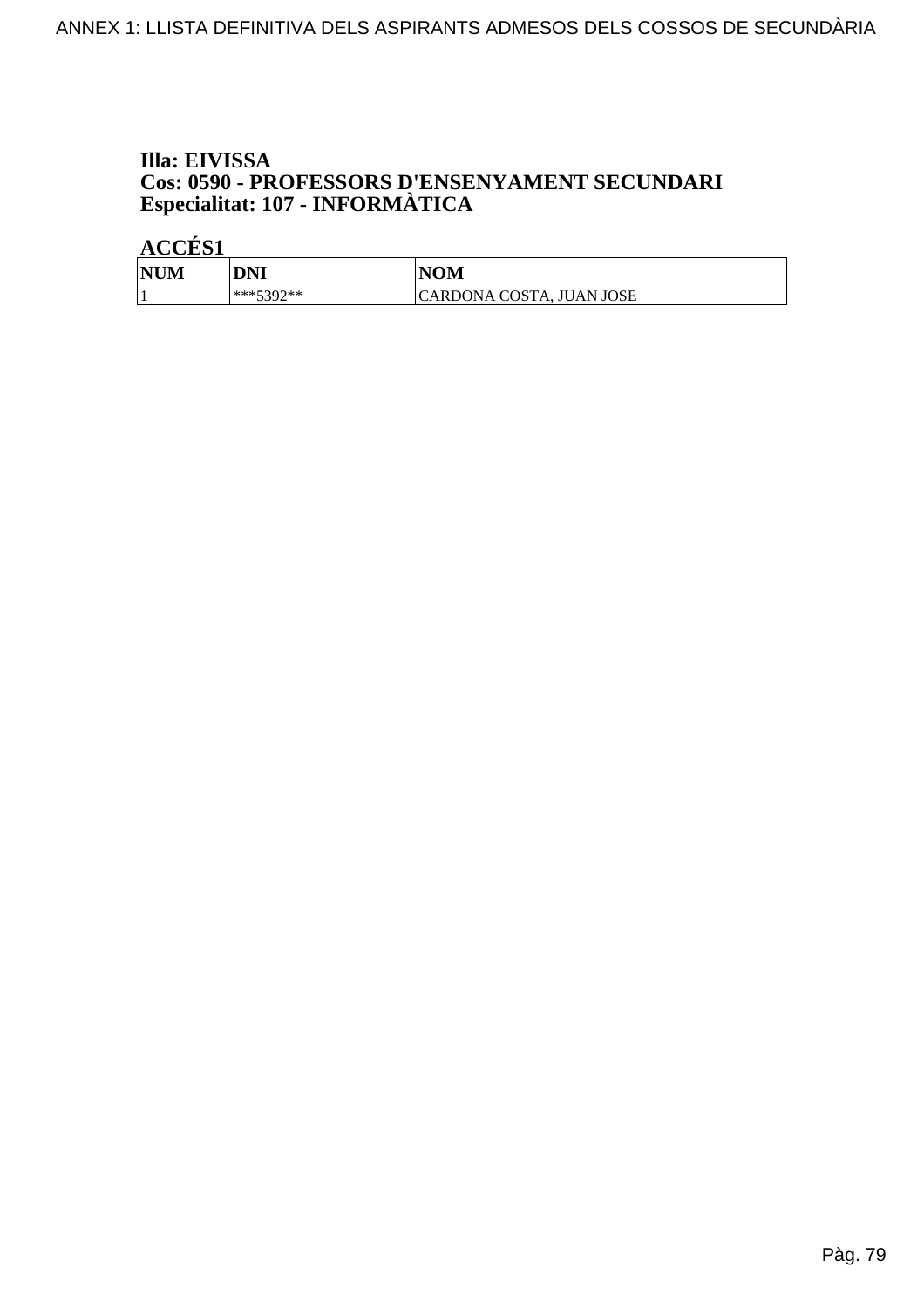### **Illa: MALLORCA Cos: 0590 - PROFESSORS D'ENSENYAMENT SECUNDARI Especialitat: 108 - INTERVENCIÓ SOCIOCOMUNITÀRIA**

| <b>ACCES 1</b><br><b>NUM</b> | <b>DNI</b>  |                                |
|------------------------------|-------------|--------------------------------|
|                              |             | <b>NOM</b>                     |
|                              | ***0594**   | BARCELO ORDINAS, MARIA PAZ     |
| 2                            | $***4004**$ | <b>BAZAN HIRALDO, ENRIQUE</b>  |
| 3                            | ***1793**   | CABALLERO REYES, MARGARITA     |
| $\overline{4}$               | ***3824**   | EIRAS MARTIN, SUSANA           |
| 5                            | $***8411**$ | FERNANDEZ HERNANDEZ, JUAN      |
| 6                            | ***2029**   | FERRA TERRASSA, JOAN           |
| 7                            | ***9935**   | FIOL NADAL, LOURDES            |
| $\bf 8$                      | ***5112**   | FLAQUER ANTEROINEN, ADRIA      |
| 9                            | ***1626**   | GALMES AMER, CATALINA MARIA    |
| 10                           | $***3567**$ | <b>GARCIA PINERO, TAMARA</b>   |
| 11                           | $***5561**$ | GINER MAÑO, CAMILO             |
| 12                           | ***0558**   | LLOPIS BALLESTER, JOAN         |
| 13                           | ***5971**   | MACHI OLTRA, ALVAR             |
| 14                           | ***0554**   | MANRESA MONSERRAT, AINA MARIA  |
| 15                           | ***1970**   | MARCH VILANOVA, PERE JOAN      |
| 16                           | $***1458**$ | MIRANDA BERGILLOS, ISABEL      |
| 17                           | ***7381**   | <b>OLIVER ROSSELLO, AIDA</b>   |
| 18                           | $***2453**$ | PALOU ESTEVA, MARIA ANTONIA    |
| 19                           | $***5218**$ | PEÑALVER GARCIA, JOSE ROBERTO  |
| 20                           | $***6472**$ | SOTO PEREZ, IGNACIO            |
| 21                           | $***1410**$ | VAZQUEZ GONZALEZ, SERGIO RAMON |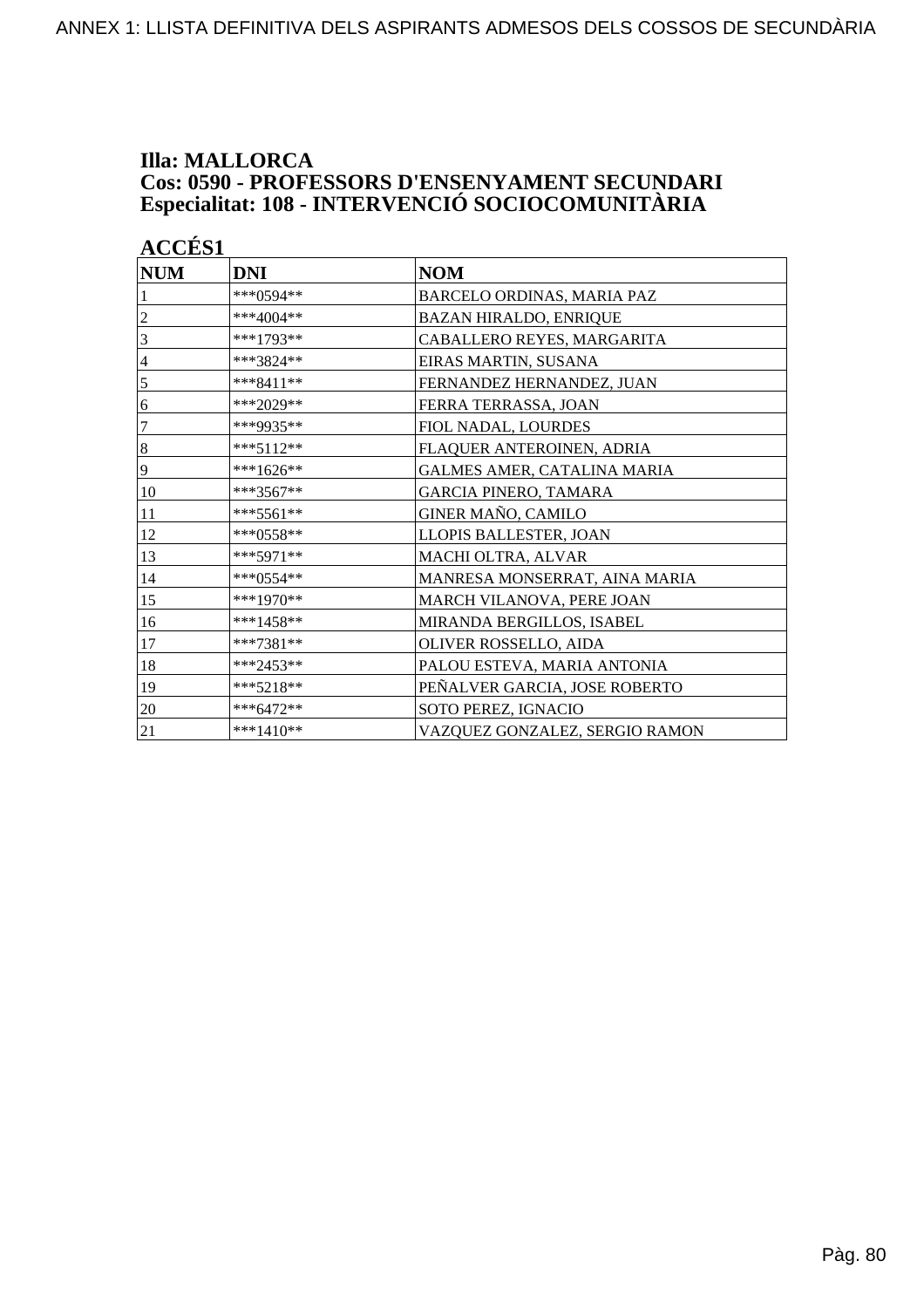# **Illa: MALLORCA Cos: 0590 - PROFESSORS D'ENSENYAMENT SECUNDARI<br>Especialitat: 123 - PROCESSOS I PRODUCTES DE FUSTA I MOBLE**

| <b>NUM</b> | DNI       | <b>NOM</b>                 |
|------------|-----------|----------------------------|
|            | ***5577** | BONET CLADERA, JOAN MIOUEL |
|            | ***つくく1** | RICO LINK, NOAH            |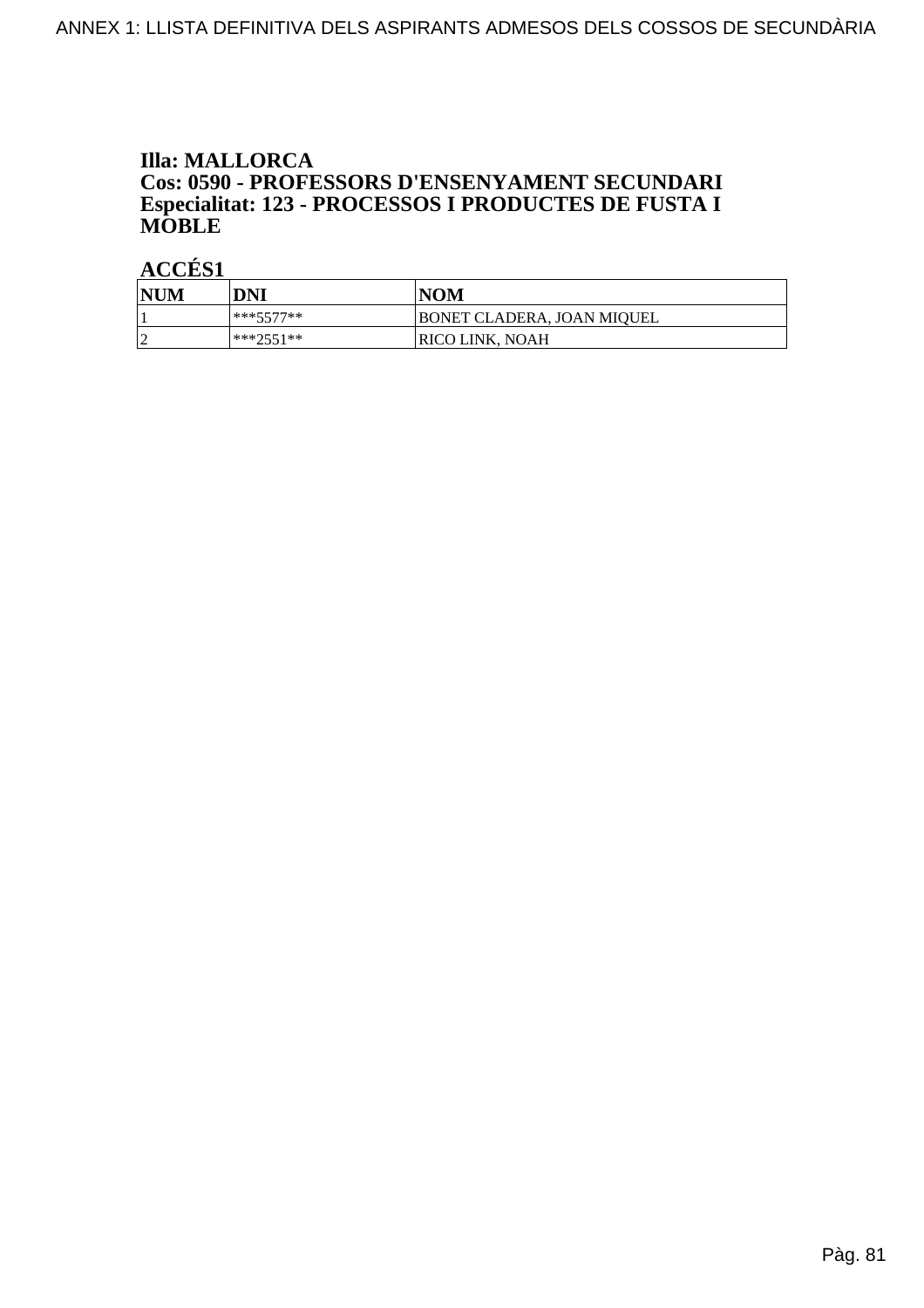# **Illa: MALLORCA Cos: 0590 - PROFESSORS D'ENSENYAMENT SECUNDARI<br>Especialitat: 124 - SISTEMES ELECTRÒNICS**

| NUM | DNI         | INOM                           |
|-----|-------------|--------------------------------|
|     | $***6281**$ | AREVALO RUIZ, LUNA             |
| n   | $***6162**$ | <b>COLL LOPEZ, M.CARMEN</b>    |
|     | $***4077**$ | FERNANDEZ COBOS, MARIA DOLORES |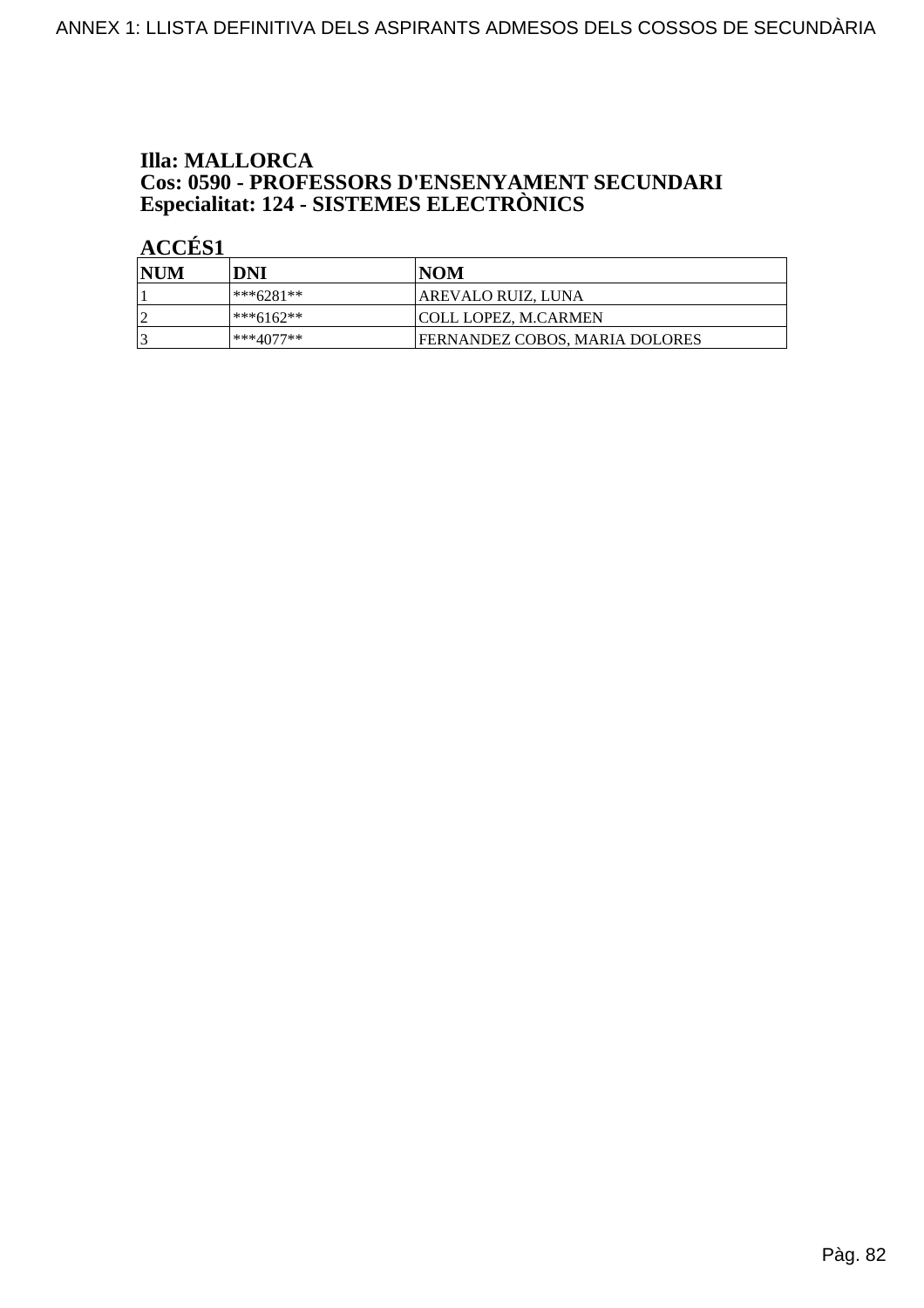# **Illa: MALLORCA** Cos: 0590 - PROFESSORS D'ENSENYAMENT SECUNDARI<br>Especialitat: 125 - SISTEMES ELECTROTÈCNICS I<br>AUTOMÀTICS

| <b>NUM</b> | DNI       | NOM                         |
|------------|-----------|-----------------------------|
|            | ***6474** | ARENAS PUIG, FRANCISCO JAVI |
|            | ***1540** | CESARI BOHIGAS, JOAN        |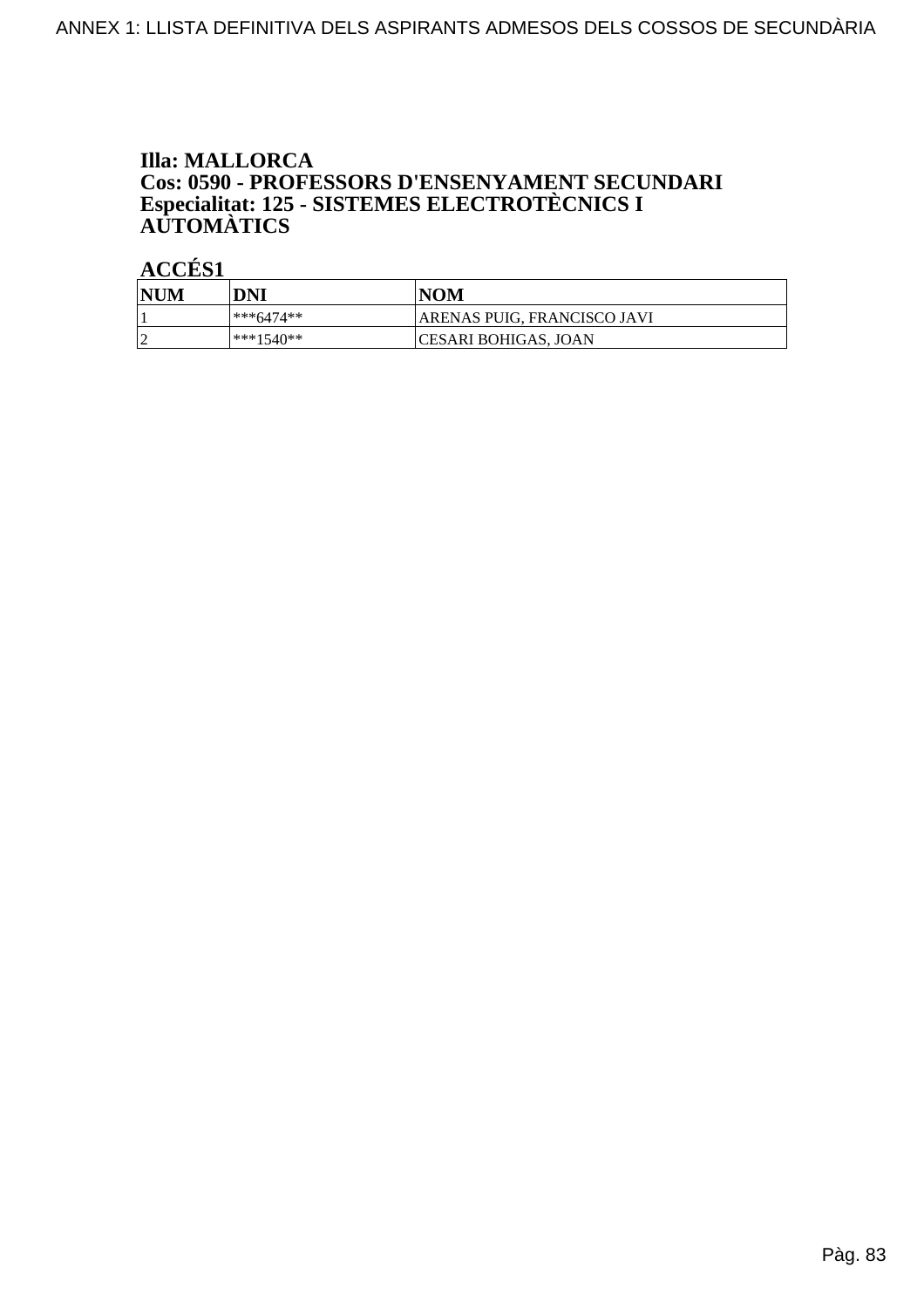# **Illa: MALLORCA** Cos: 0590 - PROFESSORS D'ENSENYAMENT SECUNDARI<br>Especialitat: 125 - SISTEMES ELECTROTÈCNICS I<br>AUTOMÀTICS

| <b>NUM</b> | DNI                 | <b>IOM</b><br>NI                                            |
|------------|---------------------|-------------------------------------------------------------|
|            | ***?085**<br>رن ر پ | <b>BERNAT</b><br>FС<br>ΊL<br>MIR AI<br>$'$ ) $A1$<br>טשבער. |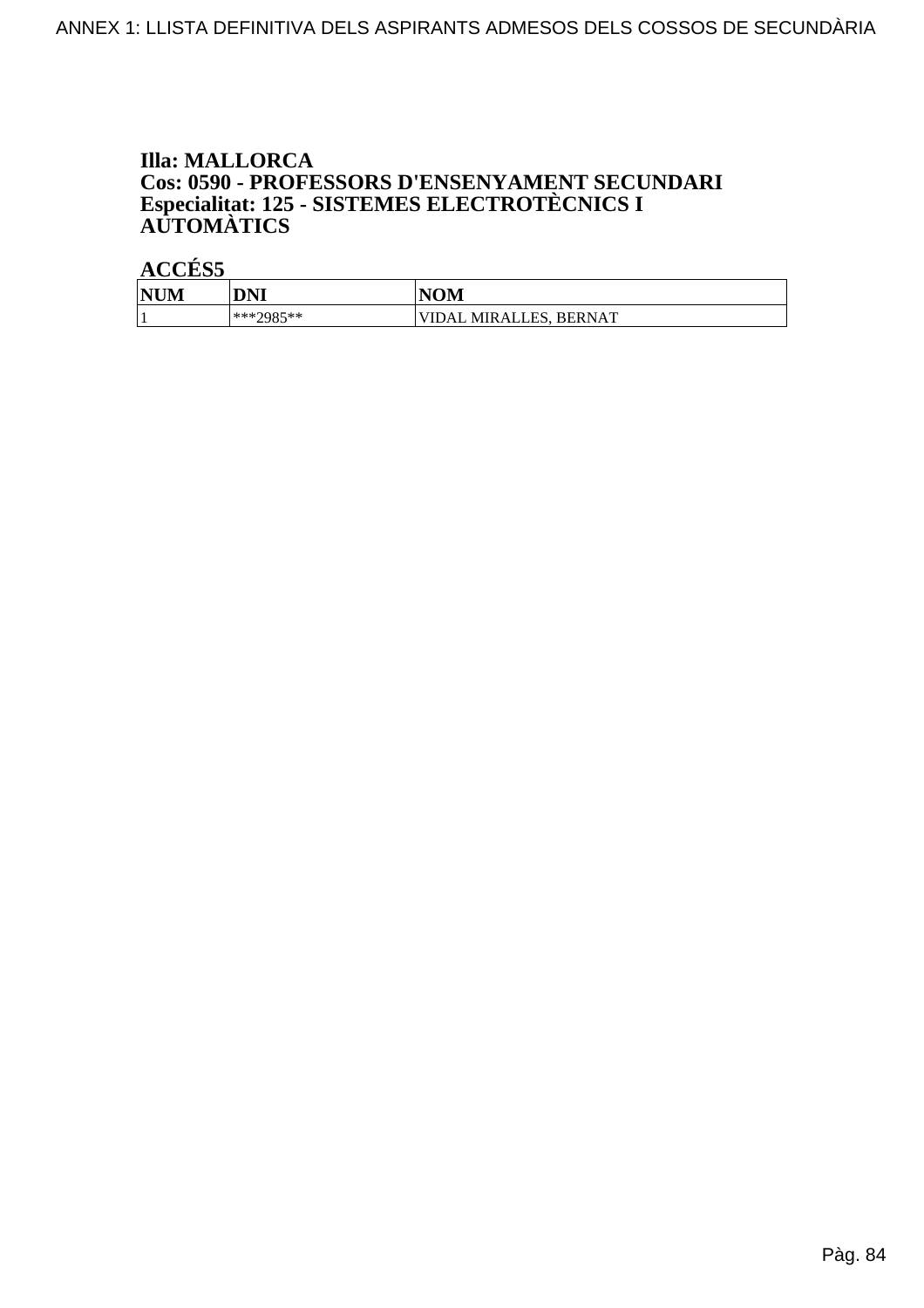# Illa: EIVISSA Cos: 0590 - PROFESSORS D'ENSENYAMENT SECUNDARI<br>Especialitat: 125 - SISTEMES ELECTROTÈCNICS I<br>AUTOMÀTICS

| <b>NUM</b> | DNI           | <b>NOM</b>                         |
|------------|---------------|------------------------------------|
|            | $ ***6196***$ | UNES ALCARAZ, JOSE ANTONIO<br>l FI |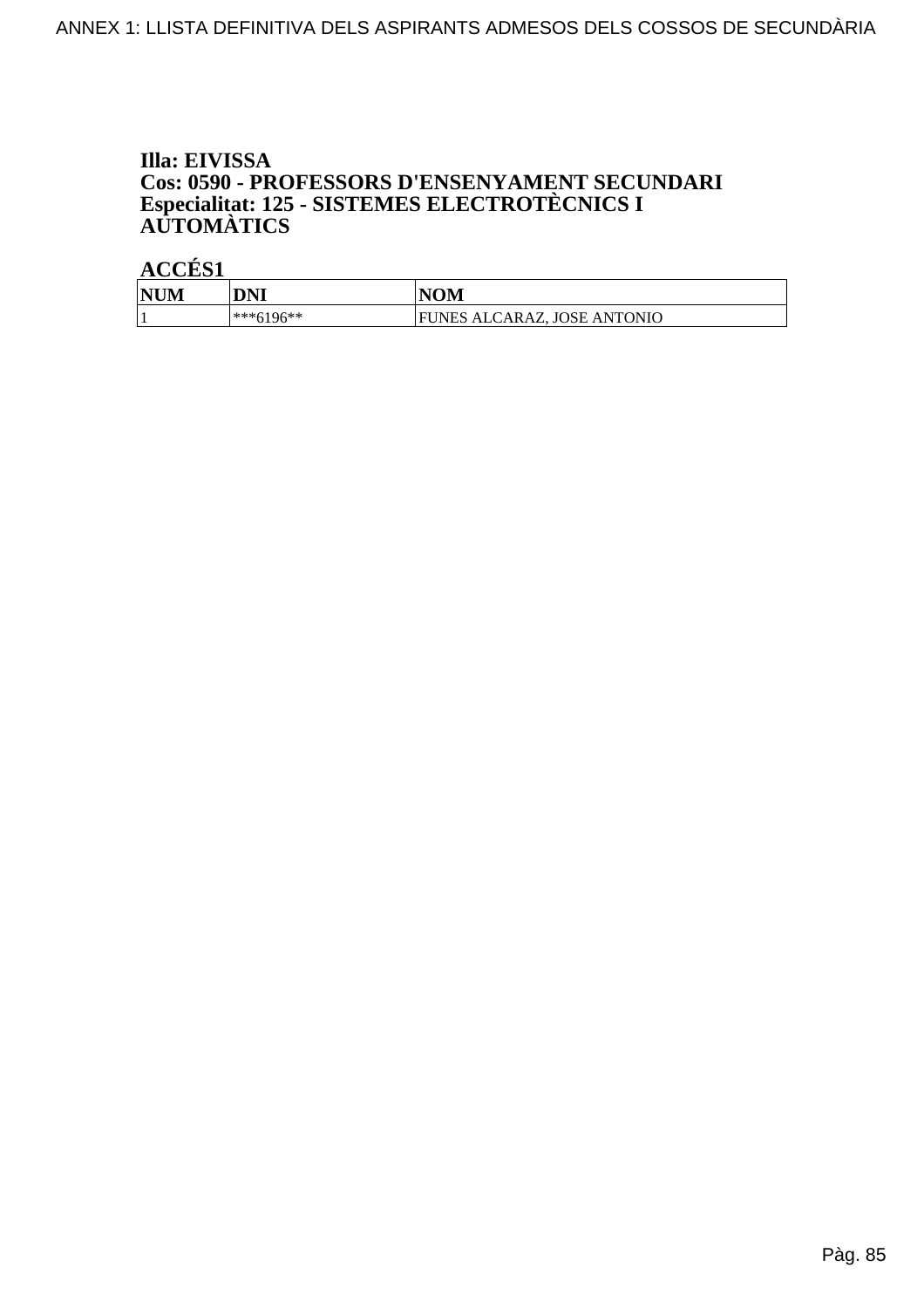# **Illa: MALLORCA Cos: 0591 - PROFESSORS TÈCNICS DE FORMACIÓ<br>PROFESSIONAL** Especialitat: 202 - EQUIPS ELECTRÒNICS

| <b>NUM</b>     | DNI         | INOM                            |
|----------------|-------------|---------------------------------|
|                | ***2918**   | <b>BLASCO DONOSO, GUILLERMO</b> |
|                | ***8269**   | BORRAS ALCOVER, JOAQUIN         |
|                | ***5085**   | <b>GOMEZ CERVANTES, GINES</b>   |
| $\overline{4}$ | $***3086**$ | TRAVERSO FERRA, XAVIER          |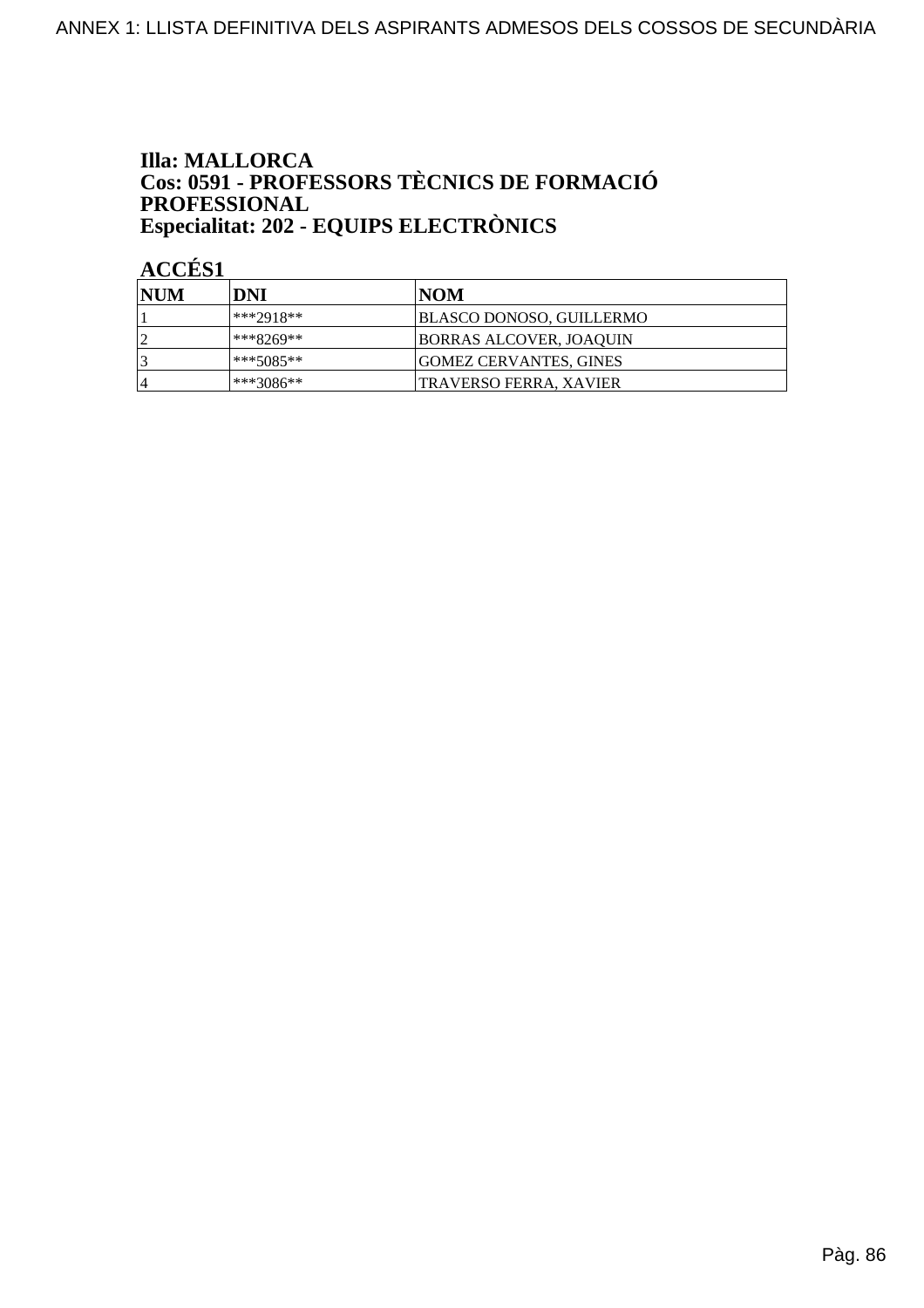## **Illa: MALLORCA** Cos: 0591 - PROFESSORS TÈCNICS DE FORMACIÓ **PROFESSIONAL** Especialitat: 204 - FABRICACIÓ I INSTAL.LACIÓ DE FUSTERIA **I MOBLES**

| <b>INUM</b> | DNI        | <b>NOM</b>                       |
|-------------|------------|----------------------------------|
|             | l***4416** | BARBERAN LLOPIS, JUAN MANUEL     |
|             | ***5823**  | <b>FEMENIAS MORATINOS, TOMEU</b> |
|             | ***6594**  | PASCUAL TRULLENQUE, JUAN ANTONIO |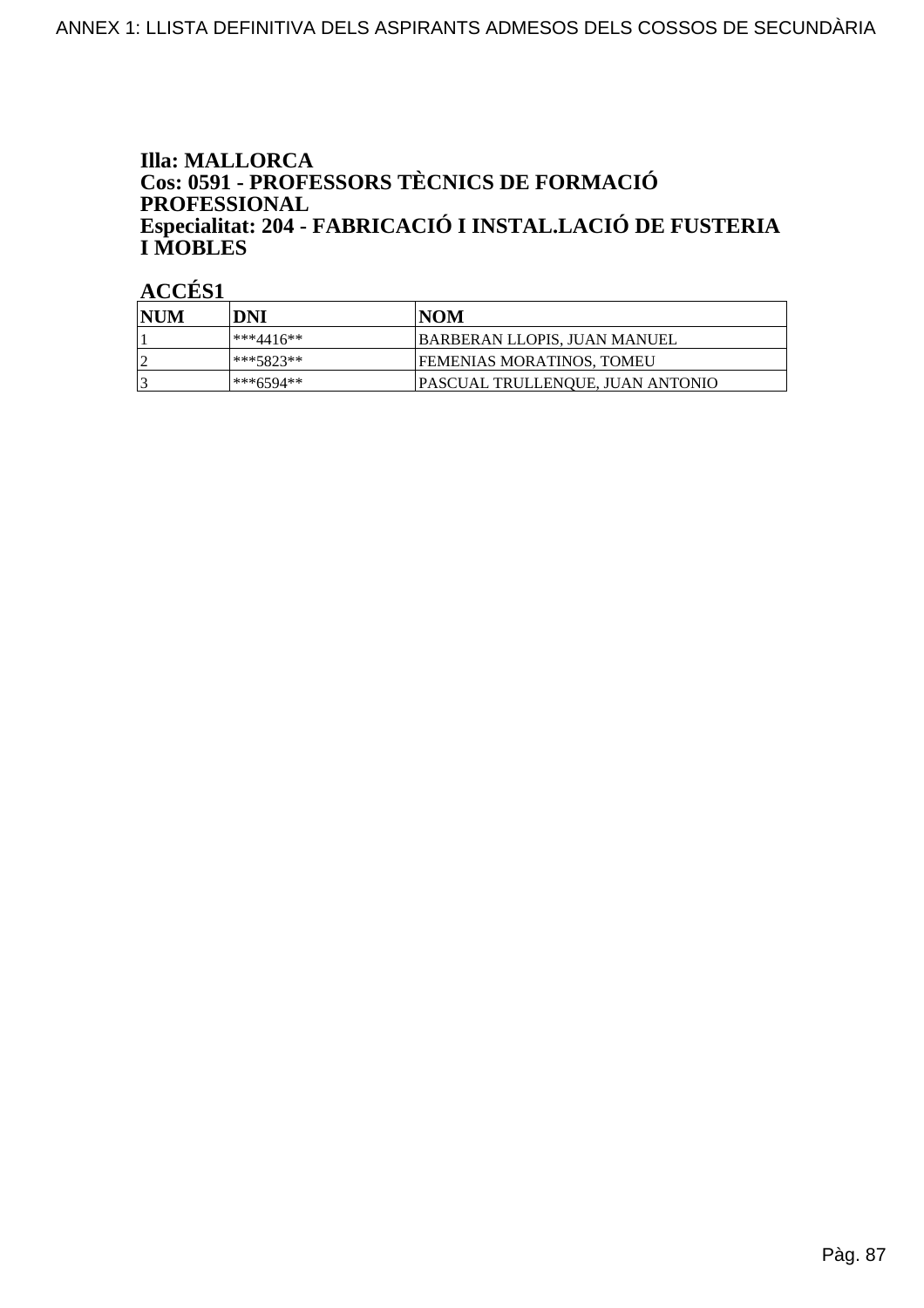## **Illa: MALLORCA** Cos: 0591 - PROFESSORS TÈCNICS DE FORMACIÓ **PROFESSIONAL** Especialitat: 206 - INSTAL.LACIONS ELECTROTÈCNIQUES

| <b>NUM</b>     | DNI          | NOM                            |
|----------------|--------------|--------------------------------|
|                | ***0138**    | FERNANDEZ BELTRAN, DANIEL      |
| $\overline{2}$ | $***4280**$  | GARCIA BUJALANCE, JOSE ANTONIO |
| 3              | $***5871**$  | MIÑANA SEGURA, GUILLEM         |
| 14             | ***6626**    | MOLTO SIRERA, JOSE MARIA       |
|                | ***1560**    | PONS OLIVER, GUILLEM DAVID     |
| 6              | $***7047**$  | REBASA BUJOSA, MATIAS          |
|                | $***1816***$ | SERRA ALAMINOS, JOAN ANDREU    |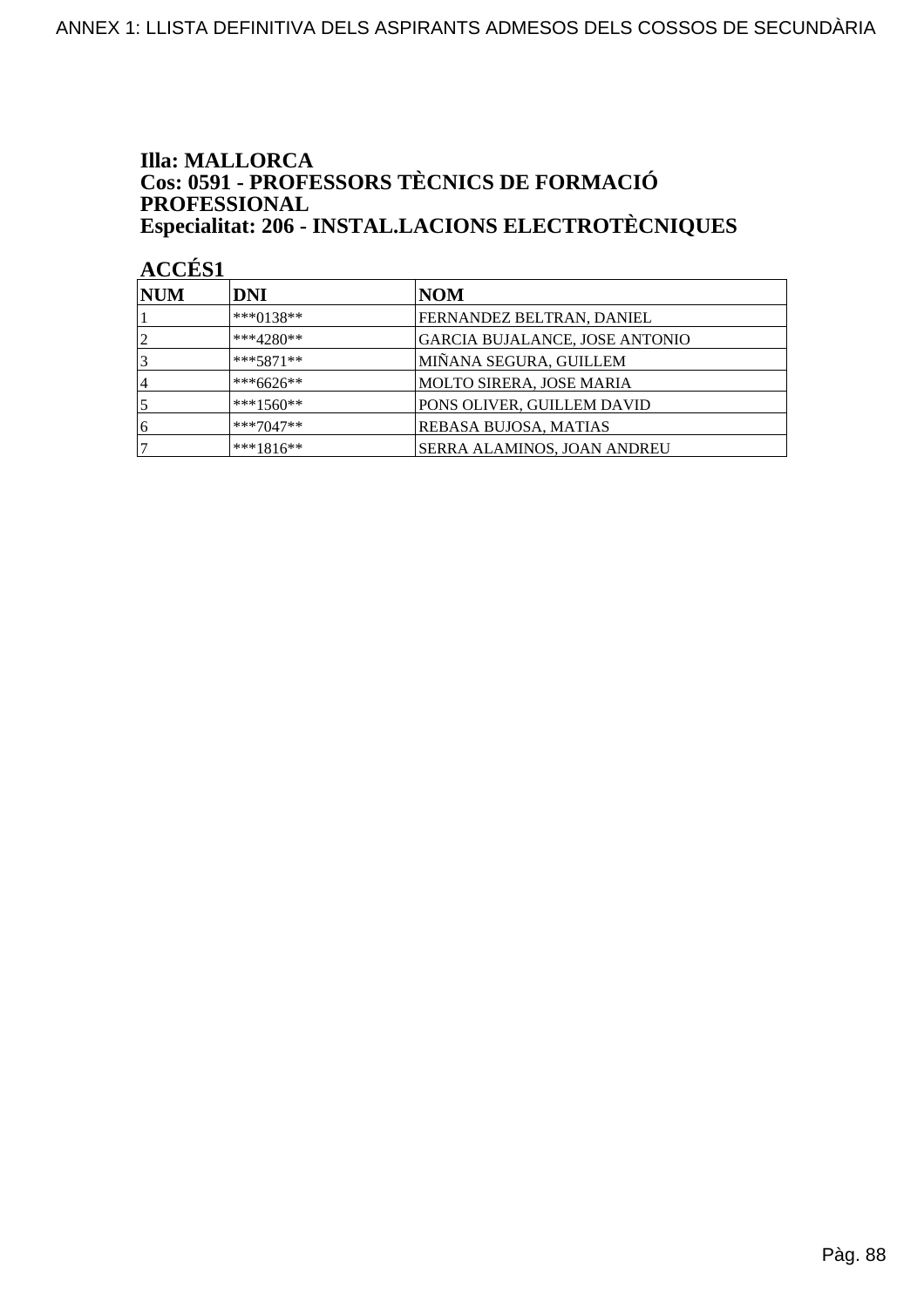## **Illa: MENORCA** Cos: 0591 - PROFESSORS TÈCNICS DE FORMACIÓ PROFESSIONAL Especialitat: 206 - INSTAL.LACIONS ELECTROTÈCNIQUES

| NUM | DNI       | <b>NOM</b>                      |
|-----|-----------|---------------------------------|
|     | ***9500** | FERNANDEZ ORFILA. MIGUEL CASTOR |
|     | ***0440** | MERCADAL PONS, LAURA            |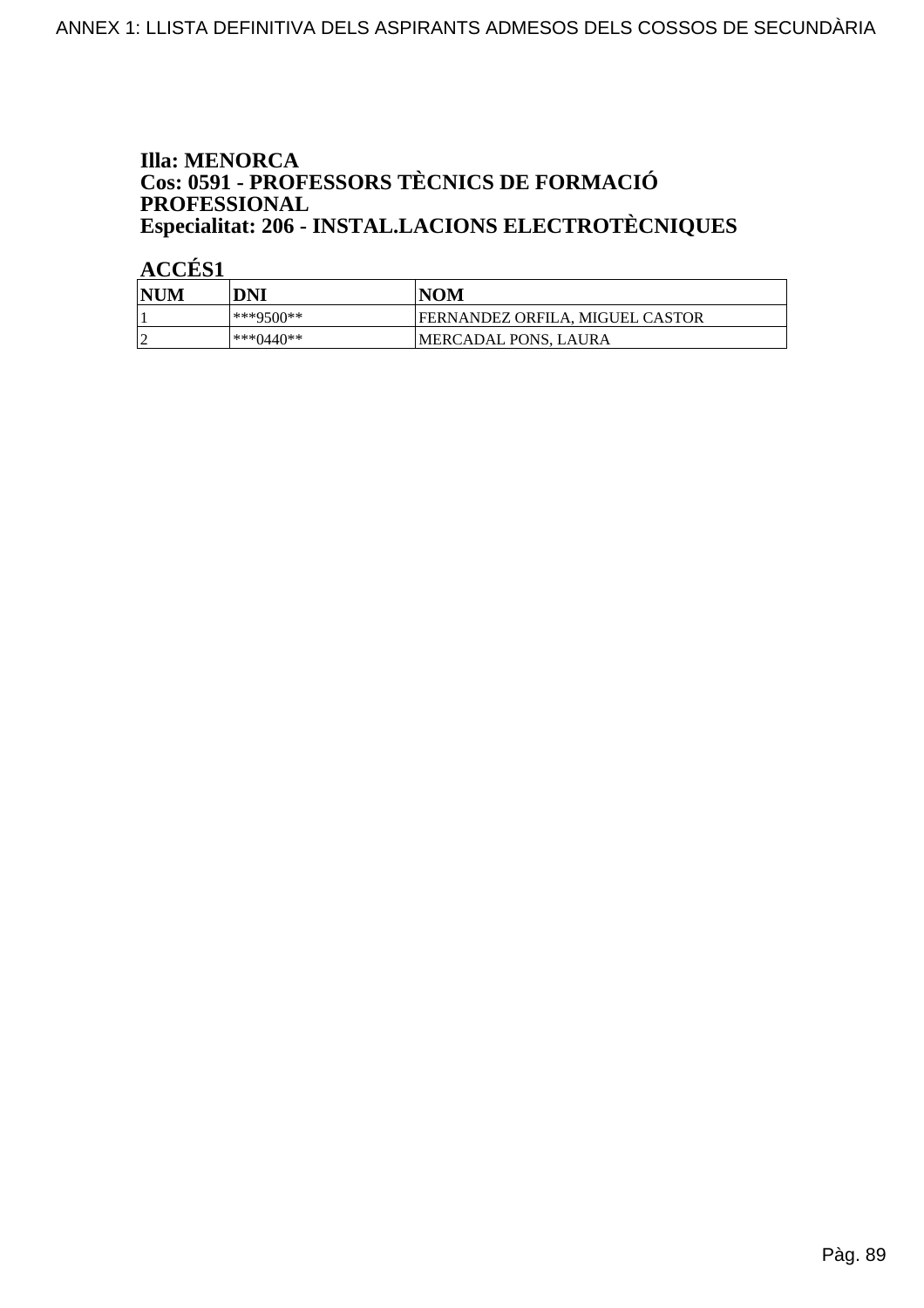#### **Illa: MALLORCA** Cos: 0591 - PROFESSORS TÈCNICS DE FORMACIÓ PROFESSIONAL **Especialitat: 209 - MANTENIMENT DE VEHICLES**

| NUM            | <b>DNI</b>  | <b>NOM</b>                        |
|----------------|-------------|-----------------------------------|
|                | $***7223**$ | AMENGUAL MONSERRAT, SEBASTIA      |
| 2              | ***3619**   | CANTOS TUSET, HECTOR              |
| 3              | ***7466**   | CAÑELLAS CIRER, JOAN MIQUEL       |
| $\overline{4}$ | ***7694**   | <b>CARRERO RAMOS, JESUS</b>       |
| 5              | ***7688**   | <b>CLADERA SANCHEZ, MARTIN</b>    |
| 6              | $***7181**$ | <b>GARCIA SAN NICOLAS, JAVIER</b> |
| 7              | ***2005**   | GAYA ROTGER, MIGUEL               |
| 8              | ***3632**   | MARTINEZ BONNIN, ERIC             |
| 9              | $***5670**$ | MOLINA BELLVER, FRANCISCO JAVI    |
| 10             | $***5069**$ | MORAGON MONDEJAR, JOSE LUIS       |
| 11             | ***9845**   | RIPOLL SUAU, ANTONI               |
| 12             | $***7312**$ | <b>SEGURA AGUILO, ELOI</b>        |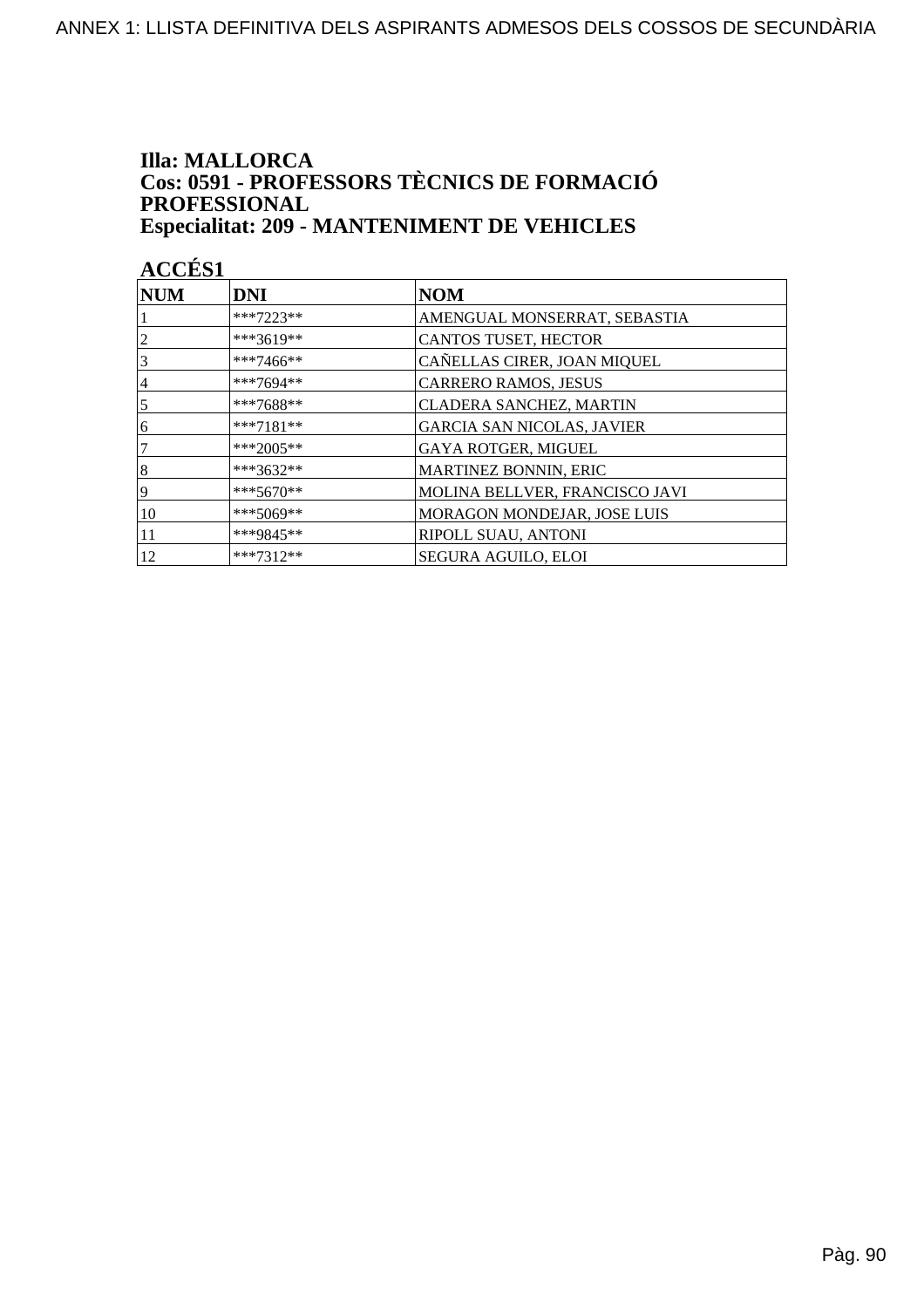# Illa: EIVISSA **Cos: 0591 - PROFESSORS TÈCNICS DE FORMACIÓ<br>PROFESSIONAL Especialitat: 209 - MANTENIMENT DE VEHICLES**

| <b>NUM</b>      | DNI         | <b>NOM</b>                   |
|-----------------|-------------|------------------------------|
|                 | $***5148**$ | <b>GARIN ALCOVER, MARCOS</b> |
| $\sqrt{ }$<br>∼ | ***4701**   | RIBAS PLANELLS, VICENTE      |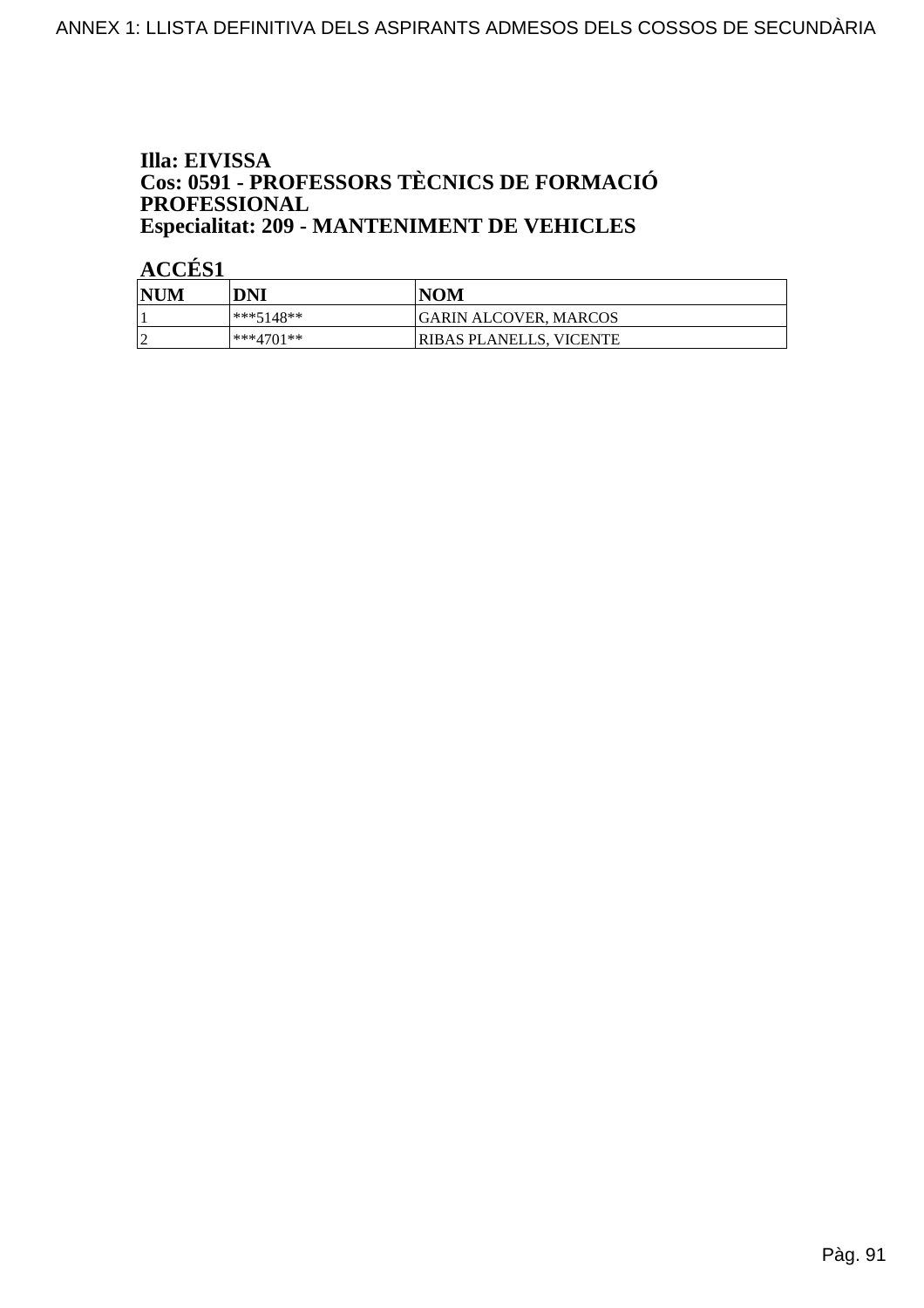# **Illa: MALLORCA Cos: 0591 - PROFESSORS TÈCNICS DE FORMACIÓ<br>PROFESSIONAL** Especialitat: 218 - PERRUQUERIA

| <b>NUM</b> | DNI         | INOM                                |
|------------|-------------|-------------------------------------|
|            | ***2030**   | <b>GUERRERO MEJIAS, INES MARIA</b>  |
|            | ***5811**   | LOPEZ ORTEGA, DOLORES               |
|            | ***5680**   | <b>POU SEGURA, MARGARITA</b>        |
| 4          | $***2613**$ | <b>SANSO FUSTER, CATALINA ANTON</b> |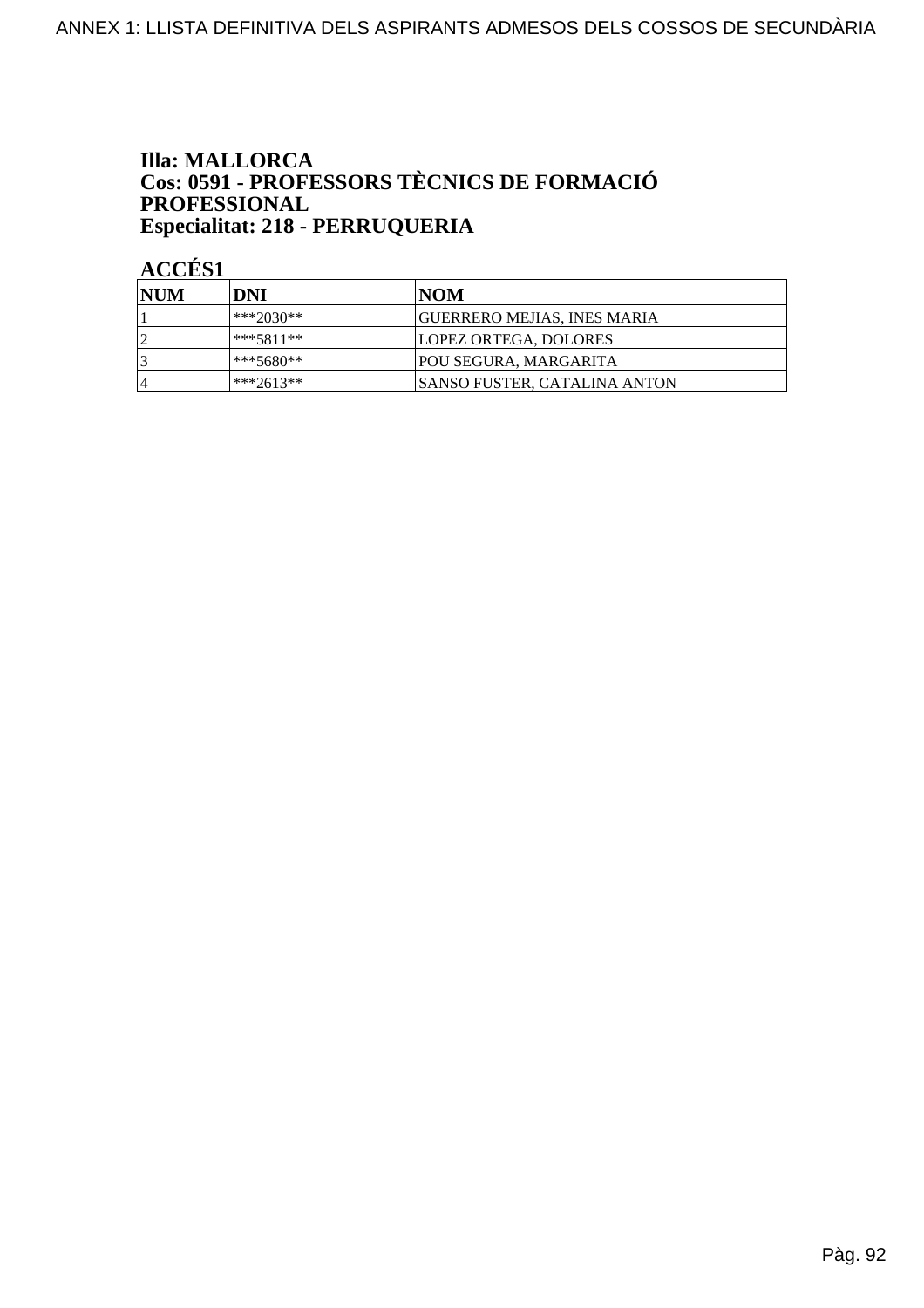### **Illa: MALLORCA** Cos: 0591 - PROFESSORS TÈCNICS DE FORMACIÓ **PROFESSIONAL** Especialitat: 220 - PROCEDIMENTS SANITARIS I **ASSISTENCIALS**

| <b>NUM</b>       | <b>DNI</b>  | <b>NOM</b>                      |
|------------------|-------------|---------------------------------|
|                  | ***6738**   | ADROVER JAUME, MARIA CRISTINA   |
| 2                | $***2434**$ | ALVAREZ-OSSORIO DOMINGUEZ, JOAN |
| 3                | ***0812**   | ARNAU PONS, JOANA               |
| $\overline{4}$   | ***4996**   | ARROM COLL, ANTONIA             |
| 5                | ***9302**   | CALVO RODRIGUEZ, YOLANDA        |
| 6                | ***9500**   | CAÑELLAS COLL, MARIA TERESA     |
| 7                | ***6975**   | CASELLAS MARTI, ELENA FRANCISC  |
| $\boldsymbol{8}$ | ***4039**   | FERRER PUJOL, CATALINA          |
| 9                | ***8426**   | FRONTERA FLORIT, MARGALIDA      |
| 10               | ***5885**   | GUARDIOLA SERRANO, FRANCISCA    |
| 11               | $***2877**$ | IZQUIERDO GARCIA, ANA CRISTINA  |
| 12               | $***2152**$ | JULBE SALLES, MARIA LOURDES     |
| 13               | ***9390**   | MARTI GAMERO, ANA ISABEL        |
| 14               | ***7896**   | MENCHON NAJAS, CRISTINA         |
| 15               | $***2326**$ | MESTRE GENOVART, MARIA AMALIA   |
| 16               | ***2688**   | NICOLAU GALMES, FRANCESCA       |
| 17               | ***2494**   | RIGO ADROVER, MARIA DEL MAR     |
| 18               | ***0662**   | ROA MINGUEZ, YARA               |
| 19               | $***8757**$ | SERVERA BENITEZ, CATALINA E.    |
| 20               | $***7114**$ | TAMARIT ADELL, LLUIS ALBERT     |
| 21               | ***2779**   | TOUS PASCUAL, MARIA ESPERANZ    |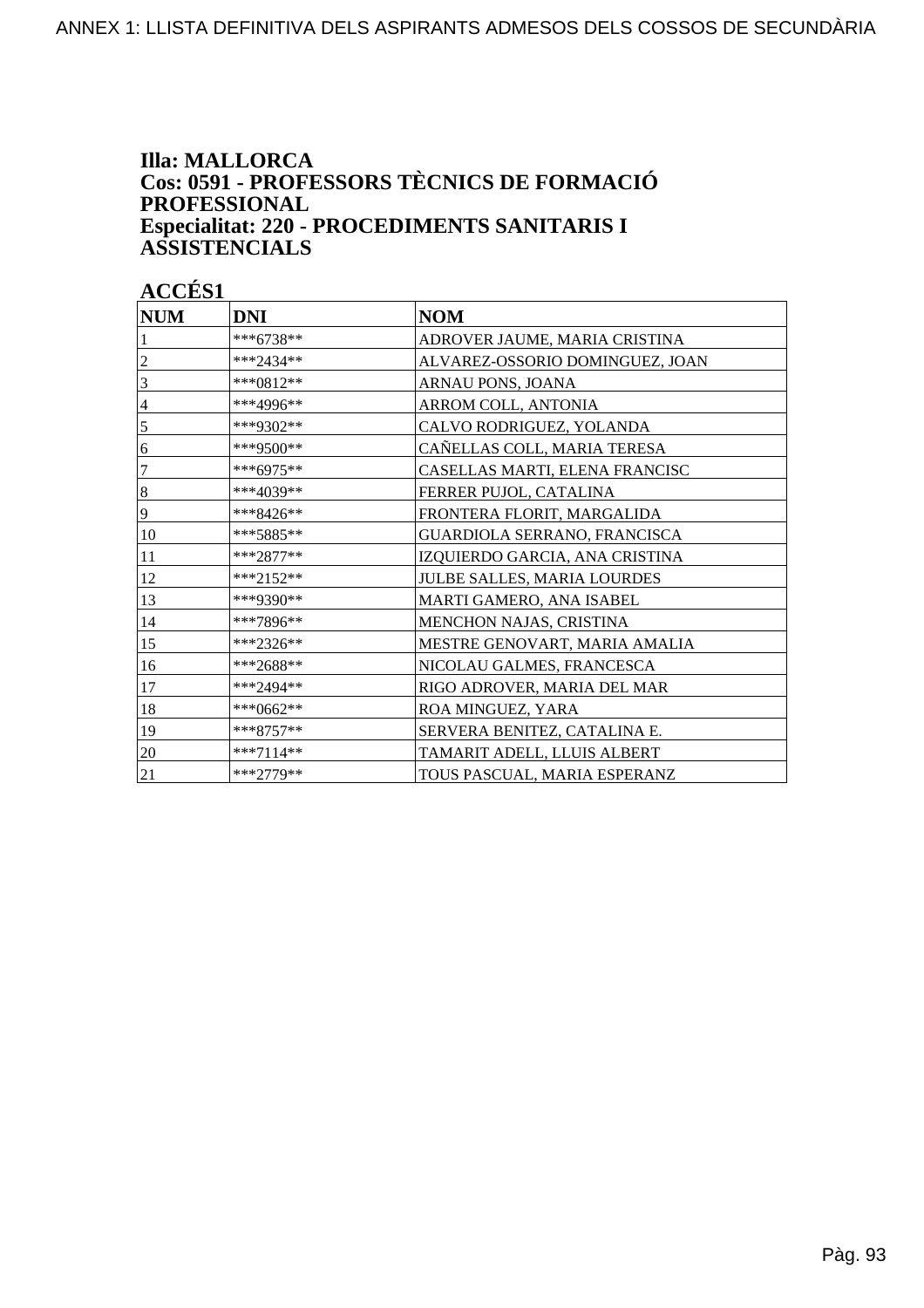### **Illa: MALLORCA Cos: 0591 - PROFESSORS TÈCNICS DE FORMACIÓ PROFESSIONAL Especialitat: 222 - PROCESSOS DE GESTIÓ ADMINISTRATIVA**

| <b>NUM</b>               | <b>DNI</b>  | <b>NOM</b>                          |
|--------------------------|-------------|-------------------------------------|
| 1                        | ***7995**   | ALBERTI CAMPINS, AINA               |
| $\overline{c}$           | ***4167**   | AMENGUAL ARTIGUES, AINA             |
| $\overline{\mathbf{3}}$  | ***3639**   | ARBONA CERDA, JUANA MARIA           |
| $\overline{\mathcal{A}}$ | ***7429**   | ARNAU BERCH, CRISTINA               |
| 5                        | ***0588**   | <b>BARCELO MOLL, AGNES</b>          |
| 6                        | ***0669**   | CAMPS CARDONA, NURIA                |
| $\overline{7}$           | ***0156**   | CARRION MARTINEZ, FRANCISCO         |
| $\vert 8$                | ***4042**   | <b>COLL GRAU, MATEO</b>             |
| 9                        | ***5899**   | <b>FANALS BERNAT, MARIA ANTONIA</b> |
| 10                       | $***7171**$ | FERNANDEZ FUSTER, ARTURO            |
| 11                       | ***4811**   | FERRER ALOU, MARIA DEL MAR          |
| 12                       | ***3654**   | FONT GAYA, CATALINA                 |
| 13                       | ***1919**   | <b>GINARD BAUZA, AINA</b>           |
| 14                       | ***3405**   | JAUME VAN COOLPUT, CATALINA         |
| 15                       | ***9639**   | LAS PAYA, M. ESTHER                 |
| 16                       | ***2493**   | MAIRATA MUNAR, MARIA COLOMA         |
| 17                       | ***3424**   | MARTINEZ LEON, MONICA               |
| 18                       | ***2456**   | MAS VADELL, BARTOLOME               |
| 19                       | ***3504**   | MASDEU PARERA, MARTA                |
| 20                       | ***4662**   | MASSANET LEZCANO, MARIA ALICIA      |
| 21                       | ***9636**   | NAVARRO LOPEZ, CAROLINA             |
| 22                       | ***1801**   | ORTIZ VAZQUEZ, CARMEN               |
| 23                       | ***5860**   | RIBAS GALLARDO, PAU                 |
| 24                       | ***0135**   | RICART ROSELLO, CRISTINA ISABE      |
| 25                       | ***7215**   | RIPOLL MATAS, MARIA MAGDALEN        |
| 26                       | ***3293**   | RUBIO ALAMOS, FERNANDO              |
| $27\,$                   | ***1075**   | <b>SASTRE MORAGUES, CRISTOFOL</b>   |
| 28                       | $***1727**$ | SERRALTA FONT, BARBARA              |
| 29                       | ***7513**   | VICO MAIMO, ELENA                   |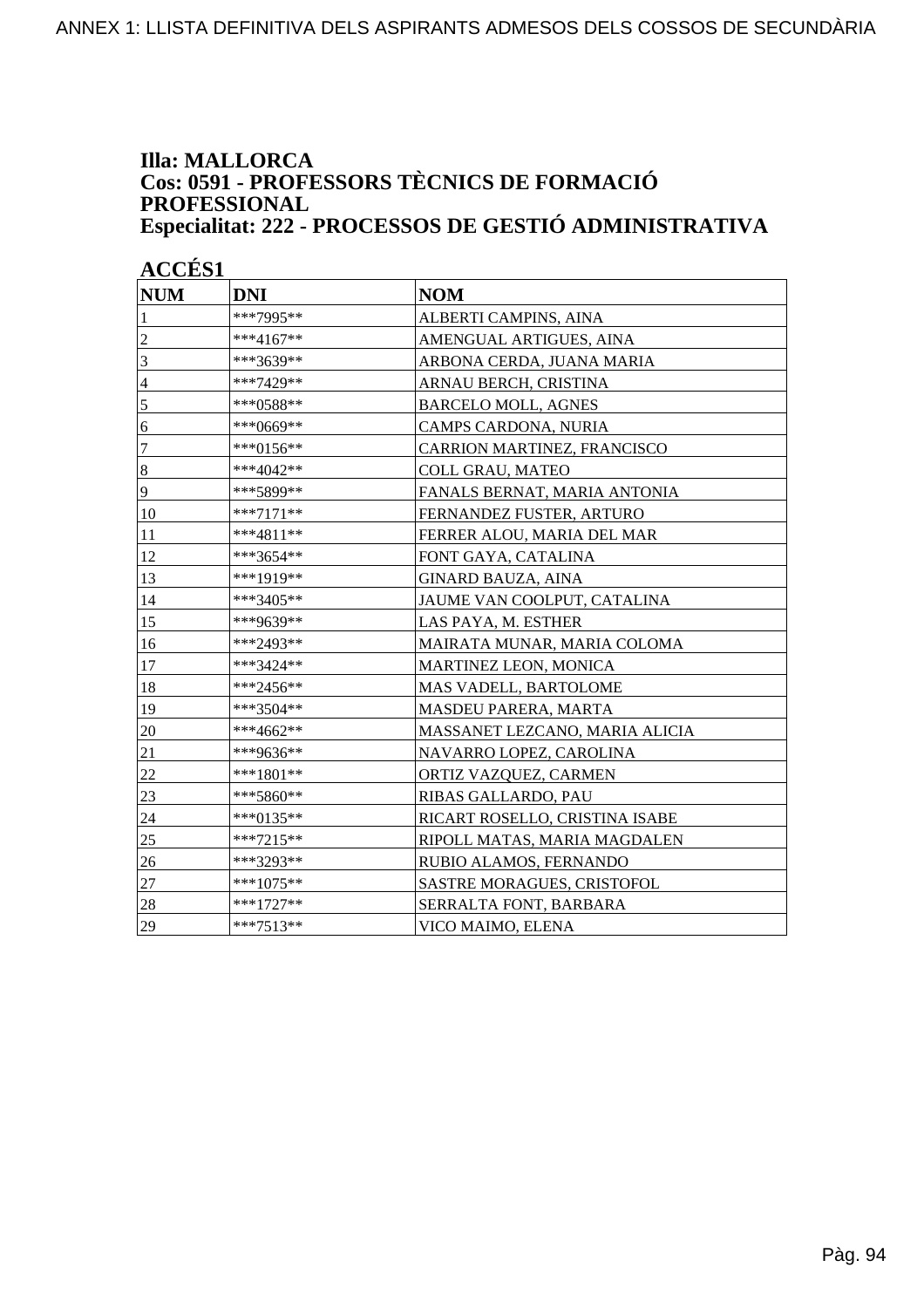#### **Illa: MALLORCA Cos: 0591 - PROFESSORS TÈCNICS DE FORMACIÓ PROFESSIONAL Especialitat: 225 - SERVEIS A LA COMUNITAT**

| <b>NUM</b>       | <b>DNI</b>  | <b>NOM</b>                        |
|------------------|-------------|-----------------------------------|
| $\mathbf{1}$     | ***6437**   | ADROVER COLOM, FRANCISCA          |
| $\overline{2}$   | ***6549**   | <b>AGUILO VEGA, DOLORES</b>       |
| 3                | ***0019**   | ARTIGUES REBASSA, MARGALIDA       |
| $\overline{4}$   | ***4143**   | <b>BAGUR COLL, CATALINA</b>       |
| 5                | ***6369**   | BEAS TERUEL, JOSE ANTONIO         |
| 6                | ***3702**   | <b>BLASCOS GUAL, ELENA</b>        |
| $\overline{7}$   | ***2342**   | BURGUERA BURGUERA, MARIA DEL MAR  |
| $\boldsymbol{8}$ | ***1904**   | CAÑELLAS ARTIGUES, CRISTINA       |
| 9                | ***8940**   | CHECA FERRA, MARIA DEL MAR        |
| 10               | ***1256**   | CIFRE CARSI, MARIA                |
| 11               | ***6387**   | FLORIT SUAREZ, ANTONIA            |
| 12               | ***8756**   | FUSTER GONZALEZ, ESTER            |
| 13               | ***2241**   | <b>GARCIA NAVARRO, GLORIA</b>     |
| 14               | ***1151**   | HERNANDEZ VINENT, MARGARITA       |
| 15               | ***8582**   | ISERN LLADO, MARGARITA            |
| 16               | ***4945**   | JUAN FERRER, Mª DEL CARMEN        |
| 17               | ***3715**   | LLOBERA SAEZ, MARIAESPERANZA      |
| 18               | ***8174**   | MAÑEZ TABERNER, LAURA             |
| 19               | ***6885**   | MERINO MARTIN, ANA                |
| 20               | ***3311**   | MUNAR RIERA, CATERINA MARTA       |
| 21               | ***1020**   | PERELLO PERELLO, MARIA CATALINA   |
| $22\,$           | ***0172**   | ROSSELLO BIBILONI, MIQUEL ANGEL   |
| 23               | ***0924**   | ROTGER CAMPOMAR, ANTONIA          |
| 24               | ***6640**   | SANS CUNILL, ANA BELEN            |
| 25               | ***1649**   | SORELL RUEDA, AINA                |
| 26               | ***7162**   | TUR GARCIA, Mª DE LA SALUD        |
| 27               | $***0436**$ | <b>VELA GARZON, ANTONIO ANGEL</b> |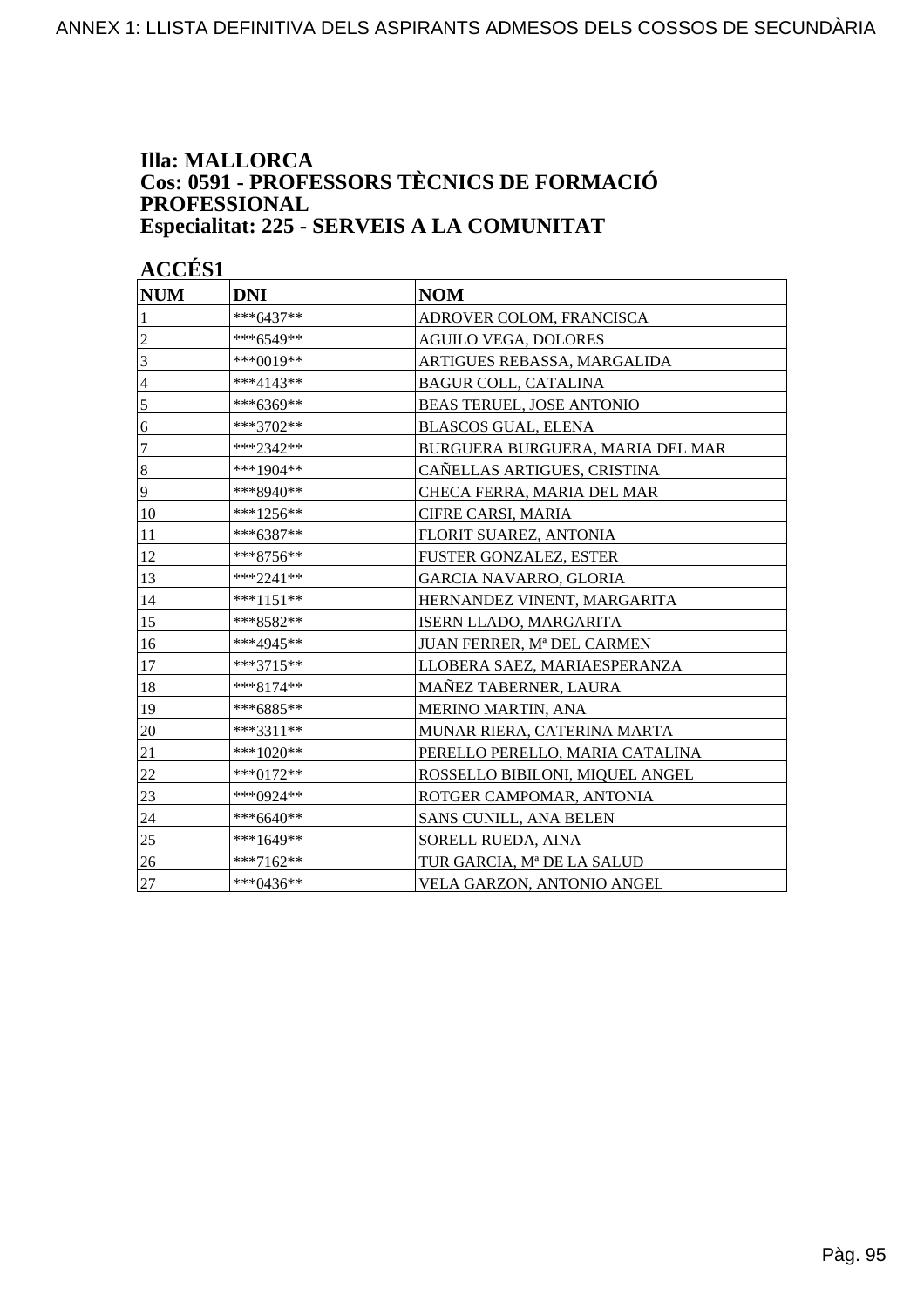## **Illa: MALLORCA** Cos: 0591 - PROFESSORS TÈCNICS DE FORMACIÓ PROFESSIONAL Especialitat: 226 - SERVEIS DE RESTAURACIÓ

| <b>NUM</b>     | <b>DNI</b>  | <b>NOM</b>                        |
|----------------|-------------|-----------------------------------|
|                | $***5154**$ | ANGIOLI RUIZ, ISRAEL              |
| $\overline{2}$ | $***8442**$ | <b>COLL ALCAZAR, JOAN</b>         |
| 3              | ***9121**   | <b>GARCIA PALOMARES, MARIO</b>    |
| 4              | $***1592**$ | <b>GOMILA OLIVER, MIGUEL</b>      |
| 5              | ***7634**   | MARIN MONTES, FRANCISCO           |
| 6              | $***6789**$ | <b>MARTINEZ RIERA, PEDRO JOSE</b> |
|                | $***2353**$ | MOREY CAMARA, ANA MATEO           |
| 8              | $***5170**$ | <b>SASTRE SIMO, NURIA</b>         |
| 19             | ***3464**   | SERVERA NICOLAU, BALTASAR         |
| 10             | $***8070**$ | VIDAL COMPANY, ANTONIA            |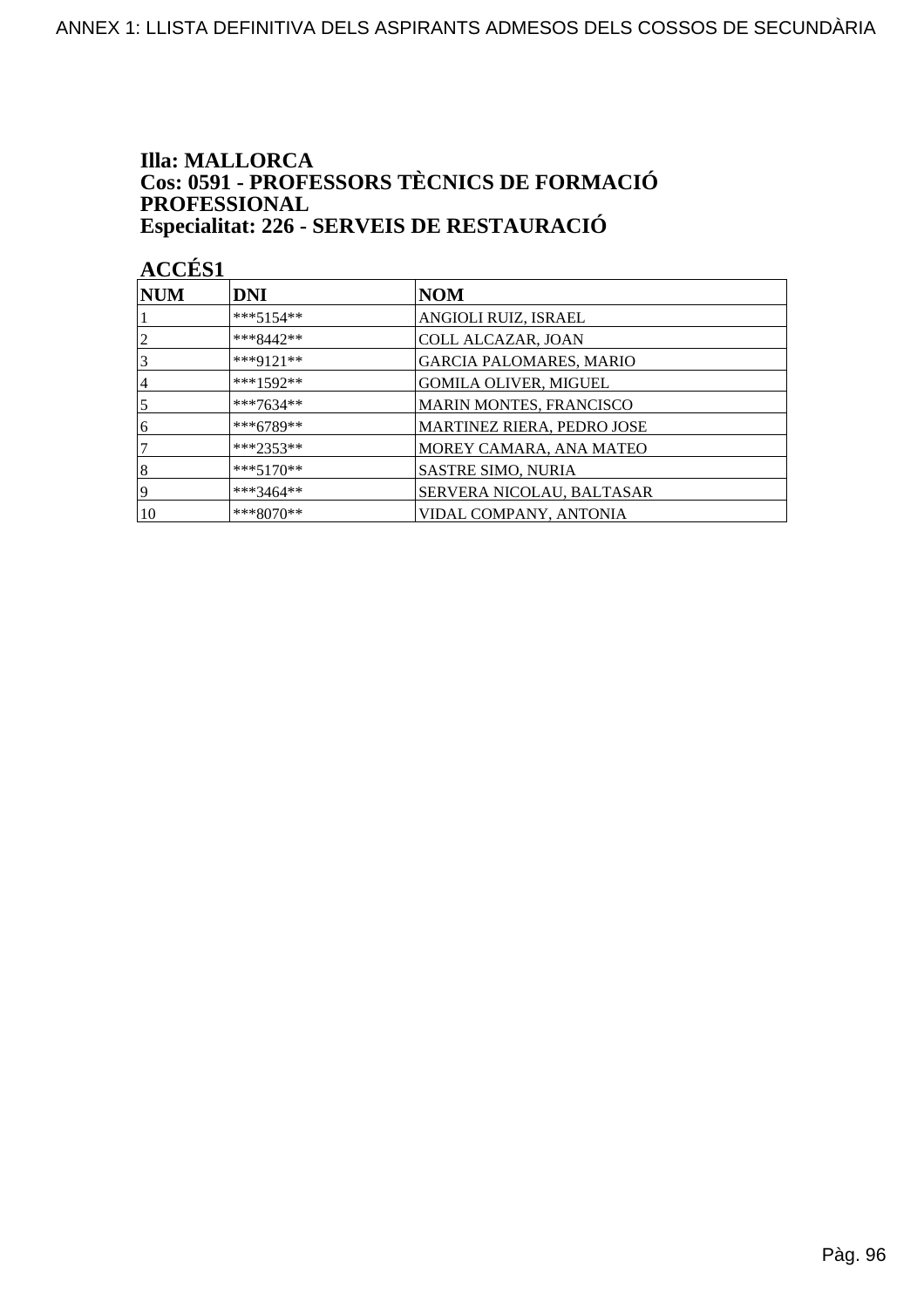## **Illa: MALLORCA** Cos: 0591 - PROFESSORS TÈCNICS DE FORMACIÓ **PROFESSIONAL** Especialitat: 227 - SISTEMES I APLICACIONS<br>INFORMÀTIQUES

| <b>NUM</b> | <b>DNI</b>  | <b>NOM</b>                    |
|------------|-------------|-------------------------------|
|            | $***3727**$ | AMER OLIVER, JULIAN CESAR     |
|            | ***4135**   | BERGAS AMENGUAL, JAUME        |
| 3          | ***4136**   | BERGAS AMENGUAL, MIQUEL ANGEL |
| 4          | ***1480**   | BURGUERA GARI, NADAL          |
| 5          | ***0137**   | CAMPS CABRERA, CARLOS         |
| 6          | ***3560**   | FERRER RAMIS, PERE JOAN       |
|            | ***3990**   | <b>GOMILA BARCELO, JAUME</b>  |
| 8          | $***2581**$ | JANER LLOBERA, SEBASTIAN      |
| 9          | ***0551**   | JAUME VIDAL, RAMON            |
| 10         | ***7043**   | MONSERRAT PICO, JUAN JOSE     |
| 11         | $***6784**$ | MUT PEREZ, JOSEP              |
| 12         | $***7798**$ | OLIVER GELABERT, ANTONIO      |
| 13         | $***2177**$ | RIOS LLAMAZARES, FERNANDO     |
| 14         | $***3501**$ | TORRENS KARMANY, NADAL        |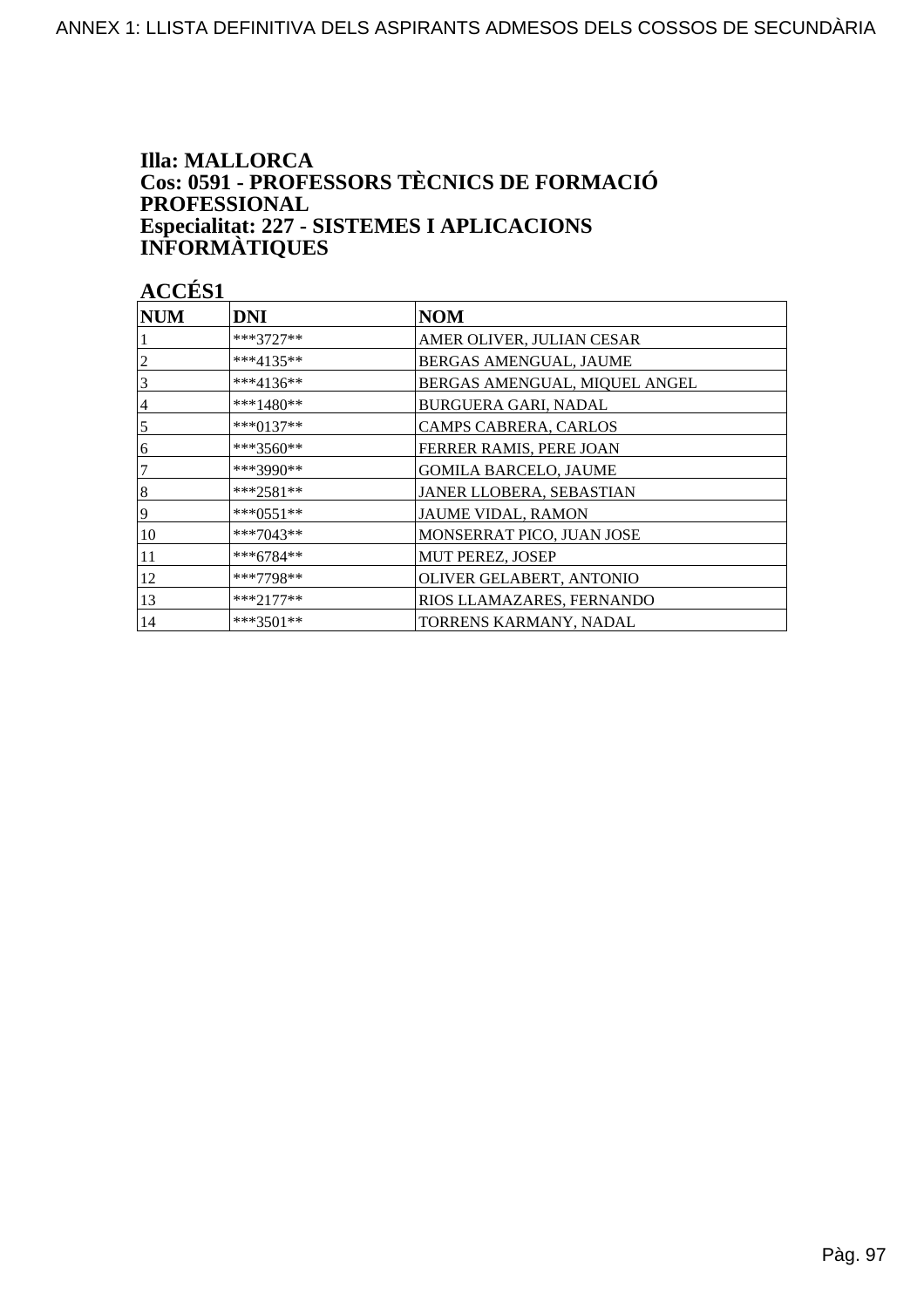## **Illa: MENORCA** Cos: 0591 - PROFESSORS TÈCNICS DE FORMACIÓ **PROFESSIONAL** Especialitat: 227 - SISTEMES I APLICACIONS<br>INFORMÀTIQUES

| --------   |           |                       |
|------------|-----------|-----------------------|
| <b>NUM</b> | DNI       | <b>NOM</b>            |
| л.         | ***0151** | CASILLAS ALLES, NURIA |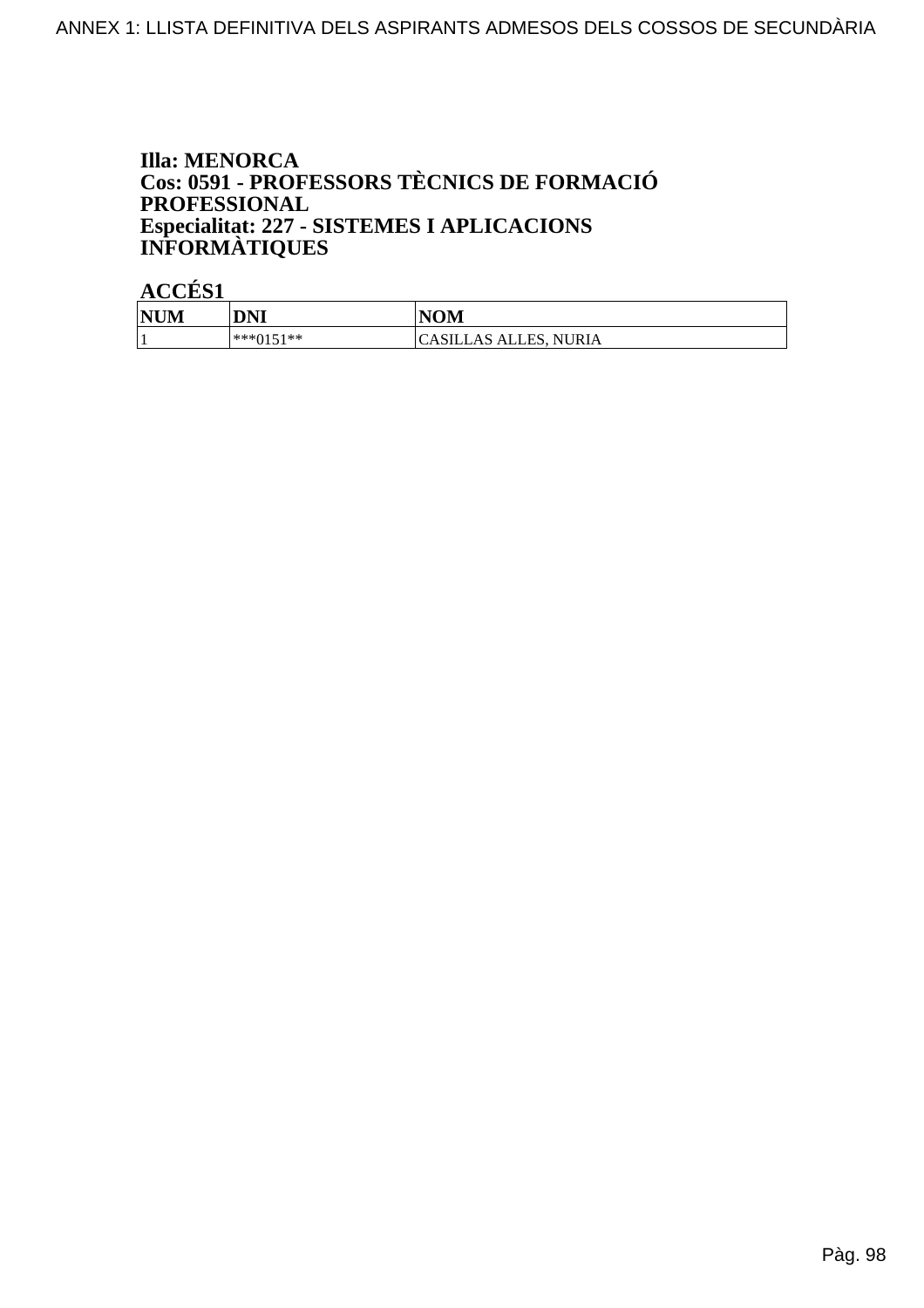## Illa: EIVISSA Cos: 0591 - PROFESSORS TÈCNICS DE FORMACIÓ PROFESSIONAL Especialitat: 227 - SISTEMES I APLICACIONS<br>INFORMÀTIQUES

| <b>INUM</b>    | DNI       | NOM                            |
|----------------|-----------|--------------------------------|
|                | ***3462** | <b>BONNIN SANSO, JUAN JOSE</b> |
|                | ***6056** | COLOMAR PRATS, VICENT          |
|                | ***5050** | <b>COSTA BONED, JOSEP</b>      |
| $\overline{4}$ | ***5445** | HERREROS FERNANDEZ, M CRISTINA |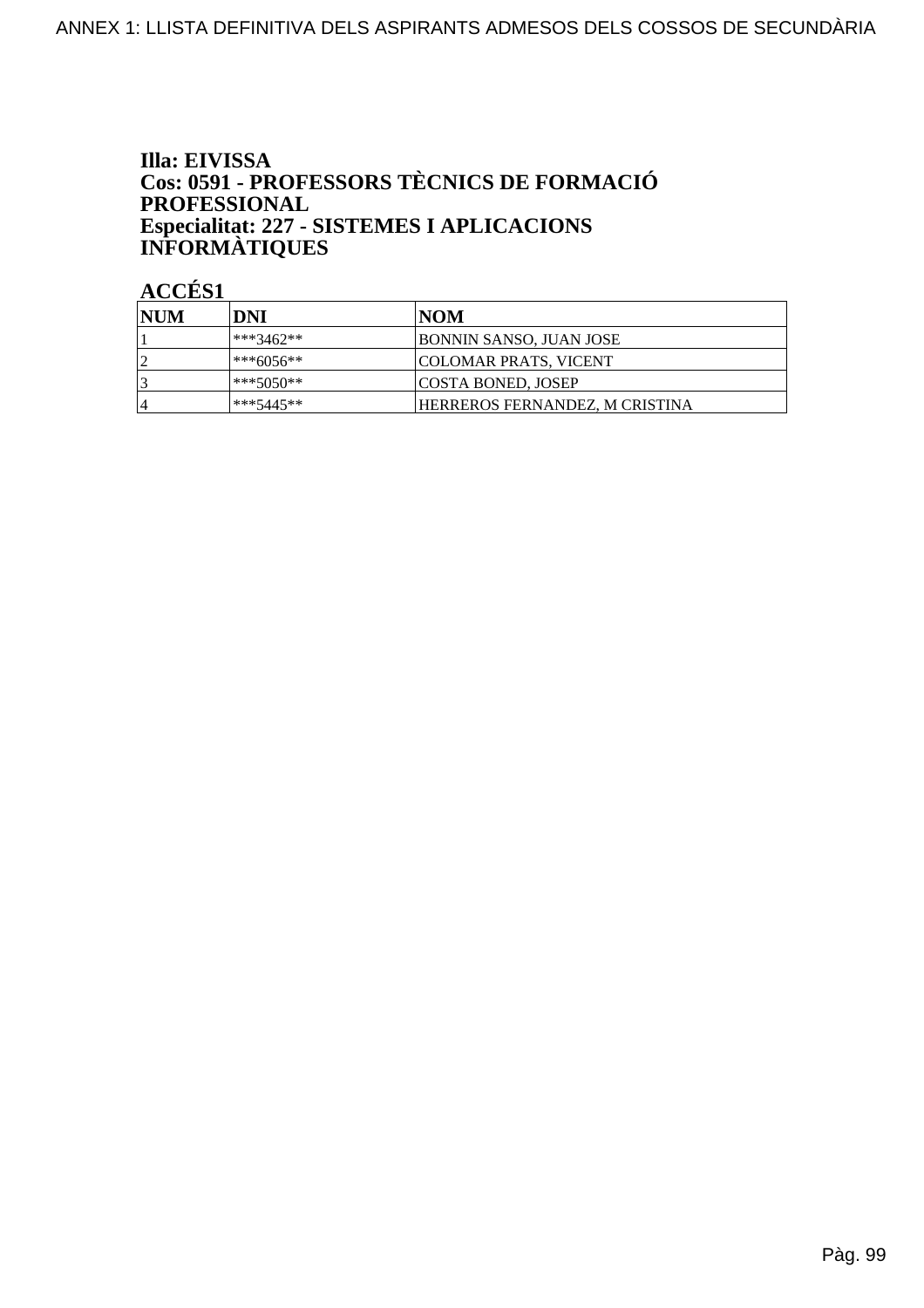#### **Illa: MALLORCA** Cos: 0592 - PROFESSORS D'ESCOLES OFICIALS D'IDIOMES Especialitat: 001 - ALEMANY

| <b>NUM</b>     | DNI         | NOM                             |
|----------------|-------------|---------------------------------|
|                | ***6384**   | <b>GARCIA GONZALEZ, GUSTAVO</b> |
| $\overline{2}$ | ***2049**   | POL ARROM, MACIA                |
| 3              | $***6116**$ | SASTRE BESTARD, BARBARA         |
| 14             | $***1529**$ | SCHLÜTER, MAIKEN                |
|                | $***4443**$ | TIRADO ALMIÑANA, CARLOS         |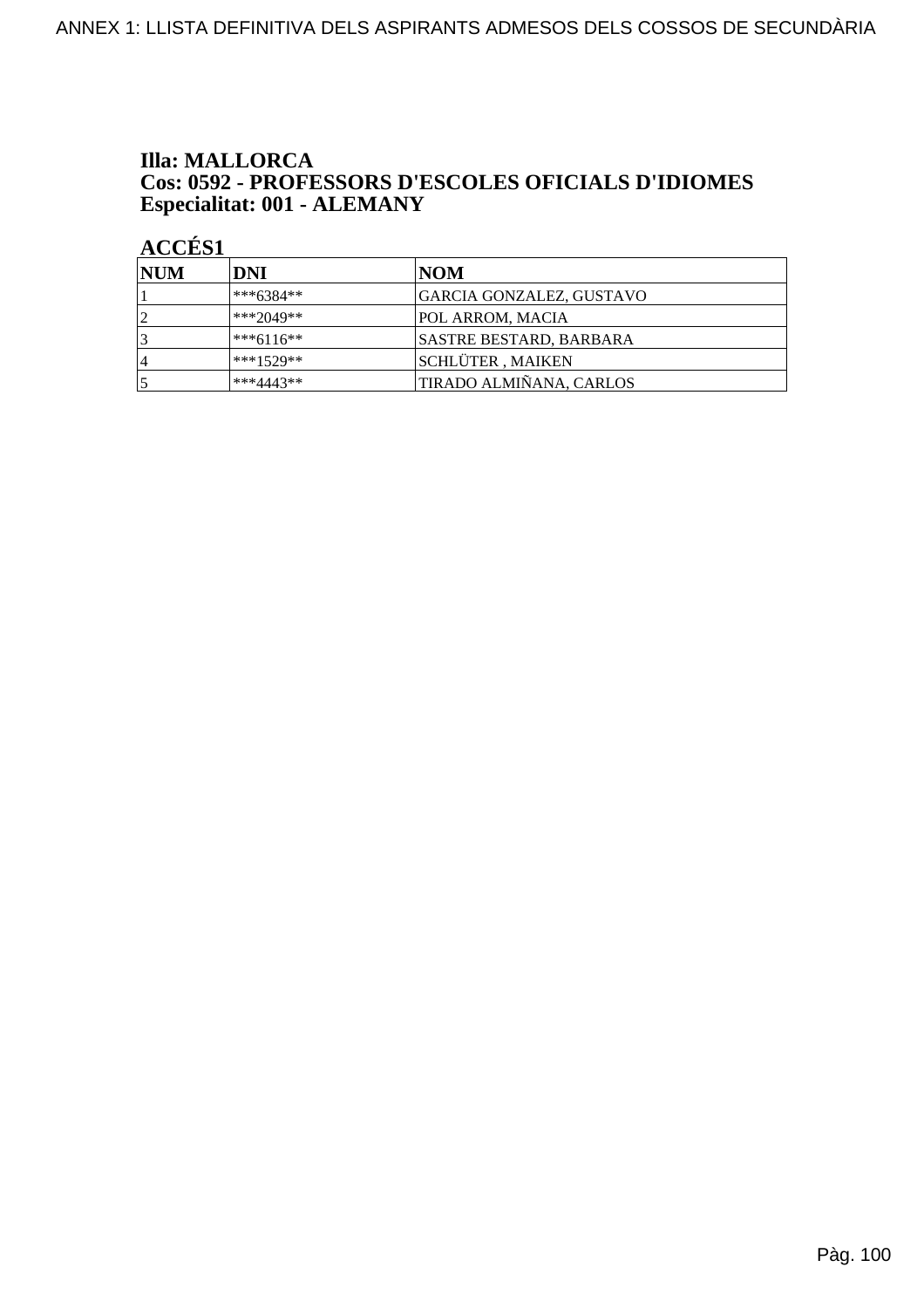# Illa: EIVISSA Cos: 0592 - PROFESSORS D'ESCOLES OFICIALS D'IDIOMES<br>Especialitat: 001 - ALEMANY

| <b>NUM</b> | DNI          | NOM                               |
|------------|--------------|-----------------------------------|
|            | ***2845**    | <b>CORRO MACIAS, ISABEL MARIA</b> |
| $\sim$     | $ ***2140**$ | ISANZ SERRANO. RAFAEL             |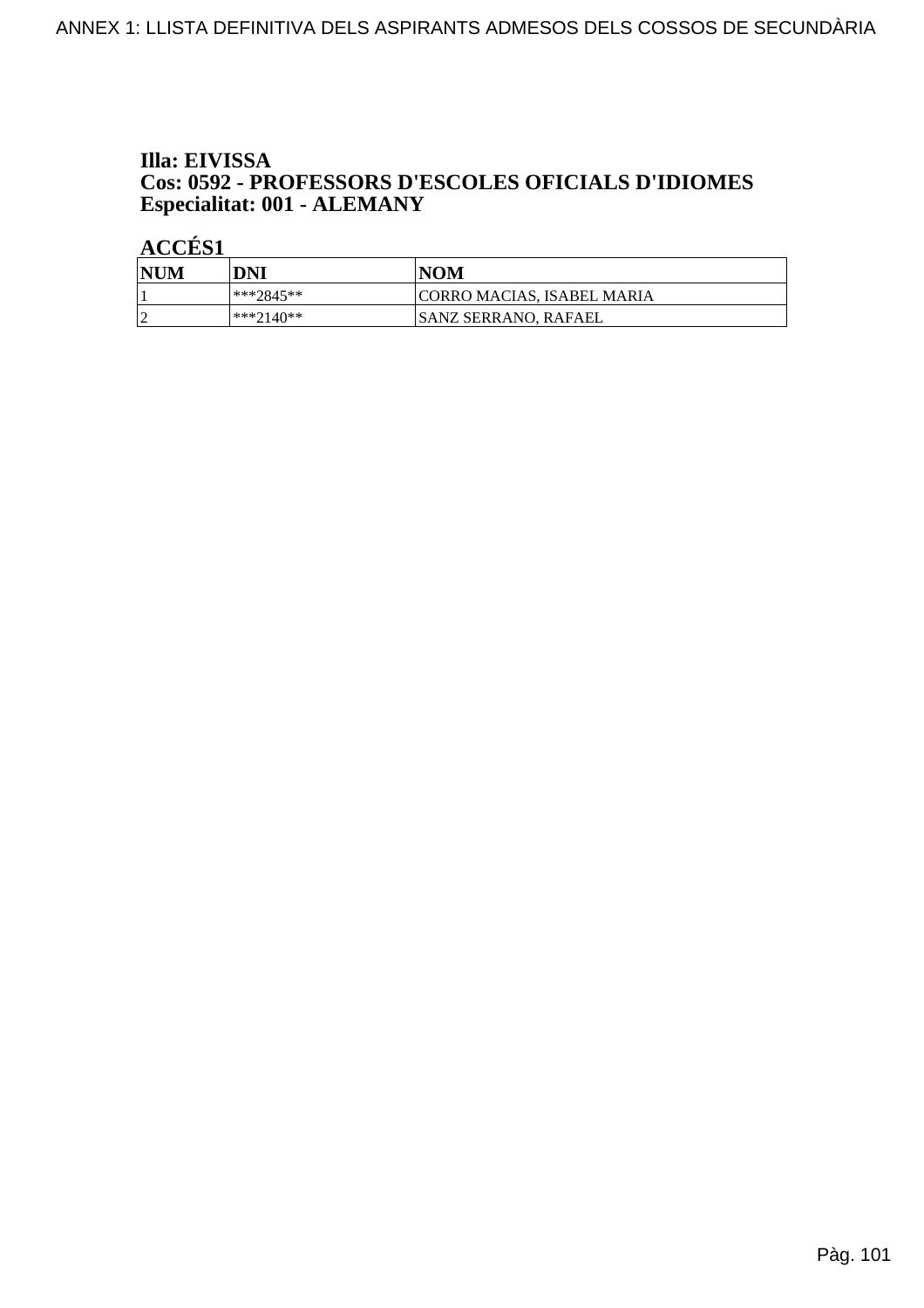# **Illa: MALLORCA** Cos: 0592 - PROFESSORS D'ESCOLES OFICIALS D'IDIOMES<br>Especialitat: 011 - ANGLÈS

| <b>ACCÉS 1</b> |             |                                 |
|----------------|-------------|---------------------------------|
| <b>NUM</b>     | <b>DNI</b>  | $\bf NOM$                       |
|                | ***3800**   | ALVAREZ ALVAREZ, ANA            |
| 2              | ***7670**   | ALVES BAUZA, MARIA DEL MAR      |
| 3              | $***7411**$ | <b>BAUZA PICO, SILVIA</b>       |
| 4              | ***7080**   | BLANCO TRONCOSO, DIANA LETICIA  |
| 5              | ***7502**   | CAPARROS GELABERT, CRISTINA     |
| 6              | $***1736**$ | CARASOL CEBOLLADA, FATIMA IRENE |
| 7              | $***7208**$ | DIEGUEZ JULIA, ROSA Mª          |
| 8              | ***1010**   | FARR GINN, SERENA               |
| 9              | $***8756**$ | GARCIA PEREZ, MARIA ISABEL      |
| 10             | ***9490**   | GIMENEZ GOMEZ, VIRGINIA         |
| 11             | ***9683**   | GONZALEZ PEREZ, MARCOS          |
| 12             | ***8755**   | LAGO LESTON, MANUEL FELIPE      |
| 13             | ***1739**   | LLANO GALLEGO, Mª DEL ROSARIO   |
| 14             | ***0759**   | LOPEZ SEGURA, MAGDALENA         |
| 15             | $***7336**$ | MORENO ORTUÑO, ROSALIA DE JES   |
| 16             | ***8963**   | REAL LEVACHER, ANTONI           |
| 17             | ***3851**   | SAURA WOODS, EMILIA C.          |
| 18             | ***0410**   | SERRA BALLESTER, BARBARA PILAR  |
| 19             | $***3603**$ | SOCIAS MUT, JOSE LUIS           |